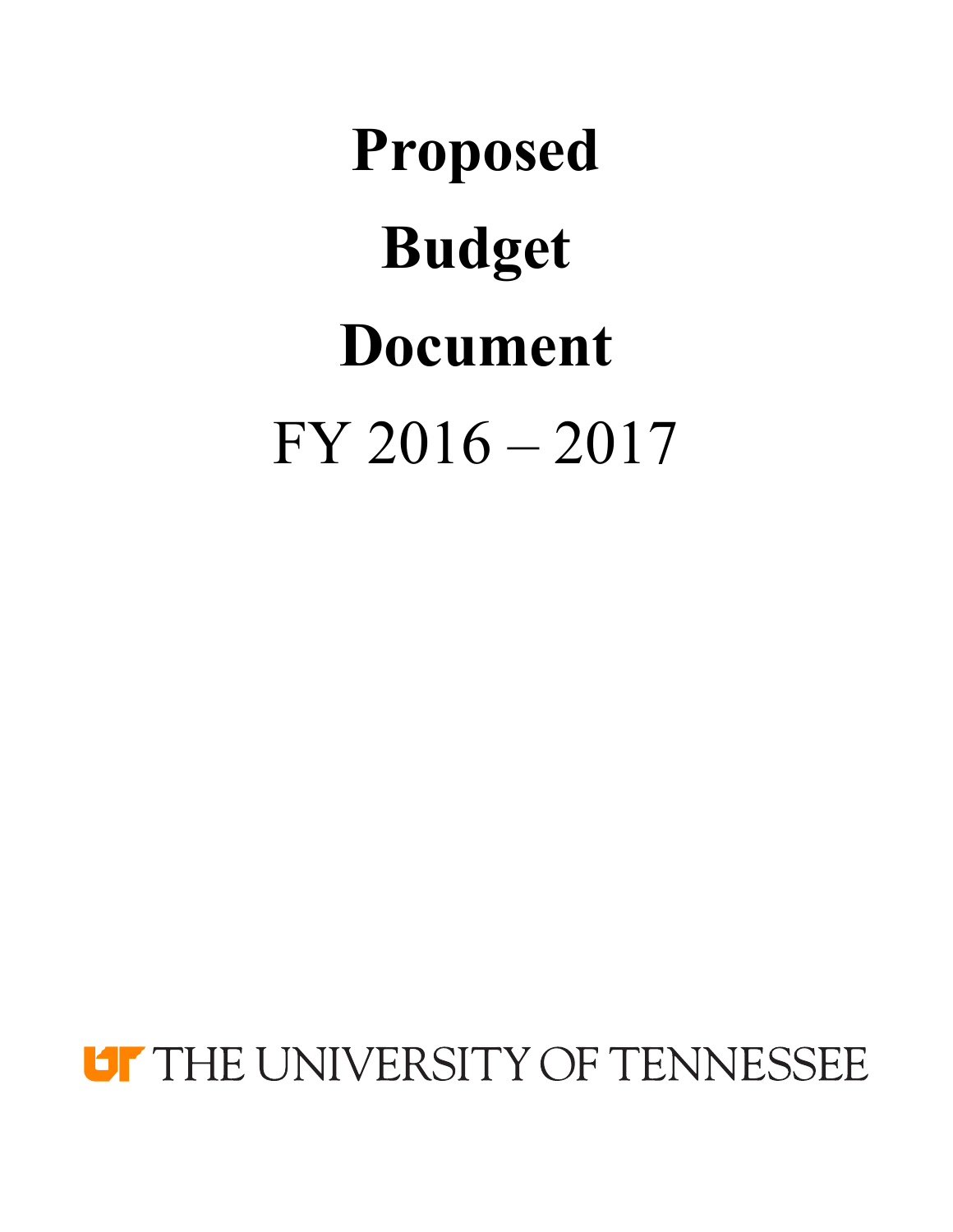# **THE UNIVERSITY** *of* **TENNESSEE**

University of Tennessee at Chattanooga

University of Tennessee, Knoxville University of Tennessee Space Institute

University of Tennessee at Martin

University of Tennessee Health Science Center

University of Tennessee Institute of Agriculture Agricultural Experiment Station Extension College of Veterinary Medicine

University of Tennessee Institute for Public Service Institute for Public Service Municipal Technical Advisory Service County Technical Assistance Service

University of Tennessee System Administration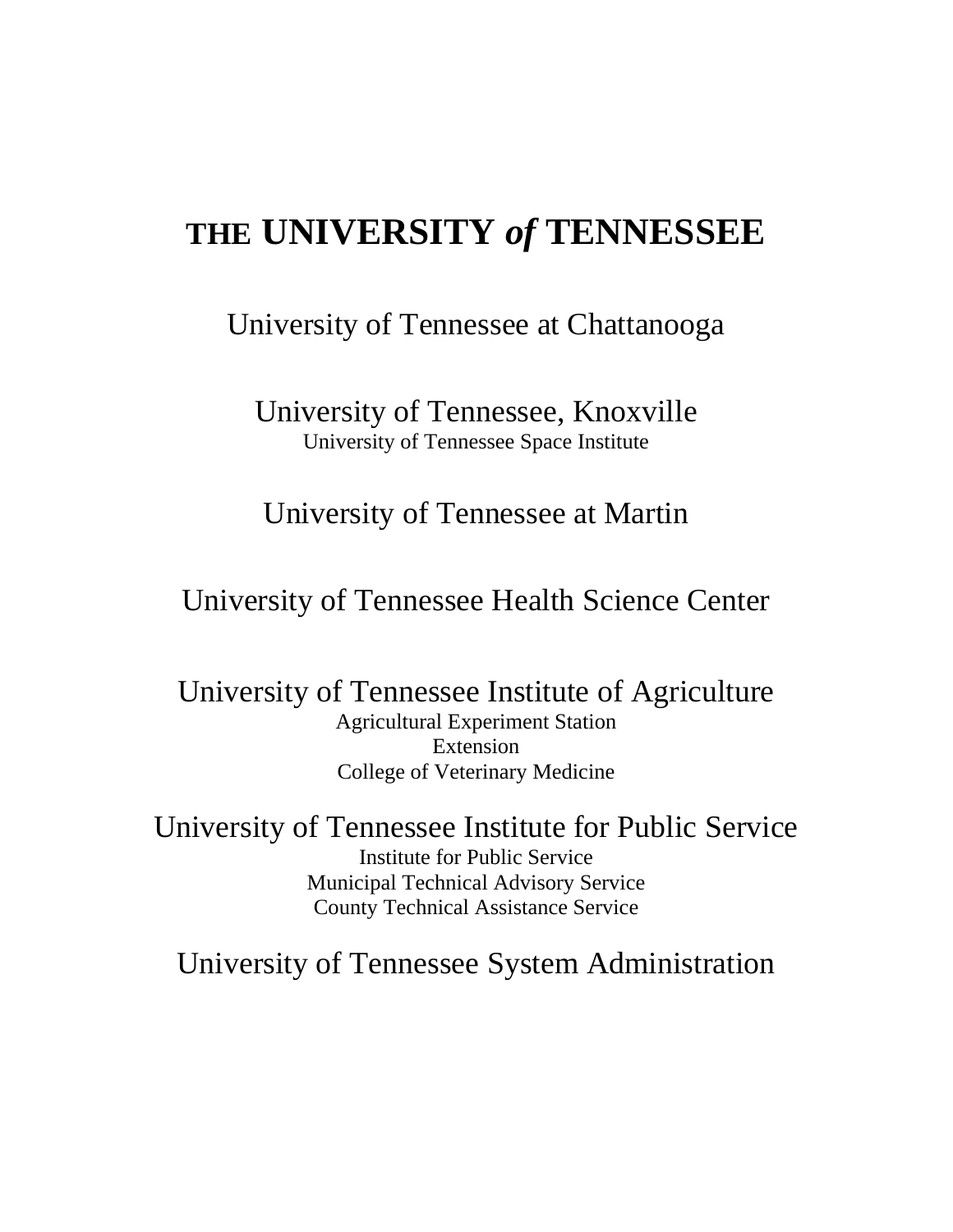# THE UNIVERSITY OF TENNESSEE

| Contents |
|----------|
|----------|

| <b>MESSAGE FROM THE CFO</b>   | $A-2$  |
|-------------------------------|--------|
| <b>OVERVIEW</b>               | $A-3$  |
| UNRESTRICTED E&G REVENUES     | $A-4$  |
| UNRESTRICTED E&G EXPENDITURES | $A-8$  |
| <b>AUXILIARY ENTERPRISES</b>  | $A-11$ |
| FY 2017 SALARY PLAN           | $A-12$ |
| UNRESTRICTED NET ASSETS       | $A-13$ |
| <b>BOARD RESOLUTION</b>       | $A-14$ |
| SUPPORTING BUDGET SCHEDULES   | $B-1$  |
| TUITION AND FEE SCHEDULES     | $C-1$  |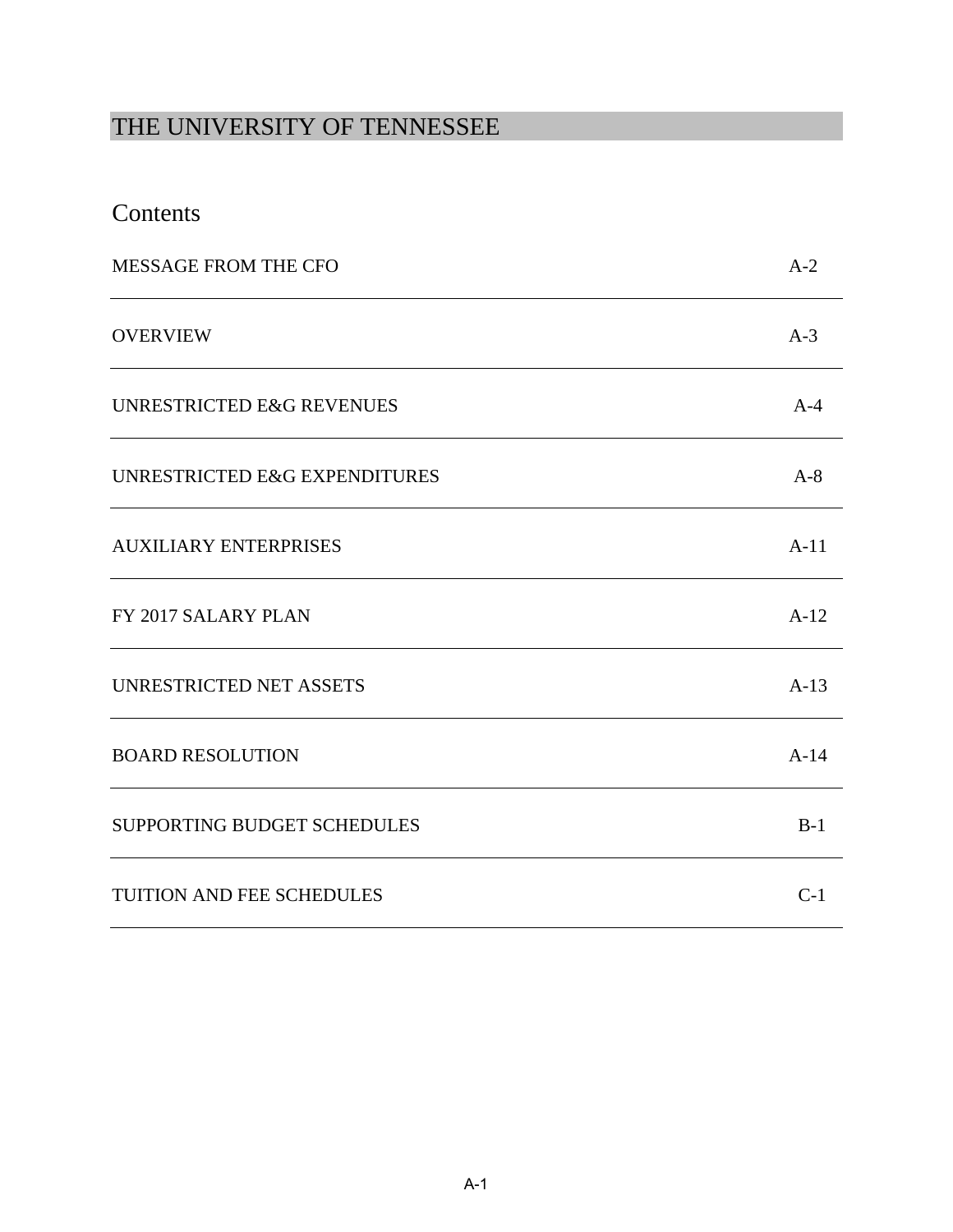## Message from the CFO

The FY 2017 proposed operating budget allocates available funding to the University's current operations for the fiscal year beginning July 1, 2016 and ending June 30, 2017. It is the result of input from hundreds of dedicated faculty, staff, students and citizens involved in setting priorities for the University's campuses, colleges, and institutes across the state of Tennessee.

This will be the second year of Dr. DiPietro's program to achieve long-term financial sustainability. Each campus and institute is reallocating resources to reduce a future funding gap which was originally projected to exceed \$377 million by FY 2024-25. Efforts include voluntary retirement incentives, eliminating low priority programs, administrative efficiencies, alternative revenue sources, and innovative student recruitment programs. As a result, tuition increases have been held to the rate of inflation for the second year in a row. The maintenance fee for in-state undergraduates will go up by only 2.2%, the lowest increase since 1984.

We are grateful for the support of the Governor and General Assembly during this year's appropriations process. The state's budget includes funding to recognize the strong productivity gains made by UT's three "formula units" (Chattanooga, Knoxville, and Martin), evidence that UT's strategies to improve student success and completion are making a difference. UT's non-formula units received funds to help offset inflation, provide salary increases, and expand programs. Newly funded programs include a UT Martin higher education center in Somerville, property assessment consulting for counties by the Institute for Public Service, and a dairy specialist position in Extension.

UT will receive state funding for capital projects and capital maintenance. This includes \$63.1 million for the UTC Academic Classroom Building renovation and the Health Science Center Dentistry Faculty Practice/Research Building. The state will provide over \$29.3 million for six capital maintenance projects.

The legislative session was not without its challenges. The state moved away from its longstanding practice of providing salary pool funding for higher education similar to that budgeted for other state employees. Some UT units did not receive adequate funding for their proposed FY 2017 salary plans and will make budget reductions to offset the shortfall. The Knoxville campus was forced to eliminate all funding for its Office of Diversity & Inclusion during FY 2017. This damages a vital component in an area of growing importance and represents an unprecedented intrusion into operational decisions normally entrusted to the administration and Board of Trustees. Continued advocacy efforts are planned to develop understanding and support around these issues.

While state appropriations did not include full funding for salary increases, UT will use a combination of state funds, budget reallocations, and fee revenues to fund a 3% salary increase pool. Each campus and institute has developed plans consistent with its long-term compensation strategy.

Revenue and expenditure data for each operating unit are provided in this budget document. Also included are detailed schedules on tuition and fees. A separate publication containing detailed supporting schedules is available in printed or electronic format.

Respectfully,<br>James R Mogels

James R. Maples Interim Treasurer & Chief Financial Officer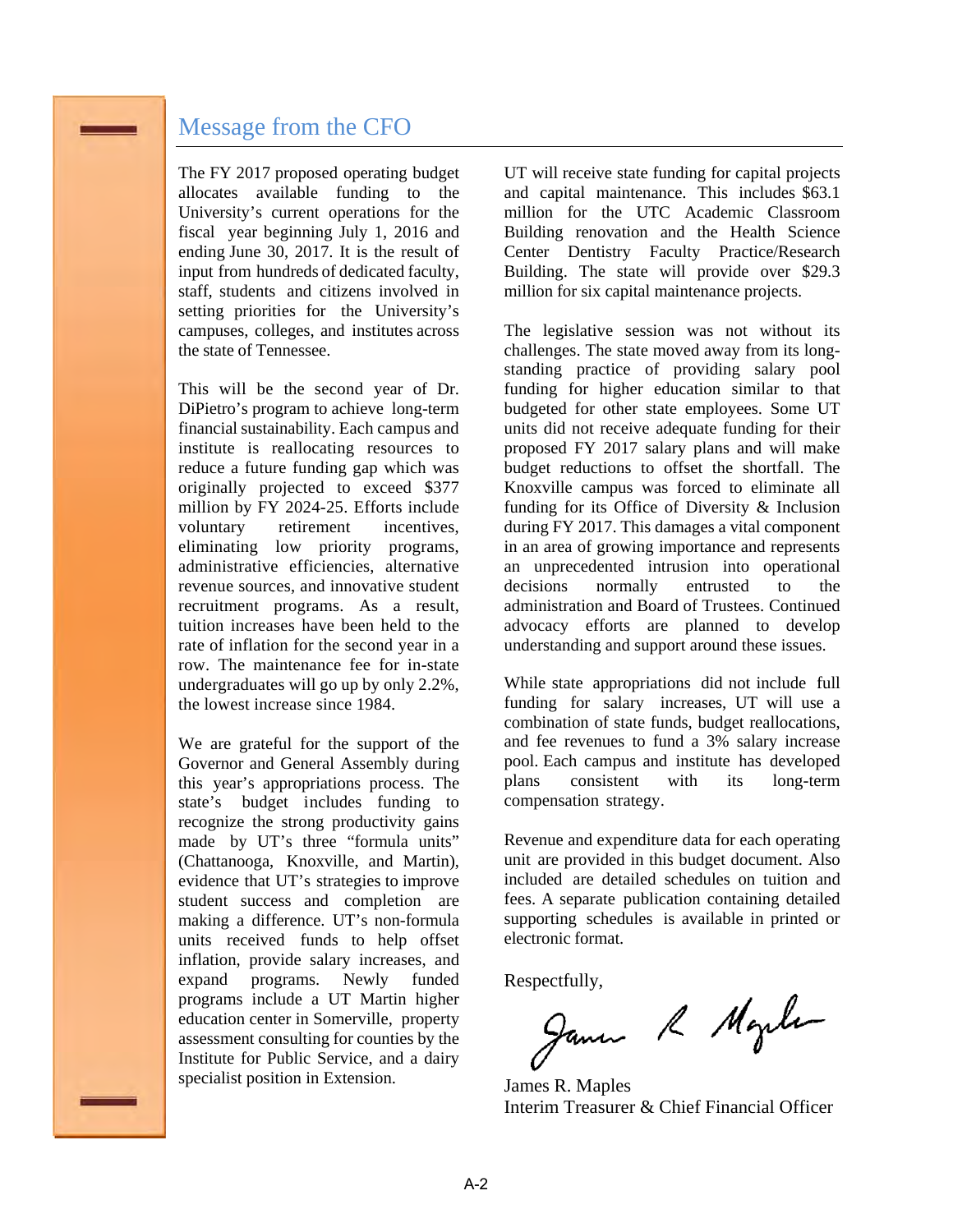| "THE FY 2017        |
|---------------------|
| <b>FDUCATIONAL</b>  |
| <b>AND GENERAL</b>  |
| (E&G) AND           |
| <b>AUXILIARY</b>    |
| <b>FNTFRPRISES</b>  |
| <b>PROPOSED</b>     |
| <b>BUDGFTS ARF</b>  |
| <i>BALANCED AND</i> |
| <b>WITHIN</b>       |
| <b>AVAILABLE</b>    |
| <b>RESOURCES."</b>  |
|                     |

| 49,135   |
|----------|
| \$2.128B |
| 15,166   |
| \$63.1M  |
| \$29.3M  |
|          |

| <b>Unrestricted E&amp;G Funds</b> |          |
|-----------------------------------|----------|
| Unrestricted E&G                  |          |
| Revenues                          | \$1.356B |
| <b>Tuition &amp; Fees</b>         | \$669.8M |
| % of Revenues                     | 49.4%    |
| <b>State Appropriations</b>       | \$526.7M |
| % of Revenues                     | 38.8%    |
| Salaries & Benefits               | \$919.6M |
| % of Expenditures                 | 68.0%    |

## **Overview**

The University of Tennessee FY 2017 proposed budget revenues total \$2.2 billion: \$1.4 billion in unrestricted educational and general (E&G) funds, \$602 million in restricted E&G funds and \$246 million in auxiliary funds. This is a 3.4% increase from the FY 2016 probable budget. The largest increases are tuition and fee revenues, state appropriations, and UTK auxiliary operations; primarily athletics and housing.

#### **TOTAL REVENUE**

| $$$ millions)         |               |                 |        |               |  |
|-----------------------|---------------|-----------------|--------|---------------|--|
|                       | <b>FY2016</b> | <b>FY2017</b>   |        |               |  |
| <b>Revenue Source</b> | Probable      | <b>Proposed</b> |        | <b>Change</b> |  |
| Unrestricted E&G      | \$1,305.8     | \$1,356.0       | \$50.2 | 3.8%          |  |
| Restricted E&G        | 596.6         | 602.2           | 5.6    | 0.9%          |  |
| <b>Auxiliaries</b>    | 230.0         | 246.2           | 16.2   | 7.0%          |  |
| <b>Total</b>          | \$2,132.4     | \$2,204.4       | \$72.0 | 3.4%          |  |

Amounts may not add due to rounding.

Unrestricted education and general funds (Unrestricted E&G) support the core operations of the university: instruction, research, public service, academic support, student services, institutional support, facilities operations and maintenance, and scholarships and fellowships. They are funded primarily through tuition and student fees, state appropriations, and other sources including grants and contracts, federal and local appropriations, sales and services, and investment income.

Restricted funds must be used in accordance with purposes established by an external party; primarily grants, contracts, gifts and endowments.

Auxiliaries are self-supporting enterprises which furnish services to students, faculty, and staff such as housing, bookstores, food services and UTK athletics.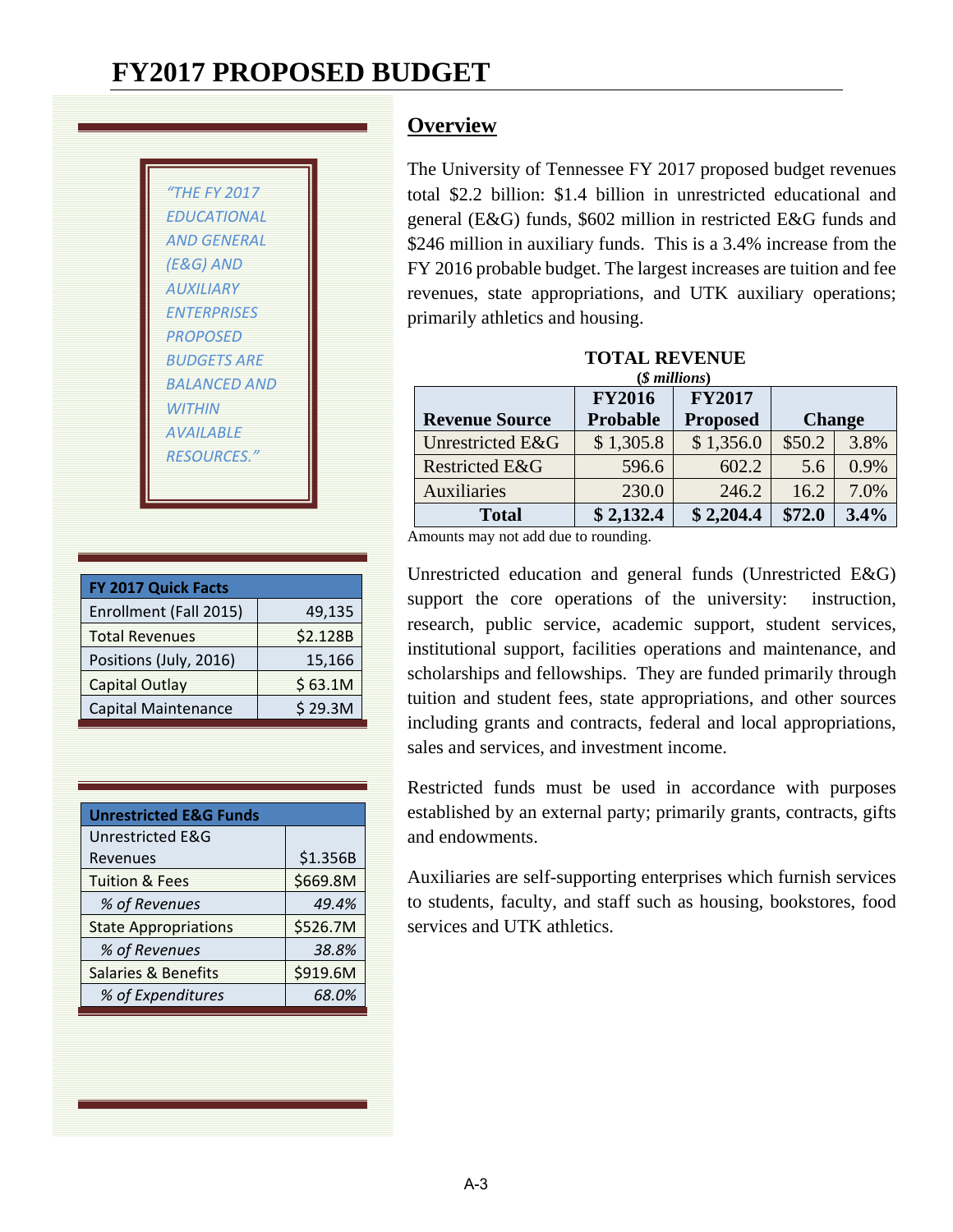## **Unrestricted E&G Revenues**

| Um con ictea Deco Ite (chuc d'annihai ( |                 |                 |               |      |  |  |  |
|-----------------------------------------|-----------------|-----------------|---------------|------|--|--|--|
|                                         | <b>FY2016</b>   | <b>FY 2017</b>  |               |      |  |  |  |
| <b>Revenue Source</b>                   | <b>Probable</b> | <b>Proposed</b> | <b>Change</b> |      |  |  |  |
| Tuition & Fees                          | 648,037,768     | 669,787,108     | \$21,749,340  | 3.4% |  |  |  |
| <b>State Appropriations</b>             | 498,639,749     | 526,665,549     | 28,025,800    | 5.6% |  |  |  |
| <b>Other Revenues</b>                   | 159, 112, 591   | 159,541,083     | 428,492       | 0.3% |  |  |  |
| <b>Total E&amp;G Revenues</b>           | 1,305,790,108   | \$1,355,993,740 | \$50,203,632  | 3.8% |  |  |  |

## **Unrestricted E&G Revenue Summary**

Unrestricted E&G revenues are up \$50.2 million with the largest increase coming from state appropriations (\$28.0 million) followed closely by tuition and fees (\$21.7 million). This reverses a long-term trend of flat or declining state funding offset by large increases in tuition and fees. The small increase in other revenues is immaterial.



## **Unrestricted E&G Revenue History**

Trends in state appropriations and tuition and fees are critical to the core operations of the university. Their percentage share of total unrestricted E&G revenues has increased slightly over recent years from a typical range of 85% to 86% over the past decade to 88.0% in FY 2017. Tuition and fee revenue increased its share of total funding dramatically from FY 2008 to FY 2012 as state appropriations dropped more than \$125 million. An improving economy and commitment to funding higher education on the part of state leaders halted this trend (state funding increased slightly from 38% in FY 2012 to 39% in FY 2017).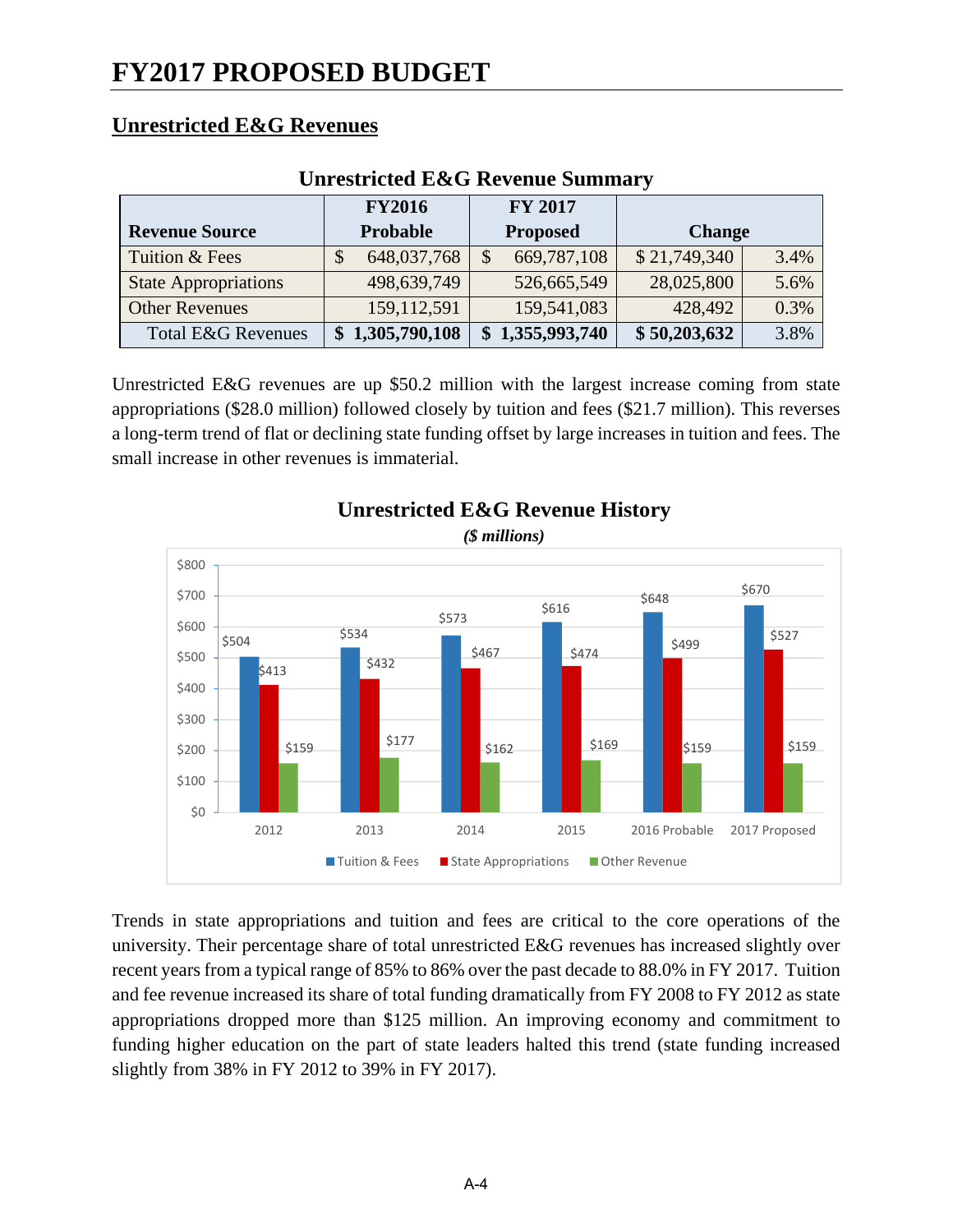|                                  | <b>FY16</b>   | <b>FY17</b>     |               |         |
|----------------------------------|---------------|-----------------|---------------|---------|
| <b>Fee Type</b>                  | Probable      | <b>Proposed</b> | <b>Change</b> |         |
| <b>Maintenance Fees</b>          | \$455,841,981 | \$476,738,769   | \$20,896,788  | 4.6 %   |
| <b>Non-Resident Tuition</b>      | 74,656,736    | 71,889,065      | (2,767,671)   | (3.7) % |
| Program and Service Fees         | 65,022,878    | 67,742,905      | 2,720,027     | 4.2 %   |
| <b>Other Student Fees</b>        | 44,979,773    | 45,776,587      | 796,814       | 1.8%    |
| <b>Extension Enrollment Fees</b> | 7,536,400     | 7,639,782       | 103,382       | 1.4 %   |
| <b>Total Tuition and Fees</b>    | \$648,037,768 | \$669,787,108   | \$21,749,340  | 3.4%    |

## **Tuition and Fee Revenues**

Tuition and fee budgets increase \$21.7 million. These revenues will be used to fund \$7.8 million in student financial aid; \$5.9 million to enhance student support services designed to improve retention and graduation rates; \$4.8 million for new faculty lines, startups, and promotions; \$1.8 million for staff salary adjustments; and the remainder to facilities, equipment, and campus infrastructure.

Nearly 48% (\$10.5 million) of the new revenues are expected from increased enrollments, shifting enrollment patterns into programs with higher fee structures, and the final year of phasing in the Knoxville "15 for 4" program. The rest of the revenue growth will result from the proposed tuition and fee rate adjustments described in detail later in this document. The large decrease in nonresident tuition is a budget adjustment. It does not reflect expected declines in out-of-state enrollments. Actual non-resident revenues will increase in both FY 2016 and FY 2017, but not to the degree anticipated in the FY 2016 budget.

Tuition and fees at UT campuses remain competitively priced relative to peer institutions. During the last year UT campuses were recognized as offering affordable access to quality education by publications such as Kiplinger's Personal Finance, the Princeton Review, U.S. News & World Report, CampusDecision.com, and BestColleges.com.

The primary source of tuition and fee revenues are maintenance fees, commonly referred to as instate tuition. This can cause some confusion since the maintenance fee is paid by all students, including out-of-state students. Non-resident tuition is a differential paid only by out-of-state students. The term "out-of-state tuition" is actually the maintenance fee plus non-resident tuition. Program and service fees are mandatory fees paid by all students and include fees for student activities, health services, debt service, capital improvements, student counseling, and other programs. Extension enrollment fees are for non-credit personal and professional development courses. Examples of other student fees include technology fees, facilities fees, library fees, differential fees, lab fees, and course fees.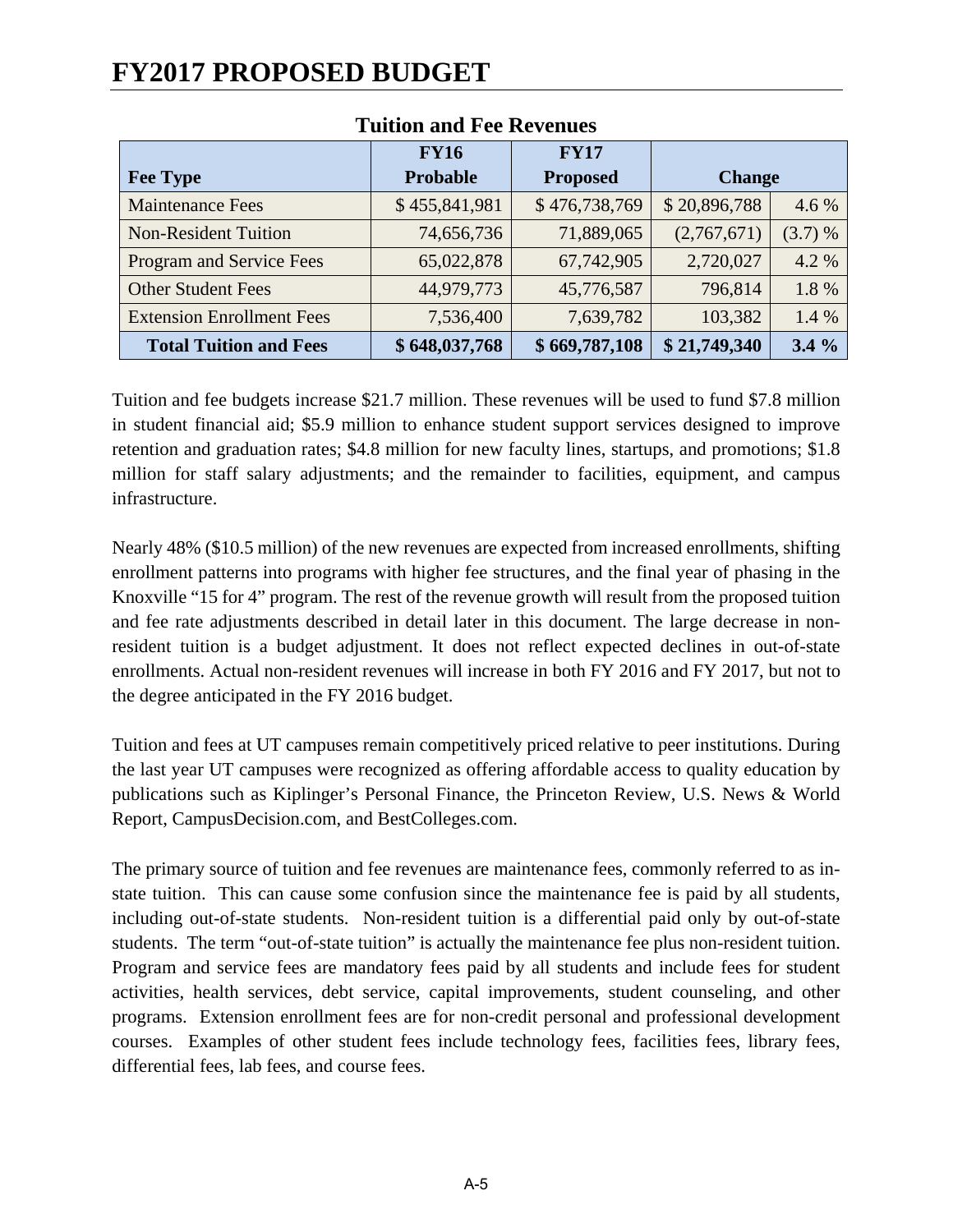|                                              |                   | Non-             |                   |
|----------------------------------------------|-------------------|------------------|-------------------|
| <b>Adjustments</b>                           | <b>Recurring</b>  | <b>Recurring</b> | <b>Total</b>      |
| FY 2016 Probable Budget                      | 496,679,111<br>\$ | \$1,960,638      | 498,639,749<br>\$ |
| <b>Funding Formula Productivity</b>          | 14,920,300        |                  | 14,920,300        |
| Non-Formula Unit 3.25% Increase              | 7,620,900         |                  | 7,620,900         |
| <b>Health Insurance Premium Increases</b>    | 4,056,600         |                  | 4,056,600         |
| UT Martin Somerville Center                  | 250,000           | 875,000          | 1,125,000         |
| <b>IPS County Property Assessor Services</b> | 300,000           |                  | 300,000           |
| <b>Extension Dairy Specialist Position</b>   | 175,000           |                  | 175,000           |
| Reclassify 401k Match Funding                | 743,938           | (743, 938)       |                   |
| <b>Adjust Global Claims Premium Funding</b>  |                   | (172,000)        | (172,000)         |
| <b>Total Change</b>                          | 28,066,738        | (40, 938)        | 28,025,800        |
| FY 2017 Proposed Budget                      | 524,745,849       | \$1,919,700      | \$<br>526,665,549 |

## **Unrestricted State Appropriations**

Unrestricted state appropriations increase \$28 million. Most of the increase comes from outcome productivity improvements at UT's three formula units (Chattanooga, Knoxville, and Martin) and a 3.25% increase for UT's non-formula units (Health Science Center, Agriculture, Public Service, Space Institute, and System Administration). While this is a welcome increase, it represents a move away from the state's long-standing practice of providing a separate salary pool for higher education. Some units will supplement their state funds with fee revenues and budget reductions to provide 3% salary pools in FY 2017.

The state is providing funds for new programs in three units. Martin will receive \$875,000 in one-time funds and \$250,000 recurring to open and operate a new higher education center in Somerville. The center will complement Martin's existing extended campus locations in Jackson, Parsons, Ripley, and Selmer. The Institute for Public Service has \$300,000 to add two property assessor consultants to assist counties statewide. New funding of \$175,000 will enable Extension to add a dairy specialist.

The remaining changes include \$4.1 million to offset the employer share of premium increases in the state's health insurance program and two minor adjustments.

UT will also receive appropriations of \$18.7 million that are restricted to specific programs and not included above. These are down slightly from FY 2016 (\$143,807). These include funding for UT's Centers of Excellence, Governor's Chairs, the Health Science Center Mouse Genome Project, and the third year matching funds for the Health Science Center's pediatric physicians partnership with St. Jude's (year four of a five year program).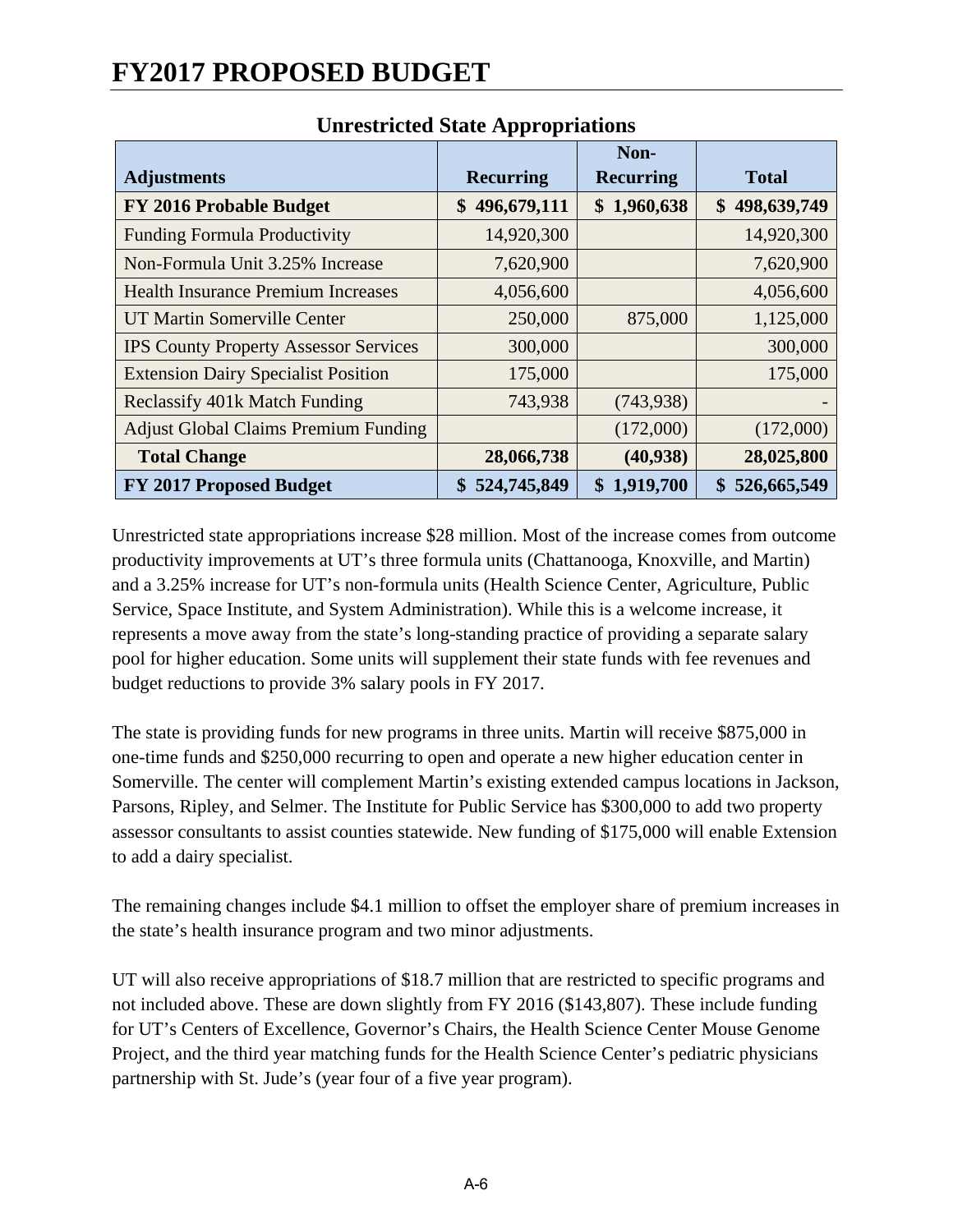|                             | <b>FY16</b><br><b>FY17</b> |               |                 |             |  |               |         |
|-----------------------------|----------------------------|---------------|-----------------|-------------|--|---------------|---------|
| <b>Revenue Source</b>       | <b>Probable</b>            |               | <b>Proposed</b> |             |  | <b>Change</b> |         |
| Grants & Contracts          |                            | 44,650,266    |                 | 44,529,714  |  | (120, 552)    | (0.3) % |
| Sales & Services            |                            | 57,790,642    |                 | 57,832,737  |  | 42,095        | 0.1%    |
| Miscellaneous               |                            | 56,671,683    |                 | 57,178,632  |  | 506,949       | 0.9%    |
| <b>Total Other Revenues</b> |                            | 159, 112, 591 |                 | 159,541,083 |  | 428,492       | $0.3\%$ |

#### **Other Revenues**

There is little change in budgeted revenues from other sources. Sales and services revenues are sales from operations that generally provide services to the public (this does not include auxiliary enterprises, which typically provide services to faculty, staff, and students). Examples include medical clinics, 4-H camps, theaters, child development centers, training programs, sales of agricultural products, and sports camps. Grant and contract revenues are the portion of payments from grant and contract sponsors allocated to cover general facilities and administration costs incurred to support grant and contract programs. Miscellaneous revenues include revenue sources such as interest earnings, conference revenues, federal appropriations (Smith-Lever, Hatch), local appropriations, UT-Battelle management fees, trademark licensing revenues, unrestricted gifts, and unrestricted endowment earnings.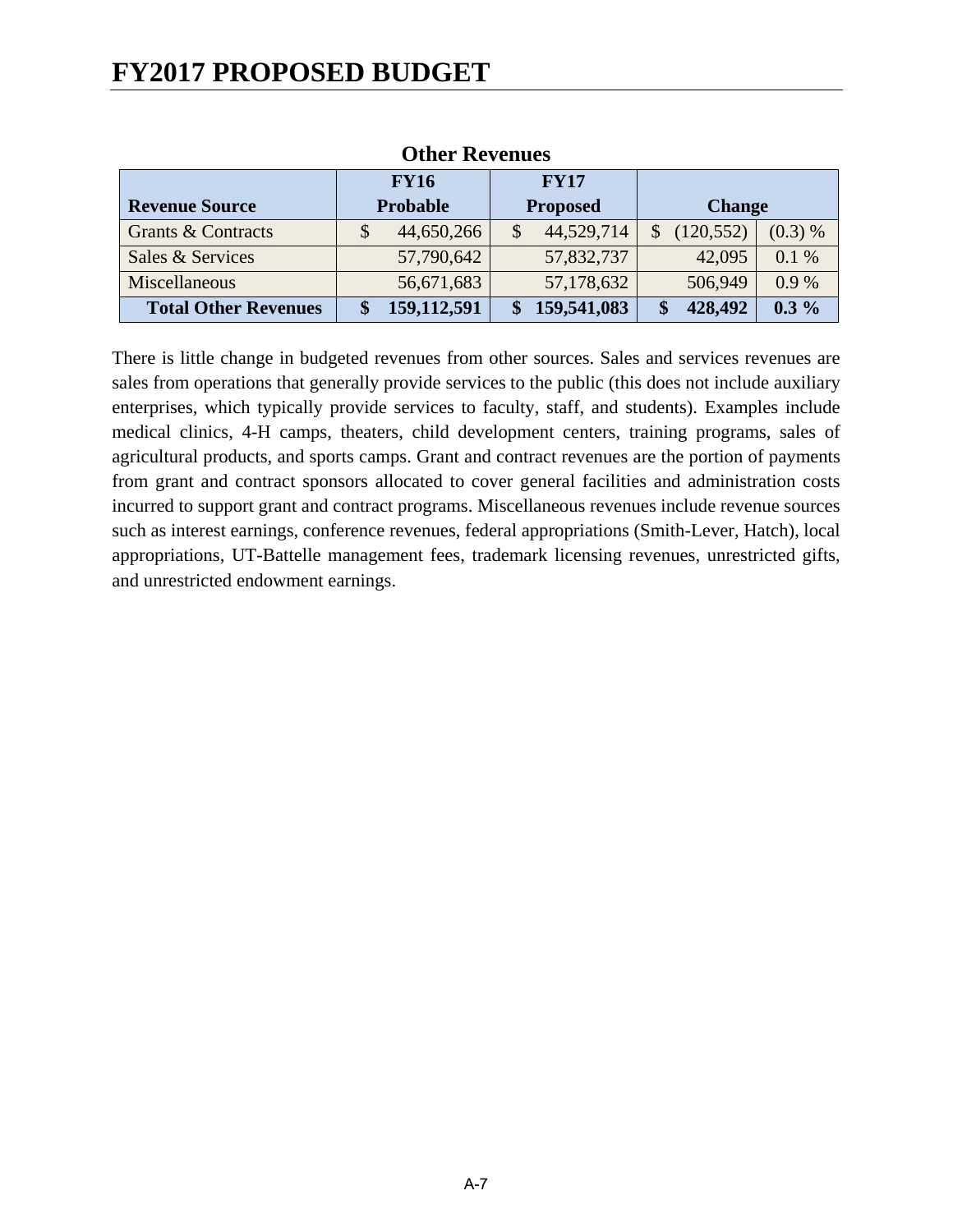## **Unrestricted E&G Expenditures**



**Unrestricted E&G Expenditures by Function**

Unrestricted E&G expenditures are budgeted at \$1.35 million among the eight functional areas shown in the chart above. Instruction accounts for the lion's share. Unrestricted E&G budgets for research do not include funds from restricted grants, contracts, gifts, and endowments. Institutional Support and Operation & Maintenance of Physical Plant support all operations, including those funded through restricted and auxiliary funds.



# **Unrestricted E&G Expenditures by Natural Classification**

Over five years, each major expense category has grown gradually. Faculty and staff salaries and benefits typically account for around 70% of all expenditures.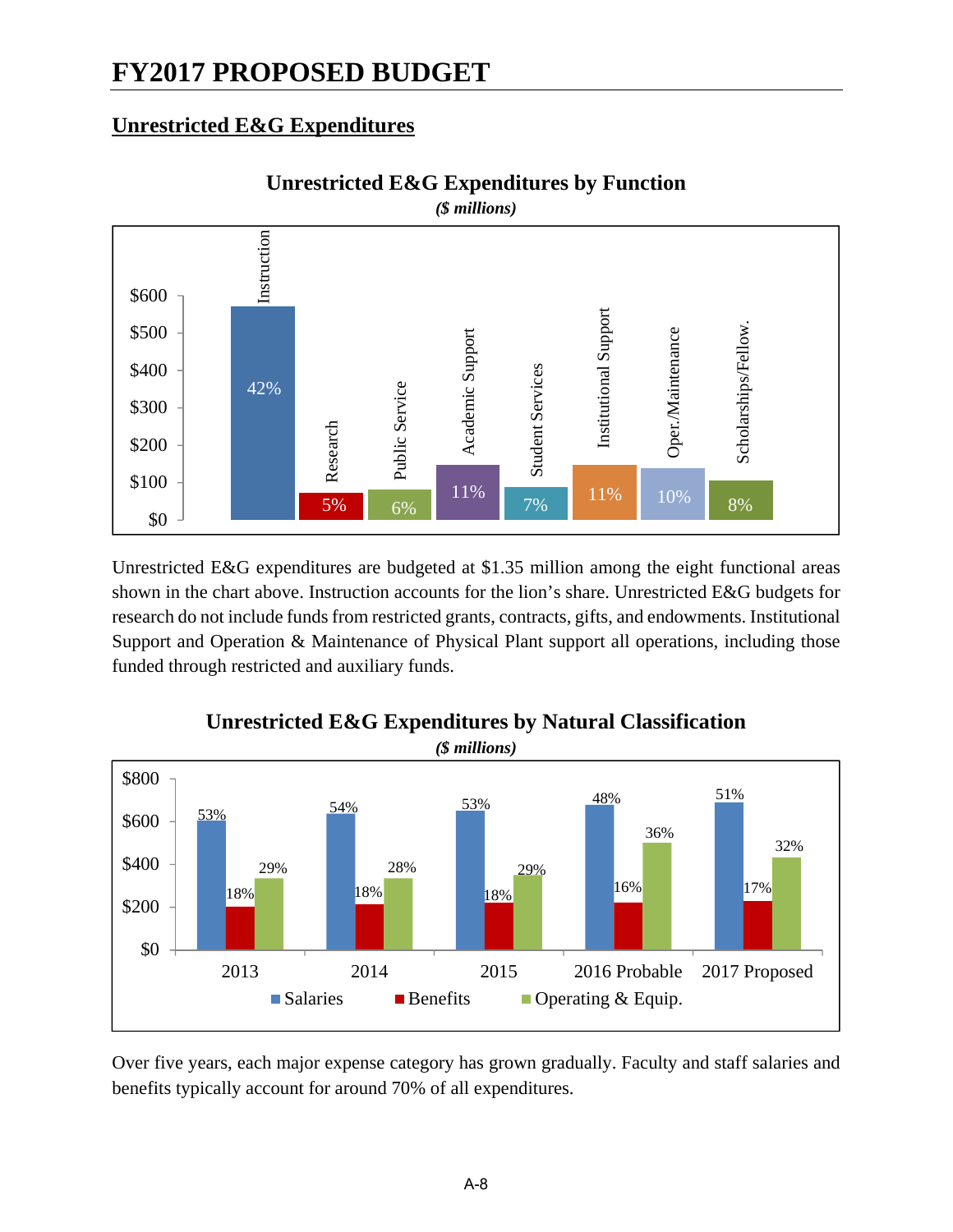|                                     | <b>FY 2016</b>      | <b>FY 2017</b>               |                              |            |
|-------------------------------------|---------------------|------------------------------|------------------------------|------------|
| <b>Functional Category</b>          | <b>Probable</b>     | <b>Proposed</b>              | <b>Change</b>                |            |
| Instruction                         | \$<br>577,040,051   | 570,871,393<br>$\mathcal{S}$ | $\mathcal{S}$<br>(6,168,658) | (1.1) %    |
| Research                            | 110,072,752         | 75,583,021                   | (36, 489, 731)               | $(33.2)$ % |
| <b>Public Service</b>               | 87,106,681          | 80,557,849                   | (6,548,832)                  | (7.5) %    |
| <b>Academic Support</b>             | 158,704,326         | 146,819,933                  | (11, 884, 393)               | (7.5) %    |
| <b>Student Services</b>             | 88,425,977          | 88,080,549                   | (345, 428)                   | (0.4) %    |
| <b>Institutional Support</b>        | 150,393,384         | 147, 368, 765                | (3,024,619)                  | (2.0) %    |
| Operation & Maint.of Plant          | 135,781,740         | 139,190,009                  | 3,408,269                    | 2.5 %      |
| Scholarships and Fellowships        | 95,154,298          | 106,011,157                  | 10,856,859                   | 11.4 %     |
| <b>Total E&amp;G Expenditures</b>   | \$1,402,679,209     | \$1,352,482,676              | \$ (50, 196, 533)            | $(3.6) \%$ |
| Transfers                           | (54, 413, 232)<br>S | $\mathcal{S}$<br>4,284,278   | 58,697,510<br>\$             | 107.9%     |
| <b>Expenditures &amp; Transfers</b> | \$1,348,265,977     | \$1,356,766,954              | \$<br>8,500,977              | $0.6\%$    |

## **Unrestricted E&G Expenditures by Functional Category**

The declines in budgeted expenditures are misleading. The FY 2016 Probable Budget includes non-recurring funds that were added to the budget mid-year after actual enrollments and the amount of funds carried over from FY 2015 were known. The current year non-recurring budgets were allocated to one-time projects such as facility maintenance, equipment replacements, faculty start-up packages, bridge funding for research operations, lab upgrades, faculty incentives, campus improvements, energy conservation projects, and information technology infrastructure. Unused non-recurring funds will be carried forward to FY 2017 for use on similar non-recurring projects and reflected in the FY 2017 Revised Budget that will be presented to the Board at its spring 2017 meeting. An analysis of recurring expenditure budgets follows. It is a better reflection of plans and priorities for core operations in FY 2017.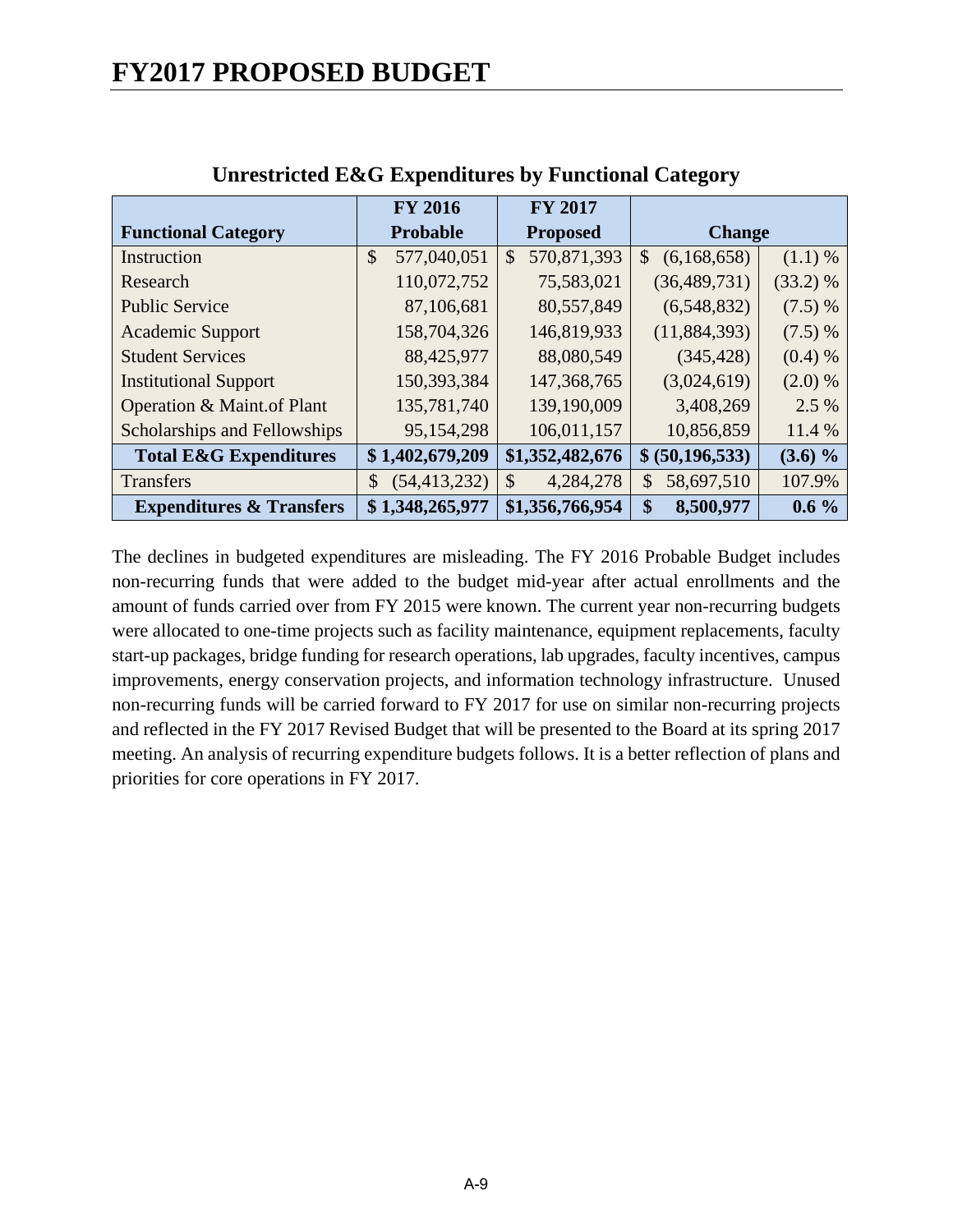## **Recurring Unrestricted E&G Expenditures**

The tables below show only funds for recurring operations and exclude non-recurring budgets allocated to one-time projects in FY 2016. Recurring expenditure budgets are up \$56.7 million (4.4%). Around 43% of this is for the FY 2017 salary plan described on page A-12. The largest dollar increases are in Instruction, Scholarships & Fellowships, and Institutional Support. The second table below shows salaries and benefits up 3.7% compared to 5.9% for operating and equipment.

|                                     | <b>FY 2016</b>              | <b>FY 2017</b>               |                  |          |
|-------------------------------------|-----------------------------|------------------------------|------------------|----------|
| <b>Functional Area</b>              | Probable                    | <b>Proposed</b>              | <b>Change</b>    |          |
| Instruction                         | 546,460,554<br>$\mathbb{S}$ | 569,841,853<br>$\mathcal{S}$ | \$23,381,299     | 4.3 %    |
| Research                            | 72,397,862                  | 76,291,414                   | 3,893,552        | 5.4 %    |
| <b>Public Service</b>               | 75,356,624                  | 78,571,479                   | 3,214,855        | 4.3 %    |
| <b>Academic Support</b>             | 142,166,916                 | 146,813,333                  | 4,646,417        | 3.3 %    |
| <b>Student Services</b>             | 85,408,534                  | 88,080,549                   | 2,672,015        | 3.1 %    |
| <b>Institutional Support</b>        | 140,730,944                 | 147,793,865                  | 7,062,921        | 5.0%     |
| Operation & Maint.of Plant          | 134,407,136                 | 139,190,009                  | 4,782,873        | 3.6 %    |
| Scholarships and Fellowships        | 97,936,473                  | 104,974,557                  | 7,038,084        | 7.2 %    |
| <b>Total E&amp;G Expenditures</b>   | \$1,294,865,043             | \$1,351,557,059              | \$56,692,016     | $4.4\%$  |
| Transfers                           | 3,091,473                   | 1,220,085                    | (1,871,388)      | (60.5) % |
| <b>Expenditures &amp; Transfers</b> | \$1,297,956,516             | \$1,352,777,144              | 54,820,628<br>\$ | 4.2 $%$  |

## **Recurring Expenditures by Functional Category**

## **Recurring Expenditures by Natural Classification**

|                                      | <b>FY 2016</b>    | FY 2017         |                             |         |
|--------------------------------------|-------------------|-----------------|-----------------------------|---------|
| <b>Natural Classification</b>        | Probable          | <b>Proposed</b> | <b>Change</b>               |         |
| <b>Academic Salaries</b>             | 342,512,326<br>\$ | \$350,829,201   | 8,316,875<br>\$             | 2.4 %   |
| <b>Non-Academic Salaries</b>         | 315,701,877       | 330,642,529     | 14,940,652                  | 4.7 %   |
| <b>Student Employees</b>             | 8,564,749         | 8,646,387       | 81,638                      | 1.0%    |
| <b>Total Salaries</b>                | 666,778,952<br>\$ | \$690,118,117   | 23,339,165<br>\$            | $3.5\%$ |
| <b>Staff Benefits</b>                | 219,788,911       | 229,220,605     | 9,431,694                   | 4.3 %   |
| <b>Total Salaries &amp; Benefits</b> | 886,567,863<br>\$ | \$919,338,722   | 32,770,859<br>\$            | $3.7\%$ |
| Operating & Equipment                | 408,297,180       | 432,218,337     | 23,921,157                  | 5.9%    |
| <b>Total Expenditures</b>            | \$1,294,865,043   | \$1,351,557,059 | 56,692,016<br>$\mathbf{\$}$ | 4.4 $%$ |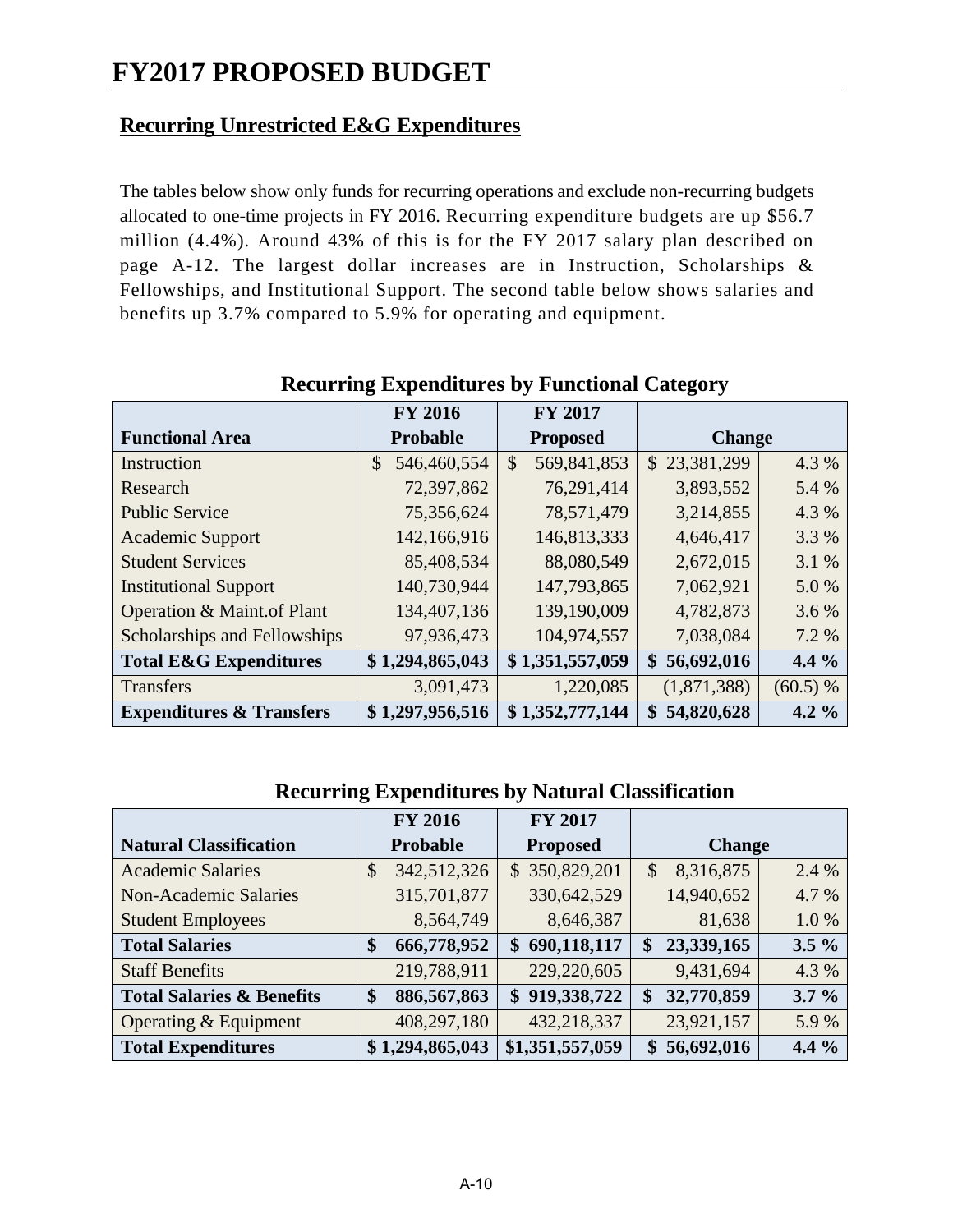## **Auxiliary Enterprises**

Auxiliary enterprises furnish services to students, faculty, and staff. Each auxiliary enterprise is self-funded through sales, fees, and private gifts. These stand-alone operations include housing, food services, bookstores, parking, and other miscellaneous operations. It also includes UTK athletics since it is a self-supporting operation. (The athletic programs at Chattanooga and Martin are included in unrestricted E&G funds.)



# **Auxiliary Revenues by Enterprise**

Revenues are up \$16.2 million (7.0%) due to significant increases in Knoxville: athletics \$9.7 million (8.2%); housing \$4.2 million (9.6%); food service \$1.6 million (30.9%); and the VolShop \$1.0 million (4.3%). Growth in athletics is driven by success in football and will fund debt service, game guarantee payouts, and replenish reserves. New housing revenue from the availability and mix of rooms and rate increases will offset growing occupancy costs and debt service. Food service commissions will fund new dining locations, including the new Student Union. VolShop revenues are up due to having full year of Nike inventory. In addition to the uses discussed above, these revenues will fund a 3% salary pool for auxiliary employees and cover operating inflation.

| Revenues, Expenditures, and<br><b>Transfers</b> | <b>FY 2016</b><br><b>Probable</b> | <b>FY 2017</b><br><b>Proposed</b> | <b>Change</b> |       |
|-------------------------------------------------|-----------------------------------|-----------------------------------|---------------|-------|
| <b>Revenues</b>                                 | \$229,780,481                     | \$245,962,927                     | \$16,182,446  | 7.0%  |
| Expenditures                                    | 178,595,830                       | 184,698,151                       | 6,102,321     | 3.4 % |
| <b>Transfers</b>                                | 51,184,651                        | 61,264,776                        | 10,080,125    | 19.7% |
| <b>Total Expenditures and Transfers</b>         | \$229,780,481                     | \$245,962,927                     | \$16,182,446  | 7.0%  |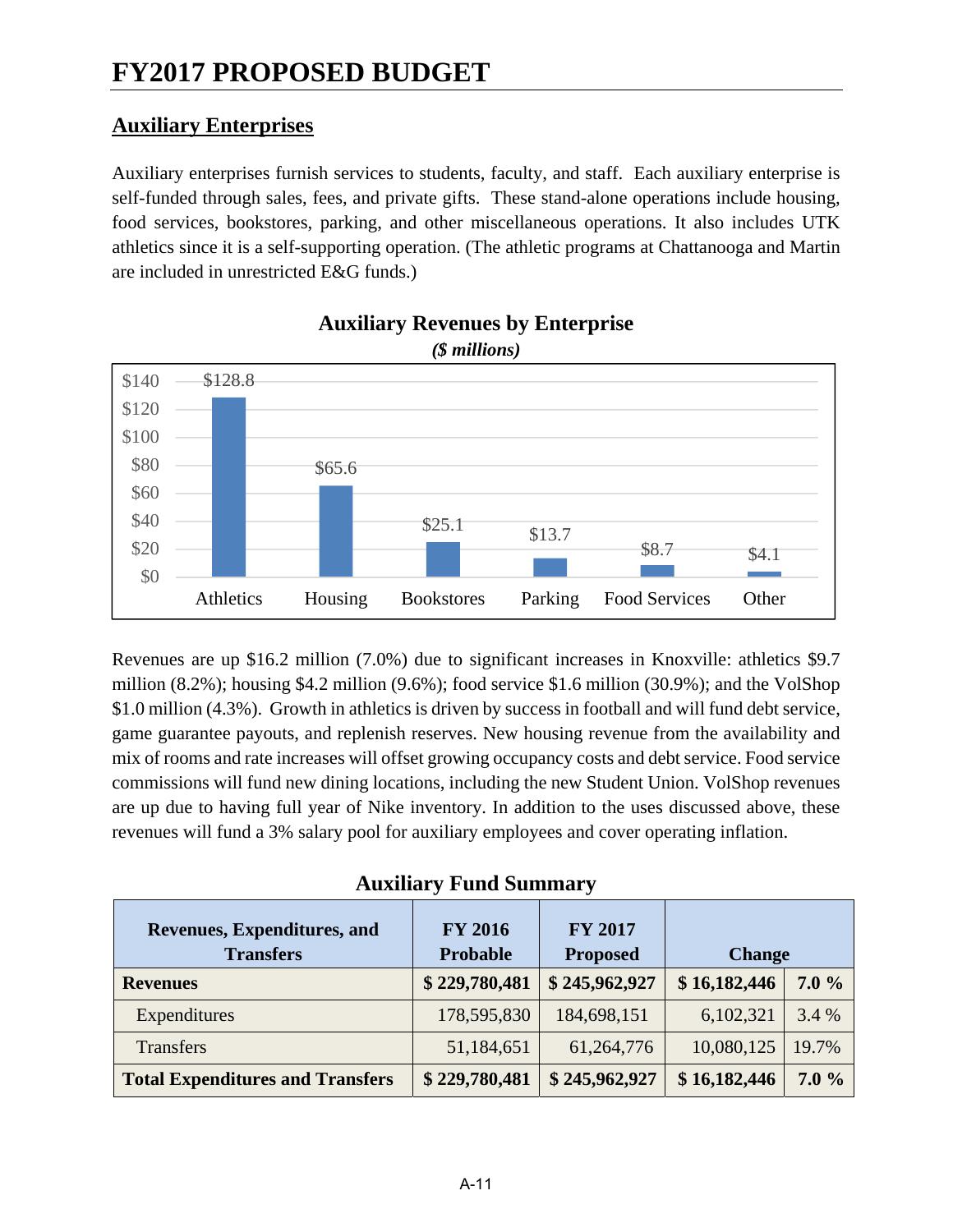## **FY 2017 Salary Plan**

The university proposes a 3% pool for general salary increases in FY 2017. State appropriations did not include a separate pool for salary increases, but will be used to provide partial funding. These appropriations plus funds from other sources will enable UT to reward exceptional performance and move overall compensation closer to market levels. Each campus and institute has developed salary plans consistent with its long-term compensation strategy. These strategies continue to evolve as UT's Compensation Advisory Board works to guide UT's compensation philosophy, structure, and programs.

| <b>Campus/Institute</b>            | <b>Salary Plan</b>                                                                                             |
|------------------------------------|----------------------------------------------------------------------------------------------------------------|
| UT Chattanooga                     | 3.0% across-the-board                                                                                          |
| UT Knoxville/UTSI                  | 3.0% market/merit                                                                                              |
| <b>UT Martin</b>                   | 2.0% across-the-board; 1.0% market $& 1.0\%$ non-recurring bonus<br>contingent on achieving enrollment targets |
| UT Health Science Center           | 3.0% across-the-board                                                                                          |
| UT Institute of Agriculture        | 1.5% across-the-board; 1.5% market/merit                                                                       |
| UT Institute for Public<br>Service | 2.0% across-the-board; 1.0% market/merit                                                                       |
| UT System Administration           | 1.0% across-the-board; 2.0% market/merit                                                                       |

## **FY 2017 Campus/Institute Salary Plans**

The total cost of the salary plan is \$32.1 million. It adds \$24.2 million to unrestricted E&G salary and benefits expenses. Restricted E&G salary and benefits increases paid through grants, contracts, gifts and endowments will be \$6.0 million. Auxiliary enterprises will spend \$1.9 million and recover the expense through their self-funded business models. Around 45% of the funding will come from appropriations. The remainder will be funded by student fees, auxiliary revenues, grants and contracts, gifts and endowments, and budget reallocations.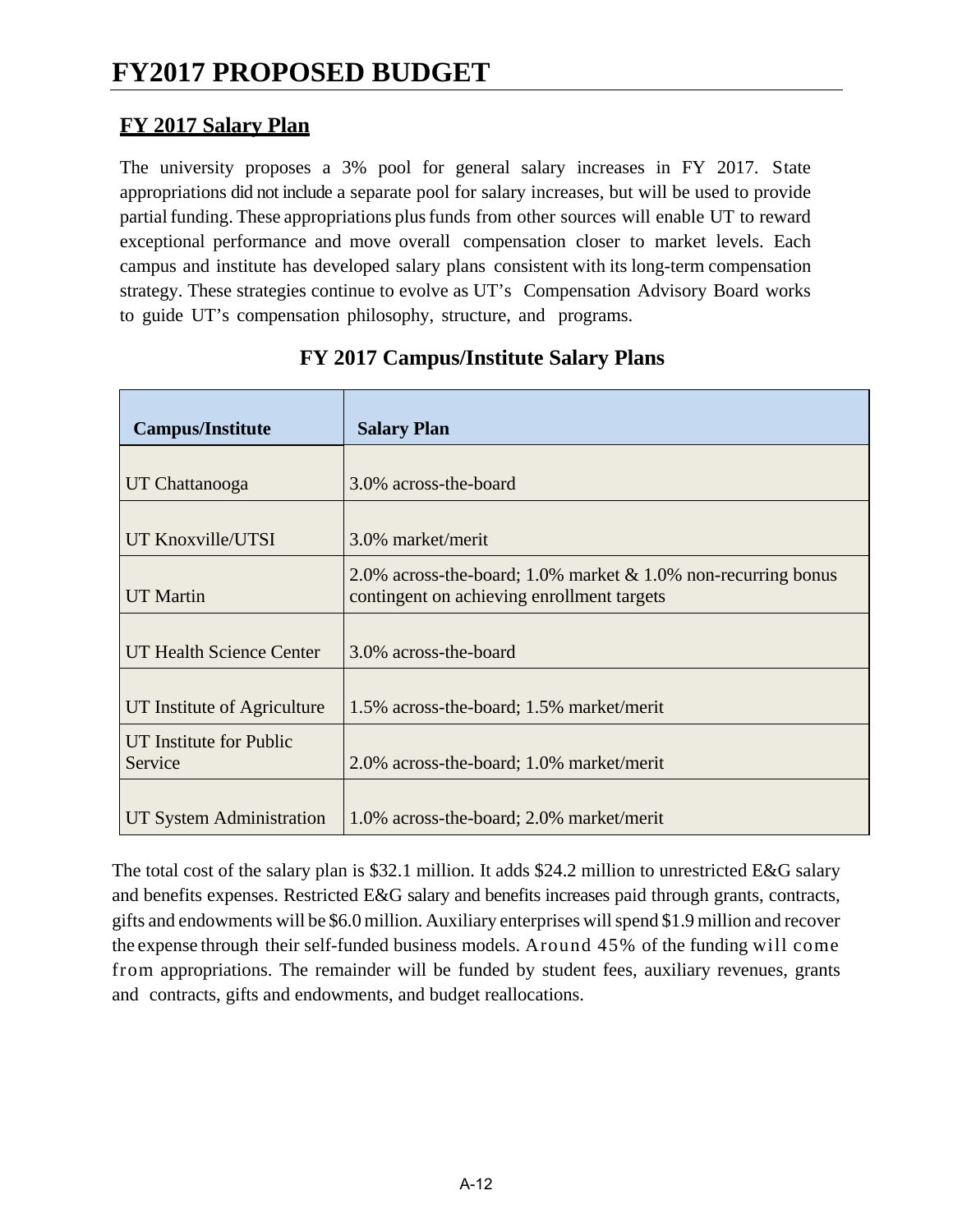

## **Unrestricted Net Assets**

The University's practice is to maintain 2-5 percent of unrestricted educational and general (E&G) expenditures and 3-5 percent of unrestricted auxiliary enterprise funds in its unallocated fund balance as a "rainy day" fund. It is needed in case of a downturn in enrollment, sharp decline in appropriations, or other situations that cause expenditures to exceed available revenues to provide short-term funding while adjustments are made to bring the budget back into balance.

Encumbrances are funds carried over from the previous fiscal year for

purchases and commitments that were not received before the close of the fiscal year. These funds are budgeted in the appropriate expenditure accounts as the items or services are received. Reappropriations are funds reserved from FY 2016 for allocation to specific programs and initiatives in FY 2017 or in subsequent fiscal years.

The FY 2017 proposed budget projects a June 30, 2017 unrestricted E&G unallocated fund balance of \$44.2 million, or 3.25% of expenditures and transfers. The unrestricted auxiliary enterprises unallocated balance is \$11.4 million, 4.63% of expenditures and transfers. The total unallocated balance projected for June 30, 2017 is \$55.6 million, which is 3.47% of expenditures and transfers.



**FY 2017 Proposed Budget Unrestricted Net Assets**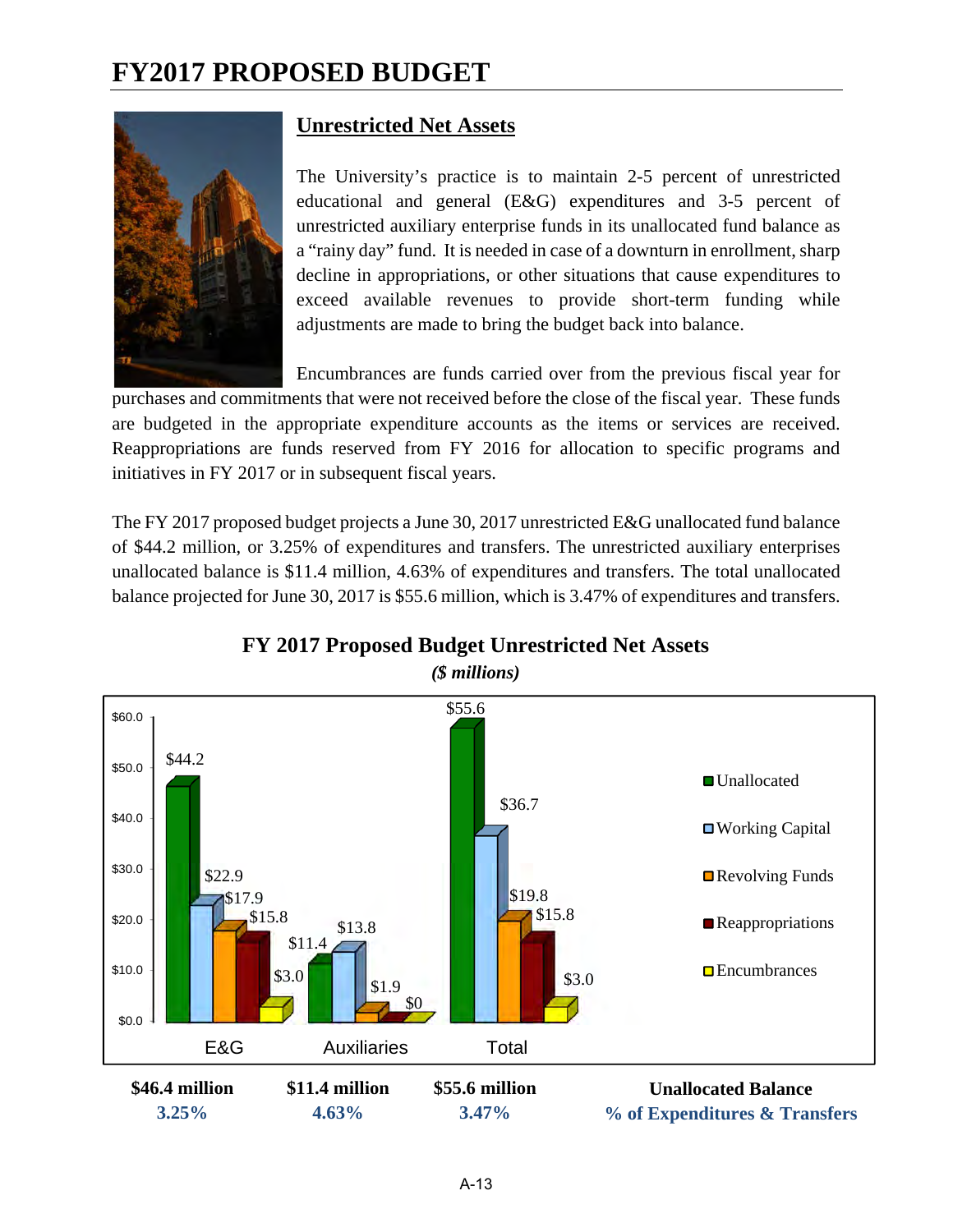## RESOLUTION OF THE UNIVERSITY OF TENNESSEE BOARD OF TRUSTEES June 23, 2016

## **Proposed 2017 Operating Budget, Student Tuition and Fees, and Compensation Guidelines for Additional Salary Increases During the Fiscal Year**

WHEREAS, the Bylaws require the Board of Trustees to approve an annual operating budget for the University; and

WHEREAS, the proposed FY 2017 Educational and General (E&G) budget is balanced and within available resources, as is the budget for Auxiliary Enterprises; and

WHEREAS, the proposed budget complies with all applicable policies and guidelines; and

WHEREAS, the administration needs to be able to respond quickly and effectively to a significant budget shortfall due to a state impoundment of funds or appropriation rescission; and

WHEREAS, mandatory furloughs without pay, reduction of time worked, across-theboard salary reductions, and similar salary-related measures may be required to address budget reductions or a budgetary shortfall; and

WHEREAS, the Bylaws further require the Board of Trustees to approve student tuition and fees;

NOW THEREFORE BE IT RESOLVED that:

1. The FY 2017 proposed operating budget is approved with the understanding that if the General Assembly or the Department of Finance and Administration further alters the FY 2017 appropriations or if changes in estimated resources require, the budget shall be modified accordingly so expenditures will not exceed available resources.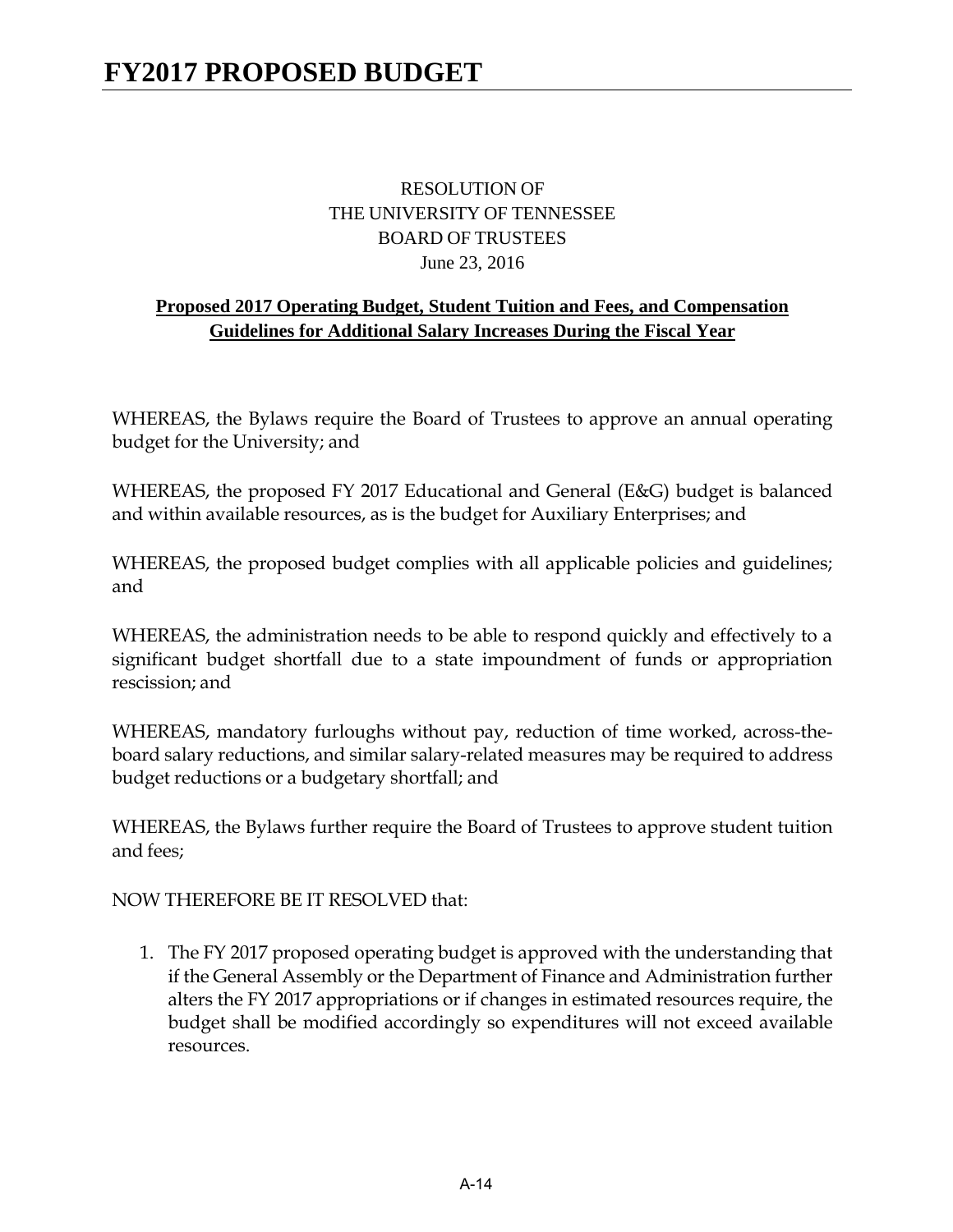- 2. The Board of Trustees expressly authorizes the campus, institute and unit administrations, in response to budget reductions or a budgetary shortfall, to implement mandatory furloughs without pay, reduction of time worked, acrossthe-board salary reductions, and similar salary-related measures during FY 2017, subject to approval by the Executive and Compensation Committee, the President, and the Treasurer and Chief Financial Officer in consultation with the General Counsel and Human Resources.
- 3. The proposed tuition and fee schedules are adopted for FY 2016-17.
- 4. The proposed FY 2017 salary and wage compensation plan and the FY 2017 Compensation Guidelines for Additional Salary Increases During the Fiscal Year are approved.
- 5. Any additional general salary increases that exceed the FY 2017 salary and wage plan may only be granted upon approval by the Board of Trustees.
- 6. Any remaining Unrestricted Current Fund balances may be considered as a reserve for contingencies to be used for:
	- a. Employing additional staff where enrollments and reorganization requirements warrant;
	- b. Modifying departmental operating budgets where changing conditions during the year require funding adjustments;
	- c. Funding to make salary adjustments for personnel as may be necessary during the year in keeping with state and university salary guidelines;
	- d. Improving physical facilities for academic and research departments as opportunities arise;
	- e. Mandated cost increases; and
	- f. State impoundment of funds or appropriations rescission during the budget year.

All such changes shall be reported to the Board in a Revised Budget for the Board's approval. Adopted by the Board of Trustees, this 23th day of June, 2016.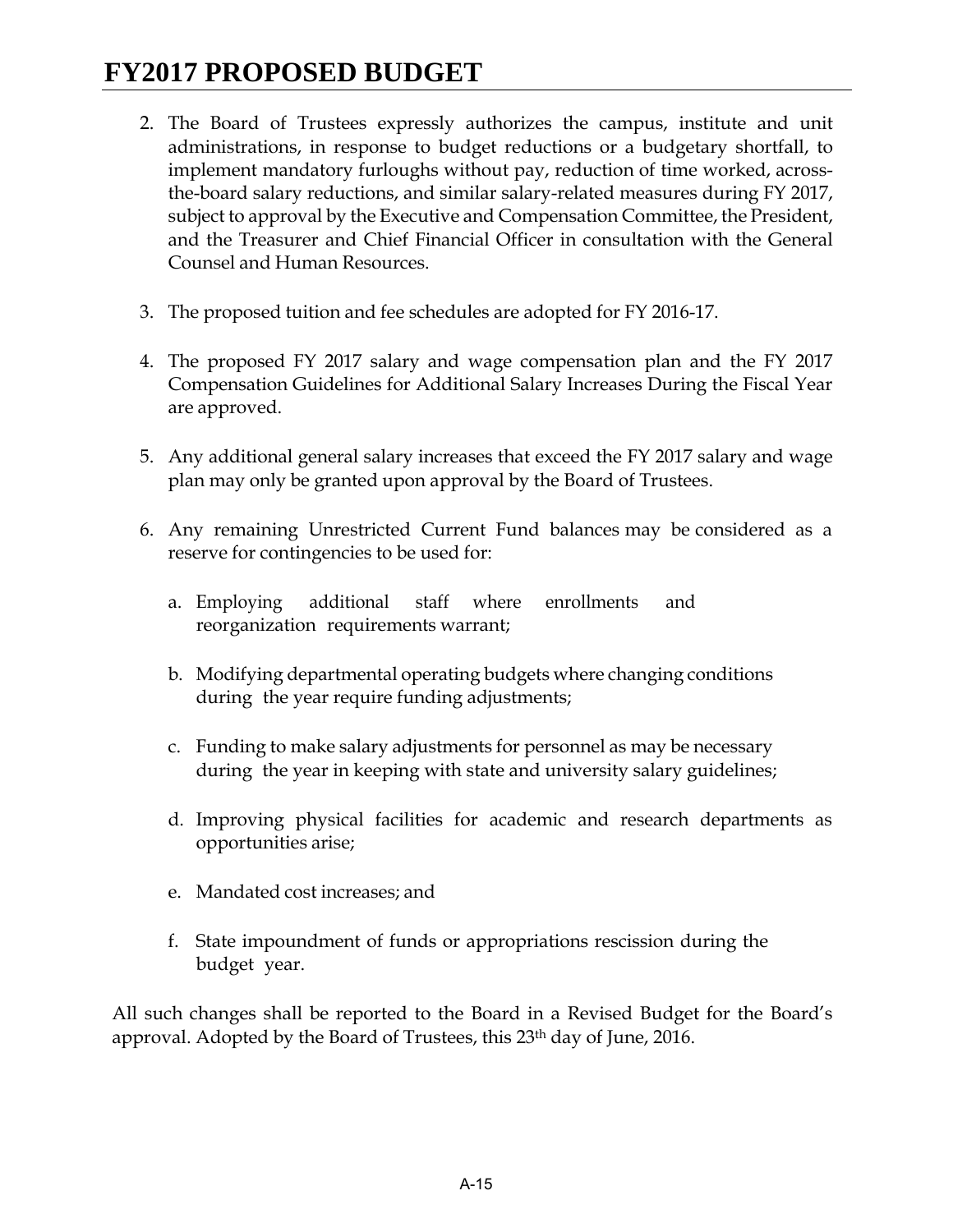| <b>Schedule</b>         | FY 2017 Proposed Budget Schedule Description                               | Page   |
|-------------------------|----------------------------------------------------------------------------|--------|
| Chart 1                 | <b>Unrestricted and Restricted Current Funds - Graphical Presentation</b>  | $B-2$  |
| <b>Chart 2</b>          | <b>Unrestricted E&amp;G Current Funds - Graphical Presentation</b>         | $B-3$  |
| $\mathbf{1}$            | <b>State Appropriations Summary</b>                                        | $B-4$  |
| $\overline{2}$          | <b>State Appropriations Five-Year History</b>                              | $B-5$  |
| $\mathbf{3}$            | <b>State Appropriations - Access &amp; Diversity</b>                       | $B-6$  |
| $\overline{\mathbf{4}}$ | <b>E&amp;G Unrestricted Net Assets</b>                                     | $B-7$  |
| 5                       | <b>Auxiliary Unrestricted Net Assets</b>                                   | $B-8$  |
| 6                       | <b>Proposed Budget - Unrestricted Current Funds</b>                        | $B-9$  |
| $\overline{7}$          | <b>Proposed Budget - Unrestricted and Restricted Current Funds</b>         | $B-10$ |
| 8                       | <b>Five-Year Summary Comparison - Unrestricted Current Funds</b>           | $B-11$ |
| 9                       | Five-Year Summary Comparison - Unrestricted and Restricted Current Funds   | $B-12$ |
| 10                      | <b>Proposed Budget Summary - Unrestricted and Restricted Current Funds</b> | $B-13$ |
| 11                      | <b>Natural Classifications - Unrestricted Current Funds</b>                | $B-14$ |
| 12                      | <b>Natural Classifications - Unrestricted Current Funds - Summary</b>      | $B-15$ |
| 13                      | <b>Auxiliaries - Proposed Budget Summary</b>                               | $B-16$ |
| 14                      | <b>Athletics - Proposed Budget Summary</b>                                 | $B-17$ |
| 15                      | <b>Proposed Budget Summaries - Unrestricted Current Funds</b>              |        |
|                         | <b>Total University of Tennessee System</b>                                | $B-18$ |
|                         | Chattanooga                                                                | $B-19$ |
|                         | <b>Knoxville</b>                                                           | $B-20$ |
|                         | <b>Martin</b>                                                              | $B-21$ |
|                         | <b>Space Institute</b>                                                     | $B-22$ |
|                         | <b>Health Science Center</b>                                               | $B-23$ |
|                         | <b>Institute of Agriculture</b>                                            | $B-24$ |
|                         | <b>Institute for Public Service</b>                                        | $B-28$ |
|                         | <b>System Administration</b>                                               | $B-32$ |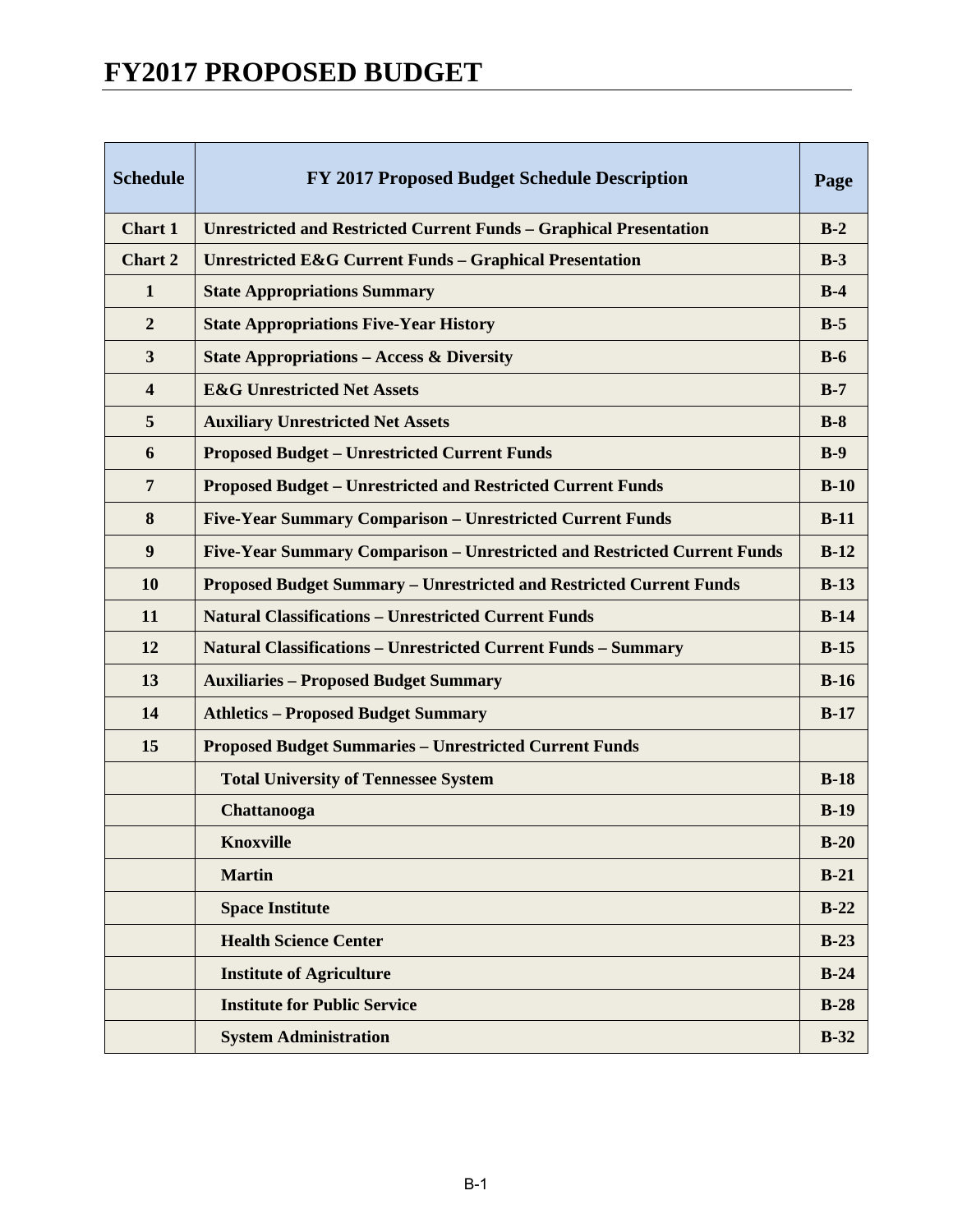## The University of Tennessee FY 2017 Proposed Budget Unrestricted & Restricted Funds

| <b>Unrestricted &amp; Restricted</b><br><b>Revenues</b><br>(\$millions) |           |
|-------------------------------------------------------------------------|-----------|
|                                                                         |           |
| Chattanooga                                                             | \$225.4   |
| Knoxville                                                               | 1,112.5   |
| Martin                                                                  | 1448      |
| Space Institute                                                         | 12.3      |
| <b>Health Science Center</b>                                            | 479.5     |
| Institute of Agriculture                                                | 181.6     |
| Inst. for Public Service                                                | 23.5      |
| <b>System Administration</b>                                            | 24.8      |
| TOTAI                                                                   | \$2,204.4 |

#### **Fall 2015 Headcount Enrollment**

| Knoxville                    | 27.384 |
|------------------------------|--------|
| Chattanooga                  | 11,387 |
| Martin                       | 6,827  |
| <b>Health Science Center</b> | 3,076  |
| Vet Med                      | 349    |
| Space Institute              | 112    |
| TOTAL                        | 49,135 |
|                              |        |

| <b>FTE Positions</b>        |
|-----------------------------|
| (Unrestricted & Restricted) |
| <b>July 1, 2016</b>         |

| Faculty         | 4,262  |
|-----------------|--------|
| Administrative  | 918    |
| Professional    | 4,055  |
| Cler/Tech/Maint | 5,931  |
| <b>TOTAL</b>    | 15,166 |



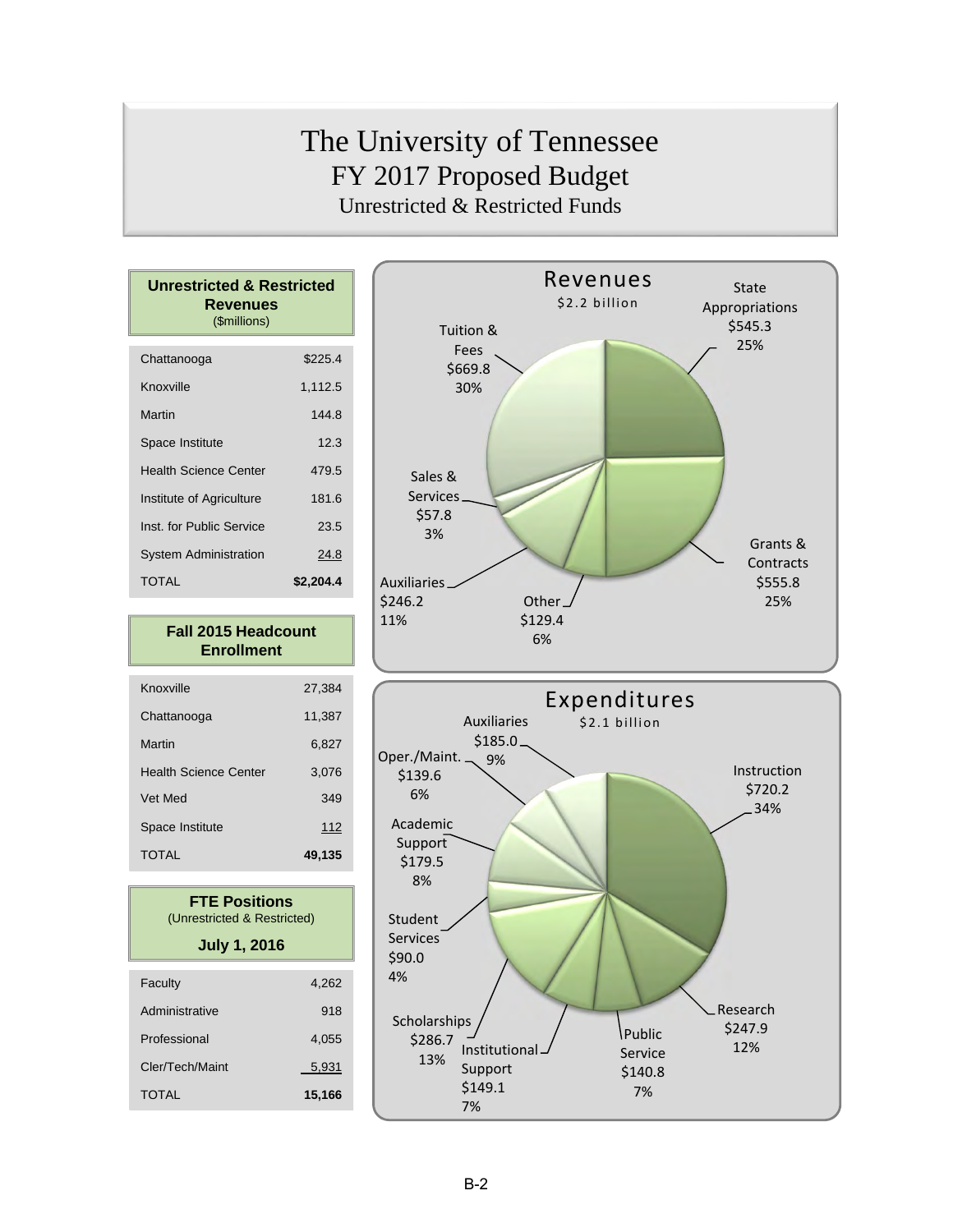# The University of Tennessee FY 2017 Proposed Budget Unrestricted E&G Funds

| <b>Current Fund</b><br>Revenues<br>(\$millions) |           |
|-------------------------------------------------|-----------|
| Chattanooga                                     | \$155.4   |
| Knoxville                                       | 649.7     |
| Martin                                          | 96.9      |
| Space Institute                                 | 10.2      |
| <b>Health Science Center</b>                    | 265.7     |
| Institute of Agriculture                        | 136.3     |
| Inst. for Public Service                        | 18.8      |
| <b>System Administration</b>                    | 22.9      |
| <b>TOTAL</b>                                    | \$1,356.0 |
|                                                 |           |

#### **Fall 2015 Headcount Enrollment**

| Knoxville                    | 27.384 |
|------------------------------|--------|
| Chattanooga                  | 11,387 |
| Martin                       | 6,827  |
| <b>Health Science Center</b> | 3.076  |
| Vet Med                      | 349    |
| Space Institute              | 112    |
| <b>TOTAL</b>                 | 49,135 |

**FTE Positions** 

| 3.333  |
|--------|
| 767    |
| 2.119  |
| 3,841  |
| 10.060 |
|        |



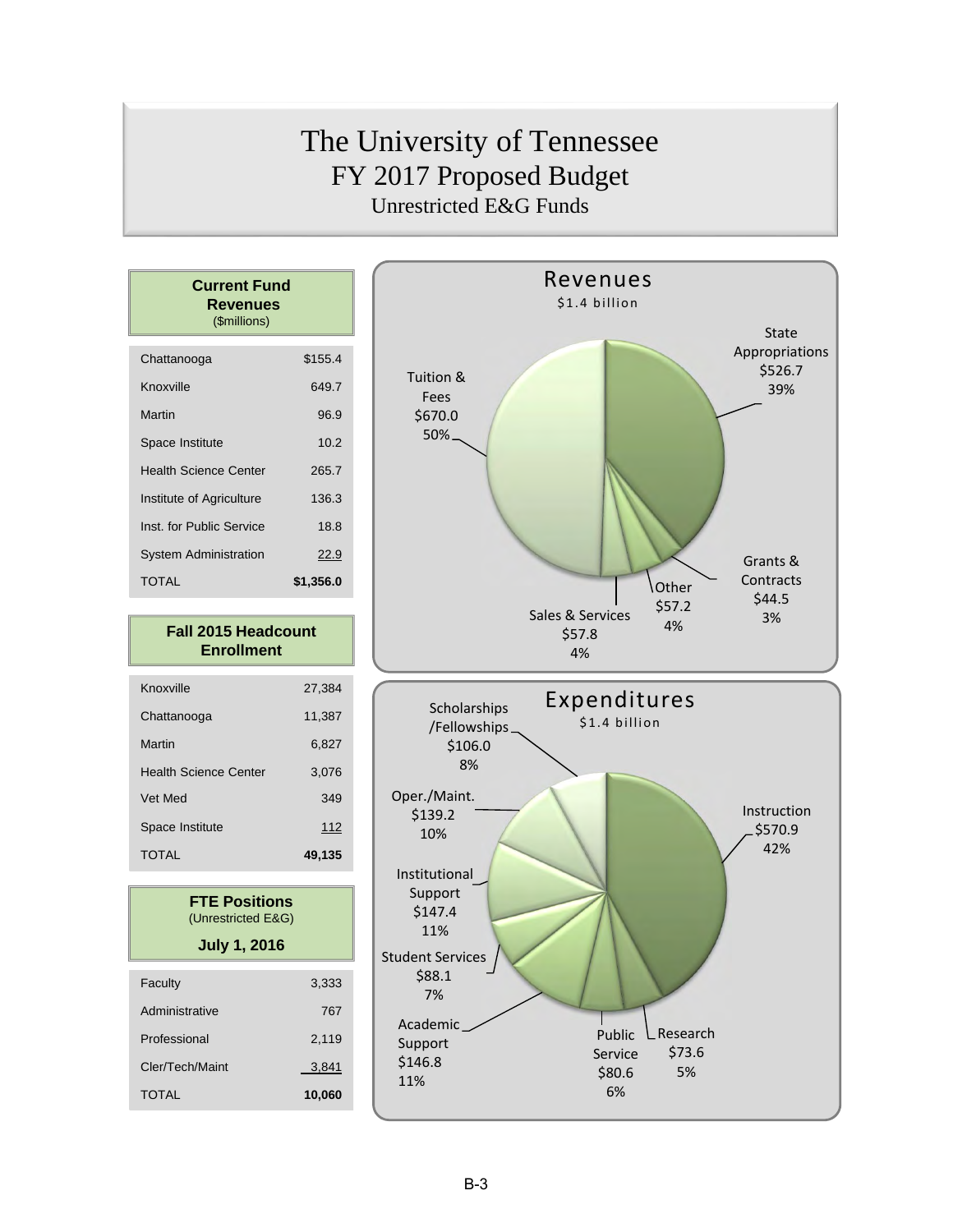## **FY 2017 Proposed State Appropriations Summary**

Unrestricted Educational and General Funds

**CHANGEPROBABLE TO PROPOSED**

|                                            | FY 2015             | FY 2016            | FY 2017           |                  |               |
|--------------------------------------------|---------------------|--------------------|-------------------|------------------|---------------|
|                                            | <b>ACTUAL</b>       | <b>PROBABLE</b>    | <b>PROPOSED</b>   | <b>Amount</b>    | $\frac{9}{6}$ |
| <b>STATE APPROPRIATIONS</b>                |                     |                    |                   |                  |               |
| Chattanooga                                | \$<br>38,442,081    | \$<br>42,640,805   | \$<br>46,639,305  | \$<br>3,998,500  | 9.4 %         |
| Knoxville                                  | 182,310,443         | 191,207,355        | 202,644,855       | 11,437,500       | 6.0<br>%      |
| Martin                                     | 27,025,867          | 28,686,097         | 31,478,597        | 2,792,500        | 9.7<br>$\%$   |
| Space Institute                            | 8,012,212           | 8,286,603          | 8,578,403         | 291,800          | 3.5%          |
| <b>Health Science Center</b>               | 129,958,440         | 135,671,921        | 140,995,421       | 5,323,500        | 3.9%          |
| <b>Agricultural Units</b>                  |                     |                    |                   |                  |               |
| <b>Agricultural Experiment Station</b>     | \$<br>25,698,486 \$ | 26,669,788 \$      | 27,697,588 \$     | 1,027,800        | 3.9 %         |
| Extension                                  | 31,195,267          | 32,406,617         | 33,903,617        | 1,497,000        | 4.6 %         |
| College of Veterinary Medicine             | 16,874,254          | 17,733,159         | 18,430,859        | 697,700          | 3.9 %         |
| <b>Subtotal Agricultural Units</b>         | \$<br>73,768,007    | \$<br>76,809,564   | \$<br>80,032,064  | \$<br>3,222,500  | 4.2 %         |
| <b>Public Service Units</b>                |                     |                    |                   |                  |               |
| Institute for Public Service               | \$<br>5,265,298     | \$<br>5,439,285 \$ | 5,639,985 \$      | 200,700          | 3.7%          |
| Municipal Technical Advisory Service       | 2,903,313           | 3,039,651          | 3,156,651         | 117,000          | 3.8%          |
| <b>County Technical Assistance Service</b> | 1,767,913           | 1,863,251          | 2,237,051         | 373,800          | 20.1 %        |
| <b>Subtotal Public Service Units</b>       | \$<br>9,936,524     | \$<br>10,342,187   | \$<br>11,033,687  | \$<br>691,500    | 6.7 %         |
| <b>System Administration</b>               | 4,794,038           | 4,995,217          | 5,263,217         | 268,000          | 5.4<br>%      |
| <b>State Appropriations</b>                | \$<br>474,247,612   | \$<br>498,639,749  | \$<br>526,665,549 | \$<br>28,025,800 | 5.6 %         |

*State appropriations budgeted to restricted funds are not included in this schedule.*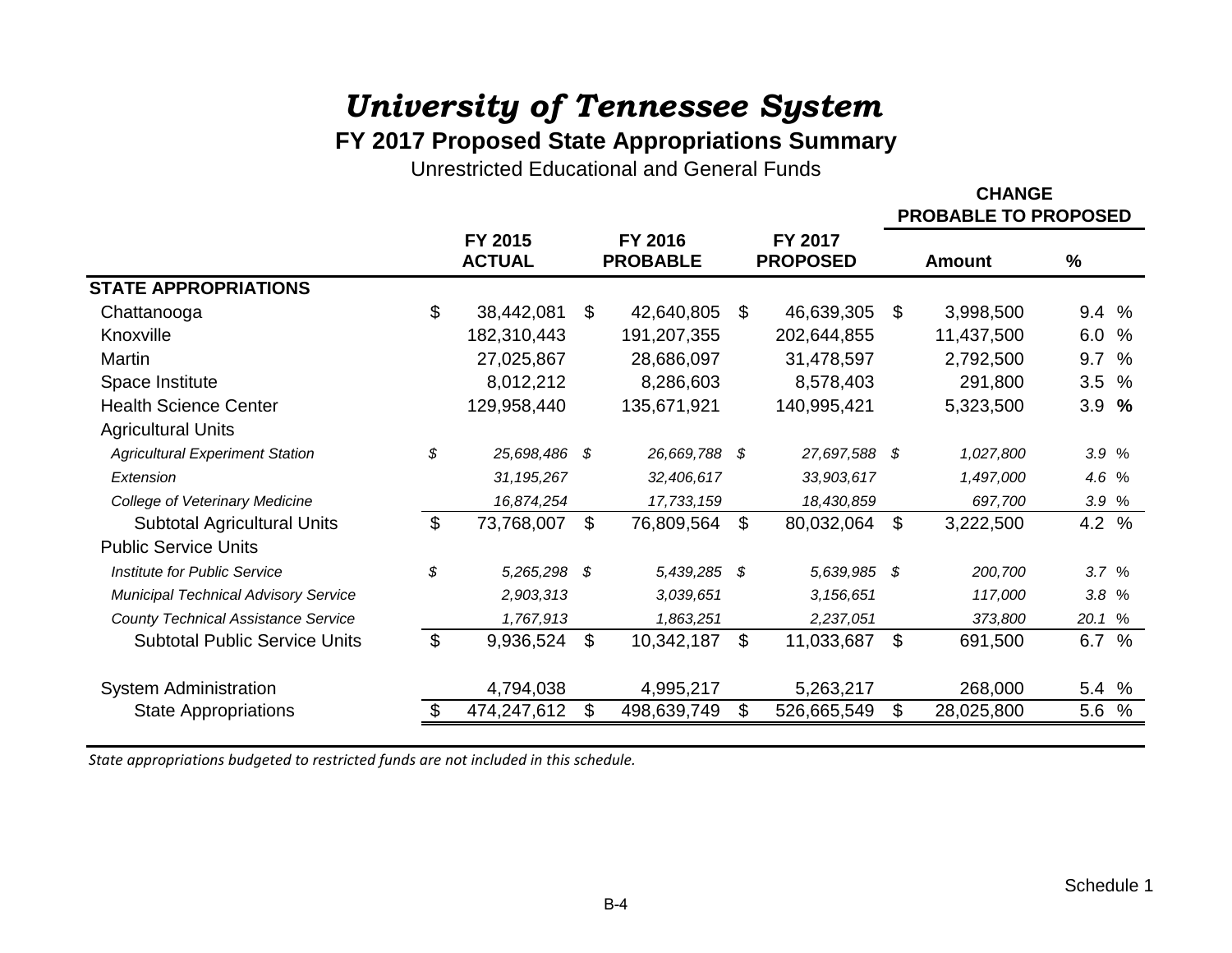#### **State Appropriations Five Year History**

Unrestricted Educational and General Funds

|                                            |                          |     |                          |      |                          |    |                            |      |                            |     | FY 2013 TO FY 2017 |        |  |
|--------------------------------------------|--------------------------|-----|--------------------------|------|--------------------------|----|----------------------------|------|----------------------------|-----|--------------------|--------|--|
|                                            | FY 2013<br><b>ACTUAL</b> |     | FY 2014<br><b>ACTUAL</b> |      | FY 2015<br><b>ACTUAL</b> |    | FY 2016<br><b>PROBABLE</b> |      | FY 2017<br><b>PROPOSED</b> |     | <b>AMOUNT</b>      | %      |  |
| <b>STATE APPROPRIATIONS</b>                |                          |     |                          |      |                          |    |                            |      |                            |     |                    |        |  |
| Chattanooga                                | \$<br>35,523,864         | -\$ | 37,467,181               | - \$ | 38,442,081               | \$ | 42,640,805 \$              |      | 46,639,305 \$              |     | 11,115,441         | 31.3 % |  |
| Knoxville                                  | 156,439,550              |     | 177,568,343              |      | 182,310,443              |    | 191,207,355                |      | 202,644,855                |     | 46,205,305         | 29.5 % |  |
| Martin                                     | 26,186,217               |     | 26,359,667               |      | 27,025,867               |    | 28,686,097                 |      | 31,478,597                 |     | 5,292,380          | 20.2 % |  |
| Space Institute                            | 7,700,101                |     | 7,995,412                |      | 8,012,212                |    | 8,286,603                  |      | 8,578,403                  |     | 878,302            | 11.4%  |  |
| <b>Health Science Center</b>               | 122,200,499              |     | 129,470,351              |      | 129,958,440              |    | 135,671,921                |      | 140,995,421                |     | 18,794,922         | 15.4 % |  |
| <b>Agricultural Units</b>                  |                          |     |                          |      |                          |    |                            |      |                            |     |                    |        |  |
| <b>Agricultural Experiment Station</b>     | \$<br>24,480,573 \$      |     | 25,579,486 \$            |      | 25,698,486 \$            |    | 26,669,788 \$              |      | 27,697,588 \$              |     | 3,217,015          | 13.1 % |  |
| Extension                                  | 29,580,016               |     | 30,987,767               |      | 31, 195, 267             |    | 32,406,617                 |      | 33,903,617                 |     | 4,323,601          | 14.6 % |  |
| <b>Veterinary Medicine</b>                 | 15,720,772               |     | 16,796,354               |      | 16,874,254               |    | 17,733,159                 |      | 18,430,859                 |     | 2,710,087          | 17.2 % |  |
| Subtotal Agricultural Units                | \$<br>69,781,361         | \$  | 73,363,607               | -\$  | 73,768,007               | S. | 76,809,564                 | S.   | 80,032,064                 | -\$ | 10,250,703         | 14.7 % |  |
| <b>Public Service Units</b>                |                          |     |                          |      |                          |    |                            |      |                            |     |                    |        |  |
| Institute for Public Service               | \$<br>5,058,459 \$       |     | 5,249,898 \$             |      | 5,265,298 \$             |    | 5,439,285 \$               |      | 5,639,985 \$               |     | 581,526            | 11.5 % |  |
| Municipal Technical Advisory Service       | 2,737,969                |     | 2,892,013                |      | 2,903,313                |    | 3.039.651                  |      | 3,156,651                  |     | 418,682            | 15.3 % |  |
| <b>County Technical Assistance Service</b> | 1,650,969                |     | 1,758,013                |      | 1,767,913                |    | 1,863,251                  |      | 2,237,051                  |     | 586,082            | 35.5 % |  |
| <b>Subtotal Public Service Units</b>       | \$<br>9,447,397          | \$  | 9,899,924 \$             |      | 9,936,524 \$             |    | 10,342,187                 | - \$ | 11,033,687 \$              |     | 1,586,290          | 16.8 % |  |
| <b>System Administration</b>               | 4,571,278                |     | 4,721,538                |      | 4,794,038                |    | 4,995,217                  |      | 5,263,217                  |     | 691,939            | 15.1 % |  |
| <b>Total State Appropriations</b>          | 431,850,267              | \$  | 466,846,023              | \$   | 474,247,612              | \$ | 498,639,749                | \$   | 526,665,549                | -\$ | 94,815,282         | 22.0 % |  |

*State appropriations allocated to restricted funds are not included in this schedule.*

**CHANGE**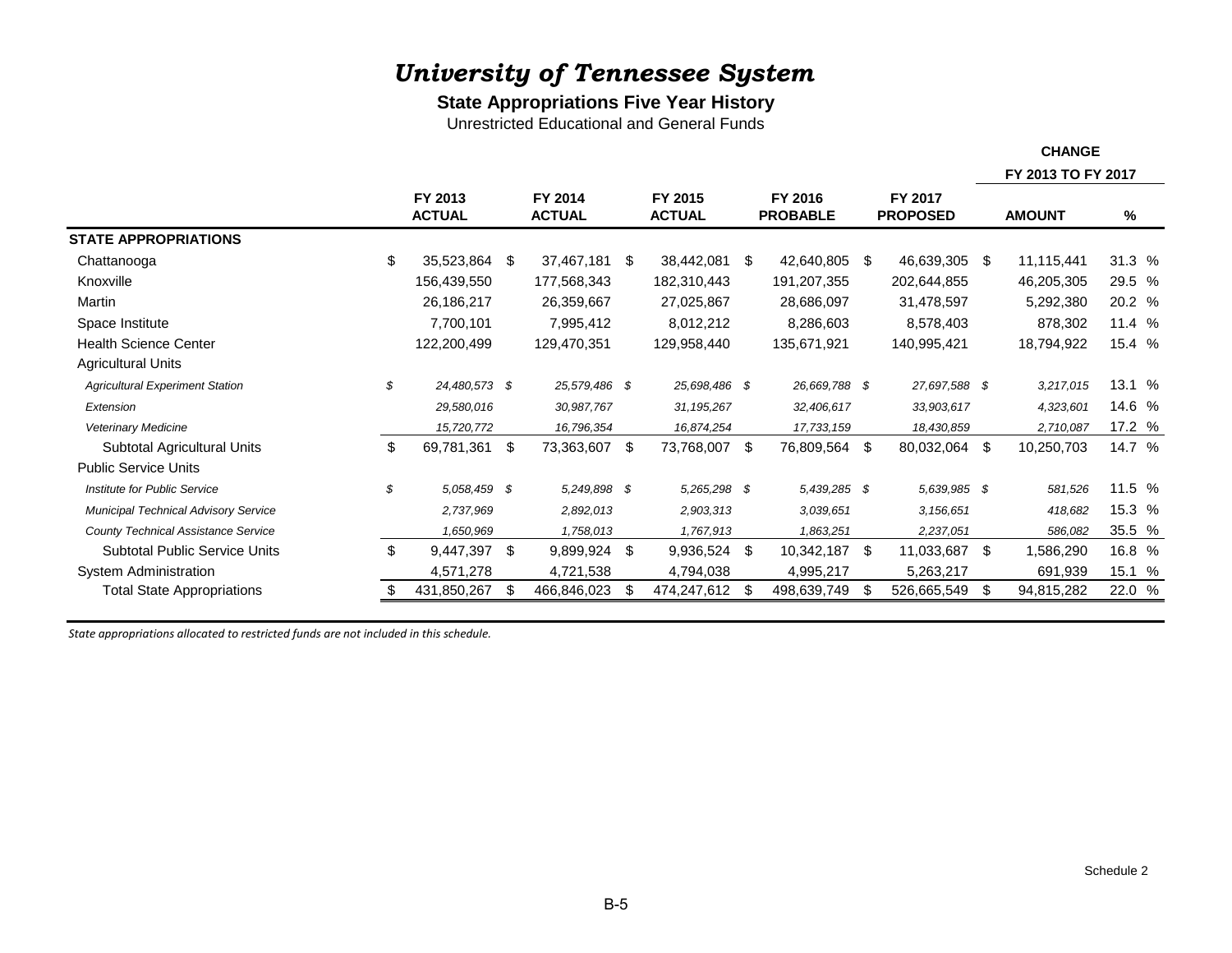## **FY 2017 Proposed State Appropriations Summary**

Access & Diversity

|                                                      |                    |    |                 |      |                 | <b>CHANGE</b>               |   |
|------------------------------------------------------|--------------------|----|-----------------|------|-----------------|-----------------------------|---|
|                                                      | FY 2015            |    | FY 2016         |      | FY 2017         | <b>PROBABLE TO PROPOSED</b> |   |
|                                                      | <b>ACTUAL</b>      |    | <b>PROBABLE</b> |      | <b>PROPOSED</b> | <b>AMOUNT</b>               | % |
| <b>STATE APPROPRIATIONS (Access &amp; Diversity)</b> |                    |    |                 |      |                 |                             |   |
| Chattanooga                                          | \$<br>648,281 \$   |    | 661,705 \$      |      | 661,705         |                             |   |
| Knoxville                                            | 2,270,343          |    | 2,317,355       |      | 2,317,355       |                             |   |
| Martin                                               | 547,167            |    | 558,497         |      | 558,497         |                             |   |
| Space Institute                                      | 86,512             |    | 88,303          |      | 88,303          |                             |   |
| <b>Health Science Center</b>                         | 1,504,028          |    | 1,535,172       |      | 1,535,172       |                             |   |
| <b>Agricultural Units</b>                            |                    |    |                 |      |                 |                             |   |
| <b>Agricultural Experiment Station</b>               | \$<br>$111,186$ \$ |    | 113,488 \$      |      | 113,488         |                             |   |
| Extension                                            | 108,667            |    | 110,917         |      | 110,917         |                             |   |
| College of Veterinary Medicine                       | 318,954            |    | 325,559         |      | 325,559         |                             |   |
| Subtotal Agricultural Units                          | \$<br>538,807 \$   |    | 549,964         | - \$ | 549,964         |                             |   |
| <b>Public Service Units</b>                          |                    |    |                 |      |                 |                             |   |
| Institute for Public Service                         | \$<br>13,898 \$    |    | $14,185$ \$     |      | 14,185          |                             |   |
| <b>Municipal Technical Advisory Service</b>          | 1,813              |    | 1,851           |      | 1,851           |                             |   |
| <b>County Technical Assistance Service</b>           | 1,813              |    | 1,851           |      | 1,851           |                             |   |
| <b>Subtotal Public Service Units</b>                 | \$<br>17,524 \$    |    | 17,887          | \$   | 17,887          |                             |   |
| <b>System Administration</b>                         | 76,238             |    | 77,817          |      | 77,817          |                             |   |
| Total State Appropriations - Access & Diversity      | \$<br>5,688,900    | S. | 5,806,700       | \$   | 5,806,700       |                             |   |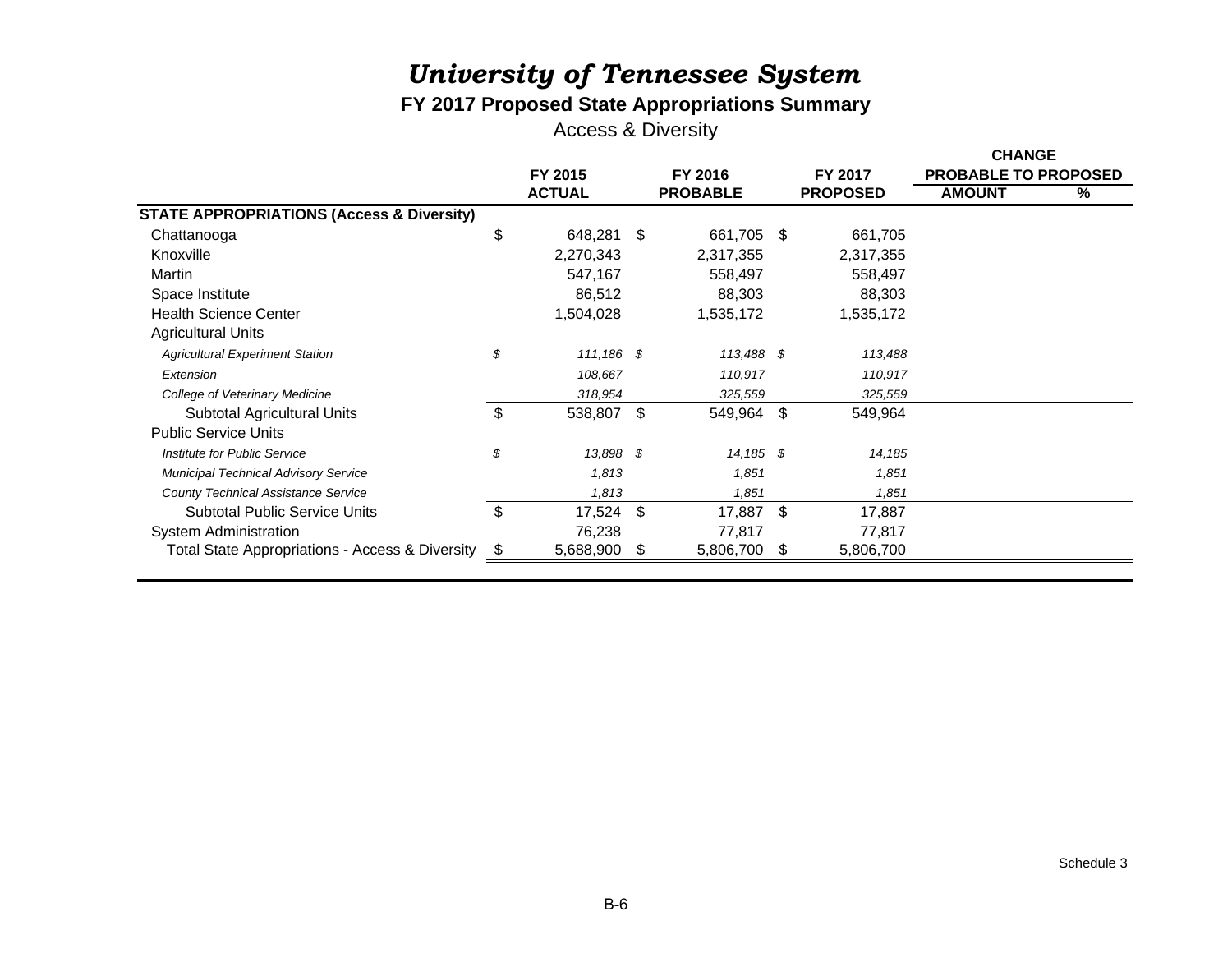**Educational and General Unrestricted Net Assets**

|                                                                            | <b>Total System</b>                    | Chattanooga                          | Knoxville                            | <b>Martin</b>                      | <b>Space Institute</b>             | <b>Health Science</b><br>Center       | Institute of<br><b>Agriculture</b>   | Institute for<br><b>Public Service</b> | System<br>Administration            |
|----------------------------------------------------------------------------|----------------------------------------|--------------------------------------|--------------------------------------|------------------------------------|------------------------------------|---------------------------------------|--------------------------------------|----------------------------------------|-------------------------------------|
| FY 2014-15 ACTUAL                                                          |                                        |                                      |                                      |                                    |                                    |                                       |                                      |                                        |                                     |
| <b>Estimated Net Assets at Beginning of Year</b><br><b>Operating Funds</b> | 145.397.509<br>s                       | \$<br>9.038.783                      | 27.182.091<br>\$                     | \$<br>8.056.694                    | \$<br>227,787                      | 62.063.973<br>Ŝ.                      | 17.350.613<br>\$.                    | 1.173.432<br>\$                        | \$<br>20.304.136                    |
| Revenue<br>Less: Expenditures and Transfers                                | \$<br>1,258,836,389<br>(1,257,300,941) | \$<br>146,992,547<br>(146, 628, 315) | \$<br>591,617,424<br>(591, 465, 589) | \$<br>90,592,200<br>(89, 376, 659) | \$<br>9,666,119<br>(9,635,906)     | \$.<br>245,890,897<br>(250, 989, 234) | 132,942,902<br>-S<br>(131, 119, 543) | \$.<br>17,358,752<br>(17, 306, 632)    | \$<br>23,775,548<br>(20, 779, 063)  |
| Carryover Funds To/(From) Net Assets                                       | 1,535,448                              | $\mathbf{s}$<br>364,232              | \$<br>151,835                        | \$<br>1,215,541                    | \$<br>30,213                       | \$<br>(5,098,337)                     | $\mathfrak s$<br>1,823,359           | 52,120<br>$\mathfrak{L}$               | \$<br>2,996,485                     |
| <b>Net Assets Detail:</b><br><b>ALLOCATED</b>                              |                                        |                                      |                                      |                                    |                                    |                                       |                                      |                                        |                                     |
| <b>Working Capital</b>                                                     | \$<br>23,487,672                       | \$<br>3,203,015                      | \$<br>5,171,208                      | \$<br>2,069,875                    | \$<br>63,433                       | \$<br>6,666,973                       | \$<br>1,061,204                      | \$.<br>67,103                          | \$<br>5,184,861                     |
| <b>Revolving Funds</b>                                                     | 17,921,836                             |                                      | 703,491                              |                                    |                                    | 1,198,865                             |                                      |                                        | 16,019,480                          |
| Encumbrances                                                               | 5,662,778                              |                                      | 1,548,334                            | 90,582                             |                                    | 3,135,887                             | 887,975                              |                                        |                                     |
| <b>Unexpended Gifts</b><br>Reserve for Reappropriations                    | 284,867<br>54,206,225                  |                                      |                                      | 3,000,000                          |                                    | 37,715,000                            | 12,248,843                           | 450,000<br>\$                          | 284,867<br>792,382                  |
| <b>Total Allocated Net Assets</b>                                          | \$<br>101,563,378                      | 3,203,015<br>\$                      | \$<br>7,423,033                      | \$<br>5,160,457                    | 63,433<br>\$                       | 48,716,725<br>\$                      | 14,198,022<br>\$                     | \$<br>517,103                          | 22,281,590<br>\$                    |
| <b>UNALLOCATED</b>                                                         | $\overline{\mathbf{s}}$<br>45,369,579  | $\bullet$<br>6,200,000               | $\overline{\bullet}$<br>19,910,893   | $\overline{\bullet}$<br>4,111,778  | $\overline{\mathbf{s}}$<br>194.567 | $\overline{\bullet}$<br>8,248,911     | $\bullet$<br>4,975,950               | $\overline{\mathbf{s}}$<br>708,449     | $\overline{\bullet}$<br>1.019.031   |
| <b>Total Net Assets</b>                                                    | 146,932,957<br>s.                      | 9,403,015<br>\$                      | \$<br>27,333,926                     | \$<br>9,272,235                    | \$<br>258,000                      | \$<br>56,965,636                      | 19,173,972<br>\$                     | 1,225,552<br>\$                        | \$<br>23,300,621                    |
| Percent Unallocated of Expend. & Transfers                                 | 3.61%                                  | 4.23%                                | 3.37%                                | 4.60%                              | 2.02%                              | 3.29%                                 | 3.79%                                | 4.09%                                  | 2.99%                               |
| FY 2015-16 PROBABLE BUDGET                                                 |                                        |                                      |                                      |                                    |                                    |                                       |                                      |                                        |                                     |
| <b>Estimated Net Assets at Beginning of Year</b><br><b>Operating Funds</b> | 146.932.957<br>S                       | 9,403,015<br>\$                      | 27.333.926<br>\$                     | 9.272.235<br>\$                    | \$<br>258.000                      | 56.965.636<br>S                       | 19,173,972<br>\$                     | 1.225.552<br>S                         | \$<br>23,300,621                    |
| Revenue                                                                    | \$<br>1,305,790,108                    | \$<br>151,260,079                    | 622,884,176<br>\$                    | \$<br>92,364,033                   | \$<br>9,854,148                    | 257,320,054<br>\$                     | \$<br>131,654,329                    | \$<br>17,791,437                       | 22,661,852<br>$\mathfrak{L}$        |
| Less: Expenditures and Transfers                                           | (1,348,265,977)                        | (151, 193, 499)                      | (622, 884, 176)                      | (92, 364, 033)                     | (9,854,148)                        | (289, 762, 974)                       | (141, 299, 577)                      | (17,880,858)                           | (23,026,712)                        |
| Carryover Funds To/(From) Net Assets                                       | (42, 475, 869)<br>-96                  | \$<br>66,580                         | \$<br>$\sim$                         | \$                                 | S.                                 | \$<br>(32.442.920)                    | \$<br>(9,645,248)                    | (89, 421)<br>\$                        | $\mathbf s$<br>(364, 860)           |
| <b>Net Assets Detail:</b><br><b>ALLOCATED</b>                              |                                        |                                      |                                      |                                    |                                    |                                       |                                      |                                        |                                     |
| <b>Working Capital</b>                                                     | \$<br>23,399,695                       | \$<br>3,203,017                      | 5,171,208<br>\$                      | \$<br>2,069,875                    | \$<br>42,557                       | S<br>6,666,973                        | $\mathfrak{L}$<br>1,061,204          |                                        | \$<br>5,184,861                     |
| <b>Revolving Funds</b>                                                     | 17,921,836                             |                                      | 703,491                              |                                    |                                    | 1,198,865                             |                                      |                                        | 16,019,480                          |
| Encumbrances                                                               | 2,955,688                              |                                      | 1,548,334                            | 90,582                             |                                    | 428,797                               | 887,975                              |                                        |                                     |
| <b>Unexpended Gifts</b>                                                    | 284,887                                |                                      |                                      |                                    |                                    |                                       |                                      |                                        | 284,887                             |
| Reserve for Reappropriations<br><b>Total Allocated Net Assets</b>          | 15,758,843<br>60,320,949               | 3,203,017                            |                                      | 3,000,000                          | 42,557                             | 9,810,000<br>18,104,635               | 2,498,843<br>4,448,022               | 450,000<br>\$<br>450,000<br>\$         |                                     |
| UNALLOCATED                                                                | $\overline{\bullet}$<br>44,136,139     | \$<br>\$<br>6,266,578                | 7,423,033<br>\$<br>\$<br>19,910,893  | 5,160,457<br>\$<br>\$<br>4,111,778 | \$<br>\$<br>215,443                | \$<br>\$<br>6,418,081                 | \$<br>5,080,702<br>\$                | \$<br>686,131                          | 21,489,228<br>\$<br>\$<br>1,446,533 |
| <b>Total Net Assets</b>                                                    | 104.457.088<br>ŝ.                      | 9.469.595<br>\$                      | 27.333.926<br>£.                     | \$<br>9.272.235                    | \$<br>258.000                      | \$<br>24.522.716                      | 9.528.724<br>\$                      | 1,136,131                              | \$<br>22.935.761                    |
| Percent Unallocated of Expend. & Transfers '                               | 3.27%                                  | 4.14%                                | 3.20%                                | 4.45%                              | 2.19%                              | 2.21%                                 | 3.60%                                | 3.84%                                  | 3.82%                               |
| FY 2016-17 PROPOSED BUDGET                                                 |                                        |                                      |                                      |                                    |                                    |                                       |                                      |                                        |                                     |
| <b>Estimated Net Assets at Beginning of Year</b><br><b>Operating Funds</b> | 104.457.088<br>Ŝ                       | 9,469,595<br>S                       | \$<br>27,333,926                     | \$<br>9,272,235                    | 258,000<br>S                       | Ŝ<br>24,522,716                       | 9,528,724                            | \$<br>1,136,131                        | 22,935,761<br>\$                    |
| Revenue                                                                    | \$<br>1,355,993,740                    | $\mathbb{S}$<br>155,402,724          | \$<br>649,730,025                    | \$<br>96,880,611                   | \$<br>10,191,403                   | \$<br>265,703,998                     | \$<br>136,338,482                    | \$.<br>18,816,645                      | \$<br>22,929,852                    |
| Less: Expenditures and Transfers                                           | (1,356,766,954)                        | (155, 336, 144)                      | (649, 730, 025)                      | (96, 880, 611)                     | (10, 191, 403)                     | (265,703,998)                         | (136, 969, 091)                      | (19,025,830)                           | (22, 929, 852)                      |
| Carryover Funds To/(From) Net Assets                                       | (773, 214)                             | 66,580<br>\$                         | \$<br>÷,                             | <sup>\$</sup>                      | \$                                 | S                                     | \$<br>(630, 609)                     | \$<br>(209, 185)                       | \$                                  |
| <b>Net Assets Detail:</b><br><b>ALLOCATED</b>                              |                                        |                                      |                                      |                                    |                                    |                                       |                                      |                                        |                                     |
| <b>Working Capital</b>                                                     | 22,899,695<br>\$.                      | \$<br>3,203,017                      | \$<br>5,171,208                      | \$<br>2,069,875                    | \$<br>42,557                       | S<br>6,666,973                        | 1,061,204<br>\$                      |                                        | \$<br>4,684,861                     |
| <b>Revolving Funds</b>                                                     | 17,921,836                             |                                      | 703,491                              |                                    |                                    | 1,198,865                             |                                      |                                        | 16,019,480                          |
| Encumbrances                                                               | 2,955,688                              |                                      | 1,548,334                            | 90,582                             |                                    | 428,797                               | 887,975                              |                                        |                                     |
| <b>Unexpended Gifts</b>                                                    | 284,887                                |                                      |                                      |                                    |                                    |                                       |                                      |                                        | 284,887                             |
| Reserve for Reappropriations                                               | 15,470,832                             |                                      |                                      | 3,000,000                          |                                    | 9,810,000                             | 1,713,526                            | 300,000                                | 647,306                             |
| <b>Total Allocated Net Assets</b>                                          | 59,532,938                             | 3,203,017<br>\$                      | 7,423,033<br>\$                      | 5,160,457<br>\$                    | 42,557<br>\$                       | 18,104,635<br>\$                      | 3,662,705<br>\$                      | \$<br>300,000                          | 21,636,534<br>\$                    |
| UNALLOCATED                                                                | \$<br>44,150,936                       | \$<br>6,333,158                      | 19,910,893<br>\$                     | \$<br>4,111,778                    | \$<br>215,443                      | \$<br>6,418,081                       | 5,235,410<br>\$                      | \$<br>626,946                          | \$<br>1,299,227                     |
| <b>Total Net Assets</b>                                                    | 103,683,874<br>Ŝ.                      | 9,536,175<br>\$                      | \$<br>27,333,926                     | \$<br>9,272,235                    | \$<br>258,000                      | s.<br>24,522,716                      | 8,898,115<br>\$                      | 926,946                                | 22,935,761<br>\$                    |
| Percent Unallocated of Expend, & Transfers                                 | 3.25%                                  | 4.08%                                | 3.06%                                | 4.24%                              | 2.11%                              | 2.42%                                 | 3.82%                                | 3.30%                                  | 3.26%                               |

*\* Recommended percent unallocated of expenditures and transfers is 2% to 5%. For UWA, transfers-in for system charge is excluded from the calculation.*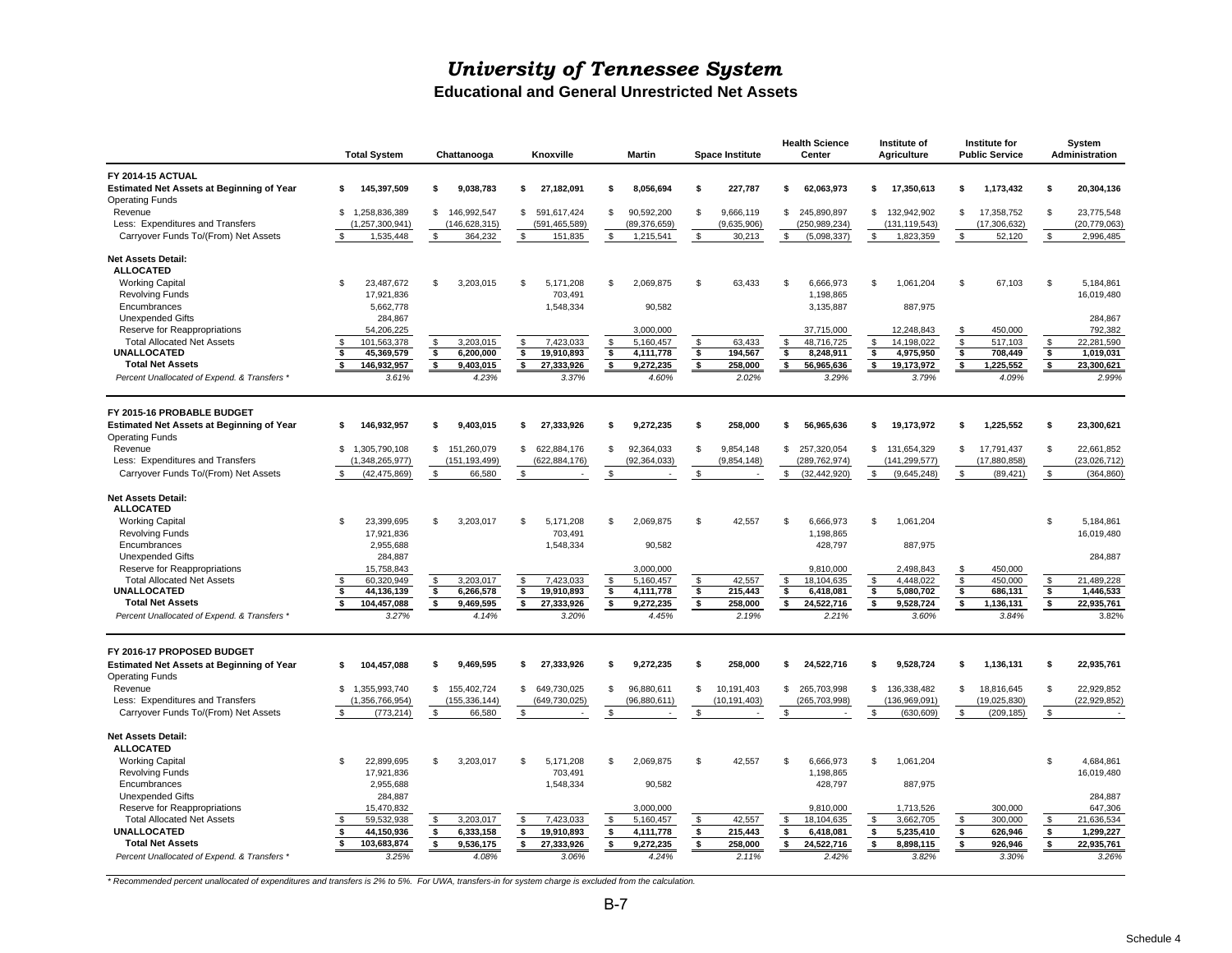**Auxiliary Unrestricted Current Fund Balances**

|                                                                        |                                                 |                                       |                                                 |                          |                    |                          |                         |                          |                                                    |                          |                                            | <b>Health Science</b> |
|------------------------------------------------------------------------|-------------------------------------------------|---------------------------------------|-------------------------------------------------|--------------------------|--------------------|--------------------------|-------------------------|--------------------------|----------------------------------------------------|--------------------------|--------------------------------------------|-----------------------|
|                                                                        |                                                 | <b>Total System</b>                   |                                                 | Chattanooga              |                    | Knoxville                |                         | <b>Martin</b>            |                                                    | <b>Space Institute</b>   |                                            | <b>Center</b>         |
| <b>FY 2014-15 ACTUAL</b>                                               |                                                 |                                       |                                                 |                          |                    |                          |                         |                          |                                                    |                          |                                            |                       |
| Estimated Net Assets at Beginning of Year \$<br><b>Operating Funds</b> |                                                 | 17,283,287                            | \$                                              | 1,390,166                | \$                 | 15,072,933               | \$                      | 700,160                  | \$                                                 | 31,732                   | \$                                         | 88,297                |
| Revenue                                                                |                                                 | 229,998,451                           | \$                                              | 15,146,190               | \$                 | 203,163,591              | \$                      | 10,111,015               | \$                                                 | 175,895                  | \$                                         | 1,401,760             |
| Less: Expenditures and Transfers                                       |                                                 | (220, 138, 447)                       |                                                 | (15,020,633)             |                    | (193, 692, 346)          |                         | (9,838,574)              |                                                    | (168, 500)               |                                            | (1,418,394)           |
| Carryover Funds To/(From) Net Assets                                   | \$                                              | 9,860,004                             | \$                                              | 125,557                  | \$                 | 9,471,245                | \$                      | 272,441                  | \$                                                 | 7,395                    | \$                                         | (16, 634)             |
|                                                                        |                                                 |                                       |                                                 |                          |                    |                          |                         |                          |                                                    |                          |                                            |                       |
| <b>ALLOCATED</b>                                                       |                                                 |                                       |                                                 |                          |                    |                          |                         |                          |                                                    |                          |                                            |                       |
| <b>Working Capital</b>                                                 | \$                                              | 13,843,057                            | \$                                              | 940,722                  | \$                 | 12.202.688               | \$                      | 655,032                  | \$                                                 | 33,762                   | \$                                         | 10,853                |
| <b>Revolving Funds</b>                                                 |                                                 | 1,917,693                             |                                                 |                          |                    | 1,917,693                |                         |                          |                                                    |                          |                                            |                       |
| Encumbrances                                                           |                                                 | 205                                   |                                                 |                          |                    |                          |                         |                          |                                                    |                          |                                            | 205                   |
| <b>Total Allocated Net Assets</b>                                      | \$                                              | 15,760,955                            | \$                                              | 940,722                  | \$                 | 14,120,381               | \$                      | 655,032                  | \$                                                 | 33,762                   | \$                                         | 11.058                |
| <b>UNALLOCATED</b><br><b>Total Net Assets</b>                          | $\overline{\mathbf{s}}$<br>$\overline{\bullet}$ | 11,382,336<br>$\overline{27,}143,291$ | $\overline{\bullet}$<br>$\overline{\mathbf{s}}$ | 575,001                  | \$<br>\$           | 10,423,797               | \$<br>\$                | 317,569<br>972,601       | $\overline{\mathbf{s}}$<br>$\overline{\mathbf{s}}$ | 5,365<br>39,127          | $\overline{\mathbf{s}}$                    | 60.605                |
|                                                                        |                                                 | 5.17%                                 |                                                 | 1,515,723<br>3.83%       |                    | 24,544,178<br>5.38%      |                         | 3.23%                    |                                                    | 3.18%                    | $\overline{\boldsymbol{\mathsf{s}}}$       | 71,663<br>4.27%       |
| Percent Unallocated of Expend. & Transfers *                           |                                                 |                                       |                                                 |                          |                    |                          |                         |                          |                                                    |                          |                                            |                       |
| FY 2015-16 PROBABLE BUDGET                                             |                                                 |                                       |                                                 |                          |                    |                          |                         |                          |                                                    |                          |                                            |                       |
| Estimated Net Assets at Beginning of Year \$<br><b>Operating Funds</b> |                                                 | 27,143,291                            | \$                                              | 1,515,723                | \$                 | 24,544,178               | \$                      | 972,601                  | \$                                                 | 39,127                   | \$                                         | 71,663                |
| Revenue                                                                | \$                                              | 229,780,481                           | \$                                              | 14,318,863               | \$                 | 202,976,598              | \$                      | 10,594,992               | \$                                                 | 178,850                  | \$                                         | 1,711,178             |
| Less: Expenditures and Transfers                                       |                                                 | (229, 780, 481)                       |                                                 | (14, 318, 863)           |                    | (202,976,598)            |                         | (10, 594, 992)           |                                                    | (178, 850)               |                                            | (1,711,178)           |
| Carryover Funds To/(From) Net Assets                                   | \$                                              | $\overline{a}$                        | \$                                              | $\overline{\phantom{a}}$ | \$                 | $\overline{\phantom{a}}$ | \$                      | $\overline{\phantom{a}}$ | \$                                                 | $\overline{\phantom{a}}$ | \$                                         |                       |
| <b>ALLOCATED</b>                                                       |                                                 |                                       |                                                 |                          |                    |                          |                         |                          |                                                    |                          |                                            |                       |
| <b>Working Capital</b>                                                 | \$                                              | 13,840,057                            | \$                                              | 940,722                  | \$                 | 12,202,688               | \$                      | 655,032                  | \$                                                 | 30,762                   | \$                                         | 10,853                |
| <b>Revolving Funds</b>                                                 |                                                 | 1,917,693                             |                                                 |                          |                    | 1.917.693                |                         |                          |                                                    |                          |                                            |                       |
| Encumbrances                                                           |                                                 | 205                                   |                                                 |                          |                    |                          |                         |                          |                                                    |                          |                                            | 205                   |
| <b>Total Allocated Net Assets</b>                                      | \$                                              | 15,757,955                            | \$                                              | 940,722                  | \$                 | 14,120,381               | \$                      | 655,032                  | \$                                                 | 30,762                   | \$                                         | 11,058                |
| <b>UNALLOCATED</b>                                                     |                                                 | 11,385,336                            | $\overline{\bullet}$                            | 575,001                  | \$                 | 10,423,797               | \$                      | 317,569                  | $\overline{\boldsymbol{\mathsf{s}}}$               | 8,365                    | $\overline{\boldsymbol{\mathsf{s}}}$       | 60,605                |
| <b>Total Net Assets</b>                                                | \$                                              | 27,143,291                            | $\bullet$                                       | 1,515,723                | \$                 | 24,544,178               | \$                      | 972,601                  | \$                                                 | 39,127                   | $\overline{\mathbf{3}}$                    | 71,663                |
| Percent Unallocated of Expend. & Transfers *                           |                                                 | 4.95%                                 |                                                 | 4.02%                    |                    | 5.14%                    |                         | 3.00%                    |                                                    | 4.68%                    |                                            | 3.54%                 |
| FY 2016-17 PROPOSED BUDGET                                             |                                                 |                                       |                                                 |                          |                    |                          |                         |                          |                                                    |                          |                                            |                       |
|                                                                        |                                                 |                                       |                                                 |                          |                    |                          |                         | 972.601                  |                                                    |                          | \$                                         |                       |
| Estimated Net Assets at Beginning of Year \$<br><b>Operating Funds</b> |                                                 | 27.143.291                            | \$                                              | 1.515.723                | \$                 | 24,544,178               | \$                      |                          | \$                                                 | 39.127                   |                                            | 71.663                |
| Revenue                                                                | \$                                              | 245.962.927                           | \$                                              | 14.184.296               | \$                 | 219.639.669              | \$                      | 10.192.740               | \$                                                 | 215.000                  | \$                                         | 1.731.222             |
| Less: Expenditures and Transfers                                       |                                                 | (245, 962, 927)                       |                                                 | (14, 184, 296)           |                    | (219,639,669)            |                         | (10, 192, 740)           |                                                    | (215,000)                |                                            | (1,731,222)           |
| Carryover Funds To/(From) Net Assets                                   | $\sqrt[6]{\frac{2}{5}}$                         |                                       | \$                                              |                          | \$                 |                          | \$                      |                          | \$                                                 |                          | \$                                         |                       |
| Net Assets at End of Year                                              |                                                 | 27,143,291                            | $\overline{\bullet}$                            | 1,515,723                | उ                  | 24,544,178               | 5                       | 972,601                  | $\overline{\boldsymbol{\mathsf{s}}}$               | 39,127                   | $\overline{\mathbf{3}}$                    | 71,663                |
| <b>Net Assets Detail:</b>                                              |                                                 |                                       |                                                 |                          |                    |                          |                         |                          |                                                    |                          |                                            |                       |
| <b>ALLOCATED</b>                                                       |                                                 |                                       |                                                 |                          |                    |                          |                         |                          |                                                    |                          |                                            |                       |
| <b>Working Capital</b>                                                 | \$                                              | 13.840.057                            | \$                                              | 940.722                  | \$                 | 12.202.688               | \$                      | 655.032                  | \$                                                 | 30.762                   | \$                                         | 10.853                |
| <b>Revolving Funds</b>                                                 |                                                 | 1,917,693                             |                                                 |                          |                    | 1,917,693                |                         |                          |                                                    |                          |                                            |                       |
| Encumbrances<br><b>Total Allocated Net Assets</b>                      | \$                                              | 205<br>15,757,955                     |                                                 | 940,722                  | \$                 | 14,120,381               | \$                      | 655,032                  |                                                    | 30,762                   |                                            | 205<br>11,058         |
| <b>UNALLOCATED</b>                                                     |                                                 | 11,385,336                            | \$<br>$\overline{\bullet}$                      | 575,001                  | \$                 | 10,423,797               | $\overline{\bullet}$    | 317,569                  | \$<br>$\overline{\boldsymbol{\mathsf{s}}}$         | 8,365                    | \$<br>$\overline{\boldsymbol{\mathsf{s}}}$ | 60,605                |
| <b>Total Net Assets</b>                                                | \$                                              | 27,143,291                            | $\frac{1}{2}$                                   | 1,515,723                | $\overline{\cdot}$ | 24,544,178               | $\overline{\mathbf{r}}$ | 972,601                  | \$                                                 | 39,127                   | $\frac{1}{2}$                              | 71.663                |
| Percent Unallocated of Expend. & Transfers *                           |                                                 | 4.63%                                 |                                                 | 4.05%                    |                    | 4.75%                    |                         | 3.12%                    |                                                    | 3.89%                    |                                            | 3.50%                 |
|                                                                        |                                                 |                                       |                                                 |                          |                    |                          |                         |                          |                                                    |                          |                                            |                       |

*\* Recommended percent unallocated of expenditures and transfers is 3% to 5%.*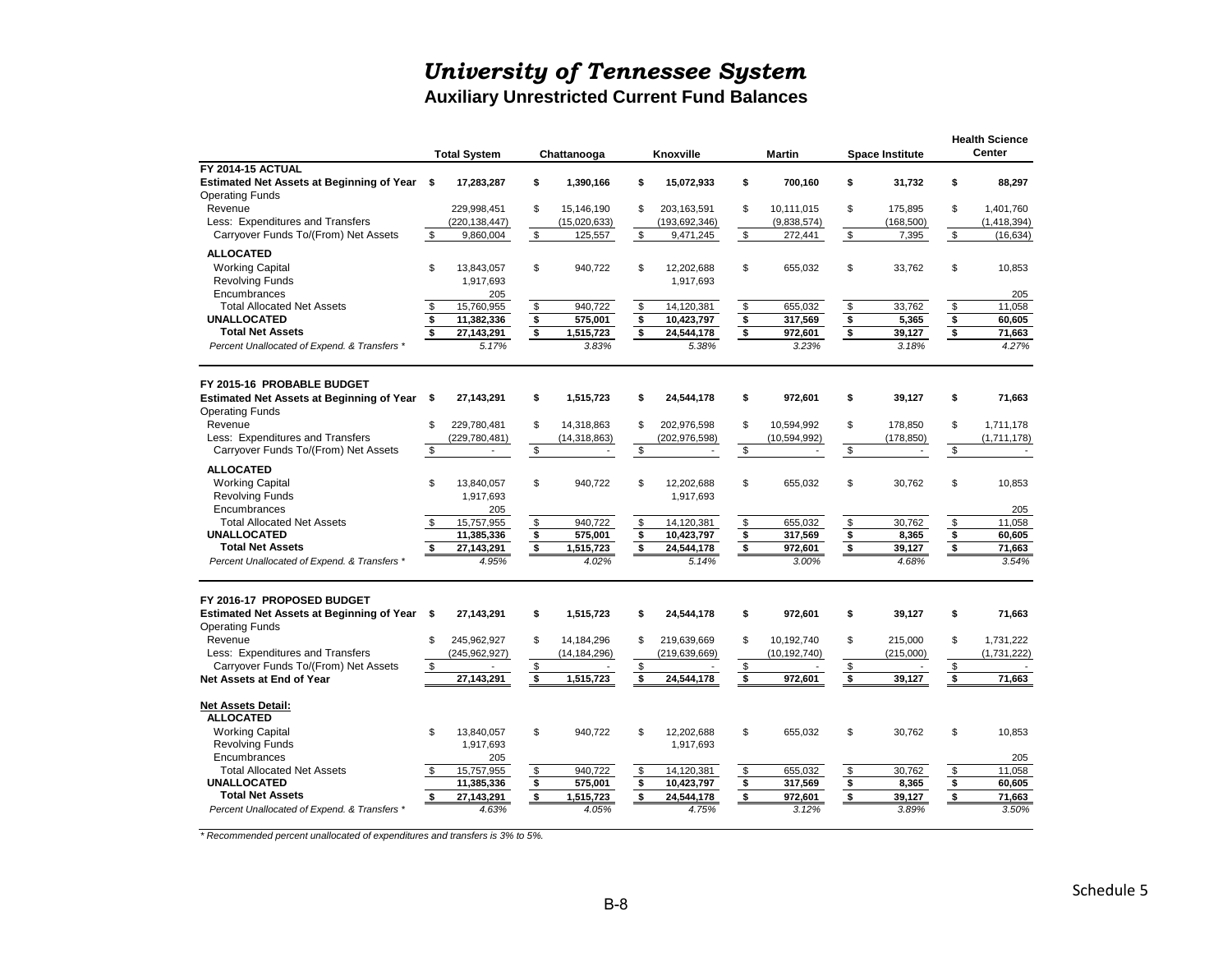**FY 2017 Proposed Budget Summary**

**Current Funds Revenues, Expenditures, and Transfers - UNRESTRICTED**

|                                           |     |                     |      |                |      |                  |      |                |      |                        |      | <b>Health Science</b> |     | Institute of       |      | Institute for         |      | System         |
|-------------------------------------------|-----|---------------------|------|----------------|------|------------------|------|----------------|------|------------------------|------|-----------------------|-----|--------------------|------|-----------------------|------|----------------|
|                                           |     | <b>Total System</b> |      | Chattanooga    |      | <b>Knoxville</b> |      | <b>Martin</b>  |      | <b>Space Institute</b> |      | Center                |     | <b>Agriculture</b> |      | <b>Public Service</b> |      | Administration |
| <b>EDUCATIONAL AND GENERAL</b>            |     |                     |      |                |      |                  |      |                |      |                        |      |                       |     |                    |      |                       |      |                |
| <b>Revenues</b>                           |     |                     |      |                |      |                  |      |                |      |                        |      |                       |     |                    |      |                       |      |                |
| Tuition & Fees                            | \$  | 669.787.108 \$      |      | 102,981,384 \$ |      | 407,278,045 \$   |      | 61.178.912 \$  |      | 1.323.000 \$           |      | 84,640,459 \$         |     | 12.385.308         |      |                       |      |                |
| <b>State Appropriations</b>               |     | 526,665,549         |      | 46,639,305     |      | 202,644,855      |      | 31,478,597     |      | 8,578,403              |      | 140,995,421           |     | 80,032,064 \$      |      | 11,033,687 \$         |      | 5,263,217      |
| <b>Grants &amp; Contracts</b>             |     | 44,529,714          |      | 453,856        |      | 22,560,000       |      | 158,000        |      | 290,000                |      | 16,865,745            |     | 4,018,071          |      | 184,042               |      |                |
| Sales & Service                           |     | 57,832,737          |      | 5,088,679      |      | 5,538,268        |      | 3,427,102      |      |                        |      | 20,204,135            |     | 23,574,553         |      |                       |      |                |
| <b>Other Sources</b>                      |     | 57,178,632          |      | 239,500        |      | 11,708,857       |      | 638,000        |      |                        |      | 2,998,238             |     | 16,328,486         |      | 7,598,916             |      | 17,666,635     |
| <b>Total Revenues</b>                     | \$. | 1,355,993,740       |      | 155.402.724 \$ |      | 649.730.025      | -\$  | 96,880,611     |      | 10.191.403             | - \$ | 265.703.998           | -\$ | 136,338,482        |      | 18,816,645 \$         |      | 22.929.852     |
| <b>Expenditures and Transfers</b>         |     |                     |      |                |      |                  |      |                |      |                        |      |                       |     |                    |      |                       |      |                |
| Instruction                               | \$  | 570,871,393 \$      |      | 66,516,644 \$  |      | 282,648,112 \$   |      | 43,155,226 \$  |      | 5,014,243 \$           |      | 138,570,757 \$        |     | 34,966,411         |      |                       |      |                |
| Research                                  |     | 73,583,021          |      | 2,129,881      |      | 23,457,198       |      | 311,385        |      | 609,360                |      | 7,653,398             |     | 39,171,799         |      |                       | \$   | 250,000        |
| <b>Public Service</b>                     |     | 80,557,849          |      | 2,626,075      |      | 12,650,139       |      | 575,828        |      |                        |      | 70,276                |     | 47,393,012 \$      |      | 17,242,519            |      |                |
| Academic Support                          |     | 146,819,933         |      | 12,412,821     |      | 71,624,930       |      | 11,416,305     |      | 527,194                |      | 42,655,010            |     | 7,916,520          |      | 267,153               |      |                |
| <b>Student Services</b>                   |     | 88,080,549          |      | 24,191,095     |      | 45,150,420       |      | 12,418,501     |      | 76,048                 |      | 6,244,485             |     |                    |      |                       |      |                |
| <b>Institutional Support</b>              |     | 147,368,765         |      | 12,025,960     |      | 49,882,809       |      | 6,630,482      |      | 1,509,508              |      | 23,817,362            |     | 2,599,599          |      | 935,651 \$            |      | 49.967.394     |
| <b>Op/Maint Physical Plant</b>            |     | 139,190,009         |      | 20,422,813     |      | 74,657,889       |      | 11,794,323     |      | 2,024,659              |      | 27,052,230            |     | 3,238,095          |      |                       |      |                |
| Scholarships & Fellowships                |     | 106,011,157         |      | 12,646,432     |      | 74,811,428       |      | 9,301,864      |      | 288,891                |      | 8,923,087             |     | 39,455             |      |                       |      |                |
| <b>Subtotal Expenditures</b>              |     | \$1,352,482,676     | -\$  | 152,971,721 \$ |      | 634,882,925 \$   |      | 95,603,914     | - \$ | 10,049,903 \$          |      | 254,986,605           | -\$ | 135,324,891        | -\$  | 18,445,323 \$         |      | 50,217,394     |
| <b>Mandatory Transfers</b>                |     | 8,589,891           |      | 874,165        |      | 747,685          |      | 626.148        |      |                        |      | 6,206,893             |     |                    |      |                       |      | 135.000        |
| Non Mandatory Transfers                   |     | (4,305,613)         |      | 1.490.258      |      | 14,099,415       |      | 650,549        |      | 141,500                |      | 4,510,500             |     | 1,644,200          |      | 580,507               |      | (27, 422, 542) |
| <b>Total Expenditures &amp; Transfers</b> |     | \$1,356,766,954     |      | 155,336,144    | - \$ | 649,730,025      | \$   | 96,880,611     | -\$  | 10,191,403             | -\$  | 265,703,998           | \$  | 136,969,091        | - \$ | 19,025,830            | - \$ | 22,929,852     |
| <b>Fund Balance Addition/(Reduction)</b>  | \$  | $(773, 214)$ \$     |      | 66,580 \$      |      |                  | \$   | $\mathbf{r}$   | \$   |                        | \$   |                       | \$  | $(630, 609)$ \$    |      | $(209, 185)$ \$       |      |                |
| <b>AUXILIARIES</b>                        |     |                     |      |                |      |                  |      |                |      |                        |      |                       |     |                    |      |                       |      |                |
| <b>Revenues</b>                           | \$  | 245,962,927 \$      |      | 14,184,296     | -\$  | 219,639,669 \$   |      | 10,192,740 \$  |      | 215,000 \$             |      | 1,731,222             |     |                    |      |                       |      |                |
| <b>Expenditures and Transfers</b>         |     |                     |      |                |      |                  |      |                |      |                        |      |                       |     |                    |      |                       |      |                |
| Expenditures                              | \$  | 184,698,151 \$      |      | 10,360,738 \$  |      | 165,632,322 \$   |      | 7,129,369 \$   |      | 215,000 \$             |      | 1,360,722             |     |                    |      |                       |      |                |
| <b>Mandatory Transfers</b>                |     | 40,667,626          |      | 1,803,780      |      | 36,451,629       |      | 2,041,717      |      |                        |      | 370,500               |     |                    |      |                       |      |                |
| Non-Mandatory Transfers                   |     | 20.597.150          |      | 2,019,778      |      | 17,555,718       |      | 1,021,654      |      |                        |      |                       |     |                    |      |                       |      |                |
| <b>Total Expenditures &amp; Transfers</b> | \$  | 245,962,927         | \$   | 14,184,296     | \$   | 219,639,669      | \$   | 10,192,740     | \$   | 215,000                | -\$  | 1,731,222             |     |                    |      |                       |      |                |
| <b>Fund Balance Addition/(Reduction)</b>  |     |                     |      |                |      |                  |      |                |      |                        |      |                       |     |                    |      |                       |      |                |
| <b>TOTALS</b>                             |     |                     |      |                |      |                  |      |                |      |                        |      |                       |     |                    |      |                       |      |                |
| <b>Revenues</b>                           |     | \$1,601,956,667 \$  |      | 169,587,020    | \$   | 869,369,694      | - \$ | 107,073,351 \$ |      | 10,406,403             | \$   | 267,435,220           | -\$ | 136,338,482 \$     |      | 18,816,645 \$         |      | 22,929,852     |
| <b>Expenditures and Transfers</b>         |     |                     |      |                |      |                  |      |                |      |                        |      |                       |     |                    |      |                       |      |                |
| Expenditures                              |     | \$1,537,180,827     | - \$ | 163,332,459 \$ |      | 800,515,247      | - \$ | 102,733,283 \$ |      | 10,264,903 \$          |      | 256,347,327           | -\$ | 135,324,891 \$     |      | 18,445,323 \$         |      | 50,217,394     |
| <b>Mandatory Transfers</b>                |     | 49,257,517          |      | 2,677,945      |      | 37,199,314       |      | 2,667,865      |      |                        |      | 6,577,393             |     |                    |      |                       |      | 135,000        |
| Non-Mandatory Transfers                   |     | 16,291,537          |      | 3,510,036      |      | 31,655,133       |      | 1,672,203      |      | 141,500                |      | 4,510,500             |     | 1,644,200          |      | 580,507               |      | (27, 422, 542) |
| <b>Total Expenditures &amp; Transfers</b> |     | \$1,602,729,881     | \$   | 169,520,440    | - \$ | 869,369,694      | \$   | 107,073,351    |      | 10,406,403             | - \$ | 267,435,220           | \$  | 136,969,091        | - \$ | 19,025,830            | - \$ | 22,929,852     |
| <b>Fund Balance Addition/(Reduction)</b>  | \$  | $(773, 214)$ \$     |      | 66,580         |      |                  |      |                |      |                        |      |                       | \$  | $(630, 609)$ \$    |      | (209, 185)            |      |                |
|                                           |     |                     |      |                |      |                  |      |                |      |                        |      |                       |     |                    |      |                       |      |                |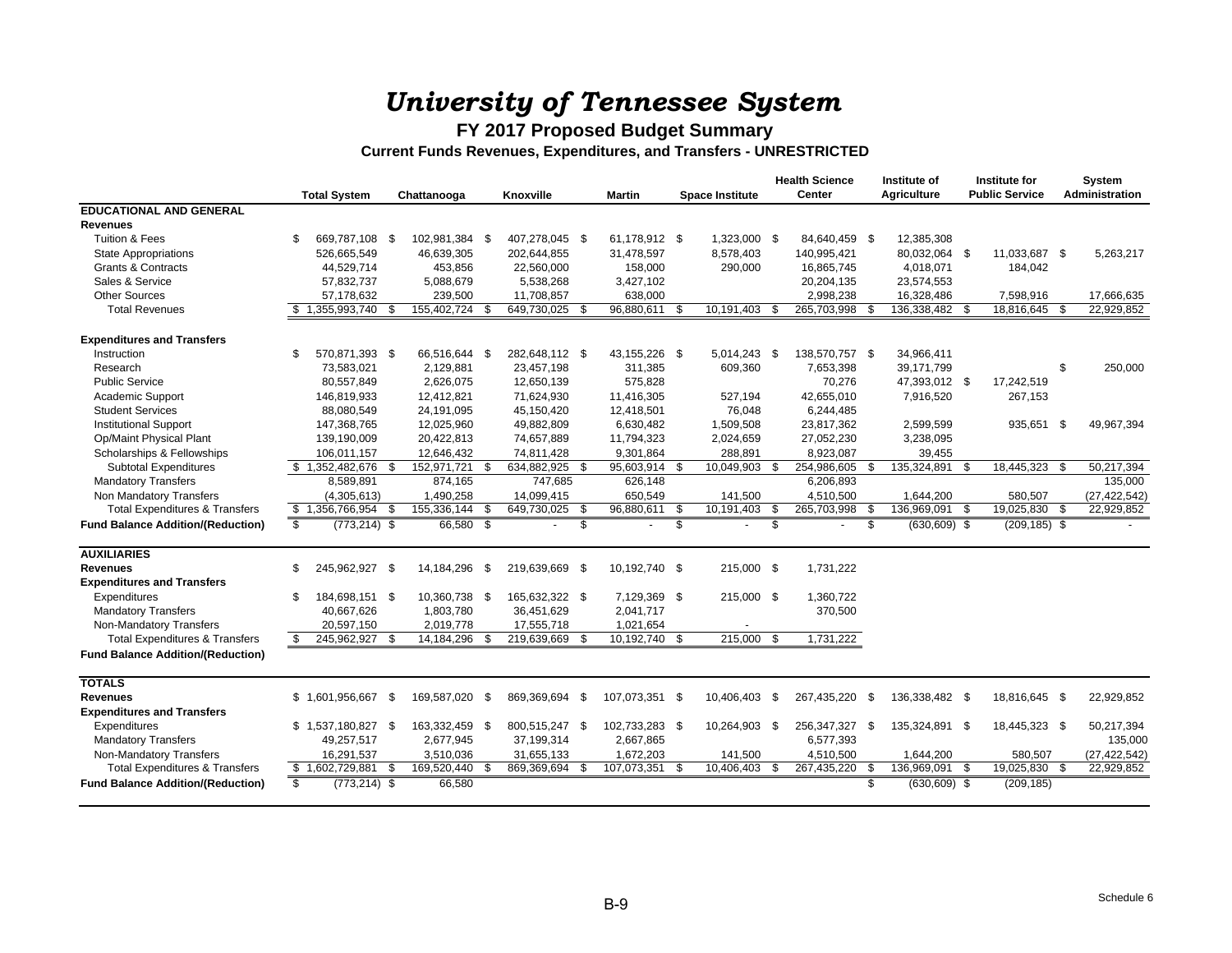#### **FY 2017 Proposed Budget Summary**

Current Funds Revenues, Expenditures and Transfers - UNRESTRICTED AND RESTRICTED

|                                           |                         |                      |      |                |      |                                 |      |                |     |                        |      | <b>Health Science</b> |      | Institute of       |      | Institute for         |      | System         |
|-------------------------------------------|-------------------------|----------------------|------|----------------|------|---------------------------------|------|----------------|-----|------------------------|------|-----------------------|------|--------------------|------|-----------------------|------|----------------|
|                                           |                         | <b>Total System</b>  |      | Chattanooga    |      | Knoxville                       |      | <b>Martin</b>  |     | <b>Space Institute</b> |      | <b>Center</b>         |      | <b>Agriculture</b> |      | <b>Public Service</b> |      | Administration |
| <b>EDUCATIONAL AND GENERAL</b>            |                         |                      |      |                |      |                                 |      |                |     |                        |      |                       |      |                    |      |                       |      |                |
| <b>Revenues</b>                           |                         |                      |      |                |      |                                 |      |                |     |                        |      |                       |      |                    |      |                       |      |                |
| Tuition & Fees                            | \$.                     | 669,787,108          | - \$ | 102,981,384 \$ |      | 407,278,045 \$                  |      | 61,178,912 \$  |     | 1,323,000 \$           |      | 84,640,459 \$         |      | 12,385,308         |      |                       |      |                |
| <b>State Appropriations</b>               |                         | 545,338,973          |      | 47,384,304     |      | 213,011,187                     |      | 31,765,003     |     | 9,381,757              |      | 146,975,526           |      | 80,524,292         | - \$ | 11,033,687 \$         |      | 5,263,217      |
| Grants & Contracts                        |                         | 555,800,581          |      | 45,180,775     |      | 221,193,668                     |      | 34,042,600     |     | 1,190,000              |      | 204,794,745           |      | 43,784,751         |      | 4,364,042             |      | 1,250,000      |
| Sales & Service                           |                         | 57,832,737           |      | 5,088,679      |      | 5,538,268                       |      | 3,427,102      |     |                        |      | 20,204,135            |      | 23,574,553         |      |                       |      |                |
| <b>Other Sources</b>                      |                         | 129,393,063          |      | 10,573,289     |      | 45,608,857                      |      | 4,162,580      |     | 220,000                |      | 21,147,966            |      | 21,331,440         |      | 8,082,296             |      | 18,266,635     |
| <b>Total Revenues</b>                     |                         | \$1,958,152,462      |      | 211,208,431    | -S   | 892,630,025                     | \$   | 134,576,197    | \$  | 12,114,757             | -\$  | 477,762,831           | \$   | 181,600,344        | \$.  | 23,480,025            | - \$ | 24,779,852     |
|                                           |                         |                      |      |                |      |                                 |      |                |     |                        |      |                       |      |                    |      |                       |      |                |
| <b>Expenditures and Transfers</b>         |                         |                      |      |                |      |                                 |      |                |     |                        |      |                       |      |                    |      |                       |      |                |
| Instruction                               | \$.                     | 720,216,687 \$       |      | 71,399,949     | - \$ | 292,748,112 \$                  |      | 45,213,626 \$  |     | 5,194,243 \$           |      | 269,110,757 \$        |      | 36.542.000         |      |                       | \$   | 8,000          |
| Research                                  |                         | 247,866,206          |      | 4,241,567      |      | 124,457,198                     |      | 401,185        |     | 2,320,714              |      | 53,263,101            |      | 62,250,441         |      |                       |      | 932,000        |
| <b>Public Service</b>                     |                         | 140,757,594          |      | 3,819,212      |      | 33,350,139                      |      | 1,828,028      |     |                        |      | 11,876,576            |      | 67,377,740         | - \$ | 21,905,899            |      | 600,000        |
| Academic Support                          |                         | 179,540,261          |      | 14,860,694     |      | 82,874,930                      |      | 11,725,505     |     | 535,194                |      | 61,256,110            |      | 8,020,675          |      | 267,153               |      |                |
| <b>Student Services</b>                   |                         | 90,036,182           |      | 25,171,328     |      | 45,460,420                      |      | 13,085,901     |     | 76,048                 |      | 6,242,485             |      |                    |      |                       |      |                |
| <b>Institutional Support</b>              |                         | 149,064,989          |      | 12,214,886     |      | 50,022,809                      |      | 6,647,882      |     | 1,518,508              |      | 24,533,962            |      | 2,703,897          |      | 935,651               |      | 50,487,394     |
| Op/Maint Physical Plant                   |                         | 139,605,009          |      | 20,423,813     |      | 75,057,889                      |      | 11,794,323     |     | 2,024,659              |      | 27,052,230            |      | 3,252,095          |      |                       |      |                |
| Scholarships/Fellowships                  |                         | 286,730,858          |      | 55,909,497     |      | 173,811,428                     |      | 42,603,050     |     | 303,891                |      | 13,623,087            |      | 439,905            |      |                       |      | 40,000         |
| <b>Subtotal Expenditures</b>              |                         | \$1,953,817,786      | - \$ | 208,040,946 \$ |      | 877,782,925 \$                  |      | 133,299,500    | -\$ | 11,973,257 \$          |      | 466,958,308           | - \$ | 180,586,753        | - \$ | 23,108,703 \$         |      | 52,067,394     |
| <b>Mandatory Transfers</b>                |                         | 8,589,891            |      | 874,165        |      | 747,685                         |      | 626,148        |     |                        |      | 6,206,893             |      |                    |      |                       |      | 135,000        |
| Non Mandatory Transfers                   |                         | (4,305,613)          |      | 1,490,258      |      | 14,099,415                      |      | 650,549        |     | 141,500                |      | 4,510,500             |      | 1,644,200          |      | 580,507               |      | (27, 422, 542) |
| <b>Total Expenditures &amp; Transfers</b> |                         | \$1,958,102,064      | £.   | 210,405,369    | -\$  | 892,630,025                     | -\$  | 134,576,197    | -\$ | 12,114,757             | -\$  | 477,675,701           | - \$ | 182,230,953        | \$   | 23,689,210            | -S   | 24,779,852     |
| <b>Fund Balance Addition/(Reduction)</b>  | s,                      | $50,398$ \$          |      | 803,062        |      |                                 |      |                |     |                        | \$   | 87,130 \$             |      | $(630, 609)$ \$    |      | (209, 185)            |      |                |
|                                           |                         |                      |      |                |      |                                 |      |                |     |                        |      |                       |      |                    |      |                       |      |                |
| <b>AUXILIARIES</b>                        |                         |                      |      |                |      |                                 |      |                |     |                        |      |                       |      |                    |      |                       |      |                |
| <b>Revenues</b>                           | \$                      | 246,222,927 \$       |      | 14,184,296 \$  |      | 219,899,669 \$                  |      | 10,192,740 \$  |     | 215,000 \$             |      | 1,731,222             |      |                    |      |                       |      |                |
| <b>Expenditures &amp; Transfers</b>       |                         |                      |      |                |      |                                 |      |                |     |                        |      |                       |      |                    |      |                       |      |                |
| Expenditures                              | \$                      | 184,958,151          | - \$ | 10,360,738 \$  |      | 165,892,322 \$                  |      | 7,129,369 \$   |     | 215,000 \$             |      | 1,360,722             |      |                    |      |                       |      |                |
| <b>Mandatory Transfers</b>                |                         | 40,667,626           |      | 1,803,780      |      | 36,451,629                      |      | 2,041,717      |     |                        |      | 370,500               |      |                    |      |                       |      |                |
| Non Mandatory Transfers                   |                         | 20,597,150           |      | 2,019,778      |      | 17,555,718                      |      | 1,021,654      |     |                        |      |                       |      |                    |      |                       |      |                |
| <b>Total Expenditures &amp; Transfers</b> | \$                      | 246,222,927          | \$.  | 14,184,296     | -S   | 219,899,669                     | - \$ | 10,192,740     | \$  | 215,000                | - \$ | 1,731,222             |      |                    |      |                       |      |                |
| <b>Fund Balance Addition/(Reduction)</b>  |                         |                      |      |                |      |                                 |      |                |     |                        |      |                       |      |                    |      |                       |      |                |
|                                           |                         |                      |      |                |      |                                 |      |                |     |                        |      |                       |      |                    |      |                       |      |                |
| <b>TOTALS</b>                             |                         |                      |      |                |      |                                 |      |                |     |                        |      |                       |      |                    |      |                       |      |                |
| <b>Revenues</b>                           |                         | $$2,204,375,389$ \\$ |      | 225,392,727    |      | \$1,112,529,694                 | - \$ | 144,768,937 \$ |     | 12,329,757 \$          |      | 479,494,053           | - \$ | 181,600,344 \$     |      | 23,480,025 \$         |      | 24,779,852     |
| <b>Expenditures &amp; Transfers</b>       |                         |                      |      |                |      |                                 |      |                |     |                        |      |                       |      |                    |      |                       |      |                |
| Expenditures                              |                         | $$2,138,775,937$ \\$ |      |                |      | 218,401,684 \$ 1,043,675,247 \$ |      | 140,428,869 \$ |     | 12,188,257 \$          |      | 468,319,030 \$        |      | 180,586,753 \$     |      | 23,108,703 \$         |      | 52,067,394     |
| <b>Mandatory Transfers</b>                |                         | 49,257,517           |      | 2,677,945      |      | 37,199,314                      |      | 2,667,865      |     |                        |      | 6,577,393             |      |                    |      |                       |      | 135,000        |
| Non Mandatory Transfers                   |                         | 16,291,537           |      | 3,510,036      |      | 31,655,133                      |      | 1,672,203      |     | 141,500                |      | 4,510,500             |      | 1,644,200          |      | 580,507               |      | (27, 422, 542) |
| <b>Total Expenditures &amp; Transfers</b> |                         | \$2,204,324,991      | \$   | 224,589,665    |      | \$1,112,529,694                 | \$   | 144,768,937    |     | 12,329,757             | -\$  | 479,406,923           | -\$  | 182,230,953        | - \$ | 23,689,210            | -\$  | 24,779,852     |
| <b>Fund Balance Addition/(Reduction)</b>  | $\overline{\mathbf{s}}$ | $50,398$ \$          |      | 803,062        |      |                                 |      |                |     |                        | \$   | 87,130 \$             |      | $(630, 609)$ \$    |      | (209, 185)            |      |                |
|                                           |                         |                      |      |                |      |                                 |      |                |     |                        |      |                       |      |                    |      |                       |      |                |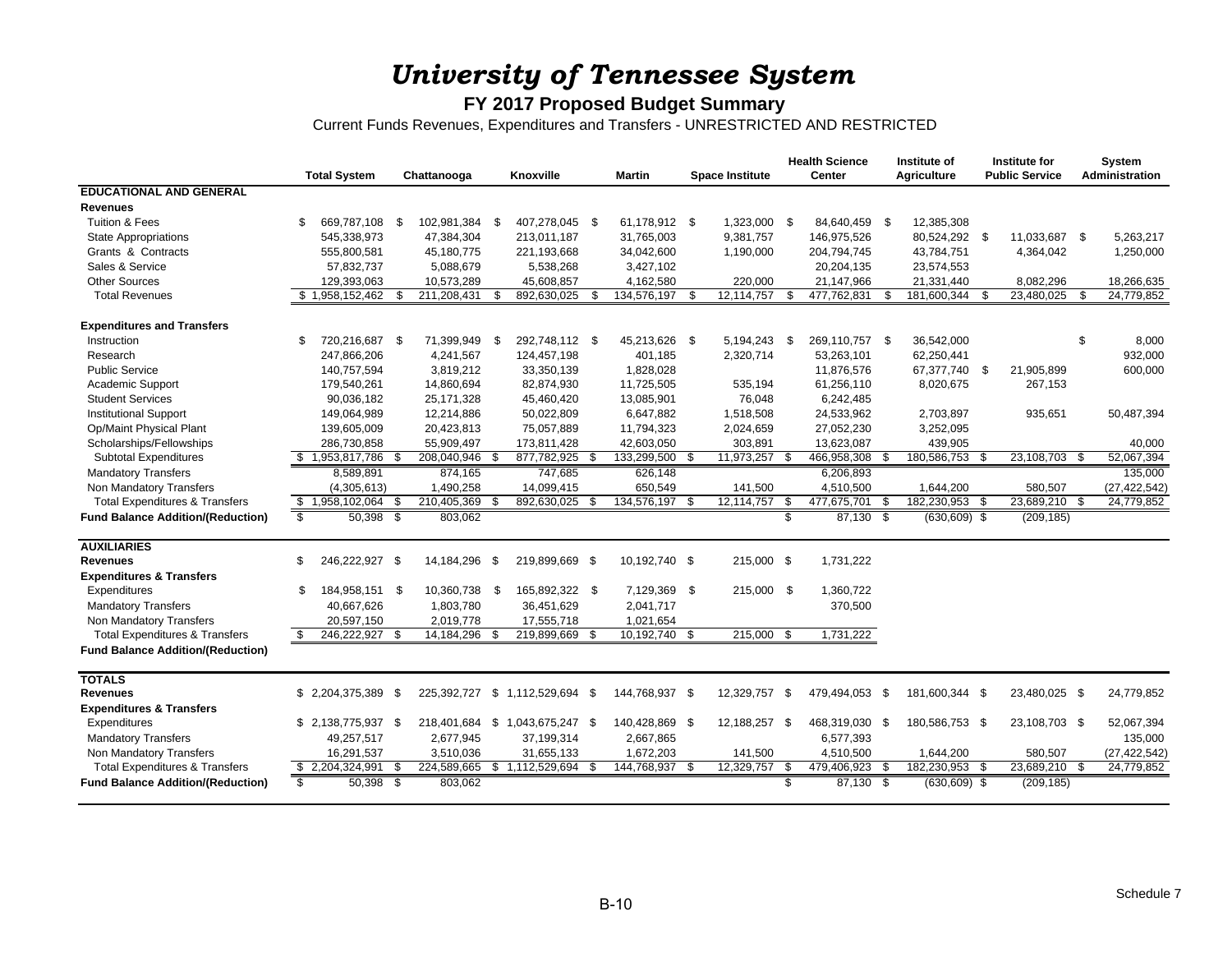#### **Five Year FY17 Proposed Budget Summary Comparison**

Current Funds Revenues, Expenditures and Transfers - UNRESTRICTED

|                                           |                          |                |      |                     |      |                  |      |                     |     |                  |    | <b>CHANGE</b>      |          |
|-------------------------------------------|--------------------------|----------------|------|---------------------|------|------------------|------|---------------------|-----|------------------|----|--------------------|----------|
|                                           |                          | FY 2013        |      | FY 2014             |      | FY 2015          |      | FY 2016             |     | FY 2017          |    | FY 2013 TO FY 2017 |          |
|                                           |                          | <b>ACTUAL</b>  |      | <b>ACTUAL</b>       |      | <b>ACTUAL</b>    |      | <b>PROBABLE</b>     |     | <b>PROPOSED</b>  |    | <b>AMOUNT</b>      | %        |
| <b>EDUCATIONAL AND GENERAL</b>            |                          |                |      |                     |      |                  |      |                     |     |                  |    |                    |          |
| <b>Revenues</b>                           |                          |                |      |                     |      |                  |      |                     |     |                  |    |                    |          |
| <b>Tuition &amp; Fees</b>                 | S                        | 533.809.389 \$ |      | 573,319,528 \$      |      | 615,545,784 \$   |      | 648,037,768 \$      |     | 669,787,108 \$   |    | 135,977,719        | 25.5 %   |
| <b>State Appropriations</b>               |                          | 431,850,267    |      | 466,846,023         |      | 474,247,612      |      | 498,639,749         |     | 526,665,549      |    | 94,815,282         | 22.0 %   |
| <b>Grants &amp; Contracts</b>             |                          | 49,542,582     |      | 47,701,692          |      | 46,798,665       |      | 44,650,266          |     | 44,529,714       |    | (5,012,868)        | (10.1) % |
| Sales & Service                           |                          | 57,856,330     |      | 56,782,696          |      | 60,095,439       |      | 57,790,642          |     | 57,832,737       |    | (23, 593)          | 0.0%     |
| <b>Other Sources</b>                      |                          | 70,098,212     |      | 57,843,432          |      | 62,148,888       |      | 56,671,683          |     | 57,178,632       |    | (12, 919, 580)     | (18.4) % |
| <b>Total Revenues</b>                     | \$                       | 1,143,156,780  | \$   | 1,202,493,370       | \$   | 1,258,836,388    |      | 1,305,790,108       | \$  | 1,355,993,740    | \$ | 212,836,960        | 18.6 %   |
| <b>Expenditures and Transfers</b>         |                          |                |      |                     |      |                  |      |                     |     |                  |    |                    |          |
| Instruction                               | \$                       | 455,174,572 \$ |      | 483,317,352 \$      |      | 492,352,355 \$   |      | 577,040,051 \$      |     | 570,871,393 \$   |    | 115,696,822        | 25.4 %   |
| Research                                  |                          | 86,634,810     |      | 82,247,060          |      | 83,487,974       |      | 110,072,752         |     | 73,583,021       |    | (13,051,789)       | (15.1) % |
| <b>Public Service</b>                     |                          | 70,315,078     |      | 71,218,916          |      | 71,365,049       |      | 87,106,681          |     | 80,557,849       |    | 10,242,771         | 14.6 %   |
| Academic Support                          |                          | 130,694,151    |      | 134,931,552         |      | 140,613,764      |      | 158,704,326         |     | 146,819,933      |    | 16,125,782         | 12.3 %   |
| <b>Student Services</b>                   |                          | 84,118,134     |      | 82,207,540          |      | 87,447,751       |      | 88,425,977          |     | 88,080,549       |    | 3,962,415          | 4.7 %    |
| <b>Institutional Support</b>              |                          | 122,698,075    |      | 132,823,682         |      | 133,117,858      |      | 150,393,384         |     | 147,368,765      |    | 24,670,690         | 20.1 %   |
| Operation & Maintenance of Plant          |                          | 118,493,896    |      | 121,814,088         |      | 125,493,000      |      | 135,781,740         |     | 139,190,009      |    | 20,696,113         | 17.5 %   |
| Scholarships & Fellowships                |                          | 74,479,780     |      | 78,873,759          |      | 88,984,234       |      | 95,154,298          |     | 106,011,157      |    | 31,531,377         | 42.3 %   |
| <b>Subtotal Expenditures</b>              | \$                       | 1,142,608,497  | \$   | 1,187,433,948       | \$   | 1,222,861,986    |      | 1,402,679,209       | \$. | 1,352,482,676    | \$ | 209,874,179        | 18.4 %   |
| <b>Mandatory Transfers</b>                |                          | 6,273,292      |      | 6,498,442           |      | 7,702,456        |      | 9,096,143           |     | 8,589,891        |    | 2,316,599          | 36.9 %   |
| Non-Mandatory Transfers                   |                          | (17, 523, 145) |      | 20,854,833          |      | 26,736,499       |      | (63, 509, 375)      |     | (4,305,613)      |    | 13,217,532         | 75.4 %   |
| <b>Total Expenditures &amp; Transfers</b> | \$                       | 1,131,358,644  | \$   | 1,214,787,223       | -\$  | 1,257,300,941    | ß.   | 1,348,265,977       | \$  | 1,356,766,954    | -S | 225,408,310        | 19.9 %   |
| <b>Fund Balance Addition/(Reduction)</b>  | \$                       | 11,798,136     | -\$  | $(12, 293, 853)$ \$ |      | $1,535,447$ \$   |      | $(42, 475, 869)$ \$ |     | (773, 214)       |    |                    |          |
| <b>AUXILIARIES</b>                        |                          |                |      |                     |      |                  |      |                     |     |                  |    |                    |          |
| <b>Revenues</b>                           | \$                       | 199,171,124    | - \$ | 206,143,803         | - \$ | 229,998,450      | - \$ | 229,780,481 \$      |     | 245,962,927 \$   |    | 46,791,803         | 23.5 %   |
| <b>Expenditures and Transfers</b>         |                          |                |      |                     |      |                  |      |                     |     |                  |    |                    |          |
| Expenditures                              | \$                       | 148,395,318 \$ |      | 156,747,599 \$      |      | 162,487,928 \$   |      | 178,595,830 \$      |     | 184,698,151 \$   |    | 36,302,833         | 24.5 %   |
| <b>Mandatory Transfers</b>                |                          | 27,857,526     |      | 27,638,251          |      | 30,475,329       |      | 31,758,673          |     | 40,667,626       |    | 12,810,100         | 46.0 %   |
| Non-Mandatory Transfers                   |                          | 17,254,499     |      | 25,035,971          |      | 27,175,190       |      | 19,425,978          |     | 20,597,150       |    | 3,342,651          | 19.4 %   |
| <b>Total Expenditures &amp; Transfers</b> | $\overline{\mathbf{e}}$  | 193,507,343    | -\$  | 209,421,821         | -\$  | 220, 138, 447    | \$   | 229,780,481         | \$  | 245,962,927      | \$ | 52,455,584         | 27.1 %   |
| <b>Fund Balance Addition/(Reduction)</b>  | $\overline{\mathcal{E}}$ | $5,663,782$ \$ |      | $(3,278,018)$ \$    |      | 9,860,002        |      |                     |     |                  |    |                    |          |
| <b>TOTALS</b>                             |                          |                |      |                     |      |                  |      |                     |     |                  |    |                    |          |
| <b>Revenues</b>                           | \$                       | 1,342,327,905  | \$   | 1,408,637,174       | \$   | 1,488,834,838    | \$   | 1,535,570,589       | \$  | 1,601,956,667 \$ |    | 259,628,762        | 19.3 %   |
| <b>Expenditures and Transfers</b>         |                          |                |      |                     |      |                  |      |                     |     |                  |    |                    |          |
| Expenditures                              | S                        | 1,291,003,814  | - S  | 1,344,181,548       | - \$ | 1,385,349,915 \$ |      | 1,581,275,039       | -S  | 1,537,180,827 \$ |    | 246, 177, 013      | 19.1%    |
| <b>Mandatory Transfers</b>                |                          | 34,130,818     |      | 34,136,693          |      | 38,177,785       |      | 40,854,816          |     | 49,257,517       |    | 15,126,699         | 44.3 %   |
| Non-Mandatory Transfers                   |                          | (268, 646)     |      | 45,890,804          |      | 53,911,689       |      | (44,083,397)        |     | 16,291,537       |    | 16,560,183         | 6164.3 % |
| <b>Total Expenditures &amp; Transfers</b> | \$.                      | 1,324,865,986  | \$   | 1,424,209,045       | \$   | 1,477,439,389    | \$   | 1,578,046,458       | S   | 1,602,729,881    | \$ | 277,863,895        | 21.0 %   |
| <b>Fund Balance Addition/(Reduction)</b>  | \$                       | 17,461,918     | \$   | $(15,571,871)$ \$   |      | 11,395,449       | \$   | $(42, 475, 869)$ \$ |     | (773, 214)       |    |                    |          |
|                                           |                          |                |      |                     |      |                  |      |                     |     |                  |    |                    |          |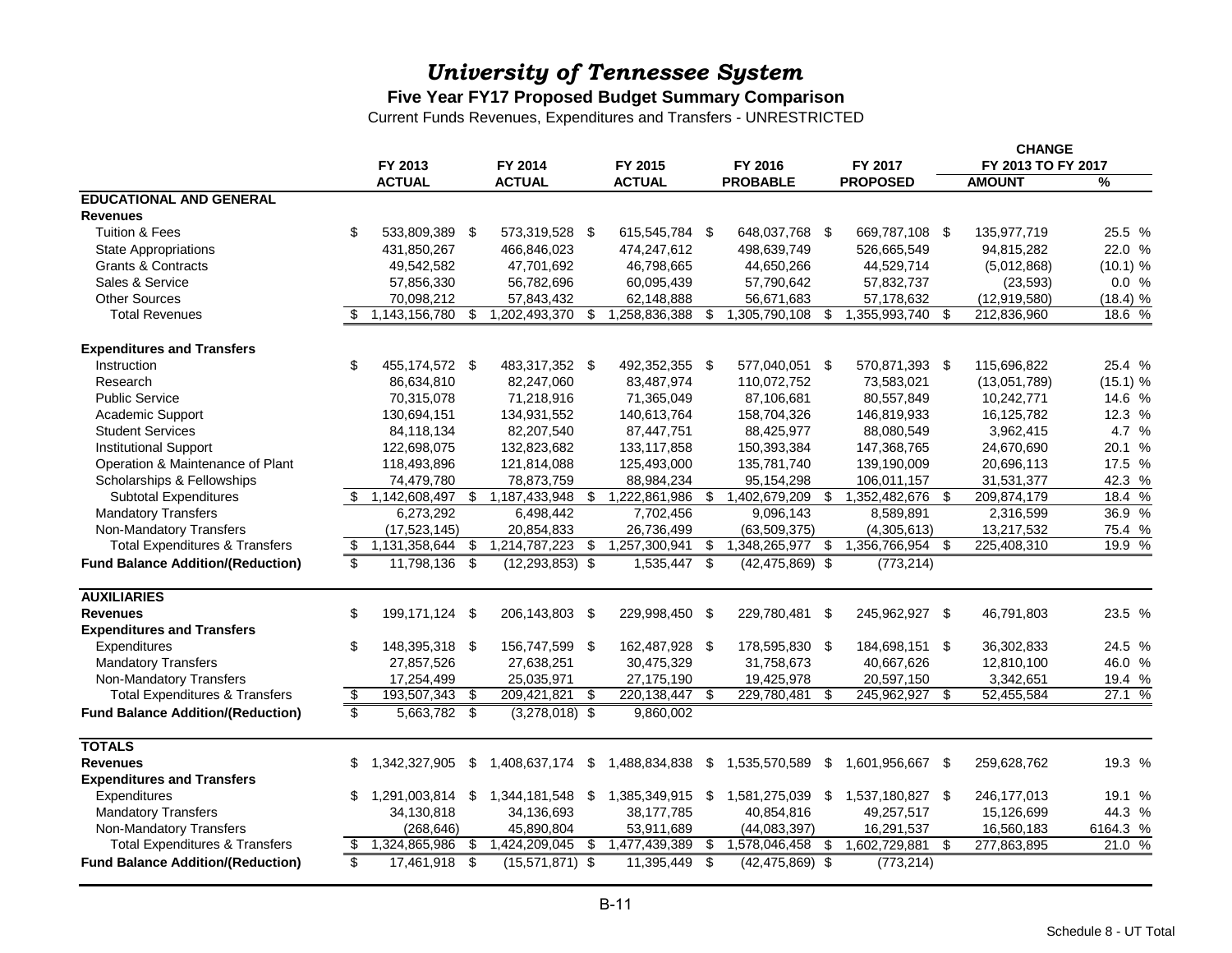#### **Five Year FY17 Proposed Budget Summary Comparison**

Current Funds Revenues, Expenditures and Transfers - UNRESTRICTED AND RESTRICTED

|                                           |                          |                     |      |                     |     |                  |     |                     |     |                  |      | <b>CHANGE</b>      |          |
|-------------------------------------------|--------------------------|---------------------|------|---------------------|-----|------------------|-----|---------------------|-----|------------------|------|--------------------|----------|
|                                           |                          | FY 2013             |      | FY 2014             |     | FY 2015          |     | FY 2016             |     | FY 2017          |      | FY 2013 TO FY 2017 |          |
|                                           |                          | <b>ACTUAL</b>       |      | <b>ACTUAL</b>       |     | <b>ACTUAL</b>    |     | <b>PROBABLE</b>     |     | <b>PROPOSED</b>  |      | <b>AMOUNT</b>      | %        |
| <b>EDUCATIONAL AND GENERAL</b>            |                          |                     |      |                     |     |                  |     |                     |     |                  |      |                    |          |
| <b>Revenues</b>                           |                          |                     |      |                     |     |                  |     |                     |     |                  |      |                    |          |
| <b>Tuition &amp; Fees</b>                 | \$                       | 533,809,389 \$      |      | 573,319,528 \$      |     | 615,545,784 \$   |     | 648,037,768 \$      |     | 669,787,108 \$   |      | 135,977,719        | 25.5 %   |
| <b>State Appropriations</b>               |                          | 447,473,296         |      | 486,122,116         |     | 498,835,055      |     | 517,456,979         |     | 545,338,973      |      | 97,865,677         | 21.9 %   |
| <b>Grants &amp; Contracts</b>             |                          | 574,519,330         |      | 560,197,430         |     | 579,397,127      |     | 550,661,427         |     | 555,800,581      |      | (18, 718, 749)     | (3.3) %  |
| Sales & Service                           |                          | 57,856,330          |      | 56,782,696          |     | 60,095,439       |     | 57,790,642          |     | 57,832,737       |      | (23, 593)          | 0.0 %    |
| <b>Other Sources</b>                      |                          | 152,144,385         |      | 121,741,019         |     | 135,054,622      |     | 128,456,114         |     | 129,393,063      |      | (22, 751, 322)     | (15.0) % |
| <b>Total Revenues</b>                     | \$                       | 1,765,802,731       | \$   | 1,798,162,787       | -\$ | 1,888,928,027    | \$  | 1,902,402,930       | \$  | 1,958,152,462    | -\$  | 192,349,731        | 10.9 %   |
| <b>Expenditures and Transfers</b>         |                          |                     |      |                     |     |                  |     |                     |     |                  |      |                    |          |
| Instruction                               | \$                       | 611,569,394 \$      |      | 636,019,932 \$      |     | 661,961,368 \$   |     | 726,113,945 \$      |     | 720,216,687 \$   |      | 108,647,293        | 17.8 %   |
| Research                                  |                          | 277,762,160         |      | 260,705,414         |     | 256,779,818      |     | 284,024,740         |     | 247,866,206      |      | (29, 895, 954)     | (10.8) % |
| <b>Public Service</b>                     |                          | 133,120,201         |      | 127,928,093         |     | 130,087,649      |     | 144,781,226         |     | 140,757,594      |      | 7,637,393          | 5.7 %    |
| Academic Support                          |                          | 158,683,987         |      | 167,965,217         |     | 179,840,336      |     | 190,270,454         |     | 179,540,261      |      | 20,856,274         | 13.1 %   |
| <b>Student Services</b>                   |                          | 86,057,765          |      | 84,674,075          |     | 89,692,660       |     | 90,368,210          |     | 90,036,182       |      | 3,978,417          | 4.6 %    |
| <b>Institutional Support</b>              |                          | 125,048,887         |      | 134,563,916         |     | 135, 132, 492    |     | 152,089,208         |     | 149,064,989      |      | 24,016,102         | 19.2 %   |
| Operation & Maintenance of Plant          |                          | 119,145,974         |      | 122,246,472         |     | 125,906,243      |     | 136,196,740         |     | 139,605,009      |      | 20,459,035         | 17.2 %   |
| Scholarships & Fellowships                |                          | 250,331,559         |      | 254,606,577         |     | 263,845,171      |     | 274,588,208         |     | 286,730,858      |      | 36,399,299         | 14.5 %   |
| <b>Subtotal Expenditures</b>              |                          | $$1,761,719,928$ \$ |      | 1,788,709,696 \$    |     | 1,843,245,736    | \$. | 1,998,432,731       | \$. | 1,953,817,786    | - \$ | 192,097,858        | 10.9 %   |
| <b>Mandatory Transfers</b>                |                          | 6,273,292           |      | 6,498,442           |     | 7,702,456        |     | 9,096,143           |     | 8,589,891        |      | 2,316,599          | 36.9 %   |
| Non-Mandatory Transfers                   |                          | (17,523,145)        |      | 20,854,833          |     | 26,736,499       |     | (63, 509, 375)      |     | (4,305,613)      |      | 13,217,532         | 75.4 %   |
| <b>Total Expenditures &amp; Transfers</b> | \$                       | 1,750,470,075       | \$   | 1,816,062,971 \$    |     | 1,877,684,691    | \$. | 1,944,019,499       | S   | 1,958,102,064    | -\$  | 207,631,989        | 11.9 %   |
| <b>Fund Balance Addition/(Reduction)</b>  | \$                       | 15,332,656          | \$   | $(17,900,184)$ \$   |     | 11,243,336 \$    |     | $(41,616,569)$ \$   |     | 50,398           |      |                    |          |
|                                           |                          |                     |      |                     |     |                  |     |                     |     |                  |      |                    |          |
| <b>AUXILIARIES</b>                        |                          |                     |      |                     |     |                  |     |                     |     |                  |      |                    |          |
| <b>Revenues</b>                           | \$                       | 199,645,425         | - \$ | 207,264,677 \$      |     | 230,256,055 \$   |     | 230,040,481 \$      |     | 246,222,927 \$   |      | 46,577,502         | 23.3 %   |
| <b>Expenditures and Transfers</b>         |                          |                     |      |                     |     |                  |     |                     |     |                  |      |                    |          |
| Expenditures                              | \$                       | 149,454,826 \$      |      | 156,840,867 \$      |     | 162,769,238 \$   |     | 178,855,830 \$      |     | 184,958,151 \$   |      | 35,503,325         | 23.8 %   |
| <b>Mandatory Transfers</b>                |                          | 27,857,526          |      | 27,638,251          |     | 30,475,329       |     | 31,758,673          |     | 40,667,626       |      | 12,810,100         | 46.0 %   |
| Non-Mandatory Transfers                   |                          | 17,254,499          |      | 25,035,971          |     | 27,175,190       |     | 19,425,978          |     | 20,597,150       |      | 3,342,651          | 19.4 %   |
| <b>Total Expenditures &amp; Transfers</b> | \$                       | 194,566,851         | \$   | 209,515,089 \$      |     | 220,419,757      | -\$ | 230,040,481         | \$  | 246.222.927      | -\$  | 51,656,076         | 26.5 %   |
| <b>Fund Balance Addition/(Reduction)</b>  | $\overline{\mathcal{E}}$ | $5,078,574$ \$      |      | $(2,250,412)$ \$    |     | 9,836,298        |     |                     |     |                  |      |                    |          |
| <b>TOTALS</b>                             |                          |                     |      |                     |     |                  |     |                     |     |                  |      |                    |          |
| <b>Revenues</b>                           | \$                       | 1,965,448,156       | \$   | 2,005,427,465       | \$  | 2,119,184,082 \$ |     | 2,132,443,411       | \$  | 2,204,375,389 \$ |      | 238,927,233        | 12.2 %   |
| <b>Expenditures and Transfers</b>         |                          |                     |      |                     |     |                  |     |                     |     |                  |      |                    |          |
| <b>Expenditures</b>                       | \$                       | 1,911,174,754 \$    |      | 1,945,550,563 \$    |     | 2,006,014,974 \$ |     | 2,177,288,561       | \$  | 2,138,775,937 \$ |      | 227,601,183        | 11.9 %   |
| <b>Mandatory Transfers</b>                |                          | 34,130,818          |      | 34,136,693          |     | 38,177,785       |     | 40,854,816          |     | 49,257,517       |      | 15,126,699         | 44.3 %   |
| Non-Mandatory Transfers                   |                          | (268, 646)          |      | 45,890,804          |     | 53,911,689       |     | (44, 083, 397)      |     | 16,291,537       |      | 16,560,183         | 6164.3 % |
| <b>Total Expenditures &amp; Transfers</b> | \$                       | 1,945,036,926       | \$   | 2,025,578,060       | \$  | 2,098,104,448    | \$  | 2,174,059,980       | \$  | 2,204,324,991    | \$   | 259,288,065        | 13.3 %   |
| <b>Fund Balance Addition/(Reduction)</b>  | $\overline{\mathbb{S}}$  | 20,411,230          | -\$  | $(20, 150, 595)$ \$ |     | 21,079,634       | -\$ | $(41, 616, 569)$ \$ |     | 50,398           |      |                    |          |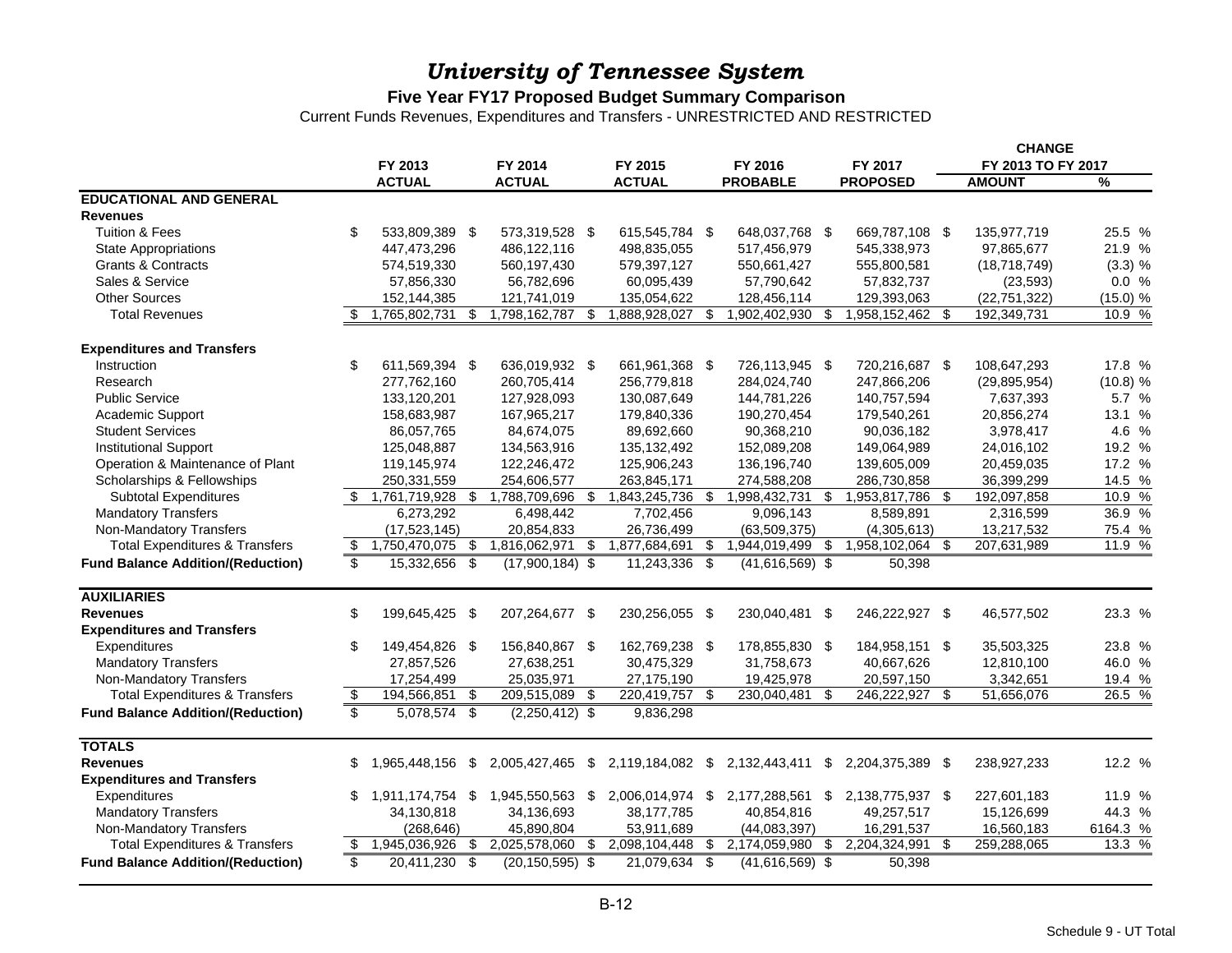**FY 2017 Proposed Budget Summary**

Unrestricted and Restricted Current Funds Revenues, Expenditures and Transfers

|                                            |                            |                     |                                   |                                  |                   |                              |                         |                              |               |          | Change                      |            |
|--------------------------------------------|----------------------------|---------------------|-----------------------------------|----------------------------------|-------------------|------------------------------|-------------------------|------------------------------|---------------|----------|-----------------------------|------------|
|                                            |                            | FY 2015 Actual      |                                   |                                  | FY 2016 Probable  |                              |                         | FY 2017 Proposed             |               |          | <b>Probable to Proposed</b> |            |
|                                            | <b>Unrestricted</b>        | Restricted          | Total                             | <b>Unrestricted</b>              | <b>Restricted</b> | Total                        | <b>Unrestricted</b>     | <b>Restricted</b>            | Total         |          | Amount                      | %          |
| <b>EDUCATION AND GENERAL</b>               |                            |                     |                                   |                                  |                   |                              |                         |                              |               |          |                             |            |
| <b>Revenues</b>                            |                            |                     |                                   |                                  |                   |                              |                         |                              |               |          |                             |            |
| Tuition & Fees                             | 615,545,784<br>-S          |                     | \$<br>615,545,784                 | 648,037,768<br>-S                |                   | \$.<br>648,037,768           | \$<br>669,787,108       | \$                           | 669,787,108   | S.       | 21,749,340                  | 3.4%       |
| <b>State Appropriations</b>                | 474.247.612 \$             | 24,587,443          | 498,835,055                       | 498,639,749 \$                   | 18.817.230        | 517,456,979                  | 526,665,549 \$          | 18,673,424                   | 545,338,973   |          | 27,881,994                  | 5.4 %      |
| Grants & Contracts                         | 46,798,665                 | 532,598,462         | 579,397,127                       | 44,650,266                       | 506,011,161       | 550,661,427                  | 44,529,714              | 511,270,867                  | 555,800,581   |          | 5,139,154                   | 0.9 %      |
| Sales & Service                            | 60,095,439                 |                     | 60,095,439                        | 57,790,642                       |                   | 57,790,642                   | 57,832,737              |                              | 57,832,737    |          | 42,095                      | 0.1 %      |
| <b>Other Sources</b>                       | 62.148.888                 | 72.905.734          | 135,054,622                       | 56.671.683                       | 71.784.431        | 128,456,114                  | 57.178.632              | 72.214.431                   | 129,393,063   |          | 936.949                     | 0.7 %      |
| <b>Total Revenues</b>                      | \$.<br>1,258,836,388       |                     | 630,091,639 \$ 1,888,928,027      | $$1,305,790,108$ \$              | 596,612,822 \$    | 1,902,402,930                | \$1,355,993,740<br>- \$ | 602,158,722 \$               | 1,958,152,462 | \$       | 55,749,532                  | 2.9 %      |
| <b>Expenditures and Transfers</b>          |                            |                     |                                   |                                  |                   |                              |                         |                              |               |          |                             |            |
| Instruction                                | 492,352,355 \$<br>-S       | 169,609,012 \$      | 661,961,368                       | 577,040,051 \$                   | 149,073,894 \$    | 726,113,945                  | S.<br>570,871,393 \$    | 149,345,294 \$               | 720,216,687   | S.       | (5,897,258)                 | $(0.8)$ %  |
| Research                                   | 83,487,974                 | 173,291,843         | 256.779.818                       | 110,072,752                      | 173,951,988       | 284,024,740                  | 73,583,021              | 174,283,185                  | 247,866,206   |          | (36, 158, 534)              | $(12.7)$ % |
| <b>Public Service</b>                      | 71,365,049                 | 58,722,600          | 130,087,649                       | 87,106,681                       | 57.674.545        | 144,781,226                  | 80.557.849              | 60,199,745                   | 140,757,594   |          | (4,023,632)                 | $(2.8)$ %  |
| Academic Support                           | 140,613,764                | 39,226,572          | 179,840,336                       | 158,704,326                      | 31,566,128        | 190,270,454                  | 146,819,933             | 32,720,328                   | 179,540,261   |          | (10, 730, 193)              | $(5.6)$ %  |
| <b>Student Services</b>                    | 87,447,751                 | 2,244,909           | 89,692,660                        | 88,425,977                       | 1,942,233         | 90,368,210                   | 88,080,549              | 1,955,633                    | 90,036,182    |          | (332, 028)                  | $(0.4)$ %  |
| <b>Institutional Support</b>               | 133,117,858                | 2,014,635           | 135, 132, 492                     | 150,393,384                      | 1,695,824         | 152,089,208                  | 147,368,765             | 1,696,224                    | 149,064,989   |          | (3,024,219)                 | $(2.0)$ %  |
| Operations & Maintenance of Plant          | 125,493,000                | 413,242             | 125,906,243                       | 135,781,740                      | 415,000           | 136, 196, 740                | 139,190,009             | 415,000                      | 139,605,009   |          | 3,408,269                   | 2.5 %      |
| Scholarships & Fellowships                 | 88,984,234                 | 174,860,937         | 263,845,171                       | 95,154,298                       | 179,433,910       | 274,588,208                  | 106,011,157             | 180,719,701                  | 286,730,858   |          | 12,142,650                  | 4.4 %      |
| <b>Subtotal Expenditures</b>               | \$1,222,861,986            |                     | 620, 383, 750 \$ 1, 843, 245, 736 | \$1,402,679,209<br>$\mathcal{L}$ | 595,753,522 \$    | 1,998,432,731                | $$1,352,482,676$ \$     | 601,335,110 \$ 1,953,817,786 |               | S.       | (44, 614, 945)              | $(2.2)$ %  |
| <b>Mandatory Transfers</b>                 | 7,702,456                  |                     | 7,702,456                         | 9,096,143                        |                   | 9,096,143                    | 8,589,891               |                              | 8,589,891     |          | (506, 252)                  | $(5.6)$ %  |
| Non-Mandatory Transfers                    | 26,736,499                 |                     | 26,736,499                        | (63, 509, 375)                   |                   | (63, 509, 375)               | (4,305,613)             |                              | (4,305,613)   |          | 59,203,762                  | 93.2 %     |
| <b>Total Expenditures &amp; Transfers</b>  | $$1,257,300,941$ \$        |                     | 620,383,750 \$ 1,877,684,691      | $$1,348,265,977$ \\$             | 595,753,522 \$    | 1,944,019,499                | $$1,356,766,954$ \$     | 601,335,110 \$ 1,958,102,064 |               | <b>S</b> | 14,082,565                  | 0.7 %      |
| <b>Fund Balance Addition / (Reduction)</b> | 1,535,447 \$<br>-S         | 9,707,889 \$        | 11,243,336                        | S.<br>$(42, 475, 869)$ \$        | 859.300           | (41,616,569)<br>- \$         | $(773, 214)$ \$<br>- \$ | 823,612 \$                   | 50,398        |          |                             |            |
| <b>AUXILIARIES</b>                         |                            |                     |                                   |                                  |                   |                              |                         |                              |               |          |                             |            |
| Revenues                                   | 229,998,450 \$<br><b>S</b> | 257,605<br>- \$     | 230,256,055                       | 229,780,481 \$<br>\$             | 260,000           | 230,040,481<br>\$            | 245,962,927 \$<br>\$    | 260,000<br>-S                | 246,222,927   | \$.      | 16,182,446                  | 7.0 %      |
| <b>Expenditures and Transfers</b>          |                            |                     |                                   |                                  |                   |                              |                         |                              |               |          |                             |            |
| Expenditures                               | 162,487,928 \$<br>-S       | 281,309 \$          | 162,769,238                       | \$.<br>178,595,830 \$            | 260,000 \$        | 178,855,830                  | S.<br>184,698,151 \$    | 260,000 \$                   | 184,958,151   | S.       | 6,102,321                   | 3.4%       |
| <b>Mandatory Transfers</b>                 | 30,475,329                 |                     | 30,475,329                        | 31,758,673                       |                   | 31,758,673                   | 40,667,626              |                              | 40,667,626    |          | 8,908,953                   | 28.1 %     |
| Non-Mandatory Transfers                    | 27.175.190                 |                     | 27,175,190                        | 19,425,978                       |                   | 19,425,978                   | 20.597.150              |                              | 20,597,150    |          | 1,171,172                   | 6.0 %      |
| <b>Total Expenditures &amp; Transfers</b>  | 220,138,447 \$<br>S.       | 281,309 \$          | 220,419,757                       | S.<br>229,780,481 \$             | 260,000 \$        | 230,040,481                  | S.<br>245,962,927 \$    | 260,000 \$                   | 246,222,927   | S.       | 16,182,446                  | 7.0 %      |
| <b>Fund Balance Addition / (Reduction)</b> | \$<br>9,860,002 \$         | $(23,704)$ \$       | 9,836,298                         |                                  |                   |                              |                         |                              |               |          |                             |            |
| <b>TOTALS</b>                              |                            |                     |                                   |                                  |                   |                              |                         |                              |               |          |                             |            |
| <b>Revenues</b>                            | \$1.488.834.838            | 630.349.244<br>- \$ | \$ 2.119.184.082                  | \$1,535,570,589 \$               | 596.872.822 \$    | 2,132,443,411                | \$1,601,956,667<br>- \$ | 602,418,722 \$               | 2.204.375.389 | S.       | 71,931,978                  | 3.4%       |
| <b>Expenditures and Transfers</b>          |                            |                     |                                   |                                  |                   |                              |                         |                              |               |          |                             |            |
| Expenditures                               | \$1,385,349,915            | - \$                | 620.665.059 \$ 2.006.014.974      | \$1,581,275,039<br>- \$          |                   | 596.013.522 \$ 2.177.288.561 | \$1,537,180,827<br>- \$ | 601.595.110 \$ 2.138.775.937 |               | \$       | (38, 512, 624)              | $(1.8)$ %  |
| <b>Mandatory Transfers</b>                 | 38,177,785                 |                     | 38,177,785                        | 40,854,816                       |                   | 40,854,816                   | 49,257,517              |                              | 49,257,517    |          | 8,402,701                   | 20.6 %     |
| Non-Mandatory Transfers                    | 53,911,689                 |                     | 53,911,689                        | (44,083,397)                     |                   | (44,083,397)                 | 16,291,537              |                              | 16,291,537    |          | 60,374,934                  | 137.0 %    |
| <b>Total Expenditures &amp; Transfers</b>  | \$1,477,439,389            |                     | 620,665,059 \$2,098,104,448       | $$1,578,046,458$ \$              |                   | 596,013,522 \$ 2,174,059,980 | \$1,602,729,881<br>- \$ | 601,595,110 \$ 2,204,324,991 |               | \$       | 30,265,011                  | 1.4%       |
| <b>Fund Balance Addition / (Reduction)</b> | S.<br>11,395,449 \$        | 9,684,184 \$        | 21,079,634                        | s.<br>$(42, 475, 869)$ \$        | 859,300           | - \$<br>(41,616,569)         | \$<br>$(773, 214)$ \$   | 823,612 \$                   | 50,398        |          |                             |            |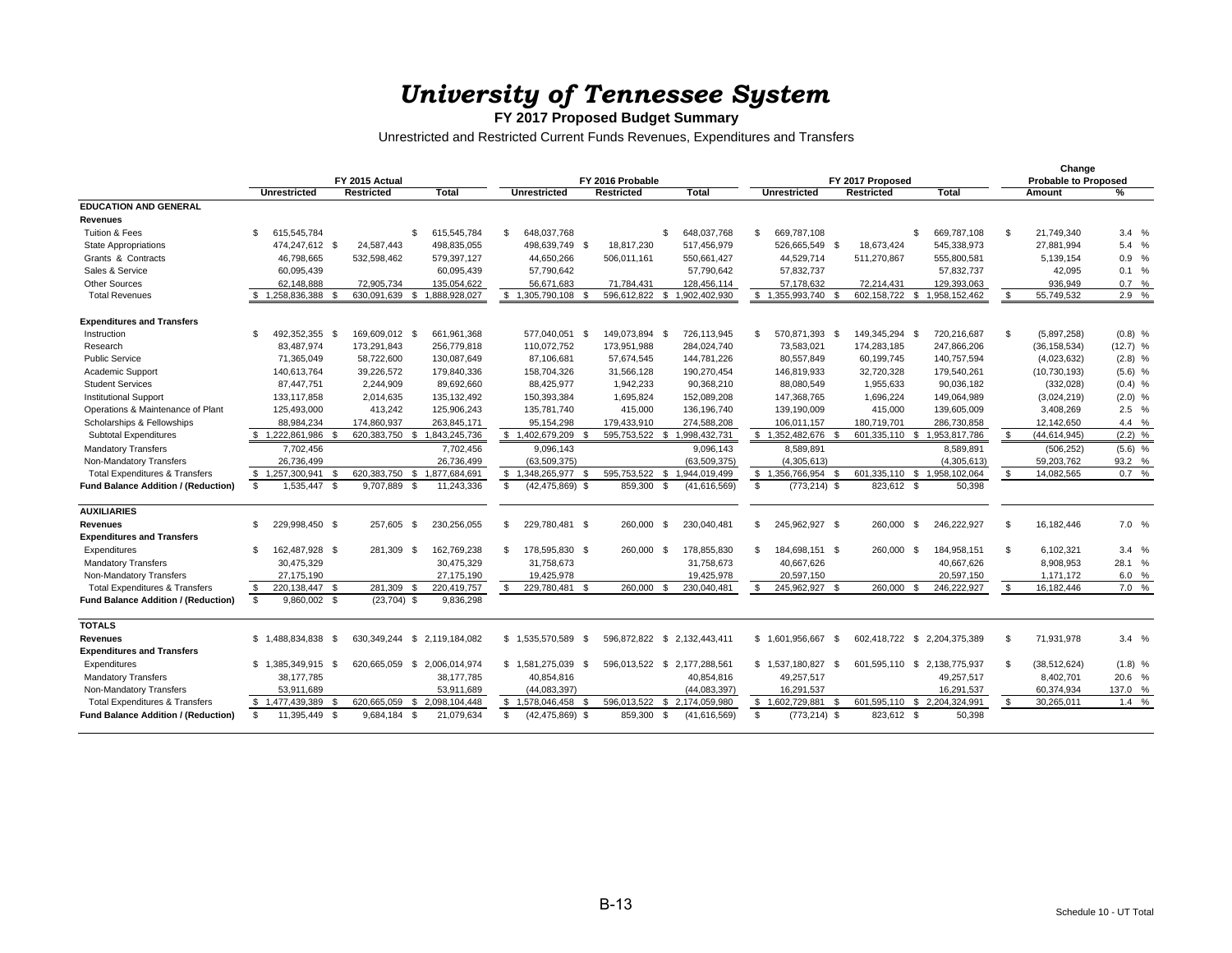**FY 2017 Proposed Budget - Natural Classifications**

Unrestricted Current Funds Expenditures

|                                     |     |                     |      |                |      |                |               |      |                        | <b>Health Science</b> |      | Institute of       |      | <b>Institute for</b>  | <b>System</b>         |
|-------------------------------------|-----|---------------------|------|----------------|------|----------------|---------------|------|------------------------|-----------------------|------|--------------------|------|-----------------------|-----------------------|
|                                     |     | <b>Total System</b> |      | Chattanooga    |      | Knoxville      | <b>Martin</b> |      | <b>Space Institute</b> | Center                |      | <b>Agriculture</b> |      | <b>Public Service</b> | <b>Administration</b> |
| <b>EDUCATIONAL AND GENERAL</b>      |     |                     |      |                |      |                |               |      |                        |                       |      |                    |      |                       |                       |
| <b>Salaries and Benefits</b>        |     |                     |      |                |      |                |               |      |                        |                       |      |                    |      |                       |                       |
| Salaries                            |     |                     |      |                |      |                |               |      |                        |                       |      |                    |      |                       |                       |
| Academic                            | \$  | 351.019.946 \$      |      | 41,939,776 \$  |      | 165,074,437 \$ | 23,939,727 \$ |      | 3,171,097 \$           | 86.450.638 \$         |      | 30,035,975 \$      |      | 267,396 \$            | 140,900               |
| Non-Academic                        |     | 330,734,930         |      | 35,251,249     |      | 129,783,433    | 20,989,989    |      | 3,216,510              | 63,838,396            |      | 44,202,348         |      | 9,645,658             | 23,807,347            |
| <b>Students</b>                     |     | 8,658,387           |      | 1,099,979      |      | 4,819,975      | 1,441,987     |      |                        | 674,481               |      | 465,989            |      | 25,290                | 130,686               |
| <b>Total Salaries</b>               | \$  | 690,413,263 \$      |      | 78,291,004 \$  |      | 299,677,845 \$ | 46,371,703 \$ |      | 6,387,607 \$           | 150,963,515 \$        |      | 74,704,312 \$      |      | 9,938,344 \$          | 24,078,933            |
| <b>Staff Benefits</b>               |     | 229,220,605         |      | 28,065,562     |      | 95,950,594     | 18,297,150    |      | 1,770,753              | 45,928,704            |      | 27,901,923         |      | 3,372,971             | 7,932,948             |
| <b>Total Salaries and Benefits</b>  | \$  | 919,633,868         | \$   | 106,356,566 \$ |      | 395,628,439 \$ | 64,668,853 \$ |      | 8,158,360 \$           | 196,892,219           | - \$ | 102,606,235 \$     |      | 13,311,315 \$         | 32,011,881            |
| Operating                           |     | 413,161,934         |      | 44,925,250     |      | 227,035,090    | 29,531,181    |      | 1,851,543              | 54,186,622            |      | 32,361,877         |      | 5,064,858             | 18,205,513            |
| <b>Equipment and Capital Outlay</b> |     | 19,686,874          |      | 1,689,905      |      | 12,219,396     | 1,403,880     |      | 40,000                 | 3,907,764             |      | 356,779            |      | 69,150                |                       |
| <b>Total Expenditures</b>           |     | \$1,352,482,676     | \$   | 152,971,721    | \$   | 634,882,925 \$ | 95,603,914 \$ |      | 10,049,903             | \$<br>254,986,605     | \$   | 135,324,891        | - \$ | 18,445,323 \$         | 50,217,394            |
|                                     |     |                     |      |                |      |                |               |      |                        |                       |      |                    |      |                       |                       |
|                                     |     |                     |      |                |      |                |               |      |                        |                       |      |                    |      |                       |                       |
| <b>AUXILIARIES</b>                  |     |                     |      |                |      |                |               |      |                        |                       |      |                    |      |                       |                       |
| <b>Salaries and Benefits</b>        |     |                     |      |                |      |                |               |      |                        |                       |      |                    |      |                       |                       |
| <b>Salaries</b>                     |     |                     |      |                |      |                |               |      |                        |                       |      |                    |      |                       |                       |
| Academic                            | \$  | 639,676 \$          |      | $7,000$ \$     |      | 629,613 \$     | 3,063         |      |                        |                       |      |                    |      |                       |                       |
| Non-Academic                        |     | 49,112,309          |      | 1,398,515      |      | 46,006,372     | 1,405,420 \$  |      | 96,422 \$              | 205,580               |      |                    |      |                       |                       |
| <b>Students</b>                     |     | 4,664,158           |      | 104,139        |      | 3,997,675      | 562,344       |      |                        |                       |      |                    |      |                       |                       |
| <b>Total Salaries</b>               | \$  | 54,416,143 \$       |      | 1,509,654 \$   |      | 50,633,660 \$  | 1,970,827 \$  |      | 96,422 \$              | 205,580               |      |                    |      |                       |                       |
| <b>Staff Benefits</b>               |     | 13,955,872          |      | 589,913        |      | 12,494,977     | 680,960       |      | 30,094                 | 159,928               |      |                    |      |                       |                       |
| <b>Total Salaries and Benefits</b>  | \$  | 68,372,015 \$       |      | 2,099,567 \$   |      | 63,128,637 \$  | 2,651,787 \$  |      | 126,516 \$             | 365,508               |      |                    |      |                       |                       |
| Operating                           |     | 115,555,366         |      | 8,253,701      |      | 101,761,885    | 4,460,882     |      | 83,684                 | 995,214               |      |                    |      |                       |                       |
| <b>Equipment and Capital Outlay</b> |     | 770,770             |      | 7,470          |      | 741,800        | 16,700        |      | 4,800                  |                       |      |                    |      |                       |                       |
| <b>Total Expenditures</b>           | \$  | 184,698,151 \$      |      | 10,360,738     | -\$  | 165,632,322 \$ | 7,129,369 \$  |      | 215,000 \$             | 1,360,722             |      |                    |      |                       |                       |
|                                     |     |                     |      |                |      |                |               |      |                        |                       |      |                    |      |                       |                       |
| <b>TOTALS</b>                       |     |                     |      |                |      |                |               |      |                        |                       |      |                    |      |                       |                       |
| <b>Salaries and Benefits</b>        |     |                     |      |                |      |                |               |      |                        |                       |      |                    |      |                       |                       |
|                                     |     |                     |      |                |      |                |               |      |                        |                       |      |                    |      |                       |                       |
| <b>Salaries</b><br>Academic         | \$. | 351,659,622 \$      |      | 41,946,776 \$  |      | 165,704,050 \$ | 23,942,790 \$ |      |                        | 86,450,638 \$         |      | 30,035,975 \$      |      | 267,396 \$            | 140,900               |
| Non-Academic                        |     | 379,847,239         |      | 36,649,764     |      | 175,789,805    | 22,395,409    |      | 3,171,097 \$           | 64,043,976            |      | 44,202,348         |      | 9,645,658             | 23,807,347            |
|                                     |     |                     |      |                |      |                |               |      | 3,312,932              |                       |      |                    |      |                       |                       |
| <b>Students</b>                     | \$  | 13,322,545          |      | 1,204,118      |      | 8,817,650      | 2,004,331     |      |                        | 674,481               |      | 465,989            |      | 25,290                | 130,686               |
| <b>Total Salaries</b>               |     | 744,829,406         | - \$ | 79,800,658 \$  |      | 350,311,505 \$ | 48,342,530 \$ |      | 6,484,029              | \$<br>151,169,095     | - \$ | 74,704,312 \$      |      | 9,938,344 \$          | 24,078,933            |
| <b>Staff Benefits</b>               |     | 243,176,477         |      | 28,655,475     |      | 108,445,571    | 18,978,110    |      | 1,800,847              | 46,088,632            |      | 27,901,923         |      | 3,372,971             | 7,932,948             |
| <b>Total Salaries and Benefits</b>  | \$  | 988,005,883         | \$   | 108,456,133 \$ |      | 458,757,076 \$ | 67,320,640 \$ |      | 8,284,876 \$           | 197,257,727 \$        |      | 102,606,235 \$     |      | 13,311,315 \$         | 32,011,881            |
| Operating                           |     | 528,717,300         |      | 53,178,951     |      | 328,796,975    | 33,992,063    |      | 1,935,227              | 55,181,836            |      | 32,361,877         |      | 5,064,858             | 18,205,513            |
| <b>Equipment and Capital Outlay</b> |     | 20,457,644          |      | 1,697,375      |      | 12,961,196     | 1,420,580     |      | 44,800                 | 3,907,764             |      | 356,779            |      | 69,150                |                       |
| <b>Total Expenditures</b>           |     | \$1,537,180,827     | S    | 163,332,459    | - \$ | 800,515,247 \$ | 102,733,283   | - \$ | 10,264,903             | \$<br>256, 347, 327   | -\$  | 135,324,891        |      | 18,445,323 \$         | 50,217,394            |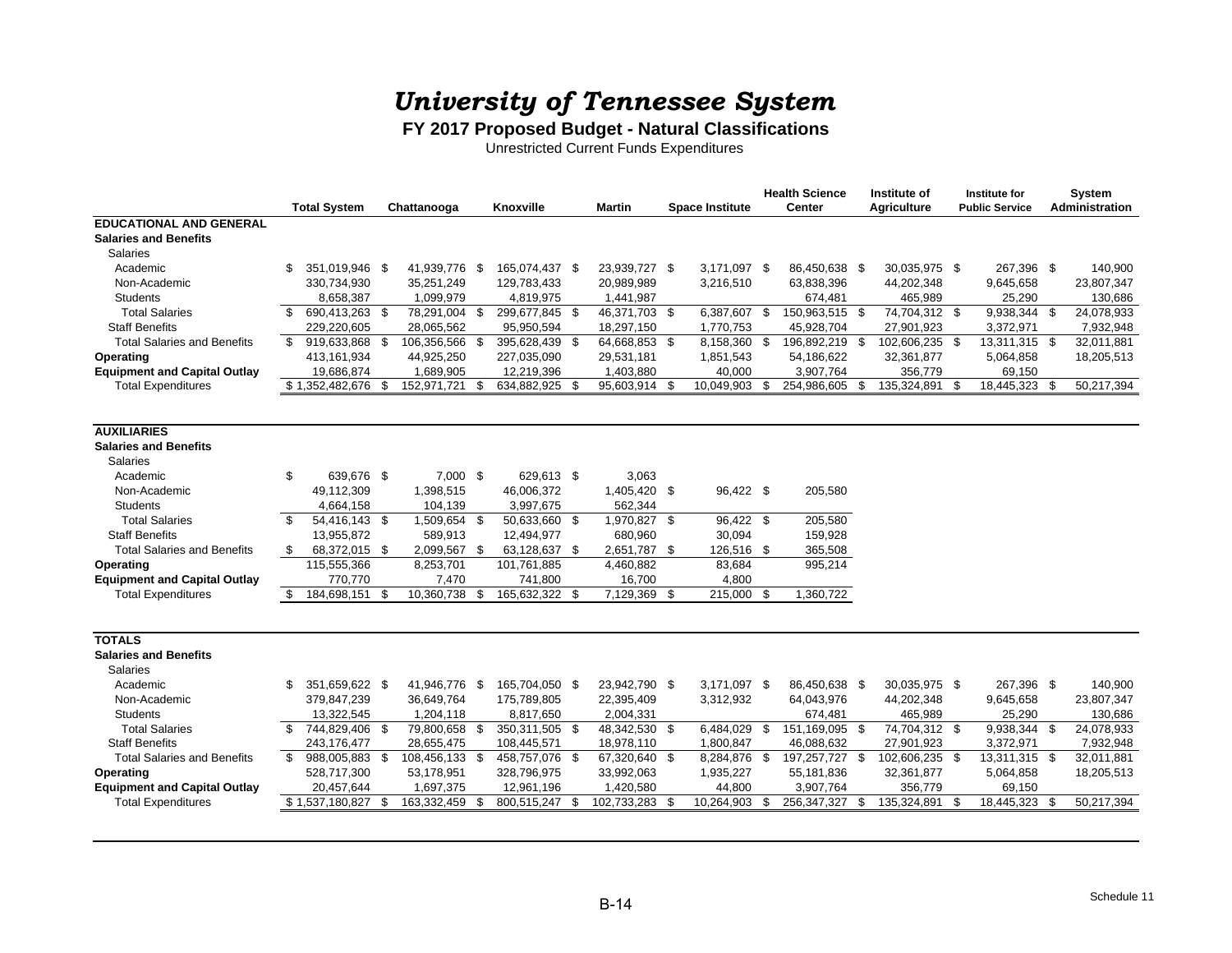#### **FY 2017 Proposed Budget Summary - Natural Classifications**

Unrestricted Current Funds Expenditures

|                                     |                     |                      |                     |                           | <b>CHANGE</b>               |            |
|-------------------------------------|---------------------|----------------------|---------------------|---------------------------|-----------------------------|------------|
|                                     | FY 2015             | FY 2016              | FY 2017             |                           | <b>PROBABLE TO PROPOSED</b> |            |
|                                     | <b>ACTUAL</b>       | <b>PROBABLE</b>      | <b>PROPOSED</b>     |                           | <b>AMOUNT</b>               | %          |
| <b>EDUCATIONAL AND GENERAL</b>      |                     |                      |                     |                           |                             |            |
| <b>Salaries and Benefits</b>        |                     |                      |                     |                           |                             |            |
| Salaries                            |                     |                      |                     |                           |                             |            |
| Academic                            | \$<br>333,879,883   | \$<br>348,592,960    | \$<br>351,019,946   | \$                        | 2,426,986                   | 0.7%       |
| Non-Academic                        | 306,368,688         | 320,893,919          | 330,734,930         |                           | 9,841,011                   | 3.1%       |
| <b>Students</b>                     | 10,573,136          | 9,168,782            | 8,658,387           |                           | (510, 395)                  | $(5.6)$ %  |
| <b>Total Salaries</b>               | \$<br>650,821,706   | \$<br>678,655,661    | \$<br>690,413,263   | \$                        | 11,757,602                  | 1.7%       |
| <b>Staff Benefits</b>               | 220,776,097         | 222,646,654          | 229,220,605         |                           | 6,573,951                   | 3.0%       |
| <b>Total Salaries and Benefits</b>  | \$<br>871,597,804   | \$<br>901,302,315 \$ | 919,633,868         | \$                        | 18,331,553                  | 2.0%       |
| Operating                           | 324,616,480         | 478,016,579          | 413,161,934         |                           | (64, 854, 645)              | $(13.6)$ % |
| <b>Equipment and Capital Outlay</b> | 26,647,702          | 23,360,315           | 19,686,874          |                           | (3,673,441)                 | $(15.7)$ % |
| <b>Total Expenditures</b>           | \$<br>1,222,861,986 | \$<br>1,402,679,209  | \$<br>1,352,482,676 | \$                        | (50, 196, 533)              | $(3.6)$ %  |
| <b>AUXILIARIES</b>                  |                     |                      |                     |                           |                             |            |
| <b>Salaries and Benefits</b>        |                     |                      |                     |                           |                             |            |
| <b>Salaries</b>                     |                     |                      |                     |                           |                             |            |
| Academic                            | \$<br>460,433       | \$<br>509.704        | \$<br>639,676       | \$                        | 129,972                     | 25.5 %     |
| Non-Academic                        | 46,283,764          | 46,661,988           | 49,112,309          | \$                        | 2,450,321                   | 5.3 %      |
| <b>Students</b>                     | 4,263,562           | 4,537,496            | 4,664,158           |                           | 126,662                     | 2.8 %      |
| <b>Total Salaries</b>               | \$<br>51,007,760    | \$<br>51,709,188     | \$<br>54,416,143    | \$                        | 2,706,955                   | 5.2 %      |
| <b>Staff Benefits</b>               | 13,962,973          | 13,676,343           | 13,955,872          |                           | 279,529                     | 2.0%       |
| <b>Total Salaries and Benefits</b>  | \$<br>64,970,733    | \$<br>65,385,531     | \$<br>68,372,015    | $\boldsymbol{\mathsf{S}}$ | 2,986,484                   | 4.6 %      |
| Operating                           | 97,395,934          | 112,482,829          | 115,555,366         |                           | 3,072,537                   | 2.7%       |
| <b>Equipment and Capital Outlay</b> |                     |                      |                     |                           |                             | 6.0 %      |
| <b>Total Expenditures</b>           | \$<br>121,262       | \$<br>727,470        | \$<br>770,770       | \$                        | 43,300                      |            |
|                                     | 162,487,928         | 178,595,830          | 184,698,151         |                           | 6,102,321                   | 3.4%       |
| <b>TOTALS</b>                       |                     |                      |                     |                           |                             |            |
| <b>Salaries and Benefits</b>        |                     |                      |                     |                           |                             |            |
| Salaries                            |                     |                      |                     |                           |                             |            |
| Academic                            | \$<br>334,340,316   | \$<br>349,102,664    | \$<br>351,659,622   | \$                        | 2,556,958                   | 0.7%       |
| Non-Academic                        | 352,652,452         | 367,555,907          | 379,847,239         |                           | 12,291,332                  | 3.3%       |
| <b>Students</b>                     | 14,836,698          | 13,706,278           | 13,322,545          |                           | (383,733)                   | $(2.8)$ %  |
| <b>Total Salaries</b>               | \$<br>701,829,466   | \$<br>730,364,849    | \$<br>744,829,406   | \$                        | 14,464,557                  | 2.0%       |
| <b>Staff Benefits</b>               | 234,739,071         | 236,322,997          | 243,176,477         |                           | 6,853,480                   | 2.9 %      |
| <b>Total Salaries and Benefits</b>  | \$<br>936,568,536   | \$<br>966,687,846    | \$<br>988,005,883   | \$                        | 21,318,037                  | 2.2 %      |
| Operating                           | 422,012,414         | 590,499,408          | 528,717,300         |                           | (61, 782, 108)              | $(10.5)$ % |
| <b>Equipment and Capital Outlay</b> | 26,768,964          | 24,087,785           | 20,457,644          |                           | (3,630,141)                 | $(15.1)$ % |
| <b>Total Expenditures</b>           | \$<br>1,385,349,915 | \$<br>1,581,275,039  | \$<br>1,537,180,827 | \$                        | (44,094,212)                | $(2.8)$ %  |
|                                     |                     |                      |                     |                           |                             |            |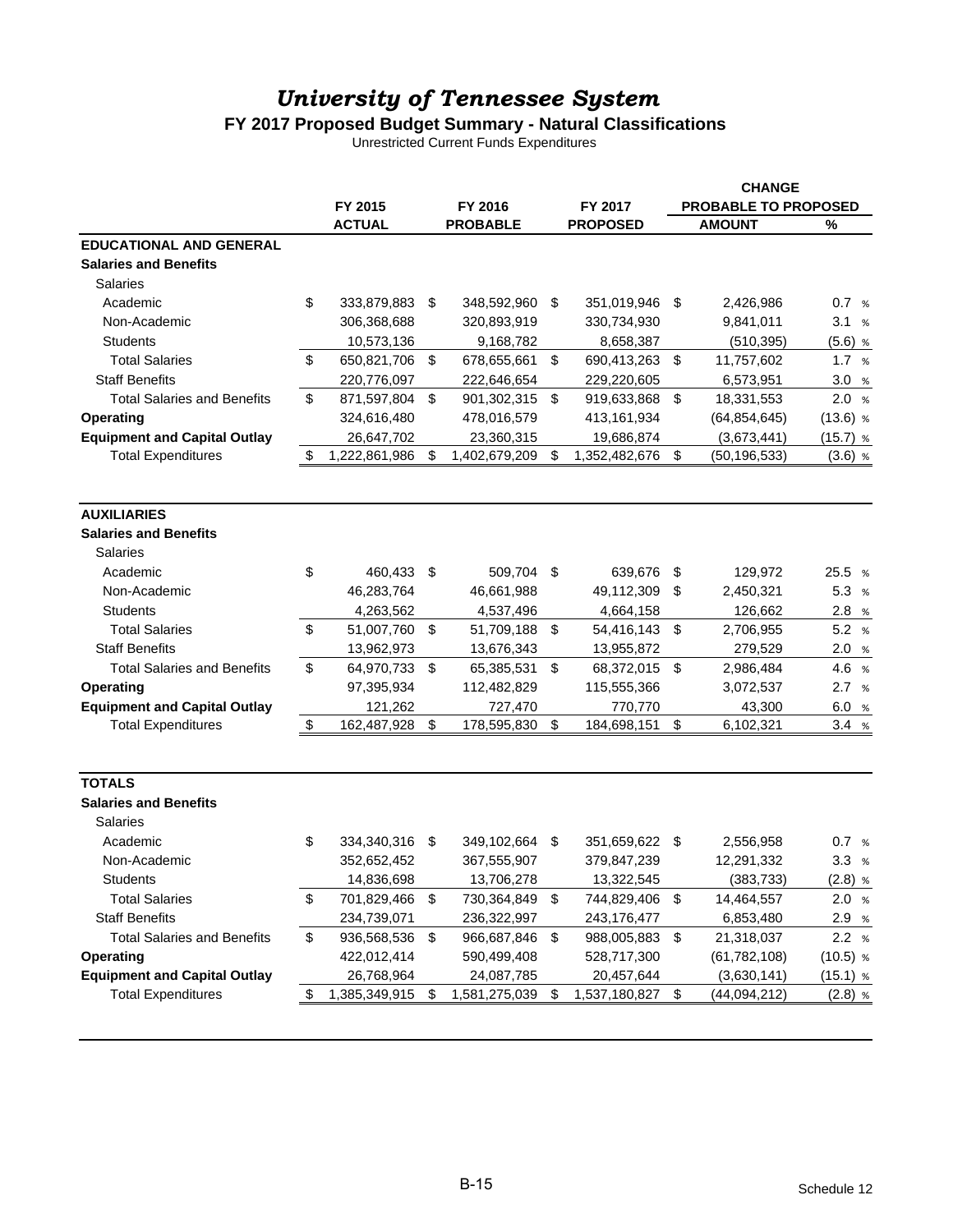**FY 2017 Proposed Budget Summary**

Auxiliary Enterprises Funds Revenues, Expenditures and Transfers

| FY 2015<br>FY 2016<br>FY 2017<br>PROBABLE TO PROPOSED<br><b>AMOUNT</b><br><b>ACTUAL</b><br><b>PROBABLE</b><br><b>PROPOSED</b><br>%<br><b>HOUSING</b><br>\$<br>64,353,411<br>\$<br>\$<br>\$<br>6.16%<br><b>Revenues</b><br>61,757,670<br>65,564,675<br>3,807,005<br><b>Expenditures and Transfers</b><br>\$<br>Expenditures<br>\$<br>41,870,392<br>\$<br>42,009,840<br>\$<br>0.3%<br>38,459,292<br>139,448<br><b>Mandatory Transfers</b><br>10,027,001<br>12.168.671<br>18,797,266<br>6,628,595<br>54.5 %<br>Non-Mandatory Transfers<br>13,289,816<br>7,718,607<br>4,757,569<br>(2,961,038)<br>$(38.4)$ %<br>\$<br>61,757,670<br>65,564,675<br>\$<br><b>Total Expenditures and Transfers</b><br>61,776,109<br>\$<br>\$<br>3,807,005<br>6.2%<br>$\mathbf{\hat{s}}$<br><b>Fund Balance Addition/(Reduction)</b><br>\$<br>2,577,302<br><b>FOOD SERVICE</b><br>\$<br>\$<br>\$<br>\$<br>23.8 %<br><b>Revenues</b><br>6,925,581<br>7,015,110<br>8,681,912<br>1,666,802<br><b>Expenditures and Transfers</b><br>Expenditures<br>\$<br>\$<br>3,234,415<br>\$<br>\$<br>2.9%<br>2,563,395<br>3,327,342<br>92,927<br><b>Mandatory Transfers</b><br>2,703,864<br>Non-Mandatory Transfers<br>1,969,906<br>3,774,379<br>5,347,370<br>1,572,991<br>41.7 %<br>1,665,918<br>23.8 %<br><b>Total Expenditures and Transfers</b><br>\$<br>7,008,794<br>8,674,712<br>\$<br>7,237,165<br>\$<br>\$<br>\$<br>\$<br>\$<br><b>Fund Balance Addition/(Reduction)</b><br>(311, 584)<br>6,316<br>7,200<br><b>BOOKSTORES</b><br>\$<br>\$<br>\$<br>\$<br><b>Revenues</b><br>23,331,077<br>24,041,110<br>25,140,352<br>1,099,242<br>4.6 %<br><b>Expenditures and Transfers</b><br>\$<br>Expenditures<br>17,678,024<br>\$<br>\$<br>4.9%<br>\$<br>21,718,606<br>22,780,059<br>1,061,453<br><b>Mandatory Transfers</b><br>109,418<br>109,418<br>0.0 %<br>Non-Mandatory Transfers<br>37,789<br>2,977,726<br>2,214,086<br>2,251,875<br>1.7%<br><b>Total Expenditures and Transfers</b><br>\$<br>20,655,750<br>\$<br>24,042,110<br>\$<br>25, 141, 352<br>$\overline{\mathbb{S}}$<br>\$<br>\$<br>2,675,327<br><b>Fund Balance Addition/(Reduction)</b><br>(1,000)<br>(1,000)<br><b>PARKING</b><br>\$<br>\$<br>\$<br>\$<br>1.9%<br><b>Revenues</b><br>11,920,037<br>13,415,322<br>13,674,259<br>258,937<br><b>Expenditures and Transfers</b><br>Expenditures<br>\$<br>\$<br>\$<br>\$<br>$(7.2)$ %<br>6,674,207<br>8,869,585<br>8,234,739<br>(634, 846)<br><b>Mandatory Transfers</b><br>3,129,222<br>4,314,704<br>2,868,245<br>Non-Mandatory Transfers<br>1,649,369<br>1,416,515<br>$(20.6)$ %<br>1,124,816<br>(291, 699)<br><b>Total Expenditures and Transfers</b><br>\$<br>11,191,821<br>\$<br>13,415,322<br>13,674,259<br>\$<br>258,937<br>1.9%<br>\$<br>$\overline{\mathcal{G}}$<br>\$<br>\$<br><b>Fund Balance Addition/(Reduction)</b><br>728,217<br><b>ATHLETICS</b><br>\$<br>\$<br>\$<br>8.2%<br><b>Revenues</b><br>119,478,992<br>119,077,900<br>128,819,870<br>9,741,970<br><b>Expenditures and Transfers</b><br>Expenditures<br>\$<br>\$<br>\$<br>5.9 %<br>93,620,169<br>98,382,653<br>104,216,618<br>5,833,965<br><b>Mandatory Transfers</b><br>6.7%<br>14,876,219<br>16,351,362<br>17,446,238<br>1,094,876<br>Non-Mandatory Transfers<br>7,157,162<br>4,343,885<br>7,157,014<br>2,813,129<br>64.8 %<br><b>Total Expenditures and Transfers</b><br>\$<br>\$<br>8.2%<br>\$<br>115,653,549<br>119,077,900<br>\$<br>128,819,870<br>9,741,970<br><b>Fund Balance Addition/(Reduction)</b><br>\$<br>3,825,442<br><b>OTHER</b><br>\$<br>3,989,351<br>\$<br>4,473,369<br>\$<br>4,081,859<br>\$<br>(391, 510)<br>$(8.8)$ %<br><b>Revenues</b><br><b>Expenditures and Transfers</b><br>Expenditures<br>\$<br>\$<br>4,520,179<br>\$<br>\$<br>$(8.6)$ %<br>3,492,841<br>4,129,553<br>(390, 626)<br><b>Mandatory Transfers</b><br>Non-Mandatory Transfers<br>131,213<br>(41, 494)<br>(41,494)<br>$\boldsymbol{\theta}$<br>(390, 626)<br><b>Total Expenditures and Transfers</b><br>\$<br>3,624,054<br>\$<br>4,478,685<br>\$<br>4,088,059<br>$(8.7)$ %<br>\$<br>\$<br>$\boldsymbol{\mathsf{s}}$<br><b>Fund Balance Addition/(Reduction)</b><br>365,297<br>(5,316)<br>(6,200)<br><b>TOTAL</b><br>\$<br>229,998,450<br>\$<br>229,780,481<br>\$<br>\$<br>7.0 %<br><b>Revenues</b><br>245,962,927<br>16,182,446<br><b>Expenditures and Transfers</b><br>Expenditures<br>\$<br>\$<br>\$<br>3.4%<br>162,487,928<br>178,595,830<br>\$<br>184,698,151<br>6,102,321<br><b>Mandatory Transfers</b><br>28.1 %<br>30,475,329<br>31,758,673<br>40,667,626<br>8,908,953<br>Non-Mandatory Transfers<br>27,175,191<br>19,425,978<br>20,597,150<br>1,171,172<br>6.0%<br><b>Total Expenditures and Transfers</b><br>229,780,481<br>\$<br>220,138,448<br>\$<br>245,962,927<br>16,182,446<br>7.0 %<br>\$<br>\$<br>s,<br>9,860,002<br><b>Fund Balance Addition/(Reduction)</b> |  |  |  |  |  | <b>CHANGE</b> |  |  |  |
|------------------------------------------------------------------------------------------------------------------------------------------------------------------------------------------------------------------------------------------------------------------------------------------------------------------------------------------------------------------------------------------------------------------------------------------------------------------------------------------------------------------------------------------------------------------------------------------------------------------------------------------------------------------------------------------------------------------------------------------------------------------------------------------------------------------------------------------------------------------------------------------------------------------------------------------------------------------------------------------------------------------------------------------------------------------------------------------------------------------------------------------------------------------------------------------------------------------------------------------------------------------------------------------------------------------------------------------------------------------------------------------------------------------------------------------------------------------------------------------------------------------------------------------------------------------------------------------------------------------------------------------------------------------------------------------------------------------------------------------------------------------------------------------------------------------------------------------------------------------------------------------------------------------------------------------------------------------------------------------------------------------------------------------------------------------------------------------------------------------------------------------------------------------------------------------------------------------------------------------------------------------------------------------------------------------------------------------------------------------------------------------------------------------------------------------------------------------------------------------------------------------------------------------------------------------------------------------------------------------------------------------------------------------------------------------------------------------------------------------------------------------------------------------------------------------------------------------------------------------------------------------------------------------------------------------------------------------------------------------------------------------------------------------------------------------------------------------------------------------------------------------------------------------------------------------------------------------------------------------------------------------------------------------------------------------------------------------------------------------------------------------------------------------------------------------------------------------------------------------------------------------------------------------------------------------------------------------------------------------------------------------------------------------------------------------------------------------------------------------------------------------------------------------------------------------------------------------------------------------------------------------------------------------------------------------------------------------------------------------------------------------------------------------------------------------------------------------------------------------------------------------------------------------------------------------------------------------------------------------------------------------------------------------------------------------------------------------------------------------------------------------------------------------------------------------------------------------------------------------------------------------------------------------------------------------------------------------------------------------------------------------------------------------------------------------------------------------------------------------------------------------------------------------------------------------|--|--|--|--|--|---------------|--|--|--|
|                                                                                                                                                                                                                                                                                                                                                                                                                                                                                                                                                                                                                                                                                                                                                                                                                                                                                                                                                                                                                                                                                                                                                                                                                                                                                                                                                                                                                                                                                                                                                                                                                                                                                                                                                                                                                                                                                                                                                                                                                                                                                                                                                                                                                                                                                                                                                                                                                                                                                                                                                                                                                                                                                                                                                                                                                                                                                                                                                                                                                                                                                                                                                                                                                                                                                                                                                                                                                                                                                                                                                                                                                                                                                                                                                                                                                                                                                                                                                                                                                                                                                                                                                                                                                                                                                                                                                                                                                                                                                                                                                                                                                                                                                                                                                                                                                  |  |  |  |  |  |               |  |  |  |
|                                                                                                                                                                                                                                                                                                                                                                                                                                                                                                                                                                                                                                                                                                                                                                                                                                                                                                                                                                                                                                                                                                                                                                                                                                                                                                                                                                                                                                                                                                                                                                                                                                                                                                                                                                                                                                                                                                                                                                                                                                                                                                                                                                                                                                                                                                                                                                                                                                                                                                                                                                                                                                                                                                                                                                                                                                                                                                                                                                                                                                                                                                                                                                                                                                                                                                                                                                                                                                                                                                                                                                                                                                                                                                                                                                                                                                                                                                                                                                                                                                                                                                                                                                                                                                                                                                                                                                                                                                                                                                                                                                                                                                                                                                                                                                                                                  |  |  |  |  |  |               |  |  |  |
|                                                                                                                                                                                                                                                                                                                                                                                                                                                                                                                                                                                                                                                                                                                                                                                                                                                                                                                                                                                                                                                                                                                                                                                                                                                                                                                                                                                                                                                                                                                                                                                                                                                                                                                                                                                                                                                                                                                                                                                                                                                                                                                                                                                                                                                                                                                                                                                                                                                                                                                                                                                                                                                                                                                                                                                                                                                                                                                                                                                                                                                                                                                                                                                                                                                                                                                                                                                                                                                                                                                                                                                                                                                                                                                                                                                                                                                                                                                                                                                                                                                                                                                                                                                                                                                                                                                                                                                                                                                                                                                                                                                                                                                                                                                                                                                                                  |  |  |  |  |  |               |  |  |  |
|                                                                                                                                                                                                                                                                                                                                                                                                                                                                                                                                                                                                                                                                                                                                                                                                                                                                                                                                                                                                                                                                                                                                                                                                                                                                                                                                                                                                                                                                                                                                                                                                                                                                                                                                                                                                                                                                                                                                                                                                                                                                                                                                                                                                                                                                                                                                                                                                                                                                                                                                                                                                                                                                                                                                                                                                                                                                                                                                                                                                                                                                                                                                                                                                                                                                                                                                                                                                                                                                                                                                                                                                                                                                                                                                                                                                                                                                                                                                                                                                                                                                                                                                                                                                                                                                                                                                                                                                                                                                                                                                                                                                                                                                                                                                                                                                                  |  |  |  |  |  |               |  |  |  |
|                                                                                                                                                                                                                                                                                                                                                                                                                                                                                                                                                                                                                                                                                                                                                                                                                                                                                                                                                                                                                                                                                                                                                                                                                                                                                                                                                                                                                                                                                                                                                                                                                                                                                                                                                                                                                                                                                                                                                                                                                                                                                                                                                                                                                                                                                                                                                                                                                                                                                                                                                                                                                                                                                                                                                                                                                                                                                                                                                                                                                                                                                                                                                                                                                                                                                                                                                                                                                                                                                                                                                                                                                                                                                                                                                                                                                                                                                                                                                                                                                                                                                                                                                                                                                                                                                                                                                                                                                                                                                                                                                                                                                                                                                                                                                                                                                  |  |  |  |  |  |               |  |  |  |
|                                                                                                                                                                                                                                                                                                                                                                                                                                                                                                                                                                                                                                                                                                                                                                                                                                                                                                                                                                                                                                                                                                                                                                                                                                                                                                                                                                                                                                                                                                                                                                                                                                                                                                                                                                                                                                                                                                                                                                                                                                                                                                                                                                                                                                                                                                                                                                                                                                                                                                                                                                                                                                                                                                                                                                                                                                                                                                                                                                                                                                                                                                                                                                                                                                                                                                                                                                                                                                                                                                                                                                                                                                                                                                                                                                                                                                                                                                                                                                                                                                                                                                                                                                                                                                                                                                                                                                                                                                                                                                                                                                                                                                                                                                                                                                                                                  |  |  |  |  |  |               |  |  |  |
|                                                                                                                                                                                                                                                                                                                                                                                                                                                                                                                                                                                                                                                                                                                                                                                                                                                                                                                                                                                                                                                                                                                                                                                                                                                                                                                                                                                                                                                                                                                                                                                                                                                                                                                                                                                                                                                                                                                                                                                                                                                                                                                                                                                                                                                                                                                                                                                                                                                                                                                                                                                                                                                                                                                                                                                                                                                                                                                                                                                                                                                                                                                                                                                                                                                                                                                                                                                                                                                                                                                                                                                                                                                                                                                                                                                                                                                                                                                                                                                                                                                                                                                                                                                                                                                                                                                                                                                                                                                                                                                                                                                                                                                                                                                                                                                                                  |  |  |  |  |  |               |  |  |  |
|                                                                                                                                                                                                                                                                                                                                                                                                                                                                                                                                                                                                                                                                                                                                                                                                                                                                                                                                                                                                                                                                                                                                                                                                                                                                                                                                                                                                                                                                                                                                                                                                                                                                                                                                                                                                                                                                                                                                                                                                                                                                                                                                                                                                                                                                                                                                                                                                                                                                                                                                                                                                                                                                                                                                                                                                                                                                                                                                                                                                                                                                                                                                                                                                                                                                                                                                                                                                                                                                                                                                                                                                                                                                                                                                                                                                                                                                                                                                                                                                                                                                                                                                                                                                                                                                                                                                                                                                                                                                                                                                                                                                                                                                                                                                                                                                                  |  |  |  |  |  |               |  |  |  |
|                                                                                                                                                                                                                                                                                                                                                                                                                                                                                                                                                                                                                                                                                                                                                                                                                                                                                                                                                                                                                                                                                                                                                                                                                                                                                                                                                                                                                                                                                                                                                                                                                                                                                                                                                                                                                                                                                                                                                                                                                                                                                                                                                                                                                                                                                                                                                                                                                                                                                                                                                                                                                                                                                                                                                                                                                                                                                                                                                                                                                                                                                                                                                                                                                                                                                                                                                                                                                                                                                                                                                                                                                                                                                                                                                                                                                                                                                                                                                                                                                                                                                                                                                                                                                                                                                                                                                                                                                                                                                                                                                                                                                                                                                                                                                                                                                  |  |  |  |  |  |               |  |  |  |
|                                                                                                                                                                                                                                                                                                                                                                                                                                                                                                                                                                                                                                                                                                                                                                                                                                                                                                                                                                                                                                                                                                                                                                                                                                                                                                                                                                                                                                                                                                                                                                                                                                                                                                                                                                                                                                                                                                                                                                                                                                                                                                                                                                                                                                                                                                                                                                                                                                                                                                                                                                                                                                                                                                                                                                                                                                                                                                                                                                                                                                                                                                                                                                                                                                                                                                                                                                                                                                                                                                                                                                                                                                                                                                                                                                                                                                                                                                                                                                                                                                                                                                                                                                                                                                                                                                                                                                                                                                                                                                                                                                                                                                                                                                                                                                                                                  |  |  |  |  |  |               |  |  |  |
|                                                                                                                                                                                                                                                                                                                                                                                                                                                                                                                                                                                                                                                                                                                                                                                                                                                                                                                                                                                                                                                                                                                                                                                                                                                                                                                                                                                                                                                                                                                                                                                                                                                                                                                                                                                                                                                                                                                                                                                                                                                                                                                                                                                                                                                                                                                                                                                                                                                                                                                                                                                                                                                                                                                                                                                                                                                                                                                                                                                                                                                                                                                                                                                                                                                                                                                                                                                                                                                                                                                                                                                                                                                                                                                                                                                                                                                                                                                                                                                                                                                                                                                                                                                                                                                                                                                                                                                                                                                                                                                                                                                                                                                                                                                                                                                                                  |  |  |  |  |  |               |  |  |  |
|                                                                                                                                                                                                                                                                                                                                                                                                                                                                                                                                                                                                                                                                                                                                                                                                                                                                                                                                                                                                                                                                                                                                                                                                                                                                                                                                                                                                                                                                                                                                                                                                                                                                                                                                                                                                                                                                                                                                                                                                                                                                                                                                                                                                                                                                                                                                                                                                                                                                                                                                                                                                                                                                                                                                                                                                                                                                                                                                                                                                                                                                                                                                                                                                                                                                                                                                                                                                                                                                                                                                                                                                                                                                                                                                                                                                                                                                                                                                                                                                                                                                                                                                                                                                                                                                                                                                                                                                                                                                                                                                                                                                                                                                                                                                                                                                                  |  |  |  |  |  |               |  |  |  |
|                                                                                                                                                                                                                                                                                                                                                                                                                                                                                                                                                                                                                                                                                                                                                                                                                                                                                                                                                                                                                                                                                                                                                                                                                                                                                                                                                                                                                                                                                                                                                                                                                                                                                                                                                                                                                                                                                                                                                                                                                                                                                                                                                                                                                                                                                                                                                                                                                                                                                                                                                                                                                                                                                                                                                                                                                                                                                                                                                                                                                                                                                                                                                                                                                                                                                                                                                                                                                                                                                                                                                                                                                                                                                                                                                                                                                                                                                                                                                                                                                                                                                                                                                                                                                                                                                                                                                                                                                                                                                                                                                                                                                                                                                                                                                                                                                  |  |  |  |  |  |               |  |  |  |
|                                                                                                                                                                                                                                                                                                                                                                                                                                                                                                                                                                                                                                                                                                                                                                                                                                                                                                                                                                                                                                                                                                                                                                                                                                                                                                                                                                                                                                                                                                                                                                                                                                                                                                                                                                                                                                                                                                                                                                                                                                                                                                                                                                                                                                                                                                                                                                                                                                                                                                                                                                                                                                                                                                                                                                                                                                                                                                                                                                                                                                                                                                                                                                                                                                                                                                                                                                                                                                                                                                                                                                                                                                                                                                                                                                                                                                                                                                                                                                                                                                                                                                                                                                                                                                                                                                                                                                                                                                                                                                                                                                                                                                                                                                                                                                                                                  |  |  |  |  |  |               |  |  |  |
|                                                                                                                                                                                                                                                                                                                                                                                                                                                                                                                                                                                                                                                                                                                                                                                                                                                                                                                                                                                                                                                                                                                                                                                                                                                                                                                                                                                                                                                                                                                                                                                                                                                                                                                                                                                                                                                                                                                                                                                                                                                                                                                                                                                                                                                                                                                                                                                                                                                                                                                                                                                                                                                                                                                                                                                                                                                                                                                                                                                                                                                                                                                                                                                                                                                                                                                                                                                                                                                                                                                                                                                                                                                                                                                                                                                                                                                                                                                                                                                                                                                                                                                                                                                                                                                                                                                                                                                                                                                                                                                                                                                                                                                                                                                                                                                                                  |  |  |  |  |  |               |  |  |  |
|                                                                                                                                                                                                                                                                                                                                                                                                                                                                                                                                                                                                                                                                                                                                                                                                                                                                                                                                                                                                                                                                                                                                                                                                                                                                                                                                                                                                                                                                                                                                                                                                                                                                                                                                                                                                                                                                                                                                                                                                                                                                                                                                                                                                                                                                                                                                                                                                                                                                                                                                                                                                                                                                                                                                                                                                                                                                                                                                                                                                                                                                                                                                                                                                                                                                                                                                                                                                                                                                                                                                                                                                                                                                                                                                                                                                                                                                                                                                                                                                                                                                                                                                                                                                                                                                                                                                                                                                                                                                                                                                                                                                                                                                                                                                                                                                                  |  |  |  |  |  |               |  |  |  |
|                                                                                                                                                                                                                                                                                                                                                                                                                                                                                                                                                                                                                                                                                                                                                                                                                                                                                                                                                                                                                                                                                                                                                                                                                                                                                                                                                                                                                                                                                                                                                                                                                                                                                                                                                                                                                                                                                                                                                                                                                                                                                                                                                                                                                                                                                                                                                                                                                                                                                                                                                                                                                                                                                                                                                                                                                                                                                                                                                                                                                                                                                                                                                                                                                                                                                                                                                                                                                                                                                                                                                                                                                                                                                                                                                                                                                                                                                                                                                                                                                                                                                                                                                                                                                                                                                                                                                                                                                                                                                                                                                                                                                                                                                                                                                                                                                  |  |  |  |  |  |               |  |  |  |
|                                                                                                                                                                                                                                                                                                                                                                                                                                                                                                                                                                                                                                                                                                                                                                                                                                                                                                                                                                                                                                                                                                                                                                                                                                                                                                                                                                                                                                                                                                                                                                                                                                                                                                                                                                                                                                                                                                                                                                                                                                                                                                                                                                                                                                                                                                                                                                                                                                                                                                                                                                                                                                                                                                                                                                                                                                                                                                                                                                                                                                                                                                                                                                                                                                                                                                                                                                                                                                                                                                                                                                                                                                                                                                                                                                                                                                                                                                                                                                                                                                                                                                                                                                                                                                                                                                                                                                                                                                                                                                                                                                                                                                                                                                                                                                                                                  |  |  |  |  |  |               |  |  |  |
|                                                                                                                                                                                                                                                                                                                                                                                                                                                                                                                                                                                                                                                                                                                                                                                                                                                                                                                                                                                                                                                                                                                                                                                                                                                                                                                                                                                                                                                                                                                                                                                                                                                                                                                                                                                                                                                                                                                                                                                                                                                                                                                                                                                                                                                                                                                                                                                                                                                                                                                                                                                                                                                                                                                                                                                                                                                                                                                                                                                                                                                                                                                                                                                                                                                                                                                                                                                                                                                                                                                                                                                                                                                                                                                                                                                                                                                                                                                                                                                                                                                                                                                                                                                                                                                                                                                                                                                                                                                                                                                                                                                                                                                                                                                                                                                                                  |  |  |  |  |  |               |  |  |  |
|                                                                                                                                                                                                                                                                                                                                                                                                                                                                                                                                                                                                                                                                                                                                                                                                                                                                                                                                                                                                                                                                                                                                                                                                                                                                                                                                                                                                                                                                                                                                                                                                                                                                                                                                                                                                                                                                                                                                                                                                                                                                                                                                                                                                                                                                                                                                                                                                                                                                                                                                                                                                                                                                                                                                                                                                                                                                                                                                                                                                                                                                                                                                                                                                                                                                                                                                                                                                                                                                                                                                                                                                                                                                                                                                                                                                                                                                                                                                                                                                                                                                                                                                                                                                                                                                                                                                                                                                                                                                                                                                                                                                                                                                                                                                                                                                                  |  |  |  |  |  |               |  |  |  |
|                                                                                                                                                                                                                                                                                                                                                                                                                                                                                                                                                                                                                                                                                                                                                                                                                                                                                                                                                                                                                                                                                                                                                                                                                                                                                                                                                                                                                                                                                                                                                                                                                                                                                                                                                                                                                                                                                                                                                                                                                                                                                                                                                                                                                                                                                                                                                                                                                                                                                                                                                                                                                                                                                                                                                                                                                                                                                                                                                                                                                                                                                                                                                                                                                                                                                                                                                                                                                                                                                                                                                                                                                                                                                                                                                                                                                                                                                                                                                                                                                                                                                                                                                                                                                                                                                                                                                                                                                                                                                                                                                                                                                                                                                                                                                                                                                  |  |  |  |  |  |               |  |  |  |
|                                                                                                                                                                                                                                                                                                                                                                                                                                                                                                                                                                                                                                                                                                                                                                                                                                                                                                                                                                                                                                                                                                                                                                                                                                                                                                                                                                                                                                                                                                                                                                                                                                                                                                                                                                                                                                                                                                                                                                                                                                                                                                                                                                                                                                                                                                                                                                                                                                                                                                                                                                                                                                                                                                                                                                                                                                                                                                                                                                                                                                                                                                                                                                                                                                                                                                                                                                                                                                                                                                                                                                                                                                                                                                                                                                                                                                                                                                                                                                                                                                                                                                                                                                                                                                                                                                                                                                                                                                                                                                                                                                                                                                                                                                                                                                                                                  |  |  |  |  |  |               |  |  |  |
|                                                                                                                                                                                                                                                                                                                                                                                                                                                                                                                                                                                                                                                                                                                                                                                                                                                                                                                                                                                                                                                                                                                                                                                                                                                                                                                                                                                                                                                                                                                                                                                                                                                                                                                                                                                                                                                                                                                                                                                                                                                                                                                                                                                                                                                                                                                                                                                                                                                                                                                                                                                                                                                                                                                                                                                                                                                                                                                                                                                                                                                                                                                                                                                                                                                                                                                                                                                                                                                                                                                                                                                                                                                                                                                                                                                                                                                                                                                                                                                                                                                                                                                                                                                                                                                                                                                                                                                                                                                                                                                                                                                                                                                                                                                                                                                                                  |  |  |  |  |  |               |  |  |  |
|                                                                                                                                                                                                                                                                                                                                                                                                                                                                                                                                                                                                                                                                                                                                                                                                                                                                                                                                                                                                                                                                                                                                                                                                                                                                                                                                                                                                                                                                                                                                                                                                                                                                                                                                                                                                                                                                                                                                                                                                                                                                                                                                                                                                                                                                                                                                                                                                                                                                                                                                                                                                                                                                                                                                                                                                                                                                                                                                                                                                                                                                                                                                                                                                                                                                                                                                                                                                                                                                                                                                                                                                                                                                                                                                                                                                                                                                                                                                                                                                                                                                                                                                                                                                                                                                                                                                                                                                                                                                                                                                                                                                                                                                                                                                                                                                                  |  |  |  |  |  |               |  |  |  |
|                                                                                                                                                                                                                                                                                                                                                                                                                                                                                                                                                                                                                                                                                                                                                                                                                                                                                                                                                                                                                                                                                                                                                                                                                                                                                                                                                                                                                                                                                                                                                                                                                                                                                                                                                                                                                                                                                                                                                                                                                                                                                                                                                                                                                                                                                                                                                                                                                                                                                                                                                                                                                                                                                                                                                                                                                                                                                                                                                                                                                                                                                                                                                                                                                                                                                                                                                                                                                                                                                                                                                                                                                                                                                                                                                                                                                                                                                                                                                                                                                                                                                                                                                                                                                                                                                                                                                                                                                                                                                                                                                                                                                                                                                                                                                                                                                  |  |  |  |  |  |               |  |  |  |
|                                                                                                                                                                                                                                                                                                                                                                                                                                                                                                                                                                                                                                                                                                                                                                                                                                                                                                                                                                                                                                                                                                                                                                                                                                                                                                                                                                                                                                                                                                                                                                                                                                                                                                                                                                                                                                                                                                                                                                                                                                                                                                                                                                                                                                                                                                                                                                                                                                                                                                                                                                                                                                                                                                                                                                                                                                                                                                                                                                                                                                                                                                                                                                                                                                                                                                                                                                                                                                                                                                                                                                                                                                                                                                                                                                                                                                                                                                                                                                                                                                                                                                                                                                                                                                                                                                                                                                                                                                                                                                                                                                                                                                                                                                                                                                                                                  |  |  |  |  |  |               |  |  |  |
|                                                                                                                                                                                                                                                                                                                                                                                                                                                                                                                                                                                                                                                                                                                                                                                                                                                                                                                                                                                                                                                                                                                                                                                                                                                                                                                                                                                                                                                                                                                                                                                                                                                                                                                                                                                                                                                                                                                                                                                                                                                                                                                                                                                                                                                                                                                                                                                                                                                                                                                                                                                                                                                                                                                                                                                                                                                                                                                                                                                                                                                                                                                                                                                                                                                                                                                                                                                                                                                                                                                                                                                                                                                                                                                                                                                                                                                                                                                                                                                                                                                                                                                                                                                                                                                                                                                                                                                                                                                                                                                                                                                                                                                                                                                                                                                                                  |  |  |  |  |  |               |  |  |  |
|                                                                                                                                                                                                                                                                                                                                                                                                                                                                                                                                                                                                                                                                                                                                                                                                                                                                                                                                                                                                                                                                                                                                                                                                                                                                                                                                                                                                                                                                                                                                                                                                                                                                                                                                                                                                                                                                                                                                                                                                                                                                                                                                                                                                                                                                                                                                                                                                                                                                                                                                                                                                                                                                                                                                                                                                                                                                                                                                                                                                                                                                                                                                                                                                                                                                                                                                                                                                                                                                                                                                                                                                                                                                                                                                                                                                                                                                                                                                                                                                                                                                                                                                                                                                                                                                                                                                                                                                                                                                                                                                                                                                                                                                                                                                                                                                                  |  |  |  |  |  |               |  |  |  |
|                                                                                                                                                                                                                                                                                                                                                                                                                                                                                                                                                                                                                                                                                                                                                                                                                                                                                                                                                                                                                                                                                                                                                                                                                                                                                                                                                                                                                                                                                                                                                                                                                                                                                                                                                                                                                                                                                                                                                                                                                                                                                                                                                                                                                                                                                                                                                                                                                                                                                                                                                                                                                                                                                                                                                                                                                                                                                                                                                                                                                                                                                                                                                                                                                                                                                                                                                                                                                                                                                                                                                                                                                                                                                                                                                                                                                                                                                                                                                                                                                                                                                                                                                                                                                                                                                                                                                                                                                                                                                                                                                                                                                                                                                                                                                                                                                  |  |  |  |  |  |               |  |  |  |
|                                                                                                                                                                                                                                                                                                                                                                                                                                                                                                                                                                                                                                                                                                                                                                                                                                                                                                                                                                                                                                                                                                                                                                                                                                                                                                                                                                                                                                                                                                                                                                                                                                                                                                                                                                                                                                                                                                                                                                                                                                                                                                                                                                                                                                                                                                                                                                                                                                                                                                                                                                                                                                                                                                                                                                                                                                                                                                                                                                                                                                                                                                                                                                                                                                                                                                                                                                                                                                                                                                                                                                                                                                                                                                                                                                                                                                                                                                                                                                                                                                                                                                                                                                                                                                                                                                                                                                                                                                                                                                                                                                                                                                                                                                                                                                                                                  |  |  |  |  |  |               |  |  |  |
|                                                                                                                                                                                                                                                                                                                                                                                                                                                                                                                                                                                                                                                                                                                                                                                                                                                                                                                                                                                                                                                                                                                                                                                                                                                                                                                                                                                                                                                                                                                                                                                                                                                                                                                                                                                                                                                                                                                                                                                                                                                                                                                                                                                                                                                                                                                                                                                                                                                                                                                                                                                                                                                                                                                                                                                                                                                                                                                                                                                                                                                                                                                                                                                                                                                                                                                                                                                                                                                                                                                                                                                                                                                                                                                                                                                                                                                                                                                                                                                                                                                                                                                                                                                                                                                                                                                                                                                                                                                                                                                                                                                                                                                                                                                                                                                                                  |  |  |  |  |  |               |  |  |  |
|                                                                                                                                                                                                                                                                                                                                                                                                                                                                                                                                                                                                                                                                                                                                                                                                                                                                                                                                                                                                                                                                                                                                                                                                                                                                                                                                                                                                                                                                                                                                                                                                                                                                                                                                                                                                                                                                                                                                                                                                                                                                                                                                                                                                                                                                                                                                                                                                                                                                                                                                                                                                                                                                                                                                                                                                                                                                                                                                                                                                                                                                                                                                                                                                                                                                                                                                                                                                                                                                                                                                                                                                                                                                                                                                                                                                                                                                                                                                                                                                                                                                                                                                                                                                                                                                                                                                                                                                                                                                                                                                                                                                                                                                                                                                                                                                                  |  |  |  |  |  |               |  |  |  |
|                                                                                                                                                                                                                                                                                                                                                                                                                                                                                                                                                                                                                                                                                                                                                                                                                                                                                                                                                                                                                                                                                                                                                                                                                                                                                                                                                                                                                                                                                                                                                                                                                                                                                                                                                                                                                                                                                                                                                                                                                                                                                                                                                                                                                                                                                                                                                                                                                                                                                                                                                                                                                                                                                                                                                                                                                                                                                                                                                                                                                                                                                                                                                                                                                                                                                                                                                                                                                                                                                                                                                                                                                                                                                                                                                                                                                                                                                                                                                                                                                                                                                                                                                                                                                                                                                                                                                                                                                                                                                                                                                                                                                                                                                                                                                                                                                  |  |  |  |  |  |               |  |  |  |
|                                                                                                                                                                                                                                                                                                                                                                                                                                                                                                                                                                                                                                                                                                                                                                                                                                                                                                                                                                                                                                                                                                                                                                                                                                                                                                                                                                                                                                                                                                                                                                                                                                                                                                                                                                                                                                                                                                                                                                                                                                                                                                                                                                                                                                                                                                                                                                                                                                                                                                                                                                                                                                                                                                                                                                                                                                                                                                                                                                                                                                                                                                                                                                                                                                                                                                                                                                                                                                                                                                                                                                                                                                                                                                                                                                                                                                                                                                                                                                                                                                                                                                                                                                                                                                                                                                                                                                                                                                                                                                                                                                                                                                                                                                                                                                                                                  |  |  |  |  |  |               |  |  |  |
|                                                                                                                                                                                                                                                                                                                                                                                                                                                                                                                                                                                                                                                                                                                                                                                                                                                                                                                                                                                                                                                                                                                                                                                                                                                                                                                                                                                                                                                                                                                                                                                                                                                                                                                                                                                                                                                                                                                                                                                                                                                                                                                                                                                                                                                                                                                                                                                                                                                                                                                                                                                                                                                                                                                                                                                                                                                                                                                                                                                                                                                                                                                                                                                                                                                                                                                                                                                                                                                                                                                                                                                                                                                                                                                                                                                                                                                                                                                                                                                                                                                                                                                                                                                                                                                                                                                                                                                                                                                                                                                                                                                                                                                                                                                                                                                                                  |  |  |  |  |  |               |  |  |  |
|                                                                                                                                                                                                                                                                                                                                                                                                                                                                                                                                                                                                                                                                                                                                                                                                                                                                                                                                                                                                                                                                                                                                                                                                                                                                                                                                                                                                                                                                                                                                                                                                                                                                                                                                                                                                                                                                                                                                                                                                                                                                                                                                                                                                                                                                                                                                                                                                                                                                                                                                                                                                                                                                                                                                                                                                                                                                                                                                                                                                                                                                                                                                                                                                                                                                                                                                                                                                                                                                                                                                                                                                                                                                                                                                                                                                                                                                                                                                                                                                                                                                                                                                                                                                                                                                                                                                                                                                                                                                                                                                                                                                                                                                                                                                                                                                                  |  |  |  |  |  |               |  |  |  |
|                                                                                                                                                                                                                                                                                                                                                                                                                                                                                                                                                                                                                                                                                                                                                                                                                                                                                                                                                                                                                                                                                                                                                                                                                                                                                                                                                                                                                                                                                                                                                                                                                                                                                                                                                                                                                                                                                                                                                                                                                                                                                                                                                                                                                                                                                                                                                                                                                                                                                                                                                                                                                                                                                                                                                                                                                                                                                                                                                                                                                                                                                                                                                                                                                                                                                                                                                                                                                                                                                                                                                                                                                                                                                                                                                                                                                                                                                                                                                                                                                                                                                                                                                                                                                                                                                                                                                                                                                                                                                                                                                                                                                                                                                                                                                                                                                  |  |  |  |  |  |               |  |  |  |
|                                                                                                                                                                                                                                                                                                                                                                                                                                                                                                                                                                                                                                                                                                                                                                                                                                                                                                                                                                                                                                                                                                                                                                                                                                                                                                                                                                                                                                                                                                                                                                                                                                                                                                                                                                                                                                                                                                                                                                                                                                                                                                                                                                                                                                                                                                                                                                                                                                                                                                                                                                                                                                                                                                                                                                                                                                                                                                                                                                                                                                                                                                                                                                                                                                                                                                                                                                                                                                                                                                                                                                                                                                                                                                                                                                                                                                                                                                                                                                                                                                                                                                                                                                                                                                                                                                                                                                                                                                                                                                                                                                                                                                                                                                                                                                                                                  |  |  |  |  |  |               |  |  |  |
|                                                                                                                                                                                                                                                                                                                                                                                                                                                                                                                                                                                                                                                                                                                                                                                                                                                                                                                                                                                                                                                                                                                                                                                                                                                                                                                                                                                                                                                                                                                                                                                                                                                                                                                                                                                                                                                                                                                                                                                                                                                                                                                                                                                                                                                                                                                                                                                                                                                                                                                                                                                                                                                                                                                                                                                                                                                                                                                                                                                                                                                                                                                                                                                                                                                                                                                                                                                                                                                                                                                                                                                                                                                                                                                                                                                                                                                                                                                                                                                                                                                                                                                                                                                                                                                                                                                                                                                                                                                                                                                                                                                                                                                                                                                                                                                                                  |  |  |  |  |  |               |  |  |  |
|                                                                                                                                                                                                                                                                                                                                                                                                                                                                                                                                                                                                                                                                                                                                                                                                                                                                                                                                                                                                                                                                                                                                                                                                                                                                                                                                                                                                                                                                                                                                                                                                                                                                                                                                                                                                                                                                                                                                                                                                                                                                                                                                                                                                                                                                                                                                                                                                                                                                                                                                                                                                                                                                                                                                                                                                                                                                                                                                                                                                                                                                                                                                                                                                                                                                                                                                                                                                                                                                                                                                                                                                                                                                                                                                                                                                                                                                                                                                                                                                                                                                                                                                                                                                                                                                                                                                                                                                                                                                                                                                                                                                                                                                                                                                                                                                                  |  |  |  |  |  |               |  |  |  |
|                                                                                                                                                                                                                                                                                                                                                                                                                                                                                                                                                                                                                                                                                                                                                                                                                                                                                                                                                                                                                                                                                                                                                                                                                                                                                                                                                                                                                                                                                                                                                                                                                                                                                                                                                                                                                                                                                                                                                                                                                                                                                                                                                                                                                                                                                                                                                                                                                                                                                                                                                                                                                                                                                                                                                                                                                                                                                                                                                                                                                                                                                                                                                                                                                                                                                                                                                                                                                                                                                                                                                                                                                                                                                                                                                                                                                                                                                                                                                                                                                                                                                                                                                                                                                                                                                                                                                                                                                                                                                                                                                                                                                                                                                                                                                                                                                  |  |  |  |  |  |               |  |  |  |
|                                                                                                                                                                                                                                                                                                                                                                                                                                                                                                                                                                                                                                                                                                                                                                                                                                                                                                                                                                                                                                                                                                                                                                                                                                                                                                                                                                                                                                                                                                                                                                                                                                                                                                                                                                                                                                                                                                                                                                                                                                                                                                                                                                                                                                                                                                                                                                                                                                                                                                                                                                                                                                                                                                                                                                                                                                                                                                                                                                                                                                                                                                                                                                                                                                                                                                                                                                                                                                                                                                                                                                                                                                                                                                                                                                                                                                                                                                                                                                                                                                                                                                                                                                                                                                                                                                                                                                                                                                                                                                                                                                                                                                                                                                                                                                                                                  |  |  |  |  |  |               |  |  |  |
|                                                                                                                                                                                                                                                                                                                                                                                                                                                                                                                                                                                                                                                                                                                                                                                                                                                                                                                                                                                                                                                                                                                                                                                                                                                                                                                                                                                                                                                                                                                                                                                                                                                                                                                                                                                                                                                                                                                                                                                                                                                                                                                                                                                                                                                                                                                                                                                                                                                                                                                                                                                                                                                                                                                                                                                                                                                                                                                                                                                                                                                                                                                                                                                                                                                                                                                                                                                                                                                                                                                                                                                                                                                                                                                                                                                                                                                                                                                                                                                                                                                                                                                                                                                                                                                                                                                                                                                                                                                                                                                                                                                                                                                                                                                                                                                                                  |  |  |  |  |  |               |  |  |  |
|                                                                                                                                                                                                                                                                                                                                                                                                                                                                                                                                                                                                                                                                                                                                                                                                                                                                                                                                                                                                                                                                                                                                                                                                                                                                                                                                                                                                                                                                                                                                                                                                                                                                                                                                                                                                                                                                                                                                                                                                                                                                                                                                                                                                                                                                                                                                                                                                                                                                                                                                                                                                                                                                                                                                                                                                                                                                                                                                                                                                                                                                                                                                                                                                                                                                                                                                                                                                                                                                                                                                                                                                                                                                                                                                                                                                                                                                                                                                                                                                                                                                                                                                                                                                                                                                                                                                                                                                                                                                                                                                                                                                                                                                                                                                                                                                                  |  |  |  |  |  |               |  |  |  |
|                                                                                                                                                                                                                                                                                                                                                                                                                                                                                                                                                                                                                                                                                                                                                                                                                                                                                                                                                                                                                                                                                                                                                                                                                                                                                                                                                                                                                                                                                                                                                                                                                                                                                                                                                                                                                                                                                                                                                                                                                                                                                                                                                                                                                                                                                                                                                                                                                                                                                                                                                                                                                                                                                                                                                                                                                                                                                                                                                                                                                                                                                                                                                                                                                                                                                                                                                                                                                                                                                                                                                                                                                                                                                                                                                                                                                                                                                                                                                                                                                                                                                                                                                                                                                                                                                                                                                                                                                                                                                                                                                                                                                                                                                                                                                                                                                  |  |  |  |  |  |               |  |  |  |
|                                                                                                                                                                                                                                                                                                                                                                                                                                                                                                                                                                                                                                                                                                                                                                                                                                                                                                                                                                                                                                                                                                                                                                                                                                                                                                                                                                                                                                                                                                                                                                                                                                                                                                                                                                                                                                                                                                                                                                                                                                                                                                                                                                                                                                                                                                                                                                                                                                                                                                                                                                                                                                                                                                                                                                                                                                                                                                                                                                                                                                                                                                                                                                                                                                                                                                                                                                                                                                                                                                                                                                                                                                                                                                                                                                                                                                                                                                                                                                                                                                                                                                                                                                                                                                                                                                                                                                                                                                                                                                                                                                                                                                                                                                                                                                                                                  |  |  |  |  |  |               |  |  |  |
|                                                                                                                                                                                                                                                                                                                                                                                                                                                                                                                                                                                                                                                                                                                                                                                                                                                                                                                                                                                                                                                                                                                                                                                                                                                                                                                                                                                                                                                                                                                                                                                                                                                                                                                                                                                                                                                                                                                                                                                                                                                                                                                                                                                                                                                                                                                                                                                                                                                                                                                                                                                                                                                                                                                                                                                                                                                                                                                                                                                                                                                                                                                                                                                                                                                                                                                                                                                                                                                                                                                                                                                                                                                                                                                                                                                                                                                                                                                                                                                                                                                                                                                                                                                                                                                                                                                                                                                                                                                                                                                                                                                                                                                                                                                                                                                                                  |  |  |  |  |  |               |  |  |  |
|                                                                                                                                                                                                                                                                                                                                                                                                                                                                                                                                                                                                                                                                                                                                                                                                                                                                                                                                                                                                                                                                                                                                                                                                                                                                                                                                                                                                                                                                                                                                                                                                                                                                                                                                                                                                                                                                                                                                                                                                                                                                                                                                                                                                                                                                                                                                                                                                                                                                                                                                                                                                                                                                                                                                                                                                                                                                                                                                                                                                                                                                                                                                                                                                                                                                                                                                                                                                                                                                                                                                                                                                                                                                                                                                                                                                                                                                                                                                                                                                                                                                                                                                                                                                                                                                                                                                                                                                                                                                                                                                                                                                                                                                                                                                                                                                                  |  |  |  |  |  |               |  |  |  |
|                                                                                                                                                                                                                                                                                                                                                                                                                                                                                                                                                                                                                                                                                                                                                                                                                                                                                                                                                                                                                                                                                                                                                                                                                                                                                                                                                                                                                                                                                                                                                                                                                                                                                                                                                                                                                                                                                                                                                                                                                                                                                                                                                                                                                                                                                                                                                                                                                                                                                                                                                                                                                                                                                                                                                                                                                                                                                                                                                                                                                                                                                                                                                                                                                                                                                                                                                                                                                                                                                                                                                                                                                                                                                                                                                                                                                                                                                                                                                                                                                                                                                                                                                                                                                                                                                                                                                                                                                                                                                                                                                                                                                                                                                                                                                                                                                  |  |  |  |  |  |               |  |  |  |
|                                                                                                                                                                                                                                                                                                                                                                                                                                                                                                                                                                                                                                                                                                                                                                                                                                                                                                                                                                                                                                                                                                                                                                                                                                                                                                                                                                                                                                                                                                                                                                                                                                                                                                                                                                                                                                                                                                                                                                                                                                                                                                                                                                                                                                                                                                                                                                                                                                                                                                                                                                                                                                                                                                                                                                                                                                                                                                                                                                                                                                                                                                                                                                                                                                                                                                                                                                                                                                                                                                                                                                                                                                                                                                                                                                                                                                                                                                                                                                                                                                                                                                                                                                                                                                                                                                                                                                                                                                                                                                                                                                                                                                                                                                                                                                                                                  |  |  |  |  |  |               |  |  |  |
|                                                                                                                                                                                                                                                                                                                                                                                                                                                                                                                                                                                                                                                                                                                                                                                                                                                                                                                                                                                                                                                                                                                                                                                                                                                                                                                                                                                                                                                                                                                                                                                                                                                                                                                                                                                                                                                                                                                                                                                                                                                                                                                                                                                                                                                                                                                                                                                                                                                                                                                                                                                                                                                                                                                                                                                                                                                                                                                                                                                                                                                                                                                                                                                                                                                                                                                                                                                                                                                                                                                                                                                                                                                                                                                                                                                                                                                                                                                                                                                                                                                                                                                                                                                                                                                                                                                                                                                                                                                                                                                                                                                                                                                                                                                                                                                                                  |  |  |  |  |  |               |  |  |  |
|                                                                                                                                                                                                                                                                                                                                                                                                                                                                                                                                                                                                                                                                                                                                                                                                                                                                                                                                                                                                                                                                                                                                                                                                                                                                                                                                                                                                                                                                                                                                                                                                                                                                                                                                                                                                                                                                                                                                                                                                                                                                                                                                                                                                                                                                                                                                                                                                                                                                                                                                                                                                                                                                                                                                                                                                                                                                                                                                                                                                                                                                                                                                                                                                                                                                                                                                                                                                                                                                                                                                                                                                                                                                                                                                                                                                                                                                                                                                                                                                                                                                                                                                                                                                                                                                                                                                                                                                                                                                                                                                                                                                                                                                                                                                                                                                                  |  |  |  |  |  |               |  |  |  |
|                                                                                                                                                                                                                                                                                                                                                                                                                                                                                                                                                                                                                                                                                                                                                                                                                                                                                                                                                                                                                                                                                                                                                                                                                                                                                                                                                                                                                                                                                                                                                                                                                                                                                                                                                                                                                                                                                                                                                                                                                                                                                                                                                                                                                                                                                                                                                                                                                                                                                                                                                                                                                                                                                                                                                                                                                                                                                                                                                                                                                                                                                                                                                                                                                                                                                                                                                                                                                                                                                                                                                                                                                                                                                                                                                                                                                                                                                                                                                                                                                                                                                                                                                                                                                                                                                                                                                                                                                                                                                                                                                                                                                                                                                                                                                                                                                  |  |  |  |  |  |               |  |  |  |
|                                                                                                                                                                                                                                                                                                                                                                                                                                                                                                                                                                                                                                                                                                                                                                                                                                                                                                                                                                                                                                                                                                                                                                                                                                                                                                                                                                                                                                                                                                                                                                                                                                                                                                                                                                                                                                                                                                                                                                                                                                                                                                                                                                                                                                                                                                                                                                                                                                                                                                                                                                                                                                                                                                                                                                                                                                                                                                                                                                                                                                                                                                                                                                                                                                                                                                                                                                                                                                                                                                                                                                                                                                                                                                                                                                                                                                                                                                                                                                                                                                                                                                                                                                                                                                                                                                                                                                                                                                                                                                                                                                                                                                                                                                                                                                                                                  |  |  |  |  |  |               |  |  |  |
|                                                                                                                                                                                                                                                                                                                                                                                                                                                                                                                                                                                                                                                                                                                                                                                                                                                                                                                                                                                                                                                                                                                                                                                                                                                                                                                                                                                                                                                                                                                                                                                                                                                                                                                                                                                                                                                                                                                                                                                                                                                                                                                                                                                                                                                                                                                                                                                                                                                                                                                                                                                                                                                                                                                                                                                                                                                                                                                                                                                                                                                                                                                                                                                                                                                                                                                                                                                                                                                                                                                                                                                                                                                                                                                                                                                                                                                                                                                                                                                                                                                                                                                                                                                                                                                                                                                                                                                                                                                                                                                                                                                                                                                                                                                                                                                                                  |  |  |  |  |  |               |  |  |  |
|                                                                                                                                                                                                                                                                                                                                                                                                                                                                                                                                                                                                                                                                                                                                                                                                                                                                                                                                                                                                                                                                                                                                                                                                                                                                                                                                                                                                                                                                                                                                                                                                                                                                                                                                                                                                                                                                                                                                                                                                                                                                                                                                                                                                                                                                                                                                                                                                                                                                                                                                                                                                                                                                                                                                                                                                                                                                                                                                                                                                                                                                                                                                                                                                                                                                                                                                                                                                                                                                                                                                                                                                                                                                                                                                                                                                                                                                                                                                                                                                                                                                                                                                                                                                                                                                                                                                                                                                                                                                                                                                                                                                                                                                                                                                                                                                                  |  |  |  |  |  |               |  |  |  |
|                                                                                                                                                                                                                                                                                                                                                                                                                                                                                                                                                                                                                                                                                                                                                                                                                                                                                                                                                                                                                                                                                                                                                                                                                                                                                                                                                                                                                                                                                                                                                                                                                                                                                                                                                                                                                                                                                                                                                                                                                                                                                                                                                                                                                                                                                                                                                                                                                                                                                                                                                                                                                                                                                                                                                                                                                                                                                                                                                                                                                                                                                                                                                                                                                                                                                                                                                                                                                                                                                                                                                                                                                                                                                                                                                                                                                                                                                                                                                                                                                                                                                                                                                                                                                                                                                                                                                                                                                                                                                                                                                                                                                                                                                                                                                                                                                  |  |  |  |  |  |               |  |  |  |
|                                                                                                                                                                                                                                                                                                                                                                                                                                                                                                                                                                                                                                                                                                                                                                                                                                                                                                                                                                                                                                                                                                                                                                                                                                                                                                                                                                                                                                                                                                                                                                                                                                                                                                                                                                                                                                                                                                                                                                                                                                                                                                                                                                                                                                                                                                                                                                                                                                                                                                                                                                                                                                                                                                                                                                                                                                                                                                                                                                                                                                                                                                                                                                                                                                                                                                                                                                                                                                                                                                                                                                                                                                                                                                                                                                                                                                                                                                                                                                                                                                                                                                                                                                                                                                                                                                                                                                                                                                                                                                                                                                                                                                                                                                                                                                                                                  |  |  |  |  |  |               |  |  |  |

Schedule 13 - Auxiliaries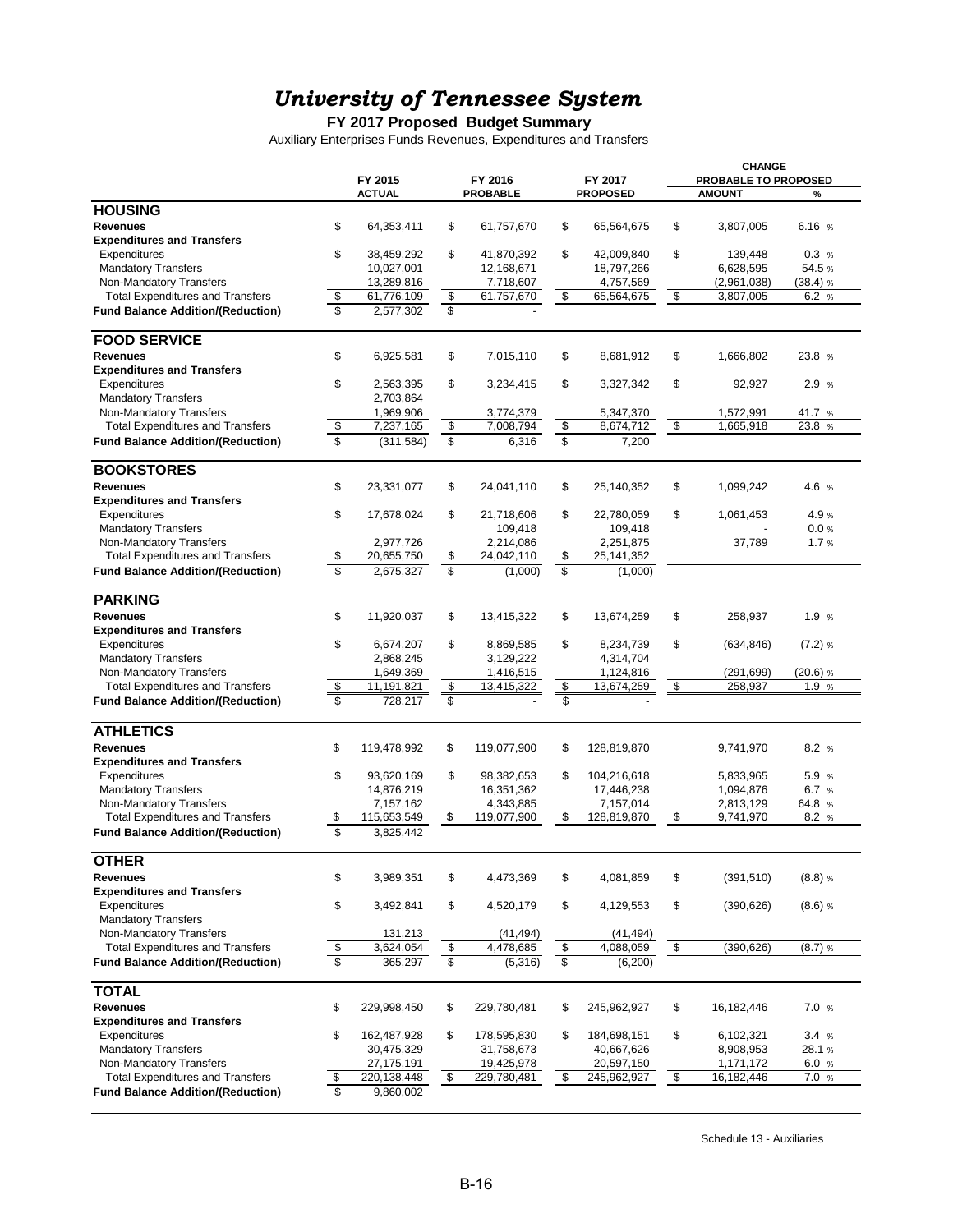**Athletics FY 2017 Proposed Budget Summary**

E&G and Auxiliary Funds for Men's and Women's Athletics

|                                                          |                               |    |                          |    |                          | <b>CHANGE</b>                 |                     |
|----------------------------------------------------------|-------------------------------|----|--------------------------|----|--------------------------|-------------------------------|---------------------|
|                                                          | FY 2015                       |    | FY 2016                  |    | FY 2017                  | PROBABLE TO PROPOSED          |                     |
|                                                          | <b>ACTUAL</b>                 |    | <b>PROBABLE</b>          |    | <b>PROPOSED</b>          | <b>AMOUNT</b>                 | %                   |
| <b>KNOXVILLE</b>                                         |                               |    |                          |    |                          |                               |                     |
| <b>Revenues</b>                                          |                               |    |                          |    |                          |                               |                     |
| General Funds                                            |                               |    |                          |    |                          |                               |                     |
| <b>Student Fees for Athletics</b>                        | \$<br>1.000.000               | \$ | 1,000,000                | \$ | 1,000,000                |                               |                     |
| <b>Ticket Sales</b>                                      | 33,261,928                    |    | 36,134,400               |    | 36,305,870               | \$<br>171,470                 | 47.5% %             |
| Gifts<br>Other                                           | 26,999,091<br>58,904,265      |    | 26,600,000<br>56,581,000 |    | 28,270,000<br>64,241,500 | 1,670,000<br>7,660,500        | 6.3%<br>13.5 %      |
| <b>Total Revenues</b>                                    | 120, 165, 284                 | \$ | 120,315,400              | \$ | 129,817,370              | \$<br>9,501,970               | 7.9<br>$\%$         |
|                                                          |                               |    |                          |    |                          |                               |                     |
| <b>Expenditures and Transfers</b>                        |                               |    |                          |    |                          |                               |                     |
| Salaries and Benefits                                    | \$<br>36,643,532              | \$ | 38,162,300               | \$ | 40,930,535               | \$<br>2,768,235               | 7.3 %               |
| Travel                                                   | 8,398,169                     |    | 9,984,850                |    | 9,412,900                | (571, 950)                    | (5.7) %             |
| <b>Student Aid</b><br>Other Operating                    | 12,073,467<br>36,214,178      |    | 14,933,293<br>35,539,710 |    | 15,201,137<br>38,669,506 | 267,844<br>3,129,796          | 1.8%<br>$\%$<br>8.8 |
| Subtotal Expenditures                                    | \$<br>93,329,346              | \$ | 98,620,153               | \$ | 104,214,078              | \$<br>5,593,925               | 5.7<br>%            |
| <b>Debt Service Transfers</b>                            | 14,876,218                    |    | 16,351,362               |    | 17,446,238               | 1,094,876                     | 6.7 %               |
| <b>Other Transfers</b>                                   | 8,157,161                     |    | 5,343,885                |    | 8,157,054                | 2,813,169                     | 52.6 %              |
| <b>Total Expenditures and Transfers</b>                  | \$<br>116,362,725             |    | 120,315,400              |    | 129,817,370              | \$<br>9,501,970               | 7.9<br>$\%$         |
| <b>Fund Balance Addition / (Reduction)</b>               | \$<br>3,802,559               |    |                          |    |                          |                               |                     |
| <b>CHATTANOOGA</b>                                       |                               |    |                          |    |                          |                               |                     |
| <b>Revenues</b>                                          |                               |    |                          |    |                          |                               |                     |
| General Funds                                            | \$<br>6,983,916               | \$ | 6,539,990                | \$ | 6,582,279                | \$<br>42,289                  | 0.6%                |
| <b>Student Fees for Athletics</b>                        | 4,739,714                     |    | 4,991,503                |    | 4,991,503                |                               |                     |
| <b>Ticket Sales</b>                                      | 1,247,879                     |    | 936,046                  |    | 936,046                  |                               |                     |
| Gifts                                                    | 1,762,641                     |    | 1,430,000                |    | 1,430,000                |                               |                     |
| Other                                                    | 2,699,344                     |    | 1,996,891                |    | 1,996,891                |                               |                     |
| <b>Total Revenues</b>                                    | \$<br>17,433,494              | \$ | 15,894,430               | \$ | 15,936,719               | \$<br>42,289                  | 0.3%                |
| <b>Expenditures and Transfers</b>                        |                               |    |                          |    |                          |                               |                     |
| Salaries and Benefits                                    | \$<br>6,492,471               | \$ | 6,447,161                | \$ | 6,457,161                | \$<br>10,000                  | 0.2 %               |
| Travel                                                   | 1,158,652                     |    | 1,727,205                |    | 1,777,205                | 50,000                        | 2.9 %               |
| <b>Student Aid</b>                                       | 4,963,231                     |    | 5,036,936                |    | 5,144,225                | 107,289                       | 2.1%                |
| Other Operating                                          | 3,978,166                     |    | 2,513,128                |    | 2,388,128                | (125,000)                     | (5.0) %             |
| Subtotal Expenditures                                    | \$<br>16,592,520              | \$ | 15,724,430               | \$ | 15,766,719               | \$<br>42,289                  | $0.3 \sqrt{8}$      |
| <b>Debt Service Transfers</b>                            | 165,331                       |    | 170,000                  |    | 170,000                  |                               |                     |
| <b>Other Transfers</b>                                   |                               |    |                          |    |                          |                               |                     |
| <b>Total Expenditures and Transfers</b>                  | \$<br>16,757,851              | \$ | 15,894,430               | \$ | 15,936,719               | \$<br>42,289                  | 0.3<br>%            |
| <b>Fund Balance Addition / (Reduction)</b>               | \$<br>675,643                 |    |                          |    |                          |                               |                     |
|                                                          |                               |    |                          |    |                          |                               |                     |
| <b>MARTIN</b>                                            |                               |    |                          |    |                          |                               |                     |
| <b>Revenues</b>                                          |                               |    |                          |    |                          |                               |                     |
| <b>General Funds</b>                                     | \$<br>6,001,947               | \$ | 5,756,707                | \$ | 6,058,494                | \$<br>301,787                 | 5.2 %               |
| <b>Student Fees for Athletics</b><br><b>Ticket Sales</b> | 1,792,141<br>100,030          |    | 2,244,000<br>100,030     |    | 2,244,000<br>80,000      |                               |                     |
| Gifts                                                    | 861,410                       |    | 700,000                  |    | 700,000                  | (20, 030)                     | $(20.0)$ %          |
| Other                                                    | 1,978,856                     |    | 2,266,143                |    | 1,715,140                | (551,003)                     | (24.3) %            |
| <b>Total Revenues</b>                                    | 10,734,384                    |    | 11,066,880               |    | 10,797,634               | \$<br>(269, 246)              | $(2.4)$ %           |
|                                                          |                               |    |                          |    |                          |                               |                     |
| <b>Expenditures and Transfers</b>                        |                               |    |                          |    |                          |                               |                     |
| Salaries and Benefits                                    | \$<br>3,828,939               | \$ | 4,293,274                | \$ | 4,238,376                | \$<br>(54, 898)               | (1.3) %             |
| Travel                                                   | 917.094                       |    | 993.428                  |    | 842.661                  | (150, 767)                    | (15.2) %            |
| Student Aid                                              | 4,282,212                     |    | 4,134,658                |    | 4,164,658                | 30,000                        | 0.7 %               |
| Other Operating<br>Subtotal Expenditures                 | \$<br>1,539,881<br>10,568,126 | S  | 1,493,120<br>10,914,480  | S  | 1,399,539<br>10,645,234  | \$<br>(93, 581)<br>(269, 246) | (6.3) %<br>(2.5) %  |
| <b>Debt Service Transfers</b>                            | 193,071                       |    | 152,400                  |    | 152,400                  |                               |                     |
| Other Transfers                                          |                               |    |                          |    |                          |                               |                     |
| <b>Total Expenditures and Transfers</b>                  | \$<br>10,761,197              | \$ | 11,066,880               | \$ | 10,797,634               | \$<br>(269, 246)              | (2.4) %             |
|                                                          |                               |    |                          |    |                          |                               |                     |
| <b>Fund Balance Addition / (Reduction)</b>               | \$<br>(26, 813)               |    |                          |    |                          |                               |                     |
| <b>TOTAL ATHLETICS</b>                                   |                               |    |                          |    |                          |                               |                     |
| Revenues                                                 |                               |    |                          |    |                          |                               |                     |
| General Funds                                            | \$<br>12,985,863              | \$ | 12,296,697               | \$ | 12,640,773               | \$<br>344,076                 | 2.8 %               |
| <b>Student Fees for Athletics</b>                        | 7,531,855                     |    | 8,235,503                |    | 8,235,503                |                               |                     |
| <b>Ticket Sales</b>                                      | 34,609,837                    |    | 37,170,476               |    | 37,321,916               | 151,440                       | 0.4%                |
| Gifts                                                    | 29,623,142                    |    | 28,730,000               |    | 30,400,000               | 1,670,000                     | 5.8 %               |
| Other                                                    | 63,582,465                    |    | 60,844,034               |    | 67,953,531               | 7,109,497                     | 11.7 %              |
| <b>Total Revenues</b>                                    | 148,333,162                   |    | 147,276,710              | \$ | 156,551,723              | \$<br>9,275,013               | 6.3<br>%            |
|                                                          |                               |    |                          |    |                          |                               |                     |
| <b>Expenditures and Transfers</b>                        |                               |    |                          |    |                          |                               |                     |
| Salaries and Benefits                                    | \$<br>46,964,942              | \$ | 48,902,735               | \$ | 51,626,072               | \$<br>2,723,337               | 5.6 %               |
| Travel                                                   | 10,473,915                    |    | 12,705,483               |    | 12,032,766               | (672,717)                     | $(5.3)$ %           |
| Student Aid<br>Other Operating                           | 21,318,910<br>41,732,225      |    | 24,104,887<br>39,545,958 |    | 24,510,020<br>42,457,173 | 405,133<br>2,911,215          | 1.7%<br>7.4<br>%    |
| Subtotal Expenditures                                    | 120,489,992                   | \$ | 125,259,063              | \$ | 130,626,031              | \$<br>5,366,968               | 4.3<br>%            |
| <b>Debt Service Transfers</b>                            | 15,234,620                    |    | 16,673,762               |    | 17,768,638               | 1,094,876                     | 6.6%                |
| <b>Other Transfers</b>                                   | 8,157,161                     |    | 5,343,885                |    | 8,157,054                | 2,813,169                     | 52.6 %              |
| <b>Total Expenditures and Transfers</b>                  | \$<br>143,881,773             | \$ | 147,276,710              | \$ | 156,551,723              | \$<br>9,275,013               | 6.3 %               |
|                                                          |                               |    |                          |    |                          |                               |                     |
| <b>Fund Balance Addition / (Reduction)</b>               | \$<br>4,451,389               |    |                          |    |                          |                               |                     |

NOTES: Data includes unrestricted and restricted funds. Other revenue sources include NCAA conference income, tournament income, program sale:<br>concessions, parkin, broadcasting, television,radio, internet, endowments, inve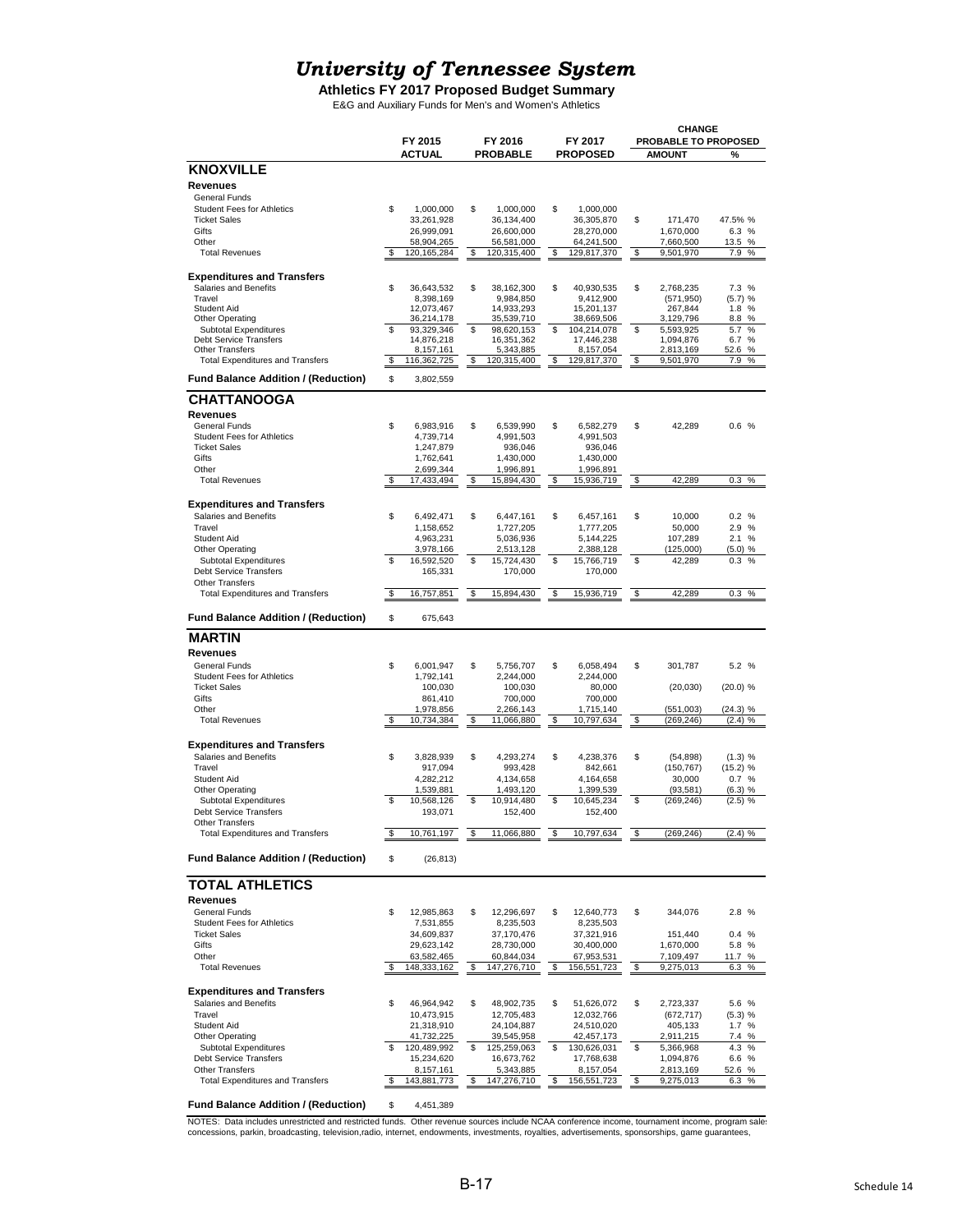## **FY 2017 Proposed Budget Summary**

**Unrestricted Current Funds Revenues, Expenditures, and Transfers**

|                                                  |    |                 |     |                     |                     | <b>CHANGE</b> |                             |               |      |
|--------------------------------------------------|----|-----------------|-----|---------------------|---------------------|---------------|-----------------------------|---------------|------|
|                                                  |    | FY 2015         |     | FY 2016             | FY 2017             |               | <b>PROBABLE TO PROPOSED</b> |               |      |
|                                                  |    | <b>ACTUALS</b>  |     | <b>PROBABLE</b>     | <b>PROPOSED</b>     |               | <b>AMOUNT</b>               | %             |      |
| <b>EDUCATIONAL AND GENERAL</b>                   |    |                 |     |                     |                     |               |                             |               |      |
| <b>Revenues</b>                                  |    |                 |     |                     |                     |               |                             |               |      |
| <b>Tuition &amp; Fees</b>                        | \$ | 615,545,784     | \$  | 648,037,768         | \$<br>669,787,108   | \$            | 21,749,340                  | 3.4%          |      |
| <b>State Appropriations</b>                      |    | 474,247,612     |     | 498,639,749         | 526,665,549         |               | 28,025,800                  | 5.6 %         |      |
| <b>Grants &amp; Contracts</b><br>Sales & Service |    | 46,798,665      |     | 44,650,266          | 44,529,714          |               | (120, 552)                  | (0.3) %       |      |
|                                                  |    | 60,095,439      |     | 57,790,642          | 57,832,737          |               | 42,095                      | 0.1 %<br>0.9% |      |
| <b>Other Sources</b>                             |    | 62,148,888      |     | 56,671,683          | 57,178,632          |               | 506,949                     |               |      |
| <b>Total Revenues</b>                            | \$ | 1,258,836,388   |     | \$1,305,790,108     | \$1,355,993,740     | \$            | 50,203,632                  | 3.8 %         |      |
| <b>Expenditures and Transfers</b>                |    |                 |     |                     |                     |               |                             |               |      |
| Instruction                                      | \$ | 492,352,355     | \$  | 577,040,051         | \$<br>570,871,393   | \$            | (6, 168, 658)               | (1.1) %       |      |
| Research                                         |    | 83,487,974      |     | 110,072,752         | 73,583,021          |               | (36, 489, 731)              | $(33.2)$ %    |      |
| <b>Public Service</b>                            |    | 71,365,049      |     | 87,106,681          | 80,557,849          |               | (6,548,832)                 | $(7.5)$ %     |      |
| Academic Support                                 |    | 140,613,764     |     | 158,704,326         | 146,819,933         |               | (11, 884, 393)              | $(7.5)$ %     |      |
| <b>Student Services</b>                          |    | 87,447,751      |     | 88,425,977          | 88,080,549          |               | (345, 428)                  | (0.4) %       |      |
| <b>Institutional Support</b>                     |    | 133,117,858     |     | 150,393,384         | 147,368,765         |               | (3,024,619)                 | $(2.0)$ %     |      |
| Operation & Maintenace of Plant                  |    | 125,493,000     |     | 135,781,740         | 139,190,009         |               | 3,408,269                   | 2.5%          |      |
| Scholarships & Fellowships                       |    | 88,984,234      |     | 95,154,298          | 106,011,157         |               | 10,856,859                  | 11.4 %        |      |
| Subtotal Expenditures                            |    | \$1,222,861,986 |     | \$1,402,679,209     | \$1,352,482,676     | \$            | (50, 196, 533)              | (3.6) %       |      |
| <b>Mandatory Transfers</b>                       |    | 7,702,456       |     | 9,096,143           | 8,589,891           |               | (506, 252)                  | $(5.6)$ %     |      |
| Non-Mandatory Transfers                          |    | 26,736,499      |     | (63, 509, 375)      | (4,305,613)         |               | 59,203,762                  | 93.2 %        |      |
| <b>Total Expenditures &amp; Transfers</b>        |    | \$1,257,300,941 |     | \$1,348,265,977     | \$1,356,766,954     | - \$          | 8,500,977                   | 0.6%          |      |
| <b>Fund Balance Addition/(Reduction)</b>         | \$ | 1,535,447       | \$  | $(42, 475, 869)$ \$ | (773, 214)          |               |                             |               |      |
| <b>AUXILIARIES</b>                               |    |                 |     |                     |                     |               |                             |               |      |
| <b>Revenues</b>                                  | \$ | 229,998,450     | -\$ | 229,780,481         | \$<br>245,962,927   | \$            | 16,182,446                  | 7.0 %         |      |
| <b>Expenditures and Transfers</b>                |    |                 |     |                     |                     |               |                             |               |      |
| Expenditures                                     |    | 162,487,928     |     | 178,595,830         | 184,698,151         |               | 6,102,321                   | 3.4 %         |      |
| <b>Mandatory Transfers</b>                       |    | 30,475,329      |     | 31,758,673          | 40,667,626          |               | 8,908,953                   | 28.1 %        |      |
| Non-Mandatory Transfers                          |    | 27,175,190      |     | 19,425,978          | 20,597,150          |               | 1,171,172                   | 6.0 %         |      |
| <b>Total Expenditures &amp; Transfers</b>        | \$ | 220, 138, 447   | \$  | 229,780,481         | \$<br>245,962,927   | \$            | 16,182,446                  | 7.0%          |      |
| <b>Fund Balance Addition/(Reduction)</b>         | \$ | 9,860,002       | \$  |                     | \$                  |               |                             |               |      |
| <b>TOTALS</b>                                    |    |                 |     |                     |                     |               |                             |               |      |
| <b>Revenues</b>                                  | \$ | 1,488,834,838   |     | \$1,535,570,589     | \$1,601,956,667     | \$            | 66,386,078                  | 4.3 %         |      |
| <b>Expenditures and Transfers</b>                |    |                 |     |                     |                     |               |                             |               |      |
| Expenditures                                     | S. | 1,385,349,915   |     | \$1,581,275,039     | \$1,537,180,827     | \$            | (44,094,212)                | $(2.8)$ %     |      |
| <b>Mandatory Transfers</b>                       |    | 38,177,785      |     | 40,854,816          | 49,257,517          |               | 8,402,701                   | 20.6 %        |      |
| Non-Mandatory Transfers                          |    | 53,911,689      |     | (44,083,397)        | 16,291,537          |               | 60,374,934                  | 137.0 %       |      |
| <b>Total Expenditures &amp; Transfers</b>        | \$ | 1,477,439,389   |     | \$1,578,046,458     | \$<br>1,602,729,881 | \$            | 24,683,423                  | 1.6           | $\%$ |
| <b>Fund Balance Addition/(Reduction)</b>         | \$ | 11,395,449      | \$  | (42, 475, 869)      | \$<br>(773, 214)    |               |                             |               |      |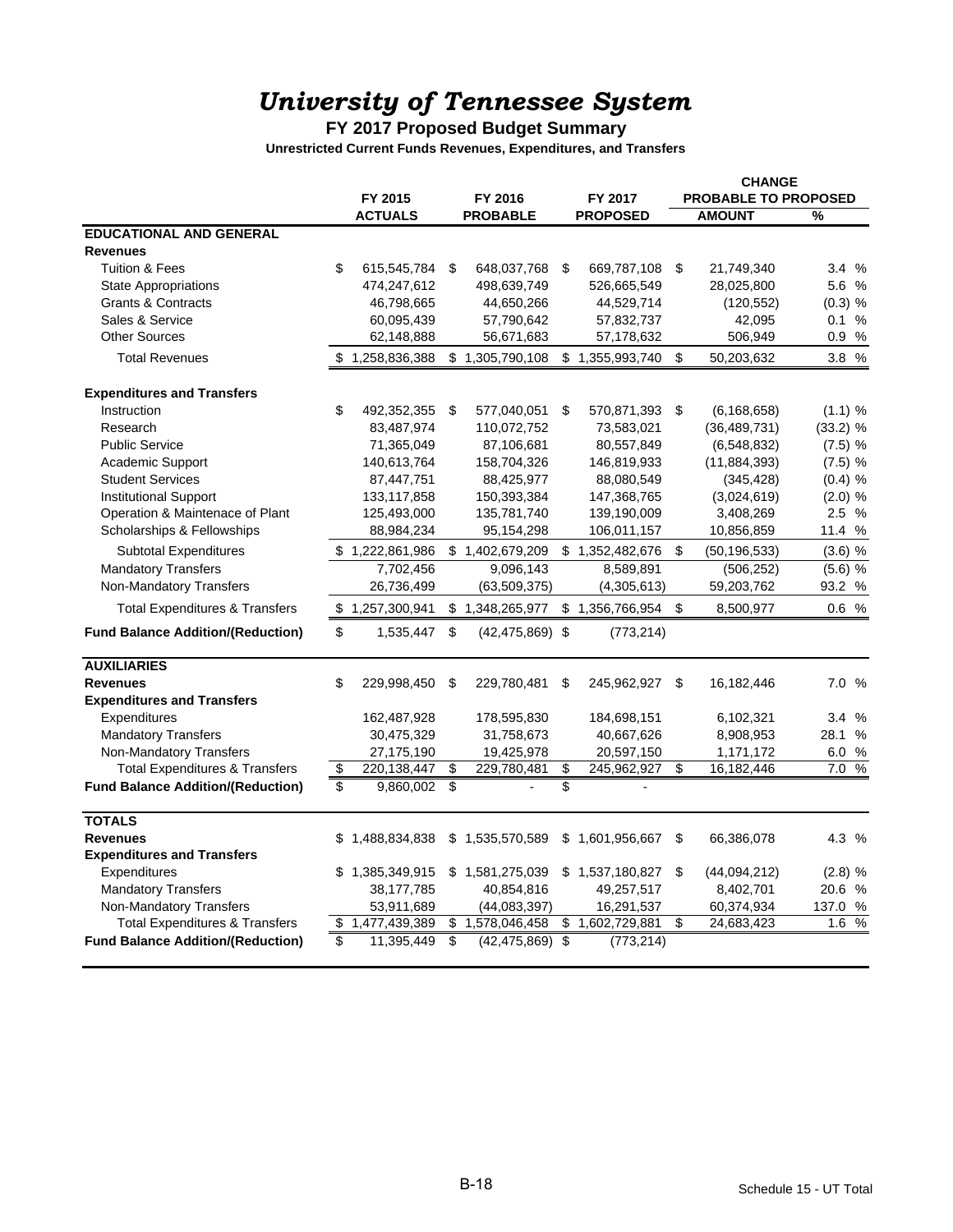# *Chattanooga*

#### **FY 2017 Proposed Budget Summary**

**Unrestricted Current Funds Revenues, Expenditures, and Transfers**

|                                           |                 |                |                 |                 |                           |                 | <b>CHANGE</b> |                             |                      |  |
|-------------------------------------------|-----------------|----------------|-----------------|-----------------|---------------------------|-----------------|---------------|-----------------------------|----------------------|--|
|                                           |                 | FY 2015        |                 | FY 2016         |                           | FY 2017         |               | <b>PROBABLE TO PROPOSED</b> |                      |  |
|                                           |                 | <b>ACTUALS</b> |                 | <b>PROBABLE</b> |                           | <b>PROPOSED</b> |               | <b>AMOUNT</b>               | $\%$                 |  |
| <b>EDUCATIONAL AND GENERAL</b>            |                 |                |                 |                 |                           |                 |               |                             |                      |  |
| <b>Revenues</b>                           |                 |                |                 |                 |                           |                 |               |                             |                      |  |
| <b>Tuition &amp; Fees</b>                 | \$              | 101,724,207    | S               | 102,628,250     | \$                        | 102,981,384     | \$            | 353,134                     | 0.3%                 |  |
| <b>State Appropriations</b>               |                 | 38,442,081     |                 | 42,640,805      |                           | 46,639,305      |               | 3,998,500                   | 9.4%                 |  |
| <b>Grants &amp; Contracts</b>             |                 | 802,628        |                 | 662,845         |                           | 453,856         |               | (208, 989)                  | (31.5) %             |  |
| Sales & Service                           |                 | 5,757,143      |                 | 5,088,679       |                           | 5,088,679       |               |                             |                      |  |
| <b>Other Sources</b>                      |                 | 266,489        |                 | 239,500         |                           | 239,500         |               |                             |                      |  |
| <b>Total Revenues</b>                     | \$              | 146,992,547    | \$              | 151,260,079     | \$                        | 155,402,724     | \$            | 4,142,645                   | 2.7<br>$\%$          |  |
| <b>Expenditures and Transfers</b>         |                 |                |                 |                 |                           |                 |               |                             |                      |  |
| Instruction                               | \$              | 58,758,457     | \$              | 65,562,795      | - \$                      | 66,516,644      | \$            | 953,849                     | 1.5%                 |  |
| Research                                  |                 | 2,789,532      |                 | 3,221,033       |                           | 2,129,881       |               | (1,091,152)                 | (33.9) %             |  |
| <b>Public Service</b>                     |                 | 2,353,088      |                 | 2,731,245       |                           | 2,626,075       |               | (105, 170)                  | (3.9) %              |  |
| Academic Support                          |                 | 13,826,644     |                 | 15,880,732      |                           | 12,412,821      |               | (3,467,911)                 | (21.8) %             |  |
| <b>Student Services</b>                   |                 | 26,043,300     |                 | 24,389,350      |                           | 24,191,095      |               | (198, 255)                  | $(0.8)$ %            |  |
| <b>Institutional Support</b>              |                 | 10,226,361     |                 | 12,740,739      |                           | 12,025,960      |               | (714, 779)                  | (5.6) %              |  |
| Operation & Maintenance of Plant          |                 | 14,811,159     |                 | 19,775,690      |                           | 20,422,813      |               | 647,123                     | 3.3%                 |  |
| Scholarships & Fellowships                |                 | 11,572,385     |                 | 12,521,220      |                           | 12,646,432      |               | 125,212                     | 1.0%                 |  |
| <b>Subtotal Expenditures</b>              | \$              | 140,380,925    | \$              | 156,822,804     | \$                        | 152,971,721     | \$            | (3,851,083)                 | $(2.5)$ %            |  |
| <b>Mandatory Transfers</b>                |                 | 688,528        |                 | 667,115         |                           | 874,165         |               | 207,050                     | 31.0 %               |  |
| Non-Mandatory Transfers                   |                 | 5,558,862      |                 | (6, 296, 420)   |                           | 1,490,258       |               | 7,786,678                   | 123.7 %              |  |
| <b>Total Expenditures &amp; Transfers</b> | \$              | 146,628,315    | \$              | 151,193,499     | \$                        | 155,336,144     | \$            | 4,142,645                   | %<br>2.7             |  |
| <b>Fund Balance Addition/(Reduction)</b>  | $\overline{\$}$ | 364,233        | \$              | 66,580          | $\overline{\$}$           | 66,580          |               |                             |                      |  |
| <b>AUXILIARIES</b>                        |                 |                |                 |                 |                           |                 |               |                             |                      |  |
| <b>Revenues</b>                           | \$              | 15,146,190     | \$              | 14,318,863      | \$                        | 14,184,296      | \$            | (134, 567)                  | (0.9) %              |  |
| <b>Expenditures and Transfers</b>         |                 |                |                 |                 |                           |                 |               |                             |                      |  |
| Expenditures                              |                 | 9,768,772      |                 | 10,495,305      |                           | 10,360,738      |               | (134, 567)                  | (1.3) %              |  |
| <b>Mandatory Transfers</b>                |                 | 1,376,244      |                 | 1,803,780       |                           | 1,803,780       |               |                             |                      |  |
| Non-Mandatory Transfers                   |                 | 3,875,617      |                 | 2,019,778       |                           | 2,019,778       |               |                             |                      |  |
| <b>Total Expenditures &amp; Transfers</b> | \$              | 15,020,633     | \$              | 14,318,863      | $\overline{\$}$           | 14, 184, 296    | \$            | (134, 567)                  | (0.9) %              |  |
| <b>Fund Balance Addition/(Reduction)</b>  | \$              | 125,557        |                 |                 |                           |                 |               |                             |                      |  |
| <b>TOTALS</b>                             |                 |                |                 |                 |                           |                 |               |                             |                      |  |
| <b>Revenues</b>                           | \$              | 162,138,737    | \$              | 165,578,942     | \$                        | 169,587,020     | \$            | 4,008,078                   | 2.4 %                |  |
| <b>Expenditures and Transfers</b>         |                 |                |                 |                 |                           |                 |               |                             |                      |  |
| Expenditures                              | \$              | 150,149,697    | \$              | 167,318,109     | - \$                      | 163,332,459     | \$            | (3,985,650)                 | (2.4) %              |  |
| <b>Mandatory Transfers</b>                |                 | 2,064,772      |                 | 2,470,895       |                           | 2,677,945       |               | 207,050                     | 8.4 %                |  |
| Non-Mandatory Transfers                   |                 | 9,434,479      |                 | (4,276,642)     |                           | 3,510,036       |               | 7,786,678                   | 182.1 %              |  |
| <b>Total Expenditures &amp; Transfers</b> | \$              | 161,648,948    | \$              | 165,512,362     | \$                        | 169,520,440     | \$            | 4,008,078                   | $\frac{0}{0}$<br>2.4 |  |
| <b>Fund Balance Addition/(Reduction)</b>  | \$              | 489,789        | $\overline{\$}$ | 66,580          | $\overline{\mathfrak{s}}$ | 66,580          |               |                             |                      |  |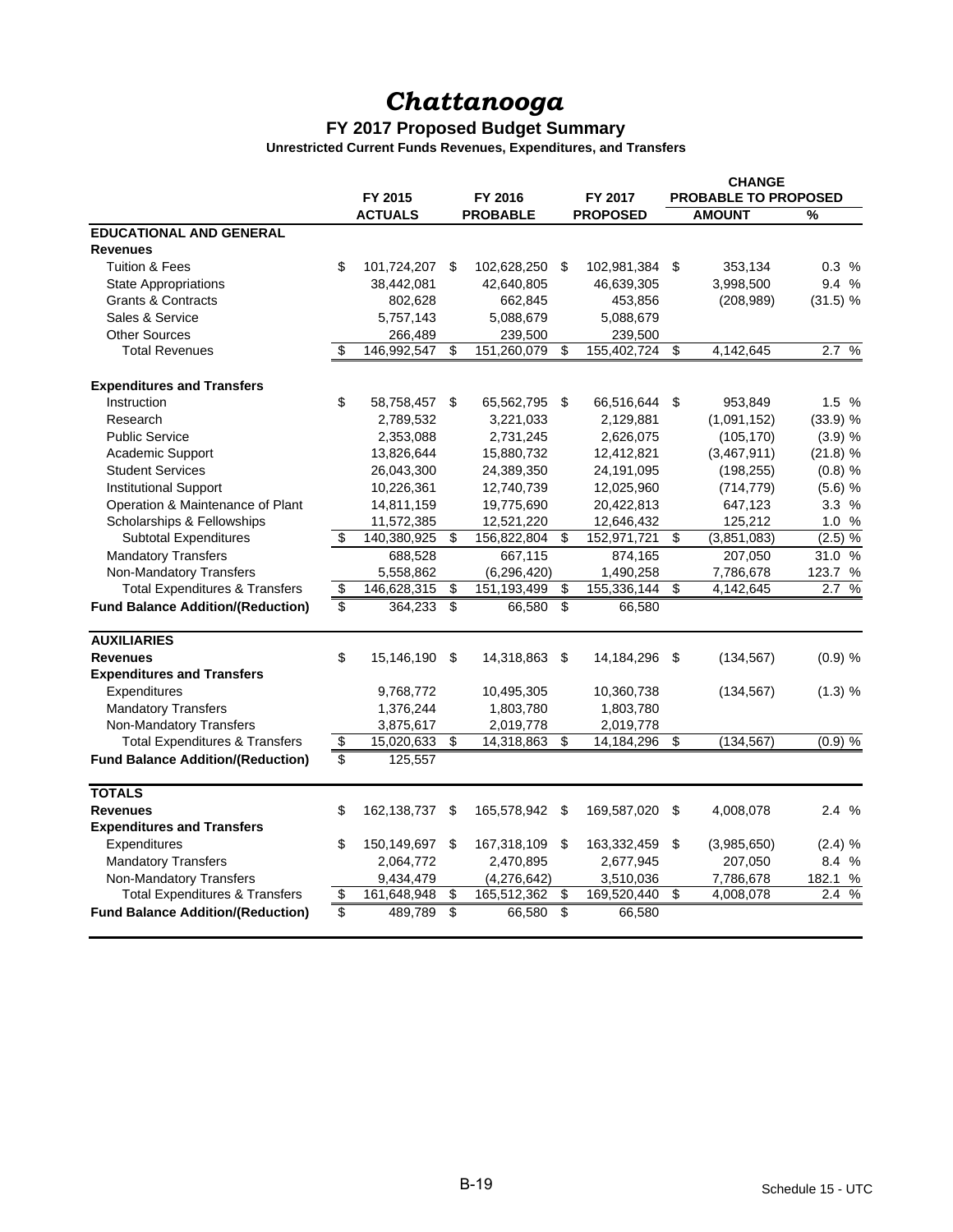## *Knoxville*

## **FY 2017 Proposed Budget Summary**

| FY 2015<br><b>PROBABLE TO PROPOSED</b><br>FY 2016<br>FY 2017<br><b>AMOUNT</b><br><b>ACTUALS</b><br><b>PROBABLE</b><br><b>PROPOSED</b><br>%<br><b>EDUCATIONAL AND GENERAL</b><br><b>Revenues</b><br>\$<br>4.0 %<br><b>Tuition &amp; Fees</b><br>363,293,977<br>391,725,353<br>\$<br>407,278,045<br>\$<br>15,552,692<br>\$<br><b>State Appropriations</b><br>182,310,443<br>191,207,355<br>202,644,855<br>11,437,500<br>6.0%<br><b>Grants &amp; Contracts</b><br>25,913,526<br>22,560,000<br>22,560,000<br>(4.2) %<br>Sales & Service<br>7,348,472<br>5,780,775<br>5,538,268<br>(242, 507)<br><b>Other Sources</b><br>12,751,006<br>11,610,693<br>11,708,857<br>98,164<br>0.8%<br>4.3%<br>591,617,424<br>\$<br>\$<br>649,730,025<br>\$<br>26,845,849<br>\$<br>622,884,176<br><b>Total Revenues</b><br><b>Expenditures and Transfers</b><br>\$<br>Instruction<br>234,529,087<br>(0.2) %<br>\$<br>283,165,480<br>\$<br>282,648,112 \$<br>(517, 368)<br>32,520,982<br>44,908,490<br>(21, 451, 292)<br>(47.8) %<br>Research<br>23,457,198<br><b>Public Service</b><br>12,506,281<br>14,129,360<br>12,650,139<br>(1,479,221)<br>(10.5) %<br>Academic Support<br>65,409,954<br>71,324,950<br>71,624,930<br>299,980<br>0.4%<br><b>Student Services</b><br>0.5%<br>43,849,688<br>44,908,408<br>45,150,420<br>242,012<br><b>Institutional Support</b><br>44,966,990<br>49,904,670<br>49,882,809<br>(21, 861)<br>0.0% |
|-----------------------------------------------------------------------------------------------------------------------------------------------------------------------------------------------------------------------------------------------------------------------------------------------------------------------------------------------------------------------------------------------------------------------------------------------------------------------------------------------------------------------------------------------------------------------------------------------------------------------------------------------------------------------------------------------------------------------------------------------------------------------------------------------------------------------------------------------------------------------------------------------------------------------------------------------------------------------------------------------------------------------------------------------------------------------------------------------------------------------------------------------------------------------------------------------------------------------------------------------------------------------------------------------------------------------------------------------------------------------------------------------------------|
|                                                                                                                                                                                                                                                                                                                                                                                                                                                                                                                                                                                                                                                                                                                                                                                                                                                                                                                                                                                                                                                                                                                                                                                                                                                                                                                                                                                                           |
|                                                                                                                                                                                                                                                                                                                                                                                                                                                                                                                                                                                                                                                                                                                                                                                                                                                                                                                                                                                                                                                                                                                                                                                                                                                                                                                                                                                                           |
|                                                                                                                                                                                                                                                                                                                                                                                                                                                                                                                                                                                                                                                                                                                                                                                                                                                                                                                                                                                                                                                                                                                                                                                                                                                                                                                                                                                                           |
|                                                                                                                                                                                                                                                                                                                                                                                                                                                                                                                                                                                                                                                                                                                                                                                                                                                                                                                                                                                                                                                                                                                                                                                                                                                                                                                                                                                                           |
|                                                                                                                                                                                                                                                                                                                                                                                                                                                                                                                                                                                                                                                                                                                                                                                                                                                                                                                                                                                                                                                                                                                                                                                                                                                                                                                                                                                                           |
|                                                                                                                                                                                                                                                                                                                                                                                                                                                                                                                                                                                                                                                                                                                                                                                                                                                                                                                                                                                                                                                                                                                                                                                                                                                                                                                                                                                                           |
|                                                                                                                                                                                                                                                                                                                                                                                                                                                                                                                                                                                                                                                                                                                                                                                                                                                                                                                                                                                                                                                                                                                                                                                                                                                                                                                                                                                                           |
|                                                                                                                                                                                                                                                                                                                                                                                                                                                                                                                                                                                                                                                                                                                                                                                                                                                                                                                                                                                                                                                                                                                                                                                                                                                                                                                                                                                                           |
|                                                                                                                                                                                                                                                                                                                                                                                                                                                                                                                                                                                                                                                                                                                                                                                                                                                                                                                                                                                                                                                                                                                                                                                                                                                                                                                                                                                                           |
|                                                                                                                                                                                                                                                                                                                                                                                                                                                                                                                                                                                                                                                                                                                                                                                                                                                                                                                                                                                                                                                                                                                                                                                                                                                                                                                                                                                                           |
|                                                                                                                                                                                                                                                                                                                                                                                                                                                                                                                                                                                                                                                                                                                                                                                                                                                                                                                                                                                                                                                                                                                                                                                                                                                                                                                                                                                                           |
|                                                                                                                                                                                                                                                                                                                                                                                                                                                                                                                                                                                                                                                                                                                                                                                                                                                                                                                                                                                                                                                                                                                                                                                                                                                                                                                                                                                                           |
|                                                                                                                                                                                                                                                                                                                                                                                                                                                                                                                                                                                                                                                                                                                                                                                                                                                                                                                                                                                                                                                                                                                                                                                                                                                                                                                                                                                                           |
|                                                                                                                                                                                                                                                                                                                                                                                                                                                                                                                                                                                                                                                                                                                                                                                                                                                                                                                                                                                                                                                                                                                                                                                                                                                                                                                                                                                                           |
|                                                                                                                                                                                                                                                                                                                                                                                                                                                                                                                                                                                                                                                                                                                                                                                                                                                                                                                                                                                                                                                                                                                                                                                                                                                                                                                                                                                                           |
|                                                                                                                                                                                                                                                                                                                                                                                                                                                                                                                                                                                                                                                                                                                                                                                                                                                                                                                                                                                                                                                                                                                                                                                                                                                                                                                                                                                                           |
|                                                                                                                                                                                                                                                                                                                                                                                                                                                                                                                                                                                                                                                                                                                                                                                                                                                                                                                                                                                                                                                                                                                                                                                                                                                                                                                                                                                                           |
| Operation & Maintenance of Plant<br>72,766,124<br>1,891,765<br>2.6 %<br>60,939,574<br>74,657,889                                                                                                                                                                                                                                                                                                                                                                                                                                                                                                                                                                                                                                                                                                                                                                                                                                                                                                                                                                                                                                                                                                                                                                                                                                                                                                          |
| Scholarships & Fellowships<br>10,583,240<br>16.5 %<br>59,826,184<br>64,228,188<br>74,811,428                                                                                                                                                                                                                                                                                                                                                                                                                                                                                                                                                                                                                                                                                                                                                                                                                                                                                                                                                                                                                                                                                                                                                                                                                                                                                                              |
| <b>Subtotal Expenditures</b><br>\$<br>645,335,670<br>634,882,925<br>\$<br>(10, 452, 745)<br>(1.6) %<br>554,548,740<br>\$<br>\$                                                                                                                                                                                                                                                                                                                                                                                                                                                                                                                                                                                                                                                                                                                                                                                                                                                                                                                                                                                                                                                                                                                                                                                                                                                                            |
| <b>Mandatory Transfers</b><br>$(54.6)$ %<br>1,745,964<br>1,645,162<br>747,685<br>(897, 477)                                                                                                                                                                                                                                                                                                                                                                                                                                                                                                                                                                                                                                                                                                                                                                                                                                                                                                                                                                                                                                                                                                                                                                                                                                                                                                               |
| Non-Mandatory Transfers<br>35,170,885<br>(24,096,656)<br>14,099,415<br>38,196,071<br>158.5 %                                                                                                                                                                                                                                                                                                                                                                                                                                                                                                                                                                                                                                                                                                                                                                                                                                                                                                                                                                                                                                                                                                                                                                                                                                                                                                              |
| <b>Total Expenditures &amp; Transfers</b><br>\$<br>591,465,589<br>\$<br>622,884,176<br>649,730,025<br>\$<br>26,845,849<br>4.3%<br>\$                                                                                                                                                                                                                                                                                                                                                                                                                                                                                                                                                                                                                                                                                                                                                                                                                                                                                                                                                                                                                                                                                                                                                                                                                                                                      |
| $\overline{\$}$<br><b>Fund Balance Addition/(Reduction)</b><br>151,835                                                                                                                                                                                                                                                                                                                                                                                                                                                                                                                                                                                                                                                                                                                                                                                                                                                                                                                                                                                                                                                                                                                                                                                                                                                                                                                                    |
| <b>AUXILIARIES</b>                                                                                                                                                                                                                                                                                                                                                                                                                                                                                                                                                                                                                                                                                                                                                                                                                                                                                                                                                                                                                                                                                                                                                                                                                                                                                                                                                                                        |
| \$<br>8.2 %<br><b>Revenues</b><br>203,163,591<br>\$<br>202,976,598<br>\$<br>219,639,669<br>\$<br>16,663,071                                                                                                                                                                                                                                                                                                                                                                                                                                                                                                                                                                                                                                                                                                                                                                                                                                                                                                                                                                                                                                                                                                                                                                                                                                                                                               |
| <b>Expenditures and Transfers</b>                                                                                                                                                                                                                                                                                                                                                                                                                                                                                                                                                                                                                                                                                                                                                                                                                                                                                                                                                                                                                                                                                                                                                                                                                                                                                                                                                                         |
| Expenditures<br>145,086,602<br>158,643,562<br>165,632,322<br>6,988,760<br>4.4 %                                                                                                                                                                                                                                                                                                                                                                                                                                                                                                                                                                                                                                                                                                                                                                                                                                                                                                                                                                                                                                                                                                                                                                                                                                                                                                                           |
| <b>Mandatory Transfers</b><br>32.3 %<br>26,224,698<br>27,545,274<br>36,451,629<br>8,906,355                                                                                                                                                                                                                                                                                                                                                                                                                                                                                                                                                                                                                                                                                                                                                                                                                                                                                                                                                                                                                                                                                                                                                                                                                                                                                                               |
| Non-Mandatory Transfers<br>22,381,046<br>16,787,762<br>17,555,718<br>767,956<br>4.6 %                                                                                                                                                                                                                                                                                                                                                                                                                                                                                                                                                                                                                                                                                                                                                                                                                                                                                                                                                                                                                                                                                                                                                                                                                                                                                                                     |
| <b>Total Expenditures &amp; Transfers</b><br>\$<br>8.2 %<br>193,692,346<br>\$<br>202,976,598<br>\$<br>219,639,669<br>\$<br>16,663,071                                                                                                                                                                                                                                                                                                                                                                                                                                                                                                                                                                                                                                                                                                                                                                                                                                                                                                                                                                                                                                                                                                                                                                                                                                                                     |
| \$<br><b>Fund Balance Addition/(Reduction)</b><br>9,471,244                                                                                                                                                                                                                                                                                                                                                                                                                                                                                                                                                                                                                                                                                                                                                                                                                                                                                                                                                                                                                                                                                                                                                                                                                                                                                                                                               |
| <b>TOTALS</b>                                                                                                                                                                                                                                                                                                                                                                                                                                                                                                                                                                                                                                                                                                                                                                                                                                                                                                                                                                                                                                                                                                                                                                                                                                                                                                                                                                                             |
| \$<br>5.3 %<br><b>Revenues</b><br>794,781,015<br>\$<br>825,860,774<br>\$<br>869,369,694<br>\$<br>43,508,920                                                                                                                                                                                                                                                                                                                                                                                                                                                                                                                                                                                                                                                                                                                                                                                                                                                                                                                                                                                                                                                                                                                                                                                                                                                                                               |
| <b>Expenditures and Transfers</b>                                                                                                                                                                                                                                                                                                                                                                                                                                                                                                                                                                                                                                                                                                                                                                                                                                                                                                                                                                                                                                                                                                                                                                                                                                                                                                                                                                         |
| \$<br>699,635,342<br>803,979,232 \$<br>Expenditures<br>\$<br>800,515,247<br>(3,463,985)<br>$(0.4)$ %<br>\$                                                                                                                                                                                                                                                                                                                                                                                                                                                                                                                                                                                                                                                                                                                                                                                                                                                                                                                                                                                                                                                                                                                                                                                                                                                                                                |
| <b>Mandatory Transfers</b><br>27,970,662<br>29,190,436<br>37,199,314<br>8,008,878<br>27.4 %                                                                                                                                                                                                                                                                                                                                                                                                                                                                                                                                                                                                                                                                                                                                                                                                                                                                                                                                                                                                                                                                                                                                                                                                                                                                                                               |
| Non-Mandatory Transfers<br>57,551,931<br>(7,308,894)<br>31,655,133<br>38,964,027<br>533.1 %                                                                                                                                                                                                                                                                                                                                                                                                                                                                                                                                                                                                                                                                                                                                                                                                                                                                                                                                                                                                                                                                                                                                                                                                                                                                                                               |
| <b>Total Expenditures &amp; Transfers</b><br>\$<br>5.3%<br>\$<br>785, 157, 935<br>\$<br>825,860,774<br>869,369,694<br>\$<br>43,508,920                                                                                                                                                                                                                                                                                                                                                                                                                                                                                                                                                                                                                                                                                                                                                                                                                                                                                                                                                                                                                                                                                                                                                                                                                                                                    |
| \$<br><b>Fund Balance Addition/(Reduction)</b><br>9,623,079                                                                                                                                                                                                                                                                                                                                                                                                                                                                                                                                                                                                                                                                                                                                                                                                                                                                                                                                                                                                                                                                                                                                                                                                                                                                                                                                               |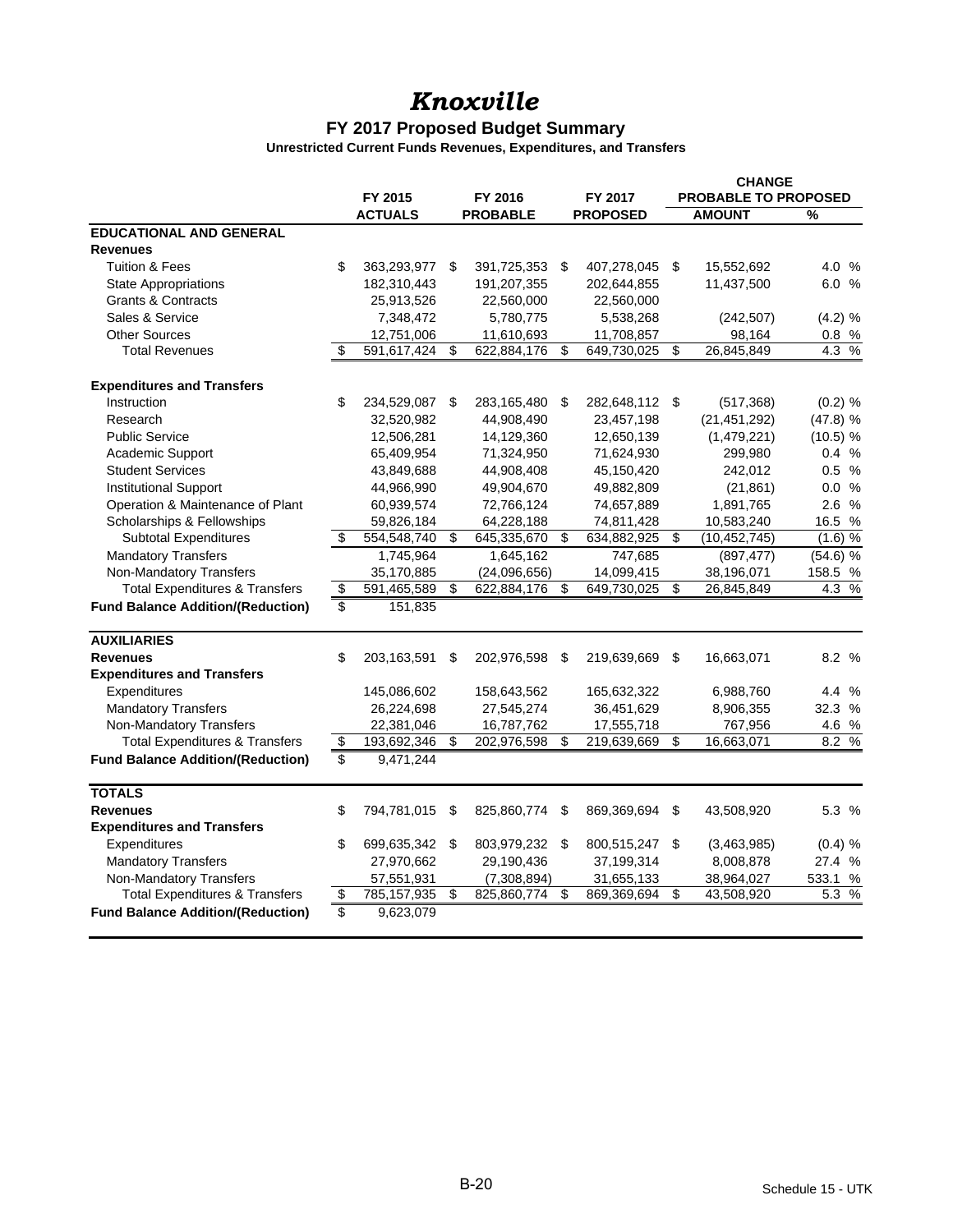### **FY 2017 Proposed Budget Summary**

|                                           |    |                |    |                 |      |                 | <b>CHANGE</b>               |               |           |  |
|-------------------------------------------|----|----------------|----|-----------------|------|-----------------|-----------------------------|---------------|-----------|--|
|                                           |    | FY 2015        |    | FY 2016         |      | FY 2017         | <b>PROBABLE TO PROPOSED</b> |               |           |  |
|                                           |    | <b>ACTUALS</b> |    | <b>PROBABLE</b> |      | <b>PROPOSED</b> |                             | <b>AMOUNT</b> | %         |  |
| <b>EDUCATIONAL AND GENERAL</b>            |    |                |    |                 |      |                 |                             |               |           |  |
| <b>Revenues</b>                           |    |                |    |                 |      |                 |                             |               |           |  |
| <b>Tuition &amp; Fees</b>                 | \$ | 58,905,450     | \$ | 58,973,560      | - \$ | 61,178,912 \$   |                             | 2,205,352     | 3.7%      |  |
| <b>State Appropriations</b>               |    | 27,025,867     |    | 28,686,097      |      | 31,478,597      |                             | 2,792,500     | 9.7%      |  |
| <b>Grants &amp; Contracts</b>             |    | 146,425        |    | 158,000         |      | 158,000         |                             |               |           |  |
| Sales & Service                           |    | 3,796,159      |    | 3,908,376       |      | 3,427,102       |                             | (481, 274)    | (12.3) %  |  |
| <b>Other Sources</b>                      |    | 718,300        |    | 638,000         |      | 638,000         |                             |               |           |  |
| <b>Total Revenues</b>                     | \$ | 90,592,200     | \$ | 92,364,033      | \$   | 96,880,611      | \$                          | 4,516,578     | 4.9 %     |  |
| <b>Expenditures and Transfers</b>         |    |                |    |                 |      |                 |                             |               |           |  |
| Instruction                               | \$ | 40,166,959     | \$ | 43,981,961 \$   |      | 43,155,226      | \$                          | (826, 735)    | (1.9) %   |  |
| Research                                  |    | 407,381        |    | 423,875         |      | 311,385         |                             | (112, 490)    | (26.5) %  |  |
| <b>Public Service</b>                     |    | 593,974        |    | 658,925         |      | 575,828         |                             | (83,097)      | (12.6) %  |  |
| Academic Support                          |    | 10,036,931     |    | 11,275,488      |      | 11,416,305      |                             | 140,817       | 1.2%      |  |
| <b>Student Services</b>                   |    | 11,145,821     |    | 12,479,185      |      | 12,418,501      |                             | (60, 684)     | (0.5) %   |  |
| <b>Institutional Support</b>              |    | 5,250,056      |    | 6,481,262       |      | 6,630,482       |                             | 149,220       | 2.3%      |  |
| Operation & Maintenance of Plant          |    | 11,224,479     |    | 11,298,918      |      | 11,794,323      |                             | 495,405       | 4.4 %     |  |
| Scholarships & Fellowships                |    | 8,305,036      |    | 9,148,234       |      | 9,301,864       |                             | 153,630       | 1.7%      |  |
| <b>Subtotal Expenditures</b>              | \$ | 87,130,639     | \$ | 95,747,848      | \$   | 95,603,914      | \$                          | (143, 934)    | $(0.2)$ % |  |
| <b>Mandatory Transfers</b>                |    | 661,576        |    | 626,148         |      | 626,148         |                             |               |           |  |
| Non-Mandatory Transfers                   |    | 1,584,444      |    | (4,009,963)     |      | 650,549         |                             | 4,660,512     | 116.2 %   |  |
| <b>Total Expenditures &amp; Transfers</b> | \$ | 89,376,659     | \$ | 92,364,033      | \$   | 96,880,611      | \$                          | 4,516,578     | 4.9 %     |  |
| <b>Fund Balance Addition/(Reduction)</b>  | \$ | 1,215,541      |    |                 |      |                 |                             |               |           |  |
| <b>AUXILIARIES</b>                        |    |                |    |                 |      |                 |                             |               |           |  |
| <b>Revenues</b>                           | \$ | 10,111,015     | \$ | 10,594,992      | - \$ | 10,192,740      | \$                          | (402, 252)    | (3.8) %   |  |
| <b>Expenditures and Transfers</b>         |    |                |    |                 |      |                 |                             |               |           |  |
| Expenditures                              |    | 6,264,028      |    | 7,678,421       |      | 7,129,369       |                             | (549, 052)    | $(7.2)$ % |  |
| <b>Mandatory Transfers</b>                |    | 2,505,713      |    | 2,041,717       |      | 2,041,717       |                             |               |           |  |
| Non-Mandatory Transfers                   |    | 1,068,833      |    | 874,854         |      | 1,021,654       |                             | 146,800       | 16.8 %    |  |
| <b>Total Expenditures &amp; Transfers</b> | \$ | 9,838,574      | \$ | 10,594,992      | \$   | 10,192,740      | \$                          | (402, 252)    | (3.8)%    |  |
| <b>Fund Balance Addition/(Reduction)</b>  | \$ | 272,440        |    |                 |      |                 |                             |               |           |  |
| <b>TOTALS</b>                             |    |                |    |                 |      |                 |                             |               |           |  |
| <b>Revenues</b>                           | \$ | 100,703,215    | \$ | 102,959,025     | \$   | 107,073,351     | \$                          | 4,114,326     | 4.0 %     |  |
| <b>Expenditures and Transfers</b>         |    |                |    |                 |      |                 |                             |               |           |  |
| Expenditures                              | \$ | 93,394,667     | \$ | 103,426,269     | \$   | 102,733,283     | \$                          | (692, 986)    | (0.7) %   |  |
| <b>Mandatory Transfers</b>                |    | 3,167,289      |    | 2,667,865       |      | 2,667,865       |                             |               |           |  |
| Non-Mandatory Transfers                   |    | 2,653,277      |    | (3, 135, 109)   |      | 1,672,203       |                             | 4,807,312     | 153.3 %   |  |
| <b>Total Expenditures &amp; Transfers</b> | \$ | 99,215,233     | \$ | 102,959,025     | \$   | 107,073,351     | \$                          | 4,114,326     | 4.0 %     |  |
| <b>Fund Balance Addition/(Reduction)</b>  | \$ | 1,487,982      |    |                 |      |                 |                             |               |           |  |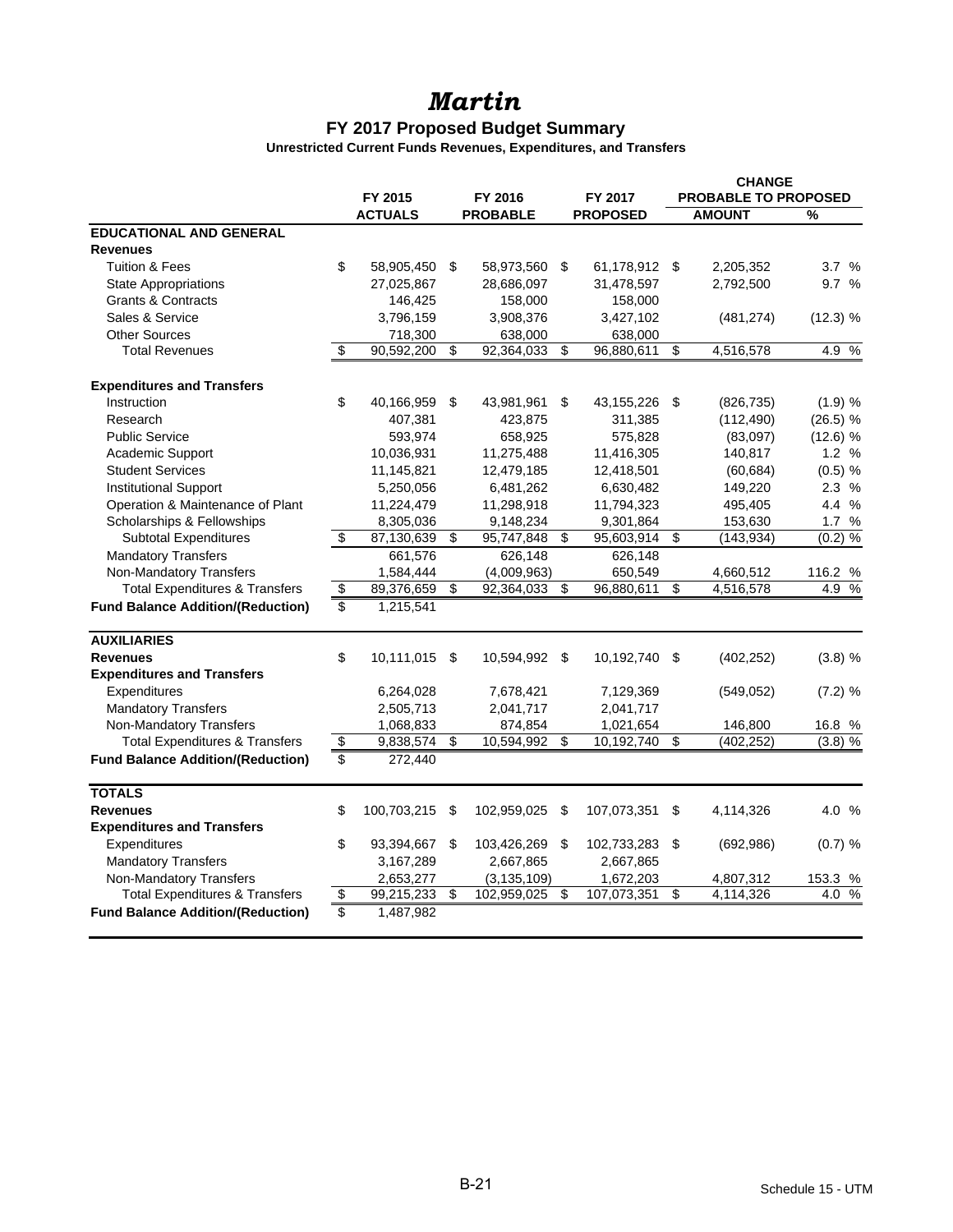# *Space Institute*

### **FY 2017 Proposed Budget Summary**

|                                           |                          |                |                 |                 |                          |                 | <b>CHANGE</b>   |                             |             |  |  |
|-------------------------------------------|--------------------------|----------------|-----------------|-----------------|--------------------------|-----------------|-----------------|-----------------------------|-------------|--|--|
|                                           |                          | FY 2015        |                 | FY 2016         |                          | FY 2017         |                 | <b>PROBABLE TO PROPOSED</b> |             |  |  |
|                                           |                          | <b>ACTUALS</b> |                 | <b>PROBABLE</b> |                          | <b>PROPOSED</b> |                 | <b>AMOUNT</b>               | %           |  |  |
| <b>EDUCATIONAL AND GENERAL</b>            |                          |                |                 |                 |                          |                 |                 |                             |             |  |  |
| <b>Revenues</b>                           |                          |                |                 |                 |                          |                 |                 |                             |             |  |  |
| Tuition & Fees                            | \$                       | 1,365,881      | \$              | 1,293,235       | - \$                     | 1,323,000       | \$              | 29,765                      | 2.3%        |  |  |
| <b>State Appropriations</b>               |                          | 8,012,212      |                 | 8,286,603       |                          | 8,578,403       | \$              | 291,800                     | 3.5%        |  |  |
| <b>Grants &amp; Contracts</b>             |                          | 251,580        |                 | 254,926         |                          | 290,000         |                 | 35,074                      | 13.8 %      |  |  |
| Sales & Service                           |                          |                |                 |                 |                          |                 |                 |                             |             |  |  |
| <b>Other Sources</b>                      |                          | 36,446         |                 | 19,384          |                          |                 |                 | (19, 384)                   | $(100.0)$ % |  |  |
| <b>Total Revenues</b>                     | $\overline{\$}$          | 9,666,119      | \$              | 9,854,148       | $\overline{\mathcal{S}}$ | 10,191,403      | \$              | 337,255                     | 3.4%        |  |  |
| <b>Expenditures and Transfers</b>         |                          |                |                 |                 |                          |                 |                 |                             |             |  |  |
| Instruction                               | \$                       | 4,175,856      | \$              | 4,704,362 \$    |                          | 5,014,243 \$    |                 | 309,881                     | 6.6 %       |  |  |
| Research                                  |                          | 1,444,985      |                 | 1,700,009       |                          | 609,360         |                 | (1,090,649)                 | (64.2) %    |  |  |
| <b>Public Service</b>                     |                          |                |                 |                 |                          |                 |                 |                             |             |  |  |
| Academic Support                          |                          | 258,219        |                 | 543,118         |                          | 527,194         |                 | (15, 924)                   | $(2.9)$ %   |  |  |
| <b>Student Services</b>                   |                          | 94,020         |                 | 74,191          |                          | 76,048          |                 | 1,857                       | 2.5 %       |  |  |
| <b>Institutional Support</b>              |                          | 1,476,377      |                 | 1,376,288       |                          | 1,509,508       |                 | 133,220                     | 9.7 %       |  |  |
| Operation & Maintenance of Plant          |                          | 2,214,874      |                 | 1,977,013       |                          | 2,024,659       |                 | 47,646                      | 2.4 %       |  |  |
| Scholarships & Fellowships                |                          | 235,139        |                 | 290,564         |                          | 288,891         |                 | (1,673)                     | $(0.6)$ %   |  |  |
| Subtotal Expenditures                     | $\overline{\mathbf{e}}$  | 9,899,470      | \$              | 10,665,545      | \$                       | 10,049,903      | \$              | (615, 642)                  | $(5.8)$ %   |  |  |
| <b>Mandatory Transfers</b>                |                          |                |                 |                 |                          |                 |                 |                             |             |  |  |
| Non-Mandatory Transfers                   |                          | (263, 564)     |                 | (811, 397)      |                          | 141,500         |                 | 952,897                     | 117.4 %     |  |  |
| <b>Total Expenditures &amp; Transfers</b> | $\overline{\$}$          | 9,635,906      | $\overline{\$}$ | 9,854,148       | $\overline{\mathcal{S}}$ | 10,191,403      | \$              | 337,255                     | 3.4%        |  |  |
| <b>Fund Balance Addition/(Reduction)</b>  | $\overline{\mathbf{s}}$  | 30,213         |                 |                 |                          |                 |                 |                             |             |  |  |
| <b>AUXILIARIES</b>                        |                          |                |                 |                 |                          |                 |                 |                             |             |  |  |
| <b>Revenues</b>                           | \$                       | 175,895        | \$              | 178,850         | -\$                      | 215,000         | \$              | 36,150                      | 20.2 %      |  |  |
| <b>Expenditures and Transfers</b>         |                          |                |                 |                 |                          |                 |                 |                             |             |  |  |
| Expenditures                              |                          | 330,237        |                 | 254,266         |                          | 215,000         | \$              | (39, 266)                   | $(15.4)$ %  |  |  |
| <b>Mandatory Transfers</b>                |                          |                |                 |                 |                          |                 |                 |                             |             |  |  |
| Non-Mandatory Transfers                   |                          | (161, 737)     |                 | (75, 416)       |                          |                 |                 | 75,416                      | 100.0 %     |  |  |
| <b>Total Expenditures &amp; Transfers</b> | $\overline{\$}$          | 168,500        | \$              | 178,850         | \$                       | 215,000         | \$              | 36.150                      | 20.2 %      |  |  |
| <b>Fund Balance Addition/(Reduction)</b>  | \$                       | 7,395          |                 |                 |                          |                 |                 |                             |             |  |  |
| <b>TOTALS</b>                             |                          |                |                 |                 |                          |                 |                 |                             |             |  |  |
| <b>Revenues</b>                           | \$                       | 9,842,014      | \$              | 10,032,998      | \$                       | 10,406,403      | \$              | 373,405                     | 3.7%        |  |  |
| <b>Expenditures and Transfers</b>         |                          |                |                 |                 |                          |                 |                 |                             |             |  |  |
| Expenditures                              | \$                       | 10,229,707     | \$              | 10,919,811      | \$                       | 10,264,903      | \$              | (654, 908)                  | $(6.0)$ %   |  |  |
| <b>Mandatory Transfers</b>                |                          |                |                 |                 |                          |                 |                 |                             |             |  |  |
| Non-Mandatory Transfers                   |                          | (425, 301)     |                 | (886, 813)      |                          | 141,500         |                 | 1,028,313                   | 116.0 %     |  |  |
| <b>Total Expenditures &amp; Transfers</b> | $\overline{\mathcal{L}}$ | 9,804,406      | \$              | 10,032,998      | $\overline{\$}$          | 10,406,403      | $\overline{\$}$ | 373,405                     | 3.7%        |  |  |
| <b>Fund Balance Addition/(Reduction)</b>  | \$                       | 37,608         |                 |                 |                          |                 |                 |                             |             |  |  |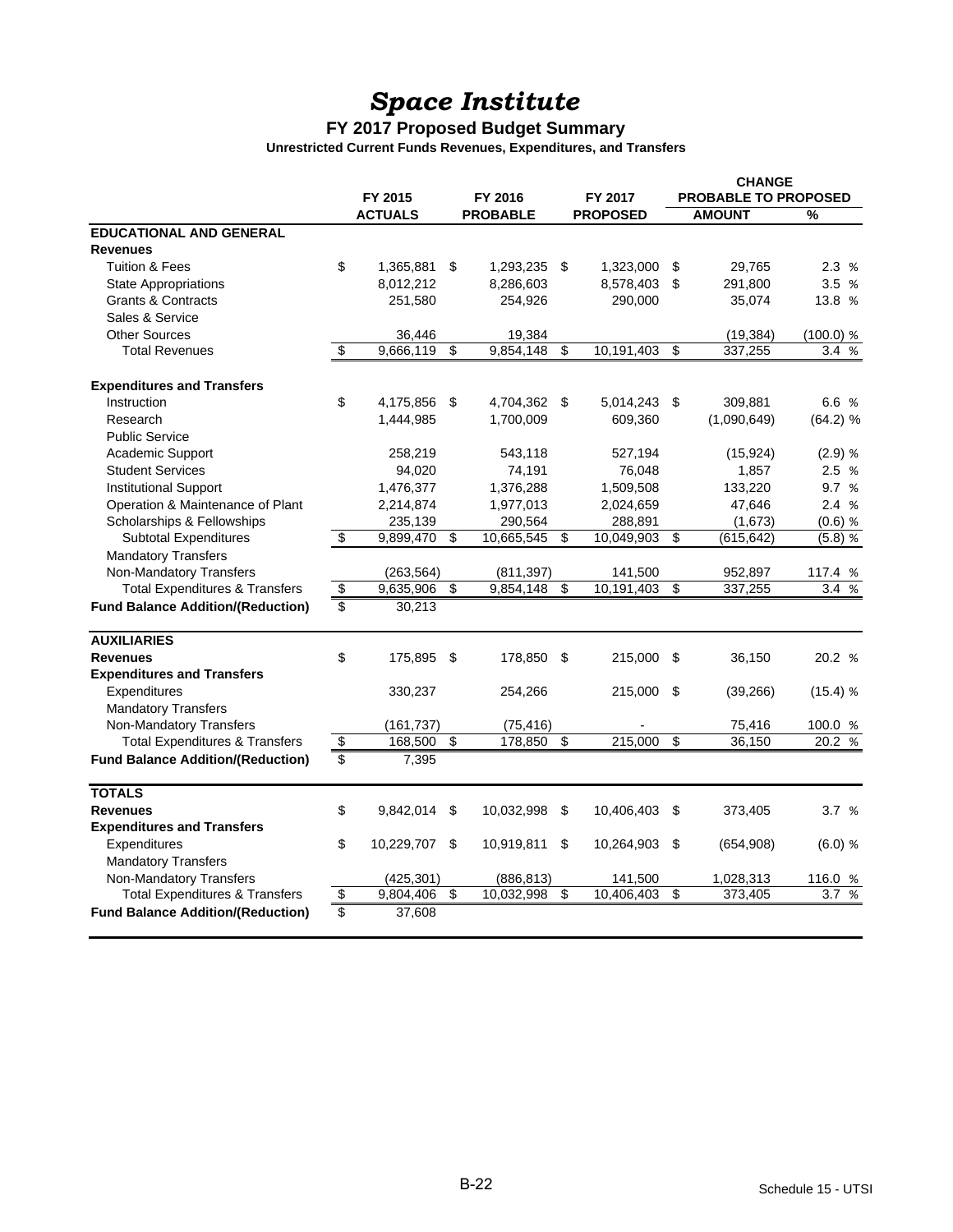### **FY 2017 Proposed Budget Summary**

|                                           |                 |                  |    |                 |     |                 | <b>CHANGE</b> |                      |            |  |
|-------------------------------------------|-----------------|------------------|----|-----------------|-----|-----------------|---------------|----------------------|------------|--|
|                                           |                 | FY 2015          |    | FY 2016         |     | FY 2017         |               | PROBABLE TO PROPOSED |            |  |
|                                           |                 | <b>ACTUALS</b>   |    | <b>PROBABLE</b> |     | <b>PROPOSED</b> |               | <b>AMOUNT</b>        | %          |  |
| <b>EDUCATIONAL AND GENERAL</b>            |                 |                  |    |                 |     |                 |               |                      |            |  |
| <b>Revenues</b>                           |                 |                  |    |                 |     |                 |               |                      |            |  |
| <b>Tuition &amp; Fees</b>                 | \$              | 78,753,143       | \$ | 81,951,644      | \$  | 84,640,459      | \$            | 2,688,815            | 3.3%       |  |
| <b>State Appropriations</b>               |                 | 129,958,440      |    | 135,671,921     |     | 140,995,421     |               | 5,323,500            | 3.9%       |  |
| <b>Grants &amp; Contracts</b>             |                 | 14,969,407       |    | 16,772,027      |     | 16,865,745      |               | 93.718               | 0.6%       |  |
| Sales & Service                           |                 | 19,678,231       |    | 20,007,554      |     | 20,204,135      |               | 196,581              | 1.0%       |  |
| <b>Other Sources</b>                      |                 | 2,531,675        |    | 2,916,908       |     | 2,998,238       |               | 81,330               | 2.8 %      |  |
| <b>Total Revenues</b>                     | \$              | 245,890,897      | \$ | 257,320,054     | \$  | 265,703,998     | \$            | 8,383,944            | 3.3%       |  |
| <b>Expenditures and Transfers</b>         |                 |                  |    |                 |     |                 |               |                      |            |  |
| Instruction                               | \$              | 126,169,173      | \$ | 145,070,751     | \$  | 138,570,757     | \$            | (6,499,994)          | (4.5) %    |  |
| Research                                  |                 | 7,185,683        |    | 12,851,852      |     | 7,653,398       |               | (5, 198, 454)        | (40.4) %   |  |
| <b>Public Service</b>                     |                 | 25,577           |    | 71,100          |     | 70,276          |               | (824)                | (1.2) %    |  |
| Academic Support                          |                 | 42,692,206       |    | 51,154,807      |     | 42,655,010      |               | (8,499,797)          | $(16.6)$ % |  |
| <b>Student Services</b>                   |                 | 6,314,922        |    | 6,574,843       |     | 6,244,485       |               | (330, 358)           | (5.0) %    |  |
| <b>Institutional Support</b>              |                 | 24,373,093       |    | 28,183,824      |     | 23,817,362      |               | (4,366,462)          | (15.5) %   |  |
| Operation & Maintenance of Plant          |                 | 32,872,246       |    | 26,774,642      |     | 27,052,230      |               | 277,588              | 1.0%       |  |
| Scholarships & Fellowships                |                 | 9,032,008        |    | 8,906,637       |     | 8,923,087       |               | 16,450               | 0.2%       |  |
| <b>Subtotal Expenditures</b>              | \$              | 248,664,908      | \$ | 279,588,456     | \$  | 254,986,605     | \$            | (24, 601, 851)       | $(8.8)$ %  |  |
| <b>Mandatory Transfers</b>                |                 | 4,077,472        |    | 6,022,718       |     | 6,206,893       |               | 184,175              | 3.1%       |  |
| Non-Mandatory Transfers                   |                 | (1,753,146)      |    | 4,151,800       |     | 4,510,500       |               | 358,700              | 8.6 %      |  |
| <b>Total Expenditures &amp; Transfers</b> | \$              | 250,989,234      | \$ | 289,762,974     | \$  | 265,703,998     | \$            | (24,058,976)         | $(8.3)$ %  |  |
| <b>Fund Balance Addition/(Reduction)</b>  | \$              | $(5,098,337)$ \$ |    | (32, 442, 920)  |     |                 |               |                      |            |  |
| <b>AUXILIARIES</b>                        |                 |                  |    |                 |     |                 |               |                      |            |  |
| <b>Revenues</b>                           | \$              | 1,401,760        | \$ | 1,711,178       | -\$ | 1,731,222       | \$            | 20,044               | 1.2%       |  |
| <b>Expenditures and Transfers</b>         |                 |                  |    |                 |     |                 |               |                      |            |  |
| Expenditures                              |                 | 1,038,289        |    | 1,524,276       |     | 1,360,722       |               | (163, 554)           | $(10.7)$ % |  |
| <b>Mandatory Transfers</b>                |                 | 368,674          |    | 367,902         |     | 370,500         |               | 2,598                | 0.7%       |  |
| Non-Mandatory Transfers                   |                 | 11,431           |    | (181,000)       |     |                 |               | 181,000              | 100.0 %    |  |
| <b>Total Expenditures &amp; Transfers</b> | \$              | 1,418,394        | \$ | 1,711,178       | \$  | 1,731,222       | \$            | 20,044               | 1.2%       |  |
| <b>Fund Balance Addition/(Reduction)</b>  | \$              | (16, 634)        |    |                 |     |                 |               |                      |            |  |
| <b>TOTALS</b>                             |                 |                  |    |                 |     |                 |               |                      |            |  |
| <b>Revenues</b>                           | \$              | 247,292,657      | \$ | 259,031,232     | \$  | 267,435,220     | \$            | 8,403,988            | 3.2 %      |  |
| <b>Expenditures and Transfers</b>         |                 |                  |    |                 |     |                 |               |                      |            |  |
| Expenditures                              | \$              | 249,703,197      | \$ | 281,112,732 \$  |     | 256, 347, 327   | \$            | (24, 765, 405)       | $(8.8)$ %  |  |
| <b>Mandatory Transfers</b>                |                 | 4,446,146        |    | 6,390,620       |     | 6,577,393       |               | 186,773              | 2.9 %      |  |
| Non-Mandatory Transfers                   |                 | (1,741,715)      |    | 3,970,800       |     | 4,510,500       |               | 539,700              | 13.6 %     |  |
| <b>Total Expenditures &amp; Transfers</b> | \$              | 252,407,628      | \$ | 291,474,152     | \$  | 267,435,220     | \$            | (24, 038, 932)       | $(8.2)$ %  |  |
| <b>Fund Balance Addition/(Reduction)</b>  | $\overline{\$}$ | $(5,114,971)$ \$ |    | (32, 442, 920)  |     |                 |               |                      |            |  |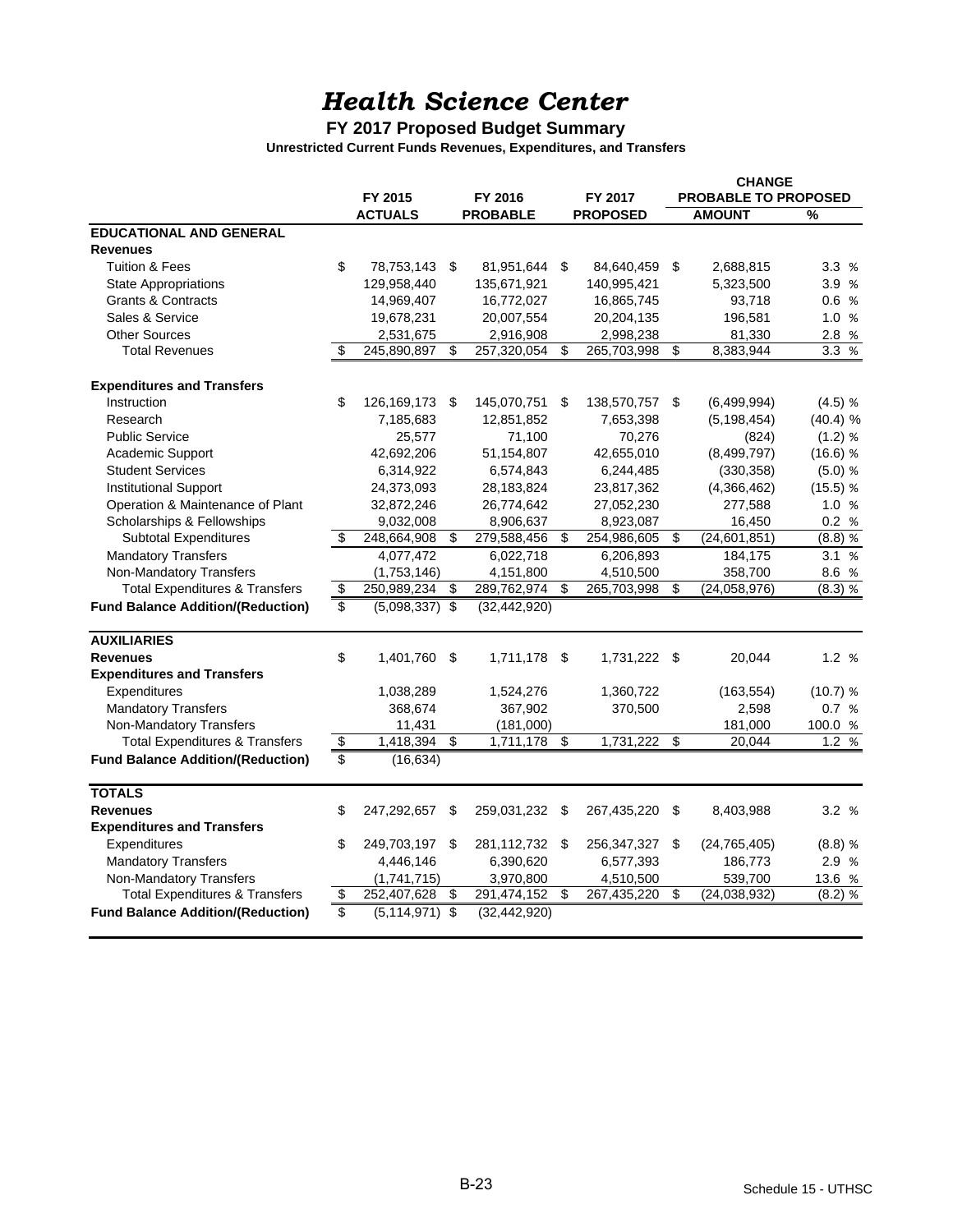# *Institute of Agriculture Total*

## **FY 2017 Proposed Budget Summary**

|                                           |                   |    |                 |      |                 |      | <b>CHANGE</b>               |               |  |  |
|-------------------------------------------|-------------------|----|-----------------|------|-----------------|------|-----------------------------|---------------|--|--|
|                                           | FY 2015           |    | FY 2016         |      | FY 2017         |      | <b>PROBABLE TO PROPOSED</b> |               |  |  |
|                                           | <b>ACTUALS</b>    |    | <b>PROBABLE</b> |      | <b>PROPOSED</b> |      | <b>AMOUNT</b>               | $\frac{9}{6}$ |  |  |
| <b>EDUCATIONAL AND GENERAL</b>            |                   |    |                 |      |                 |      |                             |               |  |  |
| <b>Revenues</b>                           |                   |    |                 |      |                 |      |                             |               |  |  |
| <b>Tuition &amp; Fees</b>                 | \$<br>11,503,126  | S. | 11,465,726      | - \$ | 12,385,308      | - \$ | 919,582                     | 8.0 %         |  |  |
| <b>State Appropriations</b>               | 73,768,007        |    | 76.809.564      |      | 80.032.064      |      | 3,222,500                   | 4.2 %         |  |  |
| <b>Grants &amp; Contracts</b>             | 4,393,533         |    | 4,023,071       |      | 4,018,071       |      | (5,000)                     | (0.1) %       |  |  |
| Sales & Service                           | 23,515,434        |    | 23,005,258      |      | 23,574,553      |      | 569,295                     | 2.5%          |  |  |
| <b>Other Sources</b>                      | 19,762,802        |    | 16,350,710      |      | 16,328,486      |      | (22, 224)                   | (0.1) %       |  |  |
| <b>Total Revenues</b>                     | \$<br>132,942,901 | \$ | 131,654,329     | \$   | 136,338,482     | \$   | 4,684,153                   | 3.6 %         |  |  |
| <b>Expenditures and Transfers</b>         |                   |    |                 |      |                 |      |                             |               |  |  |
| Instruction                               | \$<br>28,552,824  | \$ | 34,554,702      | \$   | 34,966,411      | \$.  | 411,709                     | 1.2 %         |  |  |
| Research                                  | 38,899,428        |    | 46,717,493      |      | 39,171,799      |      | (7, 545, 694)               | (16.2) %      |  |  |
| <b>Public Service</b>                     | 40.853.462        |    | 54.093.834      |      | 47,393,012      |      | (6,700,822)                 | (12.4) %      |  |  |
| Academic Support                          | 8,126,846         |    | 8,247,558       |      | 7,916,520       |      | (331,038)                   | (4.0) %       |  |  |
| <b>Student Services</b>                   |                   |    |                 |      |                 |      |                             |               |  |  |
| <b>Institutional Support</b>              | 2,330,160         |    | 2,664,536       |      | 2,599,599       |      | (64, 937)                   | (2.4) %       |  |  |
| Operation & Maintenance of Plant          | 3,430,670         |    | 3,189,353       |      | 3,238,095       |      | 48,742                      | 1.5 %         |  |  |
| Scholarships & Fellowships                | 13,481            |    | 59,455          |      | 39,455          |      | (20,000)                    | (33.6) %      |  |  |
| Subtotal Expenditures                     | \$<br>122,206,870 | \$ | 149,526,931     | \$   | 135,324,891     | \$   | (14,202,040)                | (9.5) %       |  |  |
| <b>Mandatory Transfers</b>                | 437,348           |    |                 |      |                 |      |                             |               |  |  |
| Non-Mandatory Transfers                   | 8,475,325         |    | (8, 227, 354)   |      | 1,644,200       |      | 9,871,554                   | 120.0 %       |  |  |
| <b>Total Expenditures &amp; Transfers</b> | \$<br>131,119,543 | \$ | 141,299,577     | \$   | 136,969,091     | \$   | (4,330,486)                 | (3.1) %       |  |  |
| <b>Fund Balance Addition/(Reduction)</b>  | \$<br>1,823,359   | \$ | (9,645,248)     | -\$  | (630, 609)      |      |                             |               |  |  |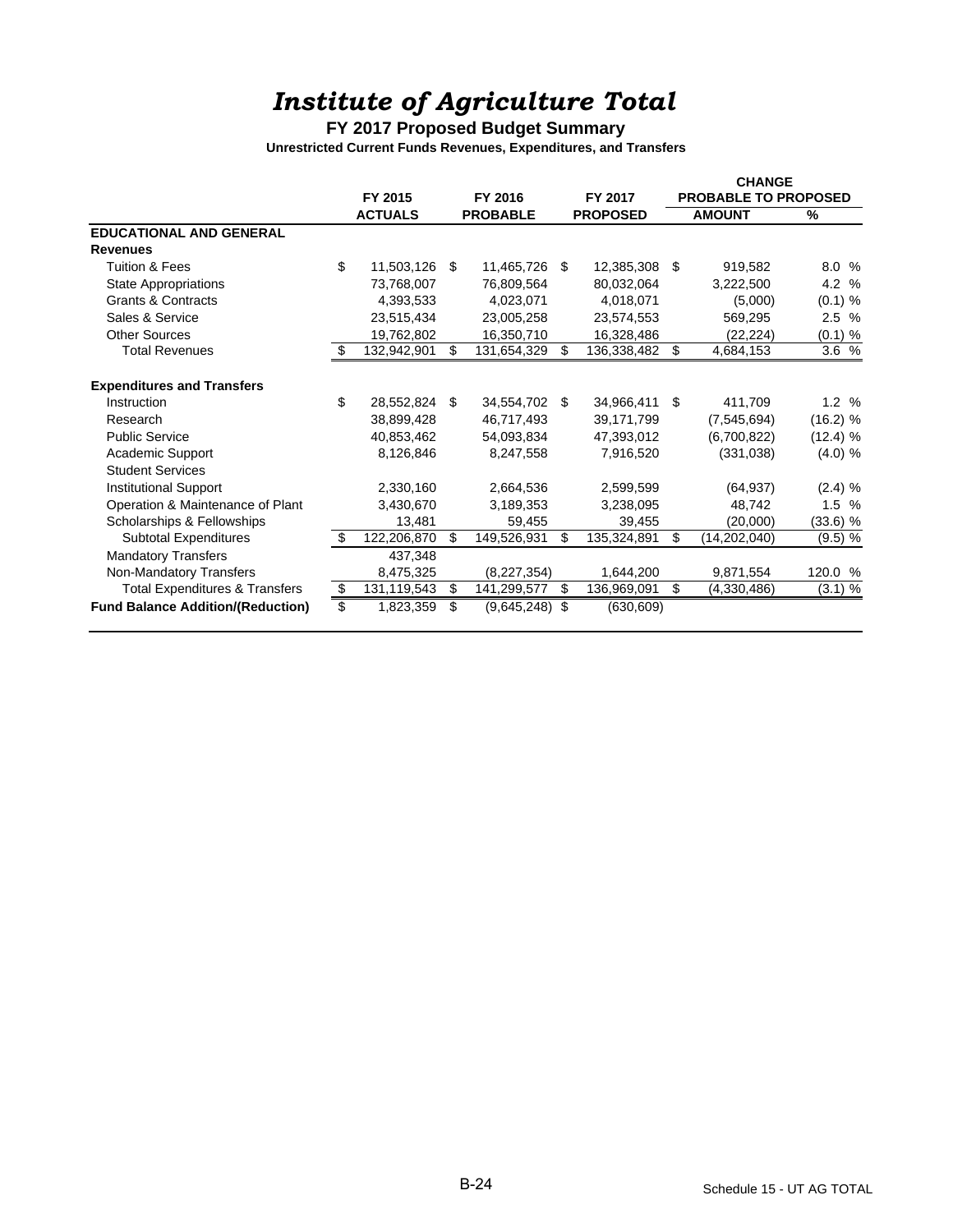# *Agricultural Experiment Station*

### **FY 2017 Proposed Budget Summary**

|                                           |                         |                |    |                 |                  | <b>CHANGE</b>               |               |               |  |
|-------------------------------------------|-------------------------|----------------|----|-----------------|------------------|-----------------------------|---------------|---------------|--|
|                                           |                         | FY 2015        |    | FY 2016         | FY 2017          | <b>PROBABLE TO PROPOSED</b> |               |               |  |
|                                           |                         | <b>ACTUALS</b> |    | <b>PROBABLE</b> | <b>PROPOSED</b>  |                             | <b>AMOUNT</b> | $\frac{9}{6}$ |  |
| <b>EDUCATIONAL AND GENERAL</b>            |                         |                |    |                 |                  |                             |               |               |  |
| <b>Revenues</b>                           |                         |                |    |                 |                  |                             |               |               |  |
| <b>Tuition &amp; Fees</b>                 |                         |                |    |                 |                  |                             |               |               |  |
| <b>State Appropriations</b>               | \$                      | 25,698,486     | S  | 26,669,788      | \$<br>27,697,588 | \$                          | 1,027,800     | 3.9 %         |  |
| <b>Grants &amp; Contracts</b>             |                         | 2,699,009      |    | 2,343,384       | 2,343,384        |                             |               |               |  |
| Sales & Service                           |                         | 4.908.965      |    | 3.151.368       | 3.227.443        |                             | 76,075        | 2.4%          |  |
| <b>Other Sources</b>                      |                         | 6,756,220      |    | 6,803,470       | 6,802,771        |                             | (699)         | 0.0 %         |  |
| <b>Total Revenues</b>                     | \$                      | 40,062,680     | \$ | 38,968,010      | \$<br>40,071,186 | \$.                         | 1,103,176     | 2.8 %         |  |
| <b>Expenditures and Transfers</b>         |                         |                |    |                 |                  |                             |               |               |  |
| Instruction                               |                         |                |    |                 |                  |                             |               |               |  |
| Research                                  |                         | 35,790,080     | \$ | 42,786,422      | \$<br>36,229,794 | -\$                         | (6, 556, 628) | (15.3) %      |  |
| <b>Public Service</b>                     |                         | 58,453         |    |                 |                  |                             |               |               |  |
| Academic Support                          |                         | 1,677,959      |    | 1,696,410       | 1,701,637        |                             | 5,227         | 0.3%          |  |
| <b>Student Services</b>                   |                         |                |    |                 |                  |                             |               |               |  |
| <b>Institutional Support</b>              |                         | 920,143        |    | 1,149,904       | 1,119,012        |                             | (30, 892)     | (2.7) %       |  |
| Operation & Maintenance of Plant          |                         | 435,803        |    | 475,684         | 443,143          |                             | (32, 541)     | $(6.8)$ %     |  |
| Scholarships & Fellowships                |                         |                |    |                 |                  |                             |               |               |  |
| <b>Subtotal Expenditures</b>              | \$                      | 38,882,437     | \$ | 46,108,420      | \$<br>39,493,586 | \$                          | (6,614,834)   | (14.3) %      |  |
| <b>Mandatory Transfers</b>                |                         |                |    |                 |                  |                             |               |               |  |
| Non-Mandatory Transfers                   |                         | 1,056,534      |    | (7, 157, 888)   | 577,600          |                             | 7,735,488     | 108.1 %       |  |
| <b>Total Expenditures &amp; Transfers</b> | $\overline{\mathbf{e}}$ | 39,938,971     | \$ | 38,950,532      | \$<br>40,071,186 | \$                          | 1,120,654     | 2.9 %         |  |
| <b>Fund Balance Addition/(Reduction)</b>  |                         | 123,710        | \$ | 17,478          |                  |                             |               |               |  |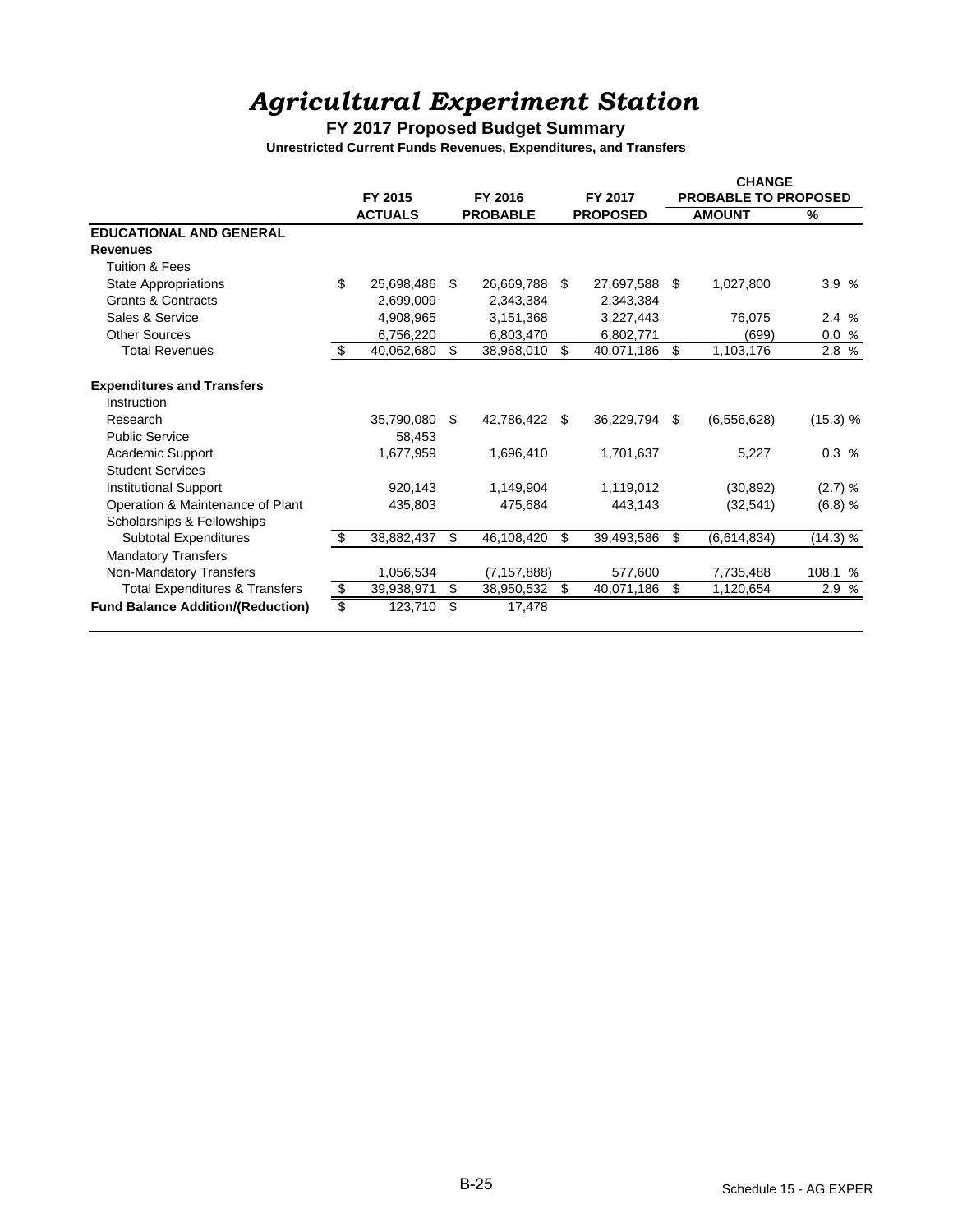## *UT Extension*

### **FY 2017 Proposed Budget Summary**

|                                           |                               |    |                  |    |                 | <b>CHANGE</b>               |               |          |  |
|-------------------------------------------|-------------------------------|----|------------------|----|-----------------|-----------------------------|---------------|----------|--|
|                                           | FY 2015                       |    | FY 2016          |    | FY 2017         | <b>PROBABLE TO PROPOSED</b> |               |          |  |
|                                           | <b>ACTUALS</b>                |    | <b>PROBABLE</b>  |    | <b>PROPOSED</b> |                             | <b>AMOUNT</b> | %        |  |
| <b>EDUCATIONAL AND GENERAL</b>            |                               |    |                  |    |                 |                             |               |          |  |
| <b>Revenues</b>                           |                               |    |                  |    |                 |                             |               |          |  |
| <b>Tuition &amp; Fees</b>                 |                               |    |                  |    |                 |                             |               |          |  |
| <b>State Appropriations</b>               | \$<br>31,195,267              | \$ | 32,406,617       | \$ | 33,903,617      | \$                          | 1,497,000     | 4.6 %    |  |
| <b>Grants &amp; Contracts</b>             | 756,352                       |    | 705,000          |    | 700,000         |                             | (5,000)       | (0.7) %  |  |
| Sales & Service                           | 4,402,890                     |    | 5,379,927        |    | 5,362,638       |                             | (17, 289)     | (0.3) %  |  |
| <b>Other Sources</b>                      | 12,758,705                    |    | 9,307,619        |    | 9,297,119       |                             | (10, 500)     | (0.1) %  |  |
| <b>Total Revenues</b>                     | \$<br>$\overline{49,}113,214$ | \$ | 47,799,163       | \$ | 49,263,374      | \$                          | 1,464,211     | 3.1%     |  |
| <b>Expenditures and Transfers</b>         |                               |    |                  |    |                 |                             |               |          |  |
| Instruction                               |                               | \$ | 536,908          | \$ | 57,798          | - \$                        | (479, 110)    | (89.2) % |  |
| Research                                  |                               |    |                  |    |                 |                             |               |          |  |
| <b>Public Service</b>                     | \$<br>40,618,406              |    | 53,997,357       |    | 47,269,168      |                             | (6,728,189)   | (12.5) % |  |
| Academic Support                          | 822,411                       |    | 902,131          |    | 907,131         |                             | 5.000         | 0.6%     |  |
| <b>Student Services</b>                   |                               |    |                  |    |                 |                             |               |          |  |
| <b>Institutional Support</b>              | 740,256                       |    | 774,392          |    | 753,612         |                             | (20, 780)     | (2.7) %  |  |
| Operation & Maintenance of Plant          |                               |    |                  |    |                 |                             |               |          |  |
| Scholarships & Fellowships                |                               |    |                  |    |                 |                             |               |          |  |
| <b>Subtotal Expenditures</b>              | \$<br>42,181,073              | \$ | 56,210,788       | \$ | 48,987,709      | \$                          | (7,223,079)   | (12.8) % |  |
| <b>Mandatory Transfers</b>                |                               |    |                  |    |                 |                             |               |          |  |
| Non-Mandatory Transfers                   | 3,999,558                     |    | 879,112          |    | 619,800         |                             | (259, 312)    | (29.5) % |  |
| <b>Total Expenditures &amp; Transfers</b> | \$<br>46,180,631              | \$ | 57,089,900       | \$ | 49,607,509      | \$.                         | (7,482,391)   | (13.1) % |  |
| <b>Fund Balance Addition/(Reduction)</b>  | \$<br>2,932,583               | \$ | $(9,290,737)$ \$ |    | (344, 135)      |                             |               |          |  |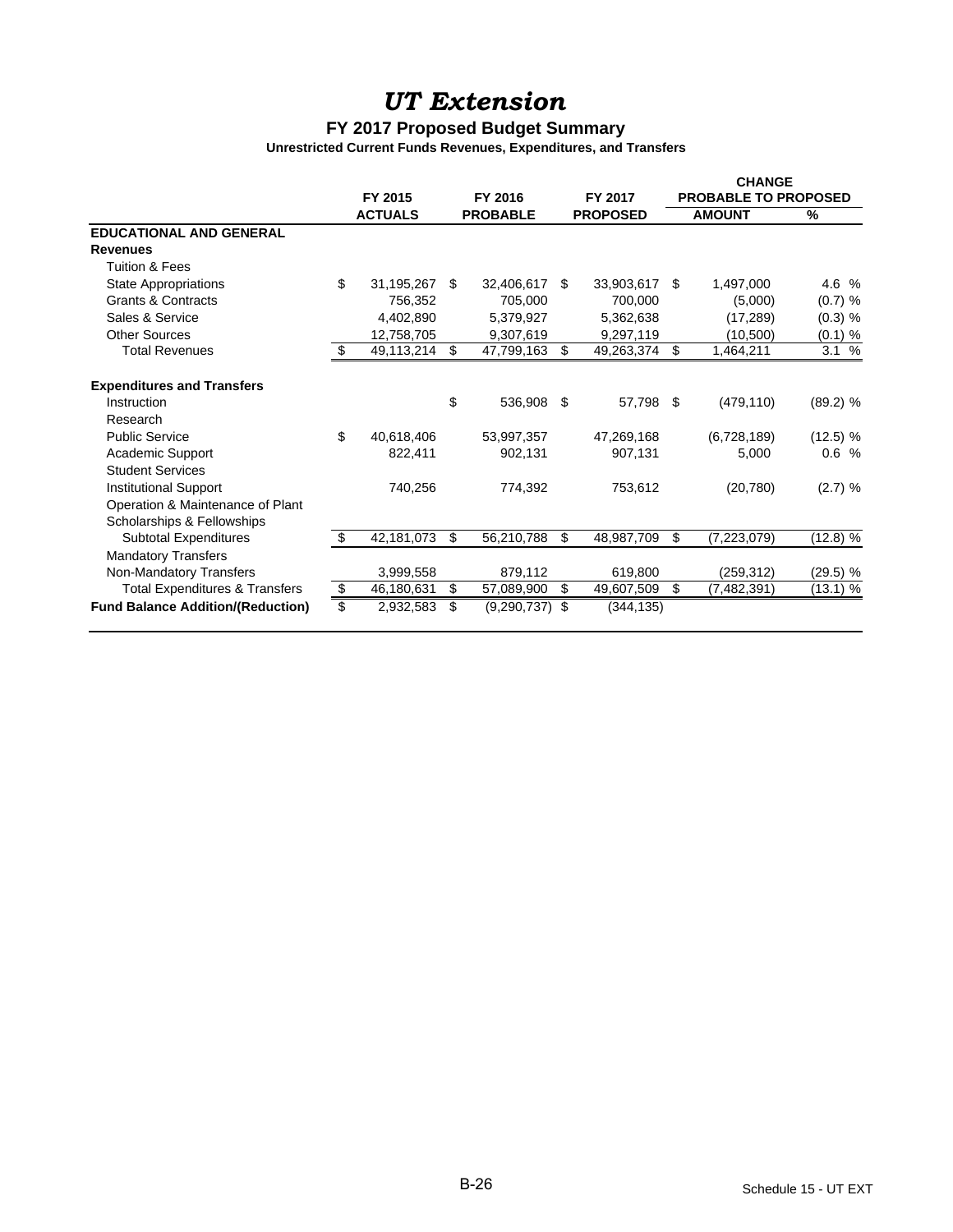# *College of Veterinary Medicine*

### **FY 2017 Proposed Budget Summary**

|                                           |                   |                       |    | <b>CHANGE</b>   |      |                      |               |
|-------------------------------------------|-------------------|-----------------------|----|-----------------|------|----------------------|---------------|
|                                           | FY 2015           | FY 2016               |    | FY 2017         |      | PROBABLE TO PROPOSED |               |
|                                           | <b>ACTUALS</b>    | <b>PROBABLE</b>       |    | <b>PROPOSED</b> |      | <b>AMOUNT</b>        | $\frac{9}{6}$ |
| <b>EDUCATIONAL AND GENERAL</b>            |                   |                       |    |                 |      |                      |               |
| <b>Revenues</b>                           |                   |                       |    |                 |      |                      |               |
| <b>Tuition &amp; Fees</b>                 | \$<br>11,503,126  | \$<br>11,465,726      | \$ | 12,385,308      | - \$ | 919,582              | 8.0 %         |
| State Appropriations                      | 16,874,254        | 17,733,159            |    | 18,430,859      |      | 697,700              | 3.9 %         |
| <b>Grants &amp; Contracts</b>             | 938,172           | 974,687               |    | 974,687         |      |                      |               |
| Sales & Service                           | 14,203,579        | 14,473,963            |    | 14,984,472      |      | 510,509              | 3.5%          |
| Other Sources                             | 247,877           | 239,621               |    | 228,596         |      | (11, 025)            | (4.6) %       |
| <b>Total Revenues</b>                     | \$<br>43,767,008  | \$<br>44,887,156      | \$ | 47,003,922      | \$   | 2,116,766            | 4.7 %         |
| <b>Expenditures and Transfers</b>         |                   |                       |    |                 |      |                      |               |
| Instruction                               | \$<br>28,552,824  | \$<br>34,017,794      | \$ | 34,908,613      | -S   | 890,819              | 2.6 %         |
| Research                                  | 3,109,348         | 3,931,071             |    | 2,942,005       |      | (989,066)            | (25.2) %      |
| <b>Public Service</b>                     | 176,603           | 96,477                |    | 123,844         |      | 27,367               | 28.4 %        |
| Academic Support                          | 5,626,476         | 5,649,017             |    | 5,307,752       |      | (341, 265)           | (6.0) %       |
| <b>Student Services</b>                   |                   |                       |    |                 |      |                      |               |
| <b>Institutional Support</b>              | 669,762           | 740,240               |    | 726,975         |      | (13,265)             | (1.8) %       |
| Operation & Maintenance of Plant          | 2,994,867         | 2,713,669             |    | 2,794,952       |      | 81,283               | 3.0%          |
| Scholarships & Fellowships                | 13,481            | 59,455                |    | 39,455          |      | (20,000)             | $(33.6)$ %    |
| Subtotal Expenditures                     | \$<br>41,143,360  | \$<br>47,207,723      | \$ | 46,843,596      | \$   | (364, 127)           | $(0.8)$ %     |
| <b>Mandatory Transfers</b>                | 437,348           |                       |    |                 |      |                      |               |
| Non-Mandatory Transfers                   | 3,419,233         | (1,948,578)           |    | 446,800         |      | 2,395,378            | 122.9 %       |
| <b>Total Expenditures &amp; Transfers</b> | \$<br>44,999,941  | \$<br>45,259,145      | \$ | 47,290,396      | \$   | 2,031,251            | 4.5 %         |
| <b>Fund Balance Addition/(Reduction)</b>  | \$<br>(1,232,934) | \$<br>$(371, 989)$ \$ |    | (286, 474)      |      |                      |               |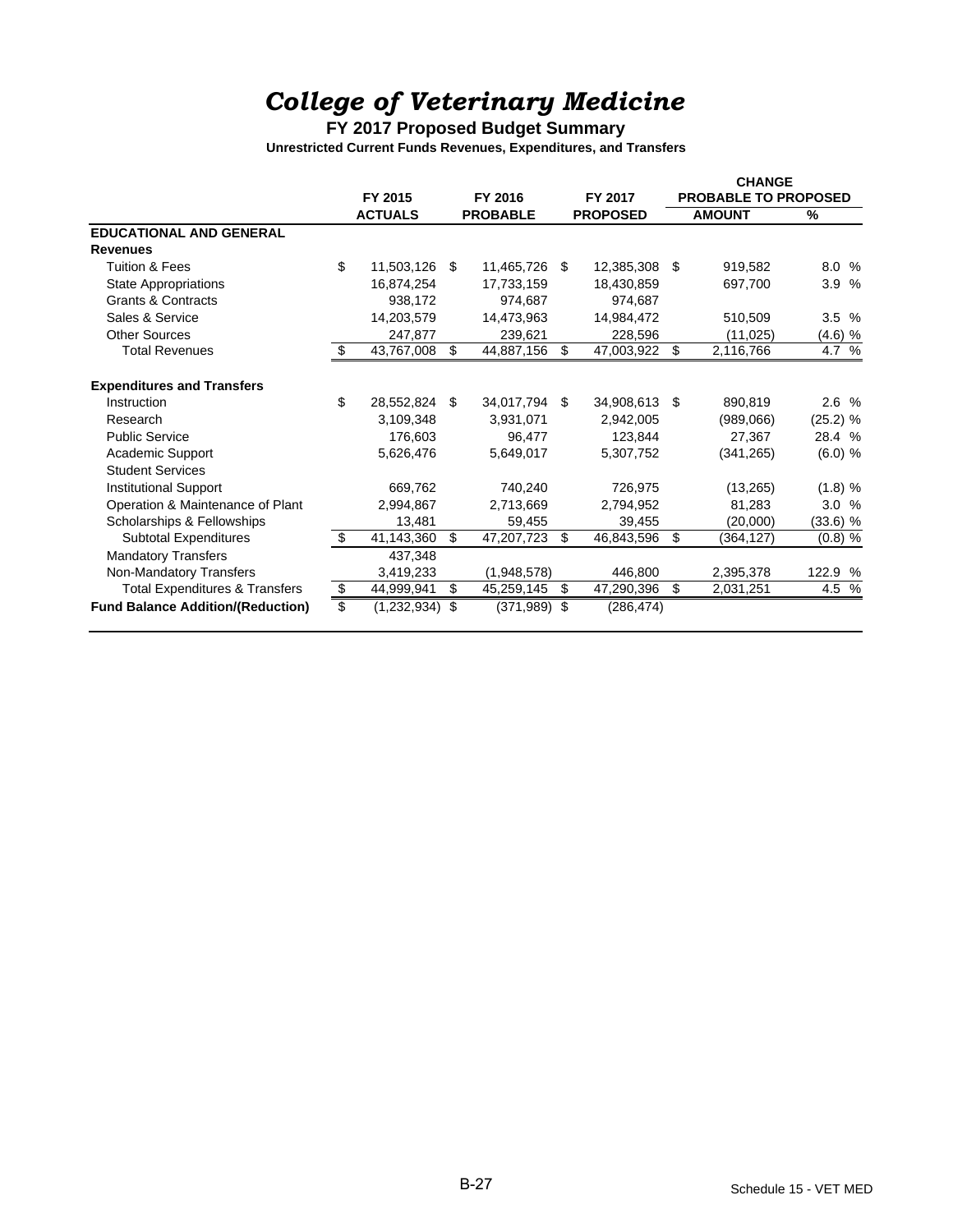# *Institute for Public Service Total*

## **FY 2017 Proposed Budget Summary**

|                                           | FY 2015          |    | FY 2016         | FY 2017 | <b>CHANGE</b><br>PROBABLE TO PROPOSED |               |            |                    |
|-------------------------------------------|------------------|----|-----------------|---------|---------------------------------------|---------------|------------|--------------------|
|                                           | <b>ACTUALS</b>   |    | <b>PROBABLE</b> |         | <b>PROPOSED</b>                       | <b>AMOUNT</b> |            | $\frac{9}{6}$      |
| <b>EDUCATIONAL AND GENERAL</b>            |                  |    |                 |         |                                       |               |            |                    |
| <b>Revenues</b>                           |                  |    |                 |         |                                       |               |            |                    |
| <b>Tuition &amp; Fees</b>                 |                  |    |                 |         |                                       |               |            |                    |
| State Appropriations                      | \$<br>9,936,524  | \$ | 10,342,187      | \$      | 11,033,687                            | \$.           | 691,500    | 6.7 %              |
| <b>Grants &amp; Contracts</b>             | 321,566          |    | 219,397         |         | 184,042                               |               | (35, 355)  | (16.1) %           |
| Sales & Service                           |                  |    |                 |         |                                       |               |            |                    |
| Other Sources                             | 7,100,662        |    | 7,229,853       |         | 7,598,916                             |               | 369,063    | 5.1 %              |
| <b>Total Revenues</b>                     | \$<br>17,358,752 | \$ | 17,791,437      | \$      | 18,816,645                            | \$            | 1,025,208  | $\overline{5.8}$ % |
| <b>Expenditures and Transfers</b>         |                  |    |                 |         |                                       |               |            |                    |
| Instruction                               |                  |    |                 |         |                                       |               |            |                    |
| Research                                  |                  |    |                 |         |                                       |               |            |                    |
| <b>Public Service</b>                     | \$<br>15,032,667 | \$ | 15,422,217      | \$      | 17,242,519                            | - \$          | 1,820,302  | 11.8 %             |
| Academic Support                          | 262,964          |    | 277.673         |         | 267,153                               |               | (10, 520)  | (3.8) %            |
| <b>Student Services</b>                   |                  |    |                 |         |                                       |               |            |                    |
| <b>Institutional Support</b>              | 934,964          |    | 772,442         |         | 935,651                               |               | 163,209    | 21.1%              |
| Operation & Maintenance of Plant          |                  |    |                 |         |                                       |               |            |                    |
| Scholarships & Fellowships                |                  |    |                 |         |                                       |               |            |                    |
| Subtotal Expenditures                     | \$<br>16,230,595 | \$ | 16,472,332      | \$      | 18,445,323                            | \$            | 1,972,991  | 12.0 %             |
| <b>Mandatory Transfers</b>                |                  |    |                 |         |                                       |               |            |                    |
| Non-Mandatory Transfers                   | 1,076,037        |    | 1,408,526       |         | 580,507                               |               | (828, 019) | $(58.8)$ %         |
| <b>Total Expenditures &amp; Transfers</b> | \$<br>17,306,632 | \$ | 17,880,858      | \$      | 19,025,830                            | -S            | 1,144,972  | 6.4 %              |
| <b>Fund Balance Addition/(Reduction)</b>  | \$<br>52,120     | \$ | (89, 421)       | \$      | (209, 185)                            |               |            |                    |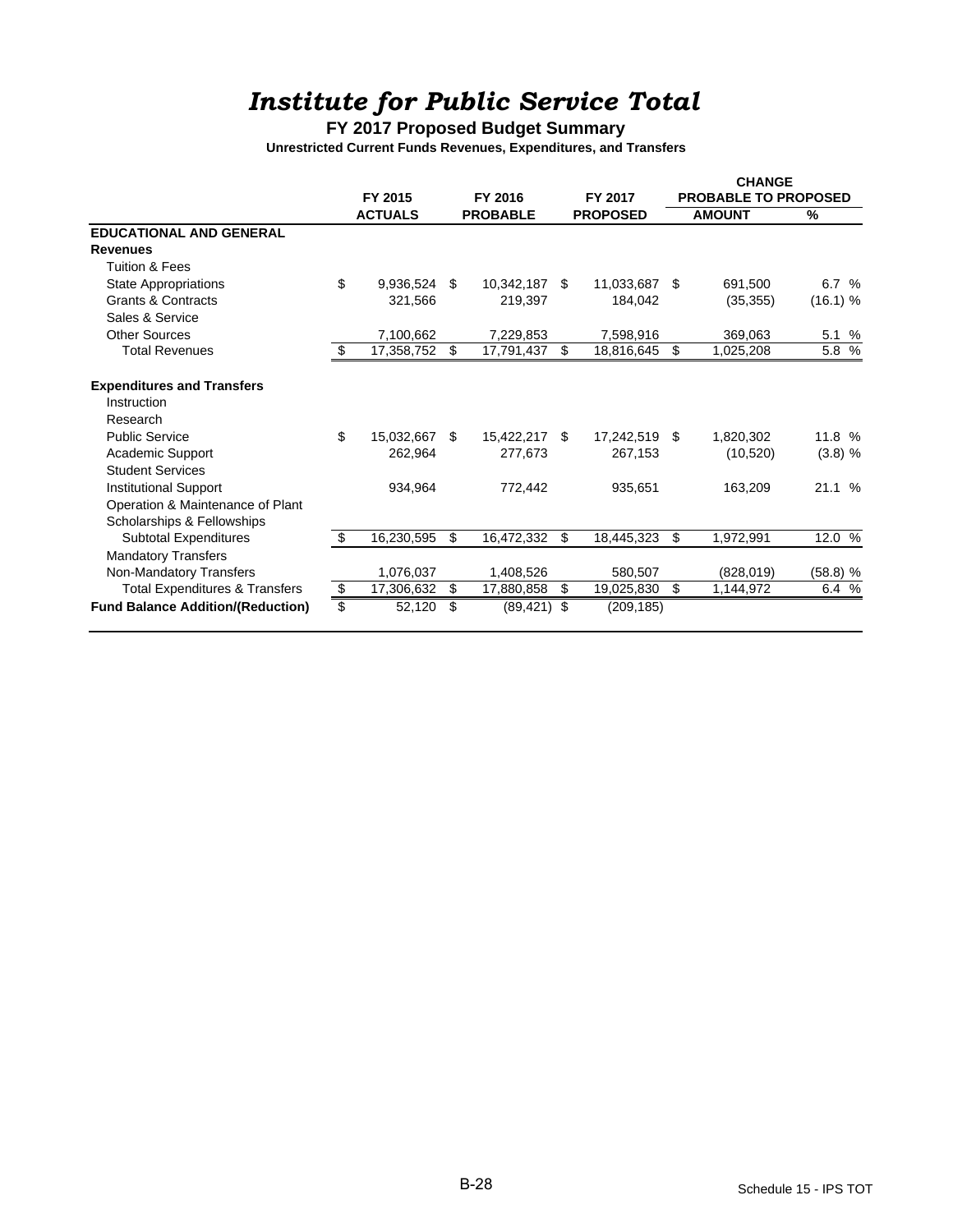# *Institute for Public Service*

## **FY 2017 Proposed Budget Summary**

|                                           | FY 2015 |                | FY 2016 |                 |    | FY 2017         |     | <b>CHANGE</b><br><b>PROBABLE TO PROPOSED</b> |            |  |  |
|-------------------------------------------|---------|----------------|---------|-----------------|----|-----------------|-----|----------------------------------------------|------------|--|--|
|                                           |         | <b>ACTUALS</b> |         | <b>PROBABLE</b> |    | <b>PROPOSED</b> |     | <b>AMOUNT</b>                                | %          |  |  |
| <b>EDUCATIONAL AND GENERAL</b>            |         |                |         |                 |    |                 |     |                                              |            |  |  |
| <b>Revenues</b>                           |         |                |         |                 |    |                 |     |                                              |            |  |  |
| <b>Tuition &amp; Fees</b>                 |         |                |         |                 |    |                 |     |                                              |            |  |  |
| <b>State Appropriations</b>               | \$      | 5,265,298      | \$      | 5,439,285       | S  | 5,639,985       | -\$ | 200,700                                      | 3.7%       |  |  |
| <b>Grants &amp; Contracts</b>             |         | 301,450        |         | 191,622         |    | 156,267         |     | (35, 355)                                    | (18.5) %   |  |  |
| Sales & Service                           |         |                |         |                 |    |                 |     |                                              |            |  |  |
| Other Sources                             |         | 623.205        |         | 692.700         |    | 925,400         |     | 232,700                                      | 33.6 %     |  |  |
| <b>Total Revenues</b>                     | \$      | 6,189,953      | \$      | 6,323,607       | \$ | 6,721,652 \$    |     | 398,045                                      | 6.3 %      |  |  |
| <b>Expenditures and Transfers</b>         |         |                |         |                 |    |                 |     |                                              |            |  |  |
| Instruction                               |         |                |         |                 |    |                 |     |                                              |            |  |  |
| Research                                  |         |                |         |                 |    |                 |     |                                              |            |  |  |
| <b>Public Service</b>                     | \$      | 4,466,659      | \$      | 4,485,952       | \$ | 5,336,778       | -\$ | 850,826                                      | 19.0 %     |  |  |
| Academic Support                          |         |                |         |                 |    |                 |     |                                              |            |  |  |
| <b>Student Services</b>                   |         |                |         |                 |    |                 |     |                                              |            |  |  |
| <b>Institutional Support</b>              |         | 924,492        |         | 755,707         |    | 918,916         |     | 163,209                                      | 21.6 %     |  |  |
| Operation & Maintenance of Plant          |         |                |         |                 |    |                 |     |                                              |            |  |  |
| Scholarships & Fellowships                |         |                |         |                 |    |                 |     |                                              |            |  |  |
| Subtotal Expenditures                     | \$      | 5,391,151      | \$      | 5,241,659       | \$ | 6,255,694       | \$  | 1,014,035                                    | 19.3 %     |  |  |
| <b>Mandatory Transfers</b>                |         |                |         |                 |    |                 |     |                                              |            |  |  |
| Non-Mandatory Transfers                   |         | 803,828        |         | 1,188,533       |    | 465.958         |     | (722, 575)                                   | $(60.8)$ % |  |  |
| <b>Total Expenditures &amp; Transfers</b> | \$      | 6,194,979      | \$      | 6,430,192       | \$ | 6,721,652       | \$  | 291,460                                      | 4.5 %      |  |  |
| <b>Fund Balance Addition/(Reduction)</b>  | \$      | (5,026)        | \$      | (106, 585)      |    |                 |     |                                              |            |  |  |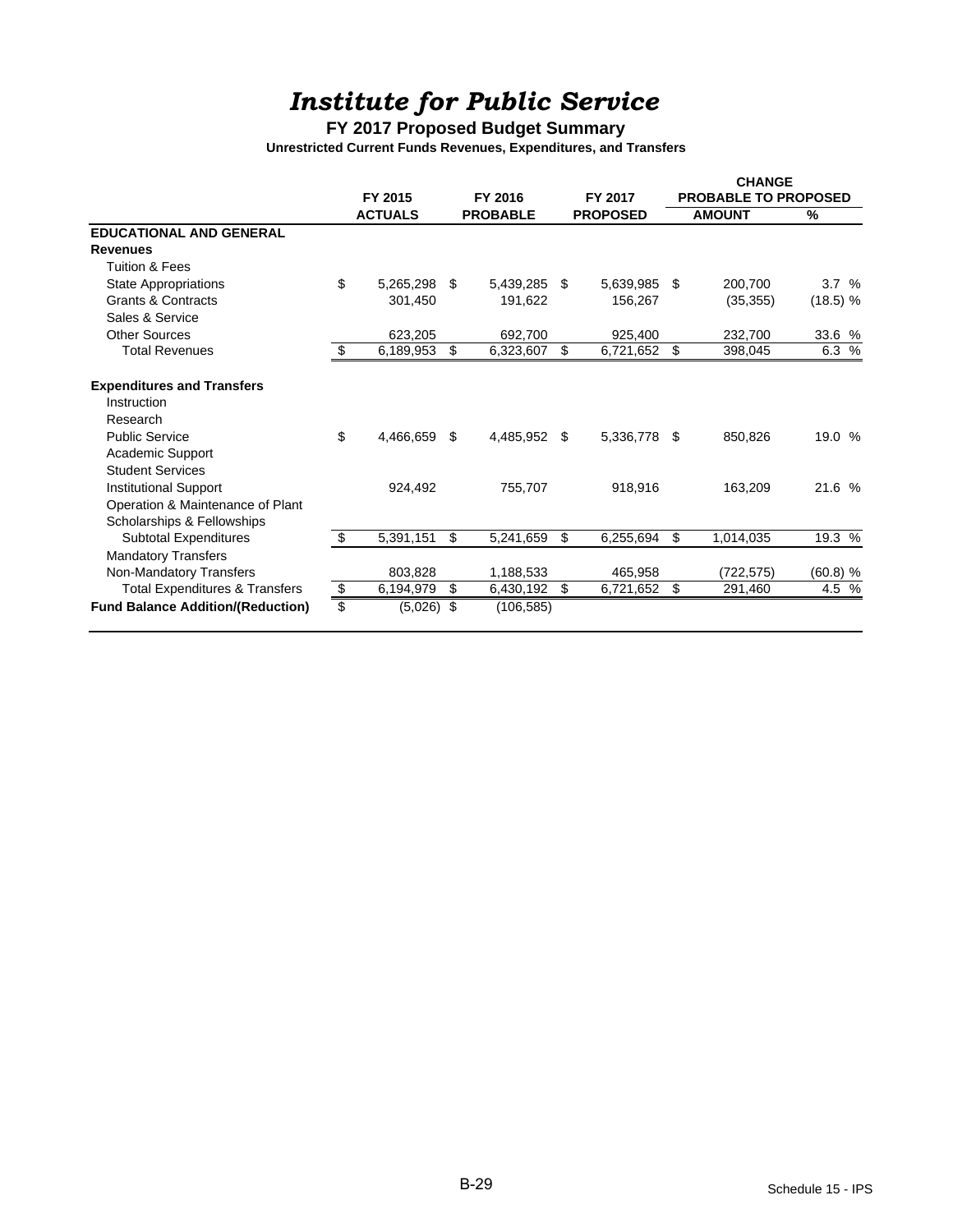# *Municipal Technical Advisory Service*

### **FY 2017 Proposed Budget Summary**

|                                           | FY 2015 |                |    | FY 2016         | FY 2017 |                 | <b>CHANGE</b><br>PROBABLE TO PROPOSED |           |               |  |
|-------------------------------------------|---------|----------------|----|-----------------|---------|-----------------|---------------------------------------|-----------|---------------|--|
|                                           |         | <b>ACTUALS</b> |    | <b>PROBABLE</b> |         | <b>PROPOSED</b> | <b>AMOUNT</b>                         |           | $\frac{9}{6}$ |  |
| <b>EDUCATIONAL AND GENERAL</b>            |         |                |    |                 |         |                 |                                       |           |               |  |
| <b>Revenues</b>                           |         |                |    |                 |         |                 |                                       |           |               |  |
| <b>Tuition &amp; Fees</b>                 |         |                |    |                 |         |                 |                                       |           |               |  |
| State Appropriations                      | \$      | 2,903,313      | \$ | 3,039,651       | \$      | 3,156,651       | \$                                    | 117,000   | 3.8%          |  |
| <b>Grants &amp; Contracts</b>             |         | 20,116         |    | 27,775          |         | 27,775          |                                       |           |               |  |
| Sales & Service                           |         |                |    |                 |         |                 |                                       |           |               |  |
| <b>Other Sources</b>                      |         | 3,299,627      |    | 3,388,436       |         | 3,465,239       |                                       | 76,803    | 2.3 %         |  |
| <b>Total Revenues</b>                     | \$      | 6,223,056      | \$ | 6,455,862       | \$      | 6,649,665       | \$                                    | 193,803   | 3.0 %         |  |
| <b>Expenditures and Transfers</b>         |         |                |    |                 |         |                 |                                       |           |               |  |
| Instruction                               |         |                |    |                 |         |                 |                                       |           |               |  |
| Research                                  |         |                |    |                 |         |                 |                                       |           |               |  |
| <b>Public Service</b>                     | \$      | 5,694,708      | \$ | 6,000,475       | \$      | 6,222,811       | -\$                                   | 222.336   | 3.7%          |  |
| Academic Support                          |         | 262,964        |    | 277.673         |         | 267,153         |                                       | (10, 520) | (3.8) %       |  |
| <b>Student Services</b>                   |         |                |    |                 |         |                 |                                       |           |               |  |
| <b>Institutional Support</b>              |         | 6,155          |    | 8,900           |         | 8,900           |                                       |           |               |  |
| Operation & Maintenance of Plant          |         |                |    |                 |         |                 |                                       |           |               |  |
| Scholarships & Fellowships                |         |                |    |                 |         |                 |                                       |           |               |  |
| Subtotal Expenditures                     | \$      | 5,963,827      | \$ | 6,287,048       | \$      | 6,498,864       | \$                                    | 211,816   | 3.4%          |  |
| <b>Mandatory Transfers</b>                |         |                |    |                 |         |                 |                                       |           |               |  |
| Non-Mandatory Transfers                   |         | 254.675        |    | 136,721         |         | 179,339         |                                       | 42.618    | 31.2 %        |  |
| <b>Total Expenditures &amp; Transfers</b> | \$      | 6,218,502      | \$ | 6,423,769       | \$      | 6,678,203       | \$                                    | 254,434   | 4.0 %         |  |
| <b>Fund Balance Addition/(Reduction)</b>  |         | 4,554          | \$ | 32,093          | \$      | (28, 538)       |                                       |           |               |  |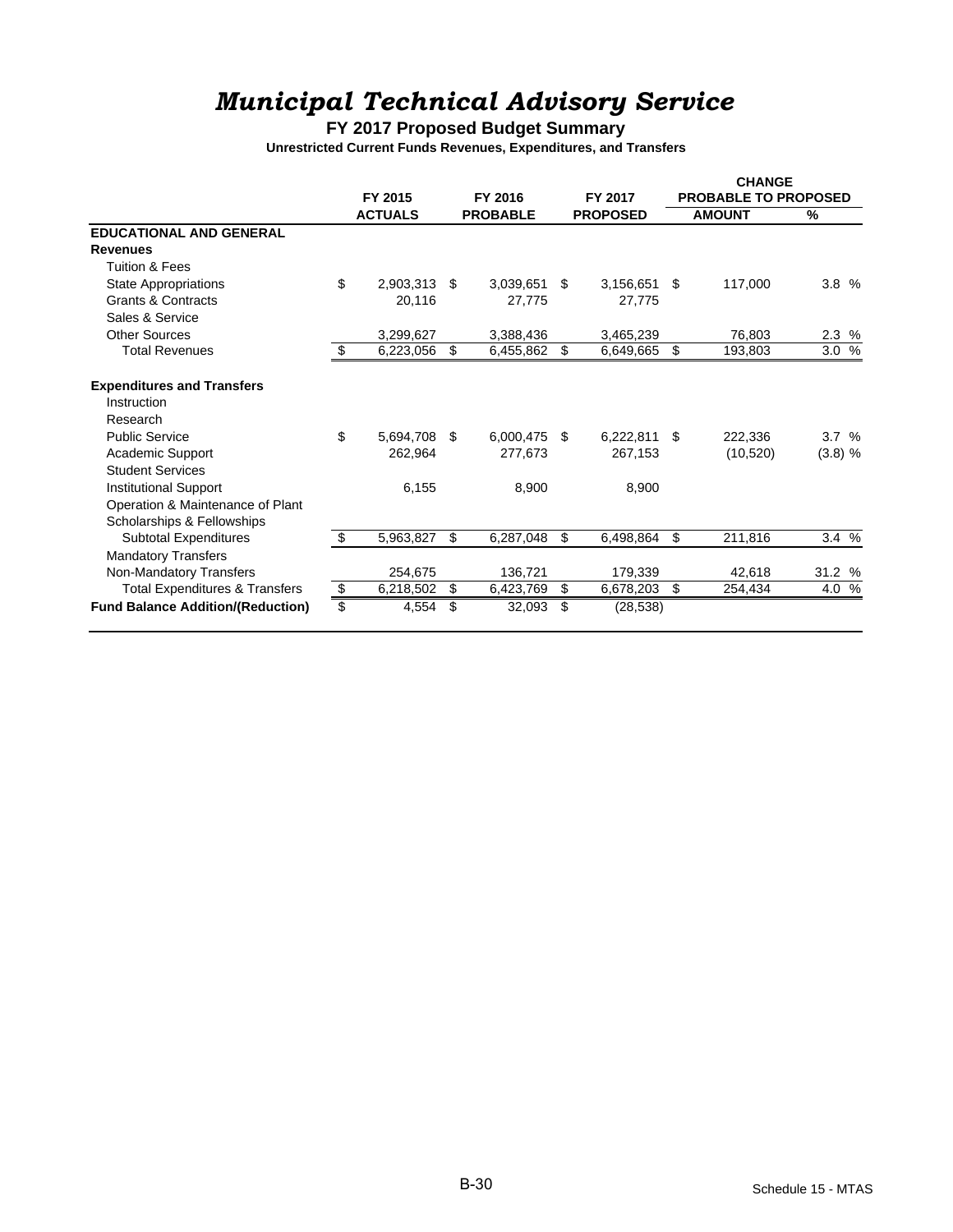# *County Technical Assistance Service*

**FY 2017 Proposed Budget Summary**

|                                           |                 |                     |                    | <b>CHANGE</b> |                             |         |  |
|-------------------------------------------|-----------------|---------------------|--------------------|---------------|-----------------------------|---------|--|
|                                           | FY 2015         | FY 2016             | FY 2017            |               | <b>PROBABLE TO PROPOSED</b> |         |  |
|                                           | <b>ACTUALS</b>  | <b>PROBABLE</b>     | <b>PROPOSED</b>    |               | <b>AMOUNT</b>               | %       |  |
| <b>EDUCATIONAL AND GENERAL</b>            |                 |                     |                    |               |                             |         |  |
| <b>Revenues</b>                           |                 |                     |                    |               |                             |         |  |
| Tuition & Fees                            |                 |                     |                    |               |                             |         |  |
| State Appropriations                      | \$<br>1,767,913 | \$<br>1,863,251     | \$<br>2,237,051    | \$            | 373,800                     | 20.1 %  |  |
| <b>Grants &amp; Contracts</b>             |                 |                     |                    |               |                             |         |  |
| Sales & Service                           |                 |                     |                    |               |                             |         |  |
| <b>Other Sources</b>                      | 3,177,830       | 3,148,717           | 3,208,277          |               | 59,560                      | 1.9 %   |  |
| <b>Total Revenues</b>                     | \$<br>4,945,743 | \$<br>5,011,968     | \$<br>5,445,328    | \$            | 433,360                     | 8.6 %   |  |
| <b>Expenditures and Transfers</b>         |                 |                     |                    |               |                             |         |  |
| Instruction                               |                 |                     |                    |               |                             |         |  |
| Research                                  |                 |                     |                    |               |                             |         |  |
| <b>Public Service</b>                     | \$<br>4,871,300 | \$<br>4,935,790     | \$<br>5,682,930 \$ |               | 747,140                     | 15.1 %  |  |
| Academic Support                          |                 |                     |                    |               |                             |         |  |
| <b>Student Services</b>                   |                 |                     |                    |               |                             |         |  |
| <b>Institutional Support</b>              | 4,317           | 7,835               | 7,835              |               |                             |         |  |
| Operation & Maintenance of Plant          |                 |                     |                    |               |                             |         |  |
| Scholarships & Fellowships                |                 |                     |                    |               |                             |         |  |
| <b>Subtotal Expenditures</b>              | \$<br>4,875,617 | \$<br>4,943,625     | \$<br>5,690,765    | \$            | 747,140                     | 15.1 %  |  |
| <b>Mandatory Transfers</b>                |                 |                     |                    |               |                             |         |  |
| Non-Mandatory Transfers                   | 17,534          | 83,272              | (64, 790)          |               | (148,062)                   | (177.8) |  |
| <b>Total Expenditures &amp; Transfers</b> | \$<br>4,893,151 | \$<br>5,026,897     | \$<br>5,625,975    | \$            | 599,078                     | 11.9 %  |  |
| <b>Fund Balance Addition/(Reduction)</b>  | \$<br>52,592    | \$<br>$(14,929)$ \$ | (180, 647)         |               |                             |         |  |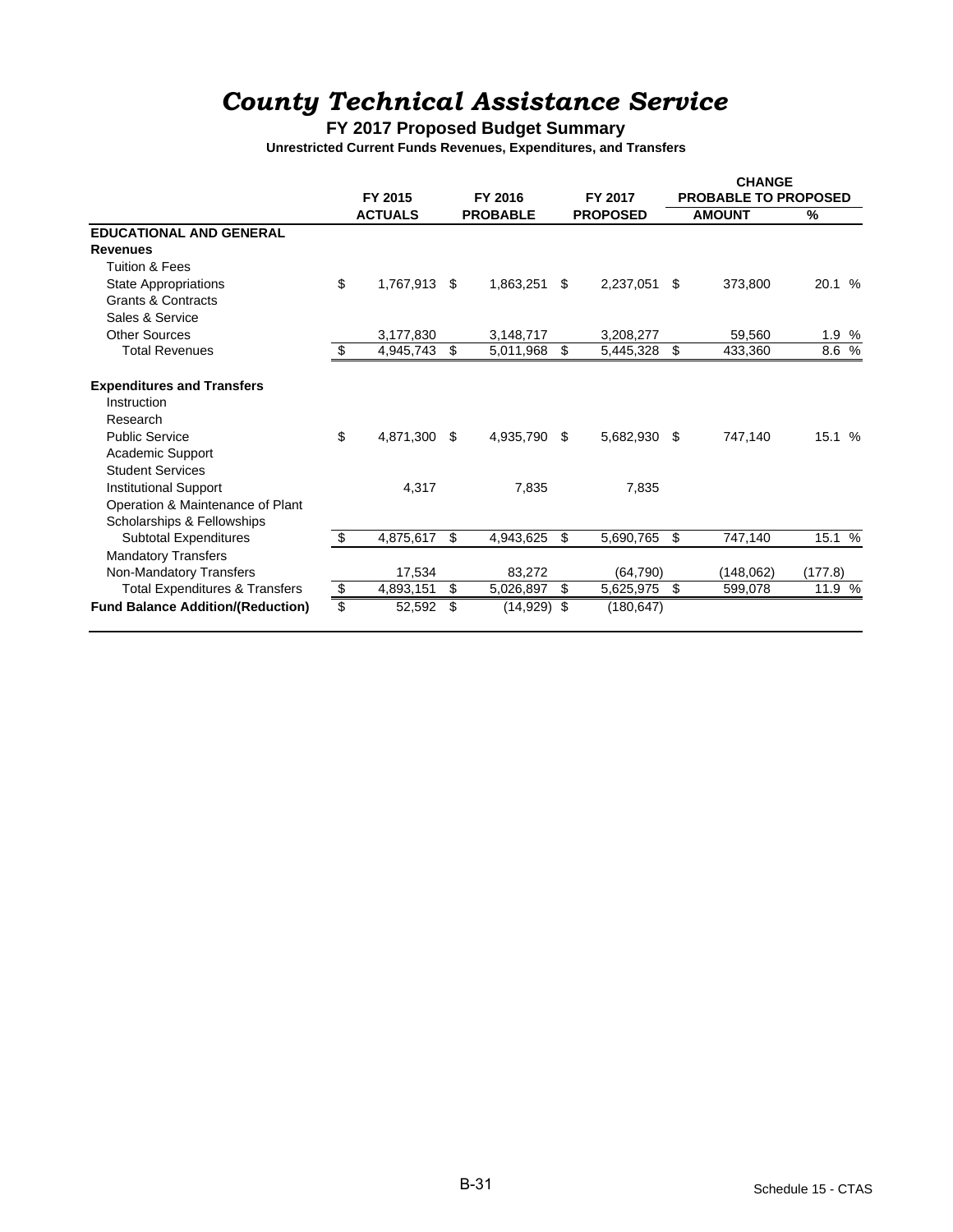# *System Administration*

## **FY 2017 Proposed Budget Summary**

|                                           | FY 2015          | FY 2016             |    | FY 2017         |     | <b>CHANGE</b><br><b>PROBABLE TO PROPOSED</b> |                     |
|-------------------------------------------|------------------|---------------------|----|-----------------|-----|----------------------------------------------|---------------------|
|                                           | <b>ACTUALS</b>   | <b>PROBABLE</b>     |    | <b>PROPOSED</b> |     | <b>AMOUNT</b>                                | %                   |
| <b>EDUCATIONAL AND GENERAL</b>            |                  |                     |    |                 |     |                                              |                     |
| <b>Revenues</b>                           |                  |                     |    |                 |     |                                              |                     |
| Tuition & Fees                            |                  |                     |    |                 |     |                                              |                     |
| State Appropriations                      | \$<br>4,794,038  | \$<br>4,995,217     | \$ | 5,263,217       | \$  | 268,000                                      | 5.4 %               |
| <b>Grants &amp; Contracts</b>             |                  |                     |    |                 |     |                                              |                     |
| Sales & Service                           |                  |                     |    |                 |     |                                              |                     |
| Other Sources                             | 18,981,510       | 17,666,635          |    | 17,666,635      |     |                                              |                     |
| <b>Total Revenues</b>                     | \$<br>23,775,548 | \$<br>22,661,852 \$ |    | 22,929,852      | -\$ | 268,000                                      | $1.2\%$             |
| <b>Expenditures and Transfers</b>         |                  |                     |    |                 |     |                                              |                     |
| Instruction                               |                  |                     |    |                 |     |                                              |                     |
| Research                                  | \$<br>239,983    | \$<br>250,000       | \$ | 250,000         |     |                                              |                     |
| <b>Public Service</b>                     |                  |                     |    |                 |     |                                              |                     |
| Academic Support                          |                  |                     |    |                 |     |                                              |                     |
| <b>Student Services</b>                   |                  |                     |    |                 |     |                                              |                     |
| <b>Institutional Support</b>              | 43,559,856       | \$<br>48,269,623    | -S | 49,967,394 \$   |     | 1,697,771                                    | 3.5%                |
| Operation & Maintenance of Plant          |                  |                     |    |                 |     |                                              |                     |
| Scholarships & Fellowships                |                  |                     |    |                 |     |                                              |                     |
| Subtotal Expenditures                     | \$<br>43,799,839 | \$<br>48,519,623    | \$ | 50,217,394      | \$  | 1,697,771                                    | 3.5%                |
| <b>Mandatory Transfers</b>                | 91,568           | 135,000             |    | 135,000         |     |                                              |                     |
| Non-Mandatory Transfers                   | (23,112,344)     | (25,627,911)        |    | (27, 422, 542)  |     | (1,794,631)                                  | (7.0) %             |
| <b>Total Expenditures &amp; Transfers</b> | \$<br>20,779,063 | \$<br>23,026,712    | \$ | 22,929,852      | \$  | (96, 860)                                    | $(0.4) \frac{1}{6}$ |
| <b>Fund Balance Addition/(Reduction)</b>  | \$<br>2,996,484  | \$<br>(364, 860)    |    |                 |     |                                              |                     |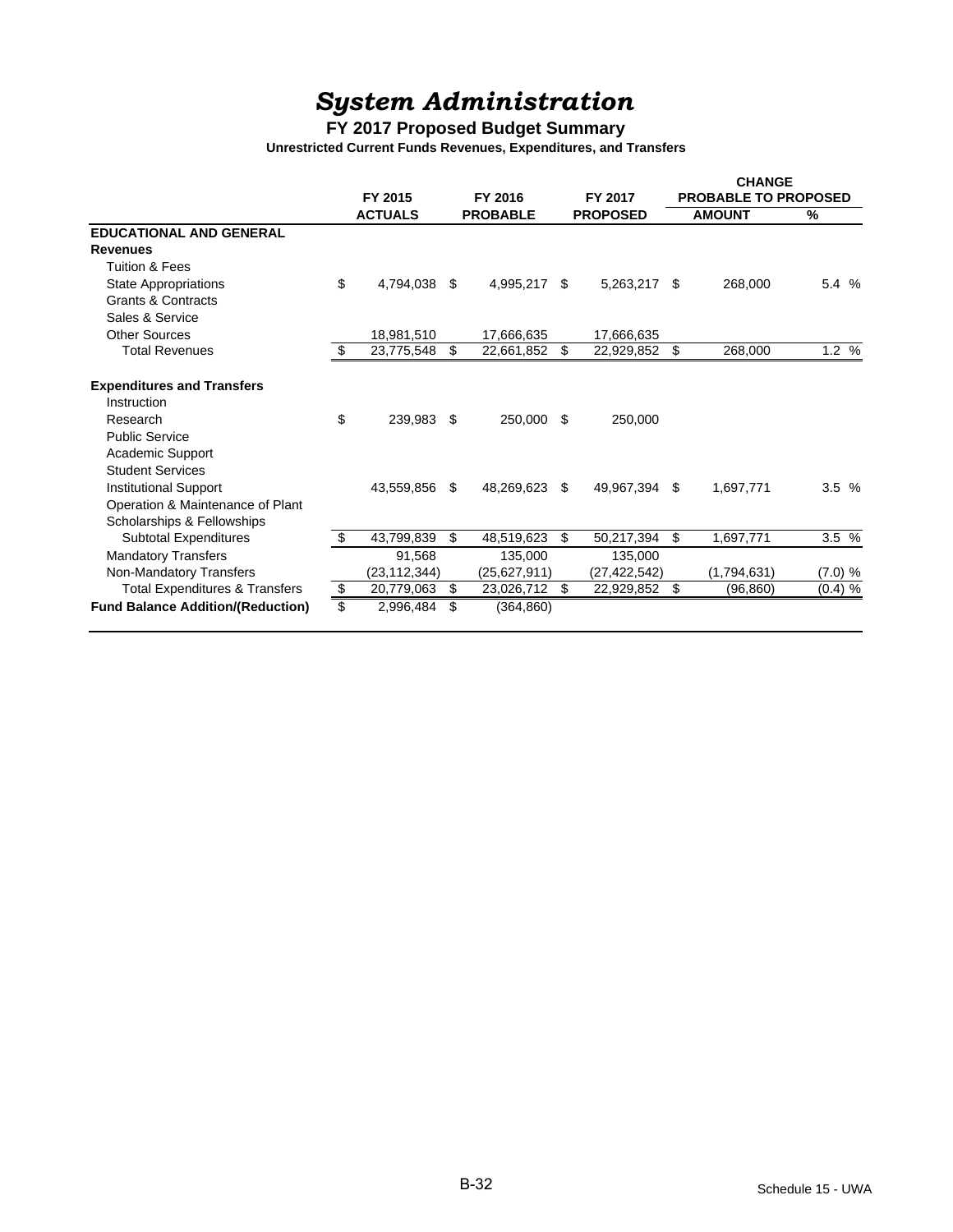## **THE UNIVERSITY OF TENNESSEE FY 2017 PROPOSED TUITION AND FEES**

| <b>Sections</b>                   | Page   |
|-----------------------------------|--------|
| Recommendations                   | $C-2$  |
| Proposed Uses of New Fee Revenues | $C-5$  |
| <b>Tuition and Fee Schedules:</b> |        |
| Chattanooga                       | $C-9$  |
| Knoxville                         | $C-11$ |
| Martin                            | $C-17$ |
| <b>Veterinary Medicine</b>        | $C-20$ |
| <b>Health Science Center</b>      | $C-21$ |
| <b>Other Fees</b>                 | $C-24$ |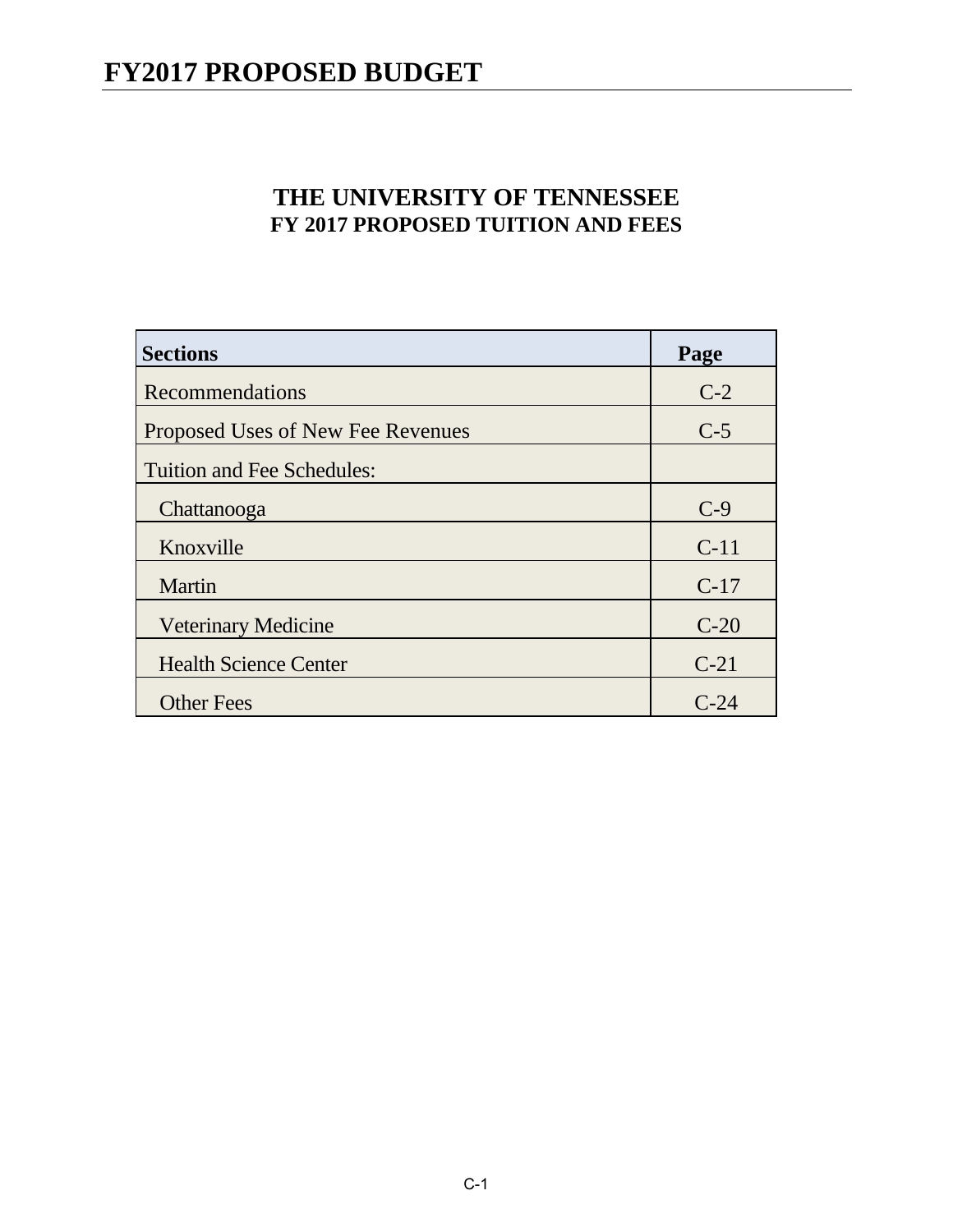### **Recommendations**

The FY 2017 recommended tuition<sup>1</sup> and fee increases continue the effort to provide students a quality education while keeping the cost to students at a reasonable level. This section presents anticipated tuition and fee revenue growth that will result from the proposed fee adjustments recommended to the Board of Trustees for FY 2016-17. It is provided to inform Board members in their consideration of the university's fee proposal. It includes revenue projections for specific fee changes at each campus and a discussion on how the additional revenues are planned to be used. This section does not address revenue changes related to enrollment changes and other factors that will occur if tuition and fee levels remain unchanged. More information can be found in the detailed fee proposal schedules presented to the Finance and Administration Committee at the Board's annual meeting.

Revenues generated from the increases are used to fund:

- Scholarships and tuition fee waivers
- Enhancements to student services promoting student success and completion
- UTK Top 25 reinvestments
- New faculty lines, startups, and promotions
- Facilities, equipment, and campus infrastructure
- Salary adjustments

The recommended tuition and fee increases are based on considerable discussion with campus leadership. The administration recommends approval of the proposed tuition and fee increases and adjustments. All other required tuition and fees are recommended for continuation at their current amounts.

<sup>1 -</sup> For the purposes of this document, "tuition" refers to both maintenance fees and out-of-state tuition.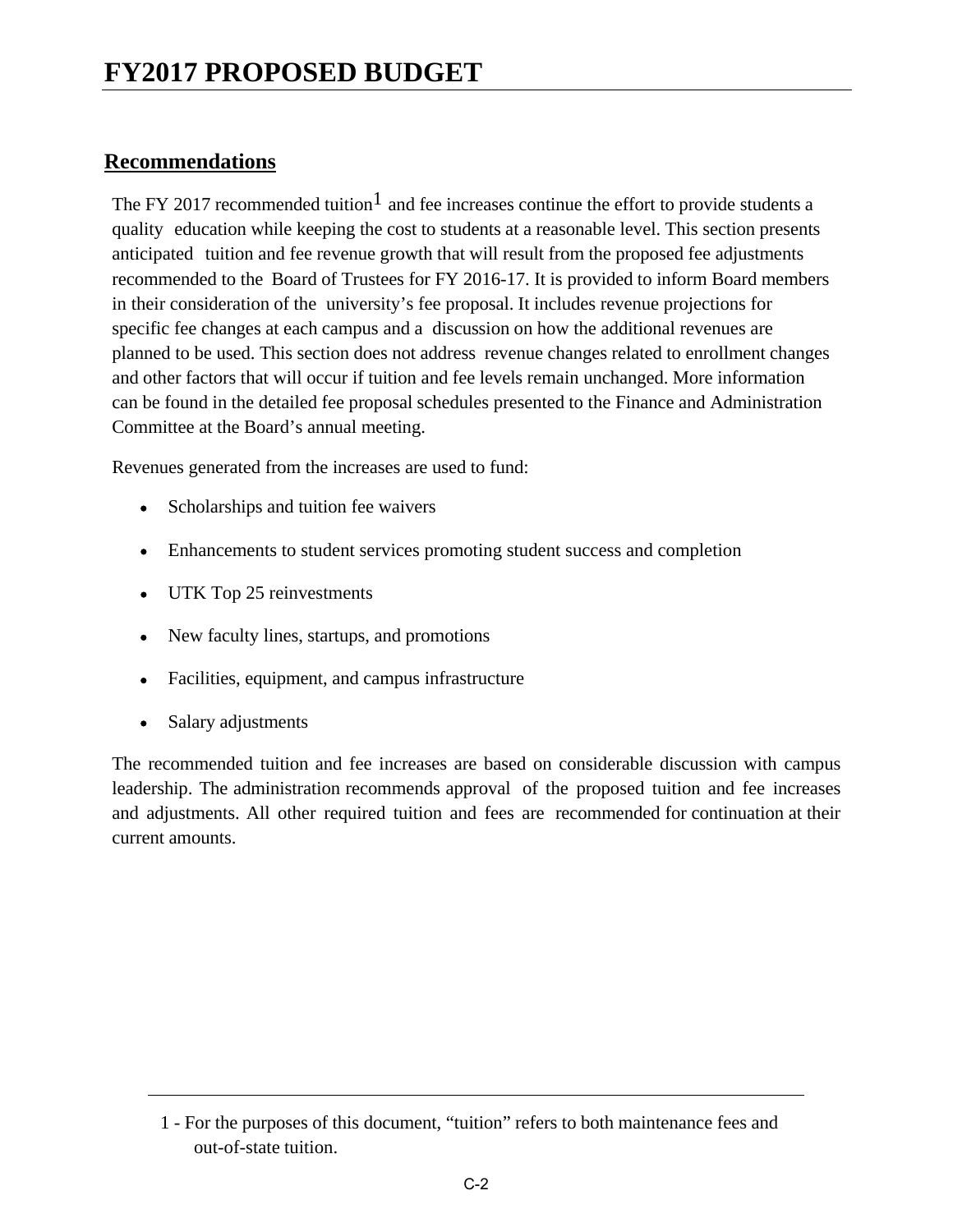## **FY2017 PROPOSED BUDGET**

|                                                                                           | <b>Maintenance</b> | <b>Out-of-State</b> | <b>New</b>                 |
|-------------------------------------------------------------------------------------------|--------------------|---------------------|----------------------------|
| <b>ACADEMIC UNITS</b>                                                                     | Fee                | <b>Tuition</b>      | <b>Revenues</b>            |
| Chattanooga - Undergraduate and Graduate                                                  | 2.2%               | $0.0\%$             | $\mathcal{S}$<br>1,587,720 |
| Knoxville – Undergraduate $1$                                                             | 2.2%               | 0.0%                |                            |
| Knoxville - Graduate                                                                      | 4.0%               | 0.0%                | 5,500,000                  |
| Knoxville - College of Law                                                                | 0.0%               | $0.0\%$             | $\Omega$                   |
| Martin - Undergraduate (60 or More Credit)                                                | 2.2%               | (58.7%)             |                            |
| Martin – Undergraduate (Less than 60 Credit<br>Hours – 'Soar in Four' Model) <sup>2</sup> | <b>NEW</b>         | <b>NEW</b>          | 2,363,140                  |
| Martin – Graduate                                                                         | 3.0%               | (58.7%)             |                            |
| Space Institute                                                                           | 4.0%               | 0.0%                | 36,000                     |
| <b>Health Science Center</b>                                                              | 0.0%               | 0.0%                |                            |
| College of Medicine                                                                       | 0.0%               | 0.0%                | $\theta$                   |
| <b>College of Allied Health Sciences</b>                                                  | 0.0%               | 0.0%                | $\theta$                   |
| <b>College of Dentistry</b>                                                               | 0.0%               | 0.0%                | $\overline{0}$             |
| <b>College of Pharmacy</b>                                                                | 0.0%               | 0.0%                | $\mathbf{0}$               |
| <b>College of Nursing</b>                                                                 | 0.0%               | 0.0%                | $\theta$                   |
| Health Professions - Audiology and<br>Pathology Program                                   | 2.2%               | .7%                 | 12,000                     |
| Graduate Health Sciences - Masters of<br><b>Pharmacology Program</b>                      | 5.0%               | 3.3%                | 13,800                     |
| College of Veterinary Medicine                                                            | 4.0%               | 0.2%                | 358,928                    |
|                                                                                           |                    | <b>Total</b>        | \$9,871,588                |

#### **MAINTENANCE FEES AND TUITION Recommended Percent Change**

In-state students pay only for the maintenance fee, which is commonly referred to as 'in-state tuition'. Out-of-state students pay the maintenance fee plus out-of-state tuition. The combined amount of these two fees is commonly referred to as 'out-ofstate tuition'.

<sup>1</sup> The maintenance fee for undergraduates in the 2013-14 cohort of the "15 for 4" program will increase by 3%. This follows the "15 for 4" phase-in model approved by the Board in June 2012. The resulting rate for this cohort is \$228 lower than the students entering in or after fall 2014. FY2016-17 is the last year of that plan.

 $2$ The "Soar in Four" program restructures the maintenance fee for undergraduates with less than 60 credit hours by using a full time class load of 15 hours per semester as its basis. This will allow the University of Tennessee at Martin to provide studentproposed services that significantly enhance the students' abilities to graduate in four years or less.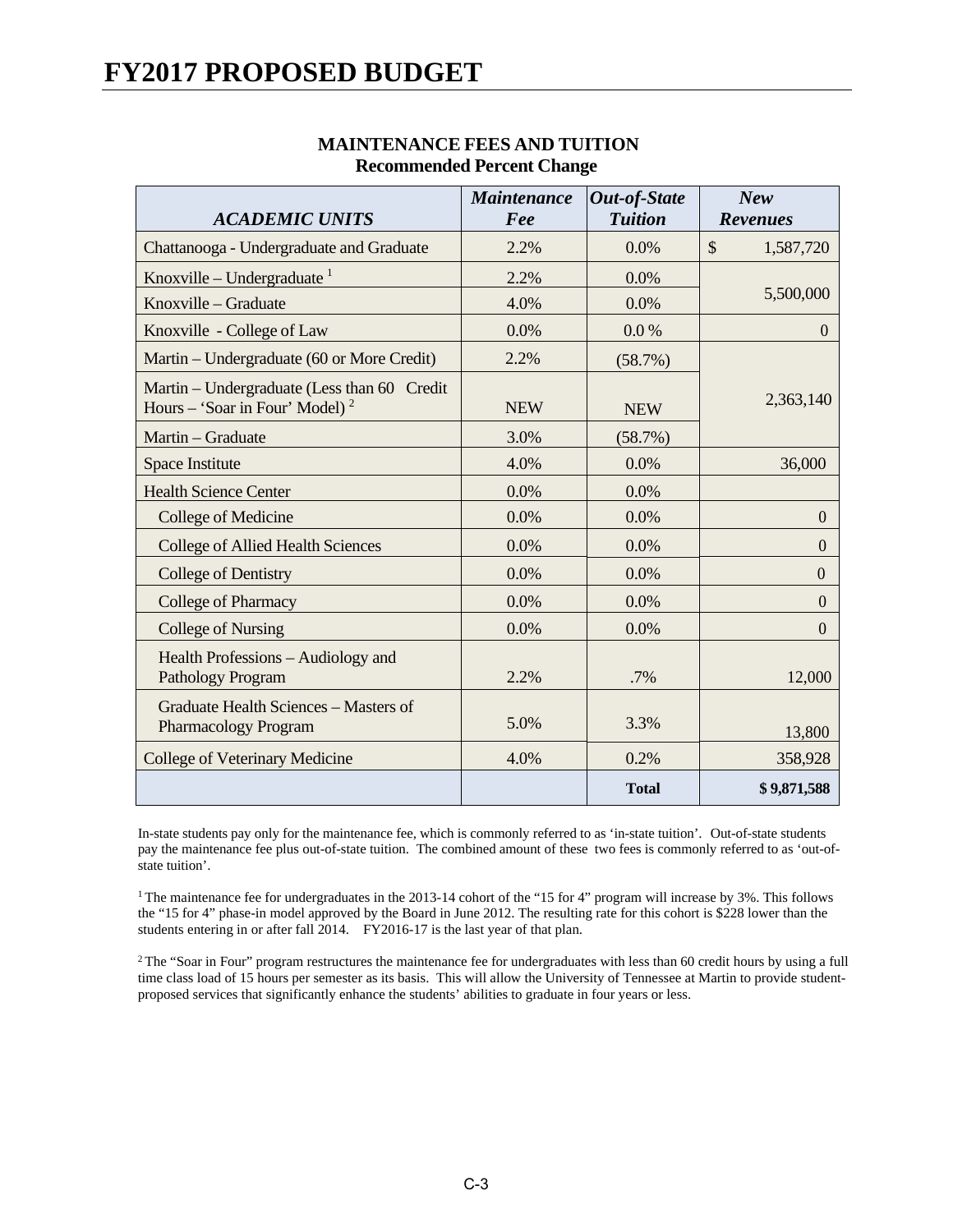# **FY2017 PROPOSED BUDGET**

| <b>CAMPUS</b> | <b>FEE</b>                                                             | <b>Current</b><br><b>Annual</b><br>Rate | <b>Proposed</b><br><b>Annual</b><br>Rate | <b>Change</b>       | <b>New</b><br><b>Revenues</b> |
|---------------|------------------------------------------------------------------------|-----------------------------------------|------------------------------------------|---------------------|-------------------------------|
| Chattanooga   | International<br><b>Education Fee</b>                                  | <b>NEW</b>                              | \$<br>20                                 | $\mathcal{S}$<br>20 | $\mathcal{S}$<br>239,960      |
|               | Doctorate of Physical<br><b>Therapy Differential</b><br>Fee            | <b>NEW</b>                              | 56                                       | 56                  | 92,736                        |
|               | Doctorate of<br><b>Occupational Therapy</b><br><b>Differential Fee</b> | <b>NEW</b>                              | 56                                       | 56                  | 68,544                        |
| Knoxville     | <b>Aerospace Executive</b><br><b>MBA</b>                               | 66,000                                  | 69,000                                   | 3,000               | 102,000                       |
|               | <b>Professional MBA</b>                                                | 46,500                                  | 48,000                                   | 1,500               | 60,000                        |
|               | <b>Student Program Fee</b>                                             | 256                                     | 262                                      | 6                   | 150,000                       |
|               | Capital Fee                                                            | 348                                     | 366                                      | 18                  | 450,000                       |
|               | <b>Counseling Fee</b>                                                  | 96                                      | 106                                      | 10                  | 250,000                       |
|               | <b>Student Health Fee</b>                                              | 198                                     | 202                                      | $\overline{4}$      | 100,000                       |
|               | <b>Facilities Fee</b>                                                  | 390                                     | 404                                      | 14                  | 350,000                       |
| <b>HSC</b>    | <b>Simulation Center</b><br>Equipment Fee                              | <b>NEW</b>                              | 300                                      | 300                 | 915,000                       |
|               |                                                                        |                                         |                                          | <b>Total</b>        | \$2,778,240                   |

### **OTHER FEES Recommended Rate Increases**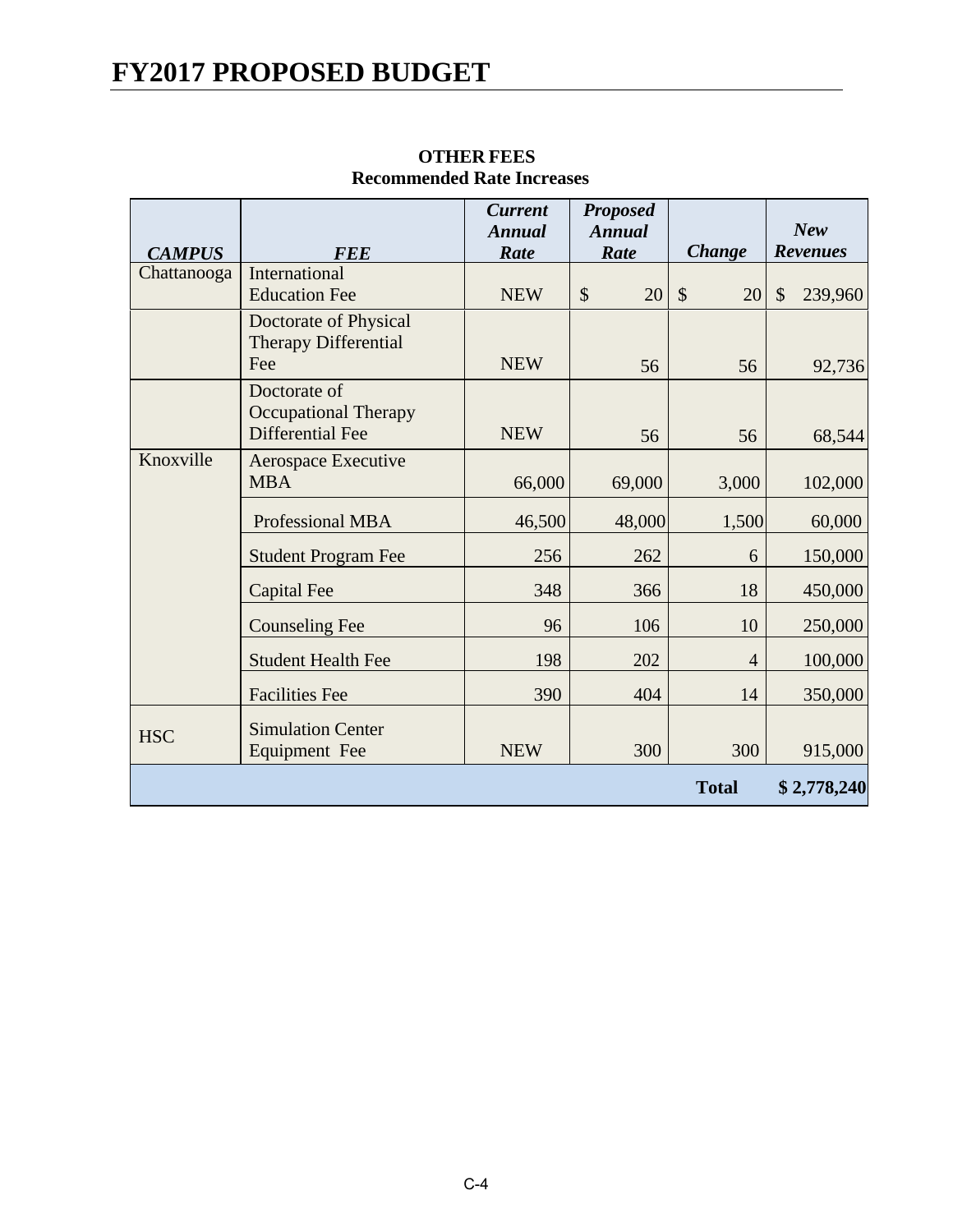### **PROPOSED USES OF NEW REVENUES**

#### **UT CHATTANOOGA**

- Maintenance Fee A 2.2 % increase generates \$1.6 million in additional revenues. There is no increase for out-of-state tuition, but out-of-state students will pay their share of the maintenance fee increase. \$745,000 of the increase is used to fund a portion of a 3% across the board salary and benefit increases. \$200,000 is used to fund FLSA salary adjustments. \$300,000 is used to fund scholarships for the Gold Scholarship program. \$200,000 is used for graduate assistantship stipends. \$143,000 is used for phase 1 of the 'Technology Refresh of Wireless Infrastructure' program.
- International Education Fee This new fee generates  $$240,000$  in support of the International Students office. In particular, the funds collected will be a resource for undergraduate and graduate students to fund a short-term, summer, semester-long, or year-long study abroad experience. This fee is modeled after similar fees that are currently assessed at UT Knoxville and UT Martin.
- Doctor of Physical Therapy Differential Fee This new differential fee will generate \$93,000 in FY 2016-17. These funds fully support current and future enrollment increases, exceptional quality physical therapy education delivery, and elevated program costs. This increase is needed to be able to better sustain the program with equipment upgrades, quality instruction, and enhanced learning opportunities. By approving the differential fee, the Physical Therapy lab fee and additional fees for CPR, liability insurance, exercise prescription software, and online clinical training will be terminated. The revenue reported is for the first year only. The revenue will increase in the out years as the program accepts new cohorts.
- Doctorate of Occupational Therapy Differential Fee This new differential fee will generate \$69,000 in FY 2016-17. These funds will support all graduate courses and will supplement current and future enrollment increases and elevated program costs for this degree. Occupational Therapy programs regularly require prescriptive and specific pedagogies that incur higher costs per credit hour than other disciplines offered at universities. By approving the differential fee, the Occupational Therapy lab fee and additional fees for CPR, liability insurance, HIPPA training, name badges and graduation banquets will be terminated. The revenue reported is for the first year only. The revenue will increase in the out years as the program accepts new cohorts.
- Online Professional MBA Program The Online Professional MBA Program will increase 1.3% (\$360) from \$28,128 to \$28,488.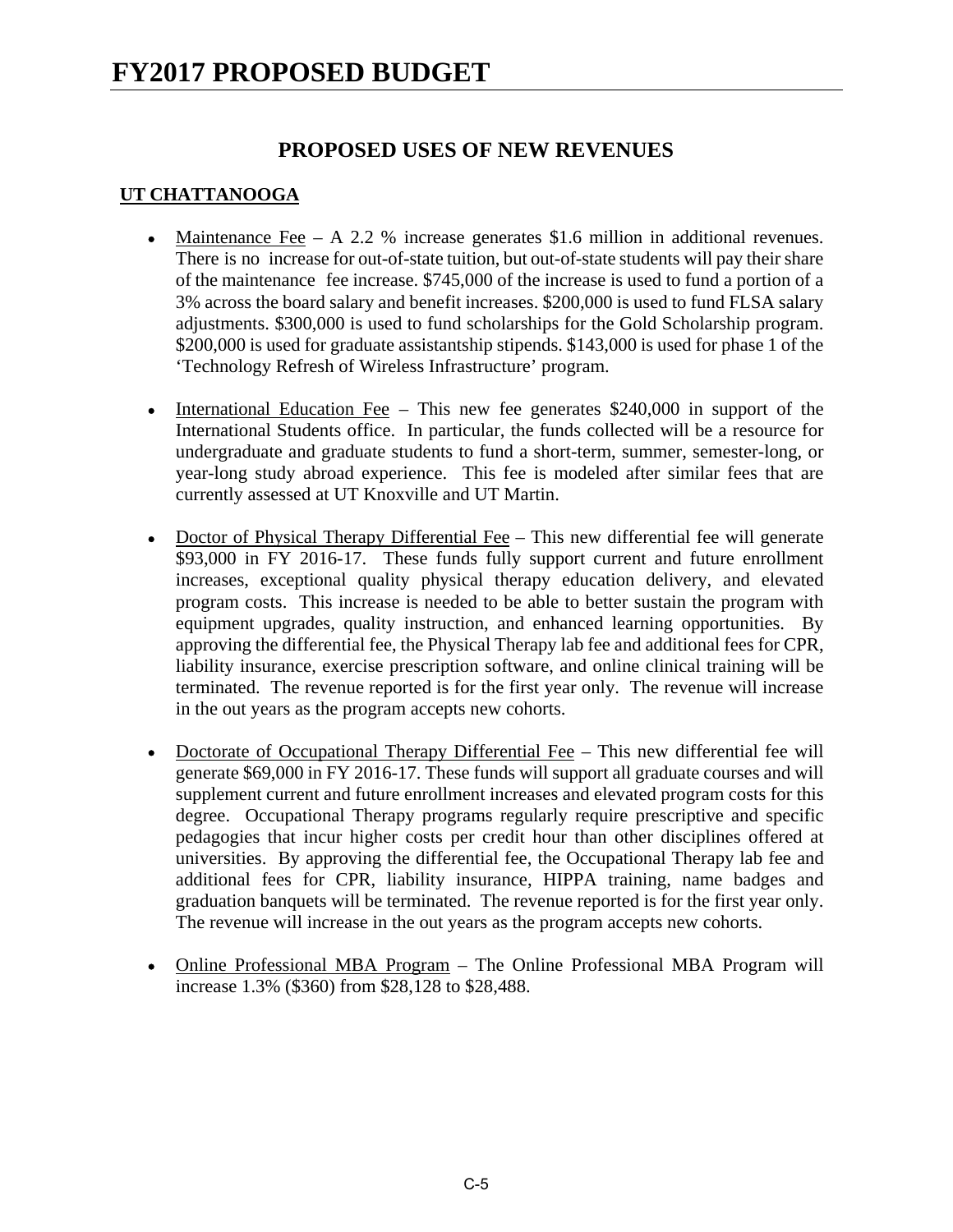### **UT KNOXVILLE**

- Maintenance Fee Knoxville proposes a 2.2% increase to the maintenance fee for undergraduate students with the exception of students admitted in fall 2013, spring 2014, and summer of 2014. The increase for these students is 3.0%, but the resulting maintenance fee is still lower than that for students admitted after the summer of 2014. The increase for graduate students (including UTSI) is 4.0%. There is no increase for out-of-state tuition, but out-of-state students will pay their share of the maintenance fee increase. The increase generates \$5.5 million in additional revenues. \$2.3 million is used for institutionally funded scholarships to help keep the net cost of attendance as low as possible. \$2.4 million will be used for campus support services tied to our Top 25 strategic reinvestment plans. \$500,000 is allocated towards faculty start up commitments and academic hires and promotions; \$100,000 will be used for operating expenses including contract escalations and new building costs; and \$200,000 will be used for state mandated fee waivers.
- Executive MBA Programs The Executive MBA programs are self-funded and their fee revenues support faculty and staff time, technical support, program marketing costs, books, materials, and travel cost for international experiences. The increase in fees for the Executive MBA programs will generate \$162,000 in additional revenue. These fees are often paid by the students' employers.
- Student Program and Service Fees (SPSF) An increase in Student Program and Service Fees will generate an increase of \$950,000 in revenues.
	- o Student Program Fee (\$150,000) This portion of the SPSF is charged per credit hour and is used for annual salary increases and other operating expenses and equipment relating to student services, activities and programs, including student organized programming. These programs are organized and operated under the auspices of the Chief Student Affairs Officer.
	- o Capital Fee (\$450,000) This portion of the SPSF is charged per credit hour and is used for the acquisition, construction, installation, maintenance, or enhancement of any University property or facilities primarily used for non-instructional purposes, including the satisfaction of indebtedness. It is also used for the purchase of equipment to support student services, activities and programs organized or operated under the auspices of the Chief Student Affairs Officer.
	- o Counseling Fee (\$250,000) This portion of the SPSF is a per credit hour charge. \$70,000 is used for annual salary increases; \$180,000 for operating cost increases and new initiatives.
	- o Student Health Fee (\$100,000) This portion of the SPSF is a flat rate charge applied at the 9th credit hour. The \$100,000 is used to fund annual salary increases.
	- o Other Dedicated Student Fees An increase in the Facilities Fee will generate \$350,000 for campus beautification, classroom upgrades, and the campus contribution to new academic building projects. This increase applies to both instate and out-of-state students.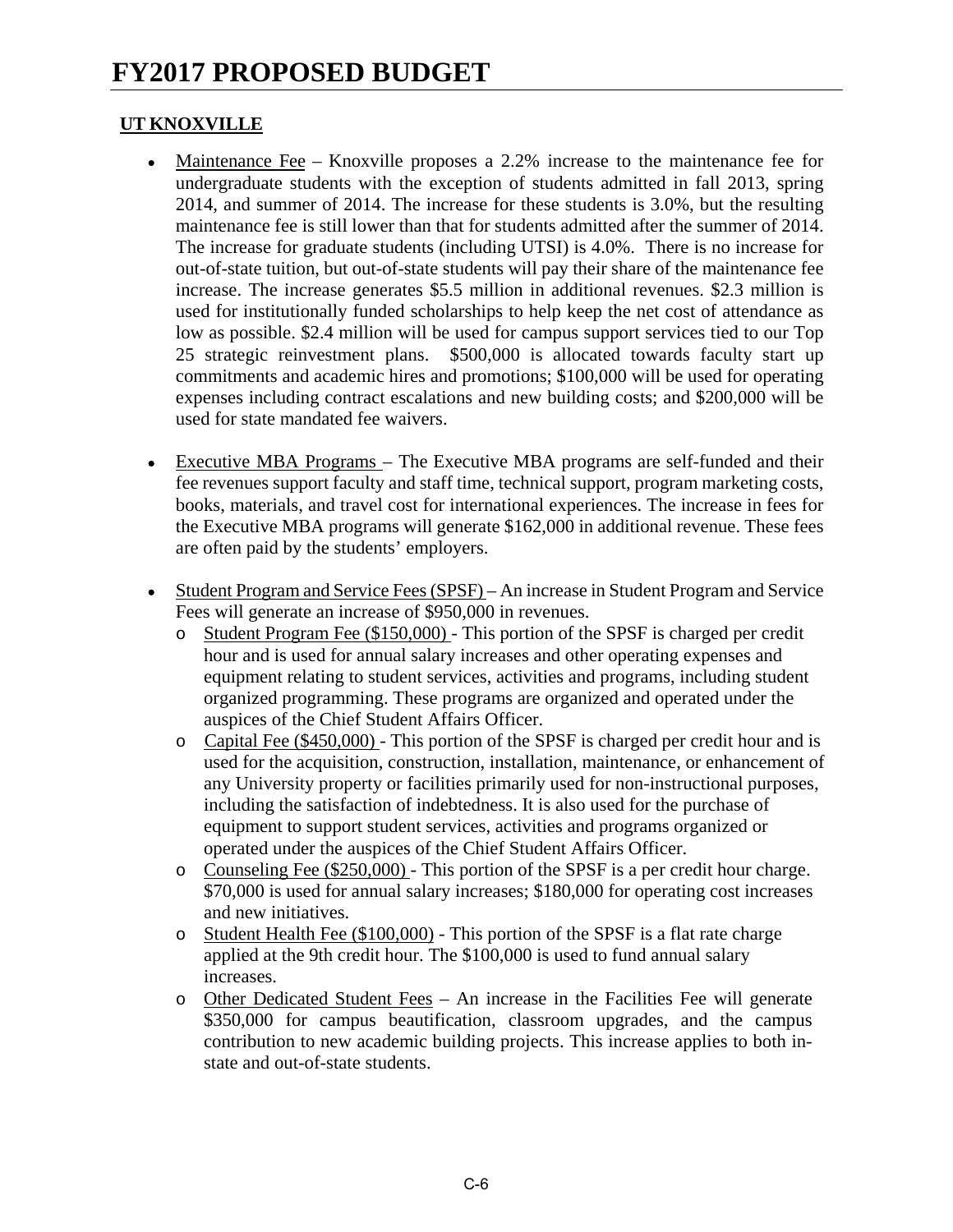### **UT MARTIN**

 Maintenance Fee – The proposed increase in the maintenance fee results in net revenue gains of \$2.3 million. This revenue growth will be used for academic hires and promotions (\$1.2 million); institutionally funded scholarships (\$531,000); career development (\$352,000); and tutoring, academic support, and operating expense increases (\$241,000).

 The fee for full-time undergraduate students who have earned 60 or more credit hours will increase by 2.2%. The hourly rate for all part-time undergraduates regardless of credit hours earned will also increase 2.2%. Graduate maintenance fees will increase 3.0%. Full-time students who have earned less than 60 credits hours will participate in the new 'Soar in Four' program.

This proposed tuition restructuring will allow the university to provide student-proposed services that significantly enhance students' abilities to graduate in four years or less. The added cost of the program beyond the 2.2% inflationary modification is \$610 per year (not including future adjustments) for full-time students and for that investment, for each year that students reduce their college enrollment, they avoid a cost of \$22,058 (including average debt of \$8,735) and gain a potential average salary of \$37,140, a financial swing of \$59,198. The plan, developed with students over five months of deliberation, invests directly in services the students decided were the highest priority for their progress to graduation and success as graduates.

- Out-of-State Tuition This fee will decrease 58.7% for domestic undergraduate and graduate students. It will remain unchanged for international students. The change to revenue is forecasted at \$0, since the decrease in the rate will be offset by an increase in enrollment.
- UT Online Martin
	- o Undergraduate The course fee per credit hour (PCH) increases 2.1%, 2.2%, and 12.3%, respectively for In-State, Out-of-State domestic, and Out-of-state international students. (Out-of-state international is a new category of service with a rate set at 10% above Out-of-state domestic).
	- o Graduate The course fee per credit hour (PCH) increases 3.0%, 3.1%, and 13.5%, respectively for In-State, Out-of-State domestic, and out-of-state international students. (Out-of-state international is a new category of service with a rate set at 10% above out-of-state domestic).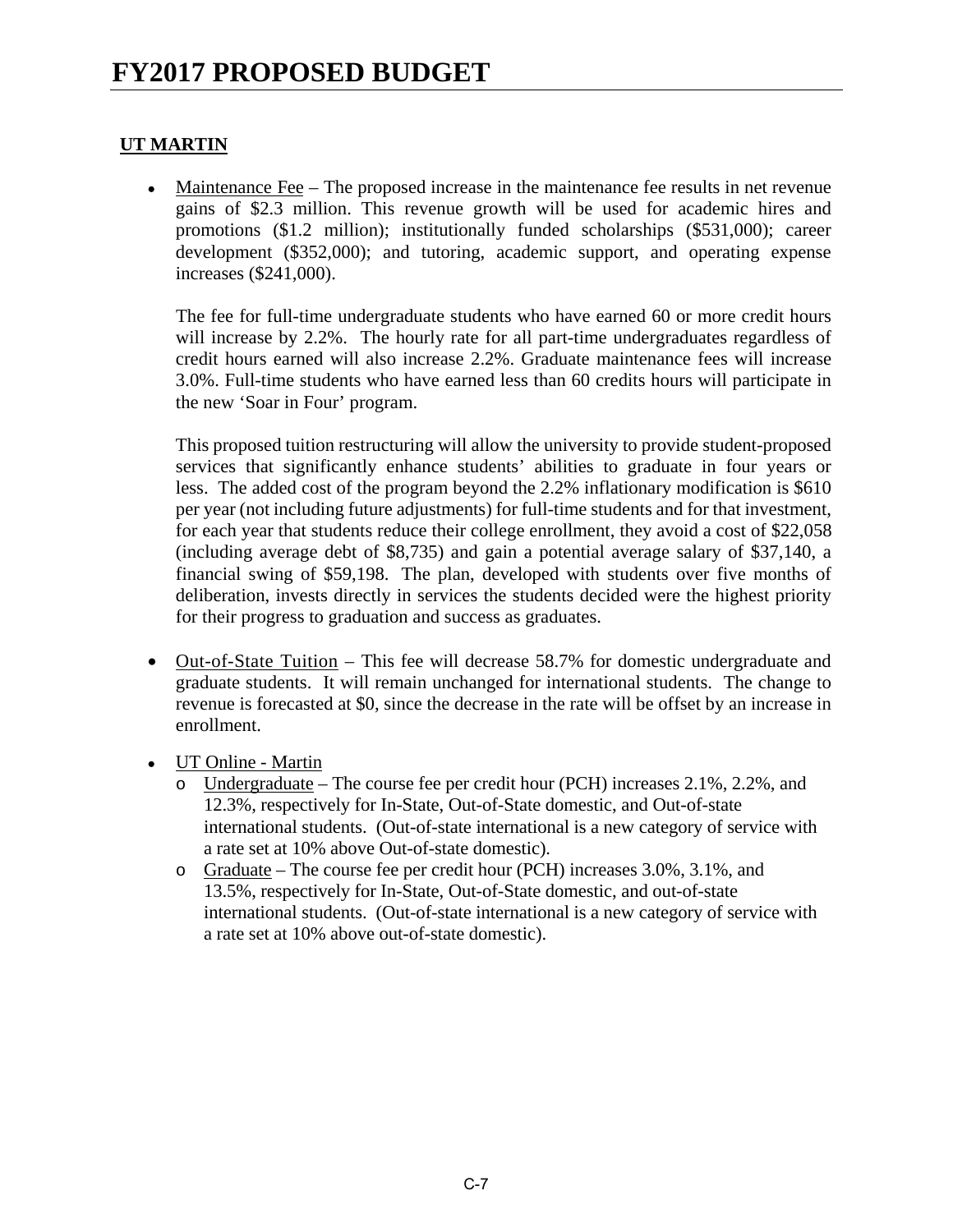### **UT HEALTH SCIENCE CENTER**

- Maintenance Fee There is no general tuition increase proposed for this year. The only exceptions are a 5.0% increase for the a College of Graduate Health Sciences (Masters of Pharmacology program) and 2.2% for Health Professions (Knoxville based Audiology & Speech Pathology program).
- College of Graduate Health Sciences A 5% increase for the MS Pharmacology program will generate \$13,000. These funds will be used to support research initiatives.
- College of Health Professions  $A 2.2\%$  increase for the Knoxville based Audiology & Speech Pathology program generate \$12,000. These funds will be used to support research initiatives.
- Student Program and Service Fees (SPSF) A new Simulation Center Equipment Fee will be added to the SPSF, producing \$915,000 is used for debt service on Simulation Center equipment. This fee will produce the bulk of HSC fee revenue growth in FY 2017.

### **UT COLLEGE OF VETERINARY MEDICINE**

• Maintenance Fee and Out-of-state Tuition – There is a 4.0 % increase in the maintenance fee and a 0.2% increase in out-of-state tuition which generates \$360,000 in additional revenues. These new revenues will be used for salary improvements, promotions, and tenure.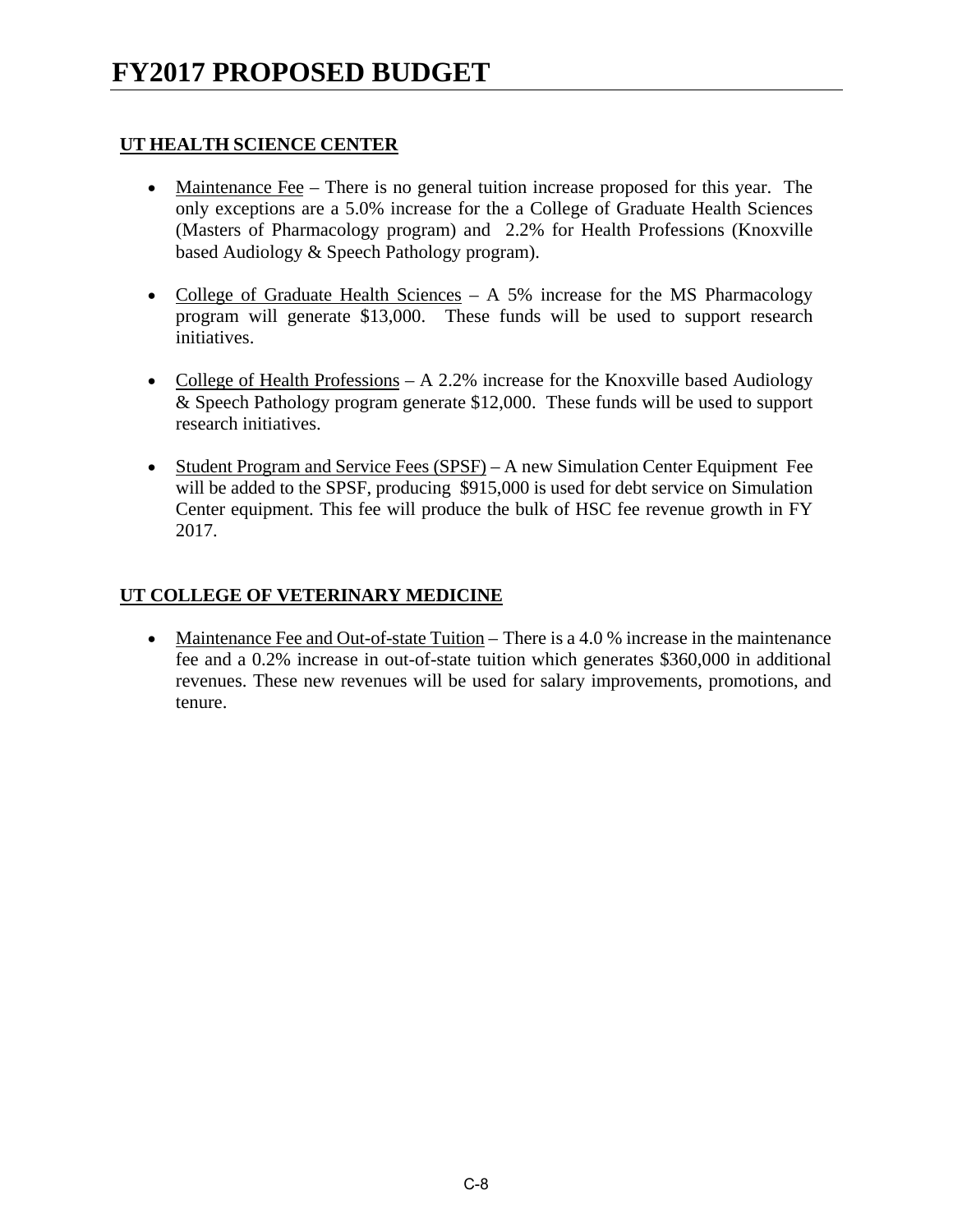## *Chattanooga*

#### **FY 2016-17 Annual Tuition and Fees Maintenance Fee & Tuition**

|                                               |                          |            |                          |            |                           | <b>CHANGE</b>   |                |
|-----------------------------------------------|--------------------------|------------|--------------------------|------------|---------------------------|-----------------|----------------|
|                                               |                          | FY 2015-16 |                          | FY 2016-17 |                           | <b>Amount</b>   | <b>Percent</b> |
| <b>IN-STATE</b>                               |                          |            |                          |            |                           |                 |                |
| Undergraduate                                 |                          |            |                          |            |                           |                 |                |
| Maintenance Fee                               | \$                       | 6,624      | \$                       | 6,768      | \$                        | 144             | 2.2%           |
| Other Fees:                                   |                          |            |                          |            |                           |                 |                |
| Student Programs and Services Fees *          | \$                       | 660        | \$                       | 660        |                           |                 |                |
| Athletics                                     |                          | 480        |                          | 480        |                           |                 |                |
| Green                                         |                          | 20         |                          | 20         |                           |                 |                |
| Technology                                    |                          | 250        |                          | 250        |                           |                 |                |
| Library                                       |                          | 50         |                          | 50         |                           |                 |                |
| Transportation                                |                          | 72         |                          | 96         | \$                        | 24              | 33.3%          |
| <b>Facilities</b>                             |                          | 200        |                          | 200        |                           |                 |                |
| International Education                       |                          |            |                          | 20         |                           | 20              | <b>NEW</b>     |
| <b>Total Other Fees</b>                       | $\frac{1}{3}$            | 1,732      | $\frac{\$}{\$}$          | 1,776      | $\frac{6}{3}$             | 44              | 2.5%           |
| <b>Total Tuition and Fees</b>                 |                          | 8,356      |                          | 8,544      |                           | 188             | 2.2%           |
| Graduate                                      |                          |            |                          |            |                           |                 |                |
| Maintenance Fee                               | \$                       | 7,938      | \$                       | 8,100      | \$                        | 162             | 2.2%           |
| Other Fees:                                   |                          | 1,732      |                          | 1,776      |                           | 44              | 2.5%           |
| <b>Total Tuition and Fees</b>                 | $\sqrt[6]{\frac{2}{5}}$  | 9,670      | $\overline{\mathcal{E}}$ | 9,876      | $\boldsymbol{\mathsf{S}}$ | $\frac{206}{ }$ | 2.1%           |
| <b>OUT-OF-STATE</b>                           |                          |            |                          |            |                           |                 |                |
| Undergraduate                                 |                          |            |                          |            |                           |                 |                |
| Maintenance Fee                               | \$                       | 6,624      | \$                       | 6,768      | \$                        | 144             | 2.2%           |
| Out-of-State Tuition                          |                          | 16,118     |                          | 16,118     |                           |                 |                |
| Maintenance Fee & Out-of-State Tuition        | $\overline{\mathcal{L}}$ | 22,742     | $\sqrt[6]{\frac{2}{5}}$  | 22,886     | $\sqrt[6]{\frac{4}{5}}$   | 144             | 0.6%           |
| Other Fees                                    |                          | 1,732      |                          | 1,776      |                           | 44              | 2.5%           |
| <b>Total Tuition and Fees</b>                 | $\overline{\mathbf{S}}$  | 24,474     | $\overline{\mathcal{L}}$ | 24,662     | $\sqrt[6]{\frac{2}{5}}$   | 188             | 0.8%           |
| Graduate                                      |                          |            |                          |            |                           |                 |                |
| Maintenance Fee                               | \$                       | 7,938      | \$                       | 8,100      | \$                        | 162             | 2.2%           |
| Out-of-State Tuition                          |                          | 16,118     |                          | 16,118     |                           |                 |                |
| Maintenance Fee & Out-of-State Tuition        |                          | 24,056     |                          | 24,218     |                           | 162             | 0.7%           |
| Other Fees                                    | $\frac{1}{\sqrt{2}}$     | 1,732      | $\frac{s}{s}$            | 1,776      | $\frac{1}{\sqrt{2}}$      | 44              | 2.5%           |
| Total Maintenance Fee & Out-of-State Tuition, |                          |            |                          |            |                           |                 |                |
| and Other Fees                                | \$                       | 25,788     | $$\mathfrak{s}$$         | 25,994     | \$                        | 206             | 0.8%           |
|                                               |                          |            |                          |            |                           |                 |                |

*In-state students pay only for the maintenance fee, which is commonly referred to as 'in-state tuition'. Out-of-state students pay the maintenance fee plus out-of-state tuition. The combined amount of these two fees is commonly referred to as 'out-ofstate tuition'.*

*The schedule above does not include differential fees assessed at \$56 per credit hour for College of Business, School of Nursing, College of Engineering and Computer Science, and Doctorate programs for Physical Therapy and Occupational Therapy Courses. There is no cap on these fees.*

*\* Student Programs and Services Fees detail are on page C-24.*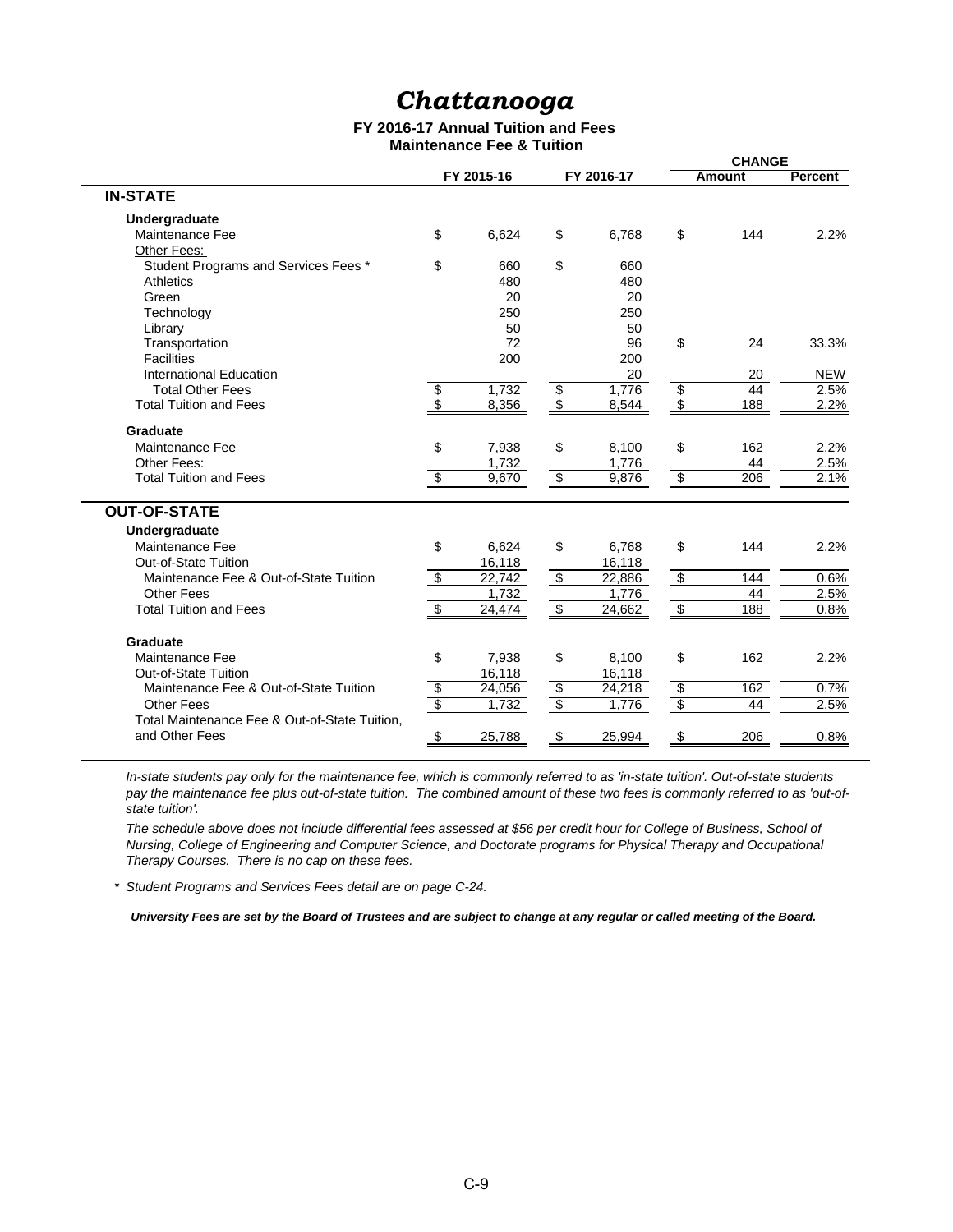## *Chattanooga*

#### **FY 2016-17 Annual Tuition and Fees Executive MBA Programs and Online Fees**

|                              |              |            | <b>CHANGE</b> |                |
|------------------------------|--------------|------------|---------------|----------------|
|                              | FY 2015-16   | FY 2016-17 | Amount        | <b>Percent</b> |
| <b>EXECUTIVE MBA PROGRAM</b> |              |            |               |                |
| 2-YEAR PROGRAM - Chattanooga |              |            |               |                |
| Executive MBA - In-State     | \$<br>44.000 | 44.000     |               |                |
| Executive MBA - Out-of-State | 49,000       | 49,000     |               |                |
|                              |              |            |               |                |

### **UT ONLINE - Chattanooga**

UT online course and support fees are charged per credit hour with no maximum credit hour cap on the distance campus. The online support fee also applies to each online credit hour taken by on-campus students.

| <b>UNDERGRADUATE</b>       |                |        |                          |                  |                                  |     |      |
|----------------------------|----------------|--------|--------------------------|------------------|----------------------------------|-----|------|
| <b>IN-STATE</b>            |                |        |                          |                  |                                  |     |      |
| <b>Course Fee</b>          | $\mathfrak{S}$ | 276    | \$                       | 282              | \$                               | 6   | 2.2% |
| <b>Online Support</b>      |                | 56     |                          | 56               |                                  |     |      |
| Total                      | s)             | 332    | $\overline{\mathbf{3}}$  | 338              | $\overline{\mathbf{3}}$          | 6   | 1.8% |
| <b>OUT-OF-STATE</b>        |                |        |                          |                  |                                  |     |      |
| Course Fee                 | \$             | 302    | \$                       | 308              | \$                               | 6   | 2.0% |
| <b>Online Support</b>      |                | 56     |                          | 56               |                                  |     |      |
| Total                      | க              | 358    | $\overline{\mathbf{3}}$  | $\overline{364}$ | $\overline{\boldsymbol{\theta}}$ | 6   | 1.7% |
| <b>GRADUATE</b>            |                |        |                          |                  |                                  |     |      |
| <b>IN-STATE</b>            |                |        |                          |                  |                                  |     |      |
| Course Fee                 | \$             | 441    | \$                       | 450              | \$                               | 9   | 2.2% |
| <b>Online Support</b>      |                | 56     |                          | 56               |                                  |     |      |
| Total                      | \$             | 497    | $\overline{\mathcal{S}}$ | 506              | s)                               | 9   | 1.8% |
| <b>OUT-OF-STATE</b>        |                |        |                          |                  |                                  |     |      |
| Course Fee                 | \$             | 488    | \$                       | 497              | \$                               | 9   | 1.9% |
| <b>Online Support</b>      |                | 56     |                          | 56               |                                  |     |      |
| Total                      | s)             | 544    | $\overline{\$}$          | 553              | $\overline{\$}$                  | 9   | 1.7% |
| <b>ONLINE MBA PROGRAM*</b> |                |        |                          |                  |                                  |     |      |
| In-State                   | \$             | 28,128 | \$                       | 28,488           | \$                               | 360 | 1.3% |
| Out-of-State               |                | 28,128 |                          | 28,488           |                                  | 360 | 1.3% |
|                            |                |        |                          |                  |                                  |     |      |

\* *Includes 2.2% increase for maintenance. No increase in out-of-state tuition. The online support fee has not changed. The School of Business differentail fee increased 2.2%.*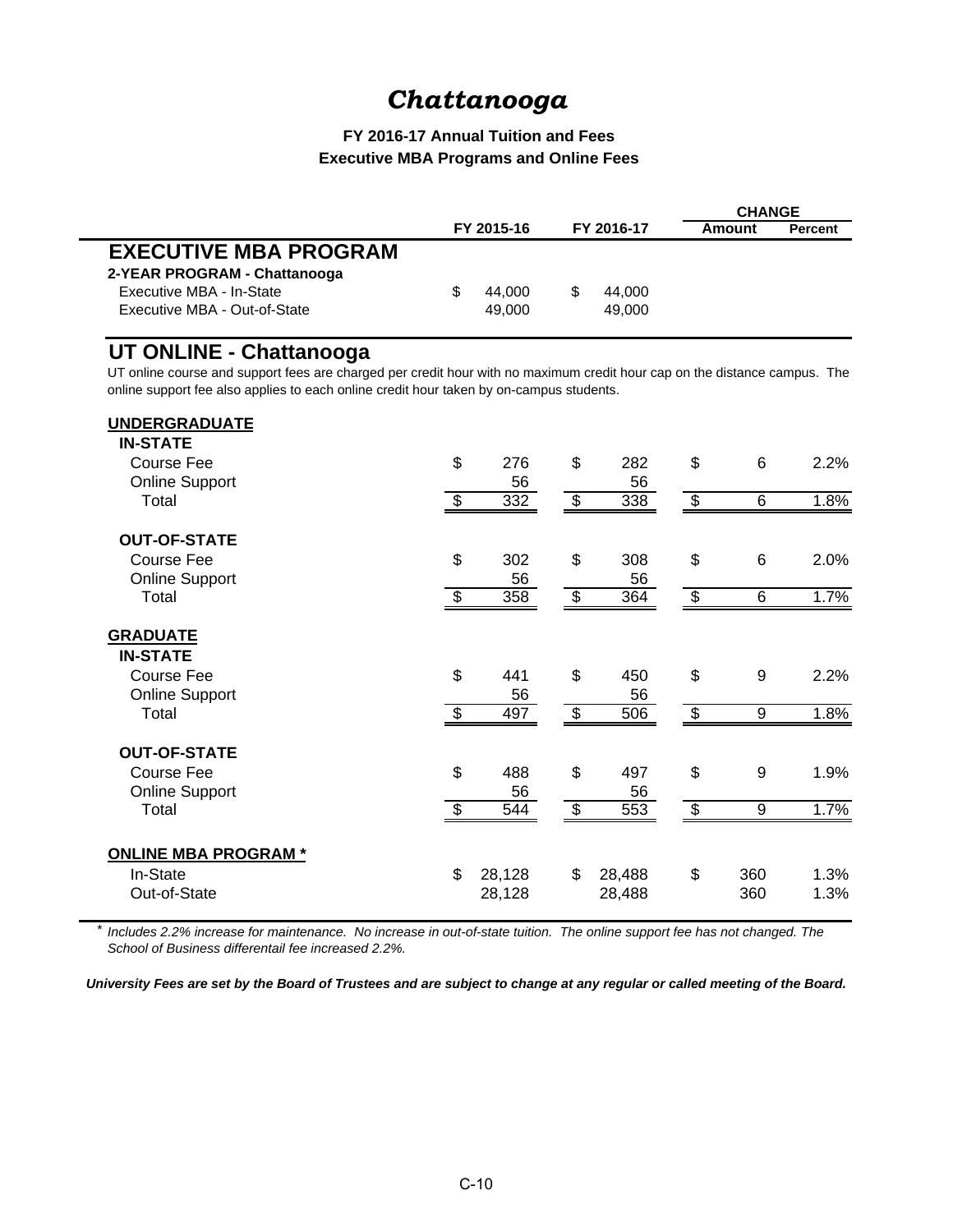## *Knoxville*

#### **FY 2016-17 Annual Tuition and Fees Undergraduate Tuition and Fees**

|                                                 |               |                                  |            |                          | <b>CHANGE</b> |                |  |
|-------------------------------------------------|---------------|----------------------------------|------------|--------------------------|---------------|----------------|--|
|                                                 | FY 2015-16    |                                  | FY 2016-17 | <b>Amount</b>            |               | <b>Percent</b> |  |
| <b>IN-STATE</b>                                 |               |                                  |            |                          |               |                |  |
| <b>Admitted before fall 2013</b>                |               |                                  |            |                          |               |                |  |
| Maintenance Fee                                 | \$<br>9,028   | \$                               | 9,228      | \$                       | 200           | 2.2%           |  |
| Other Fees *                                    | 1,758         |                                  | 1,810      |                          | 52            | 3.0%           |  |
| <b>Total Tuition and Fees</b>                   | \$<br>10,786  | $\boldsymbol{\mathsf{\$}}$       | 11,038     | $\overline{\mathcal{S}}$ | 252           | 2.3%           |  |
| Admitted fall 2013, spring 2014, or summer 2014 |               |                                  |            |                          |               |                |  |
| Maintenance Fee                                 | \$<br>10,376  | \$                               | 10,688     | \$                       | 312           | 3.0%           |  |
| Other Fees*                                     | 1,758         |                                  | 1,810      |                          | 52            | 3.0%           |  |
| <b>Total Tuition and Fees</b>                   | S<br>12,134   | $\overline{\boldsymbol{\theta}}$ | 12,498     | $\overline{\mathcal{E}}$ | 364           | 3.0%           |  |
| Admitted fall 2014 or later                     |               |                                  |            |                          |               |                |  |
| Maintenance Fee                                 | \$<br>10,678  | \$                               | 10,914     | \$                       | 236           | 2.2%           |  |
| Other Fees*                                     | 1,758         |                                  | 1,810      |                          | 52            | 3.0%           |  |
| <b>Total Tuition and Fees</b>                   | 12,436        | $\overline{\$}$                  | 12,724     | $\overline{\mathcal{E}}$ | 288           | 2.3%           |  |
| <b>OUT-OF-STATE</b>                             |               |                                  |            |                          |               |                |  |
| <b>Admitted before fall 2013</b>                |               |                                  |            |                          |               |                |  |
| Maintenance Fee                                 | \$<br>9,028   | \$                               | 9.228      | \$                       | 200           | 2.2%           |  |
| Out-of-State Tuition                            | 18,190        |                                  | 18,190     |                          |               |                |  |
| Maintenance Fee & Out-of-State Tuition          | \$<br>27,218  | $\overline{\$}$                  | 27,418     | $\overline{\$}$          | 200           | 0.7%           |  |
| Other Fees*                                     | 1,988         |                                  | 2.040      |                          | 52            | 2.6%           |  |
| <b>Total Tuition and Fees</b>                   | \$<br>29,206  | $\overline{\mathcal{S}}$         | 29,458     | $\overline{\mathcal{E}}$ | 252           | 0.9%           |  |
| Admitted fall 2013, spring 2014, or summer 2014 |               |                                  |            |                          |               |                |  |
| Maintenance Fee                                 | \$<br>10,376  | \$                               | 10,688     | \$                       | 312           | 3.0%           |  |
| Out-of-State Tuition                            | 18,190        |                                  | 18,190     |                          |               |                |  |
| Maintenance Fee & Out-of-State Tuition          | 28,566        | \$                               | 28,878     | \$                       | 312           | 1.1%           |  |
| Other Fees*                                     | 1,988         |                                  | 2,040      |                          | 52            | 2.6%           |  |
| <b>Total Tuition and Fees</b>                   | 30,554        | \$                               | 30,918     | \$                       | 364           | 1.2%           |  |
| Admitted fall 2014 or later                     |               |                                  |            |                          |               |                |  |
| Maintenance Fee                                 | \$.<br>10,678 | \$                               | 10,914     | \$                       | 236           | 2.2%           |  |
| Out-of-State Tuition                            | 18,190        |                                  | 18,190     |                          |               |                |  |
| Maintenance Fee & Out-of-State Tuition          | \$.<br>28,868 | \$                               | 29,104     | \$                       | 236           | 0.8%           |  |
| Other Fees *                                    | 1,988         |                                  | 2,040      |                          | 52            | 2.6%           |  |
| <b>Total Tuition and Fees</b>                   | \$<br>30,856  | $\overline{\$}$                  | 31.144     | $\overline{\$}$          | 288           | 0.9%           |  |

*In-state students pay only for the maintenance fee, which is commonly referred to as 'in-state tuition'. Out-of-state students pay the maintenance fee plus out-of-state tuition. The combined amount of these two fees is commonly referred to as 'out-of-state tuition'.*

*The schedule above does not include differential fees assessed for certain courses: additional charge of \$63 per credit hour for Engineering courses; additional charge of \$130 per credit hour for 200, 300 and 400 level Nursing courses; additional charge of \$97 per credit hour except for 100, 500, 600 level Business courses; and additional charge of \$107 for the College of Architecture. There is no cap on these fees.* 

*There is no summer school maximum for undergraduate students.*

\* *Other fees details are on page C-12.*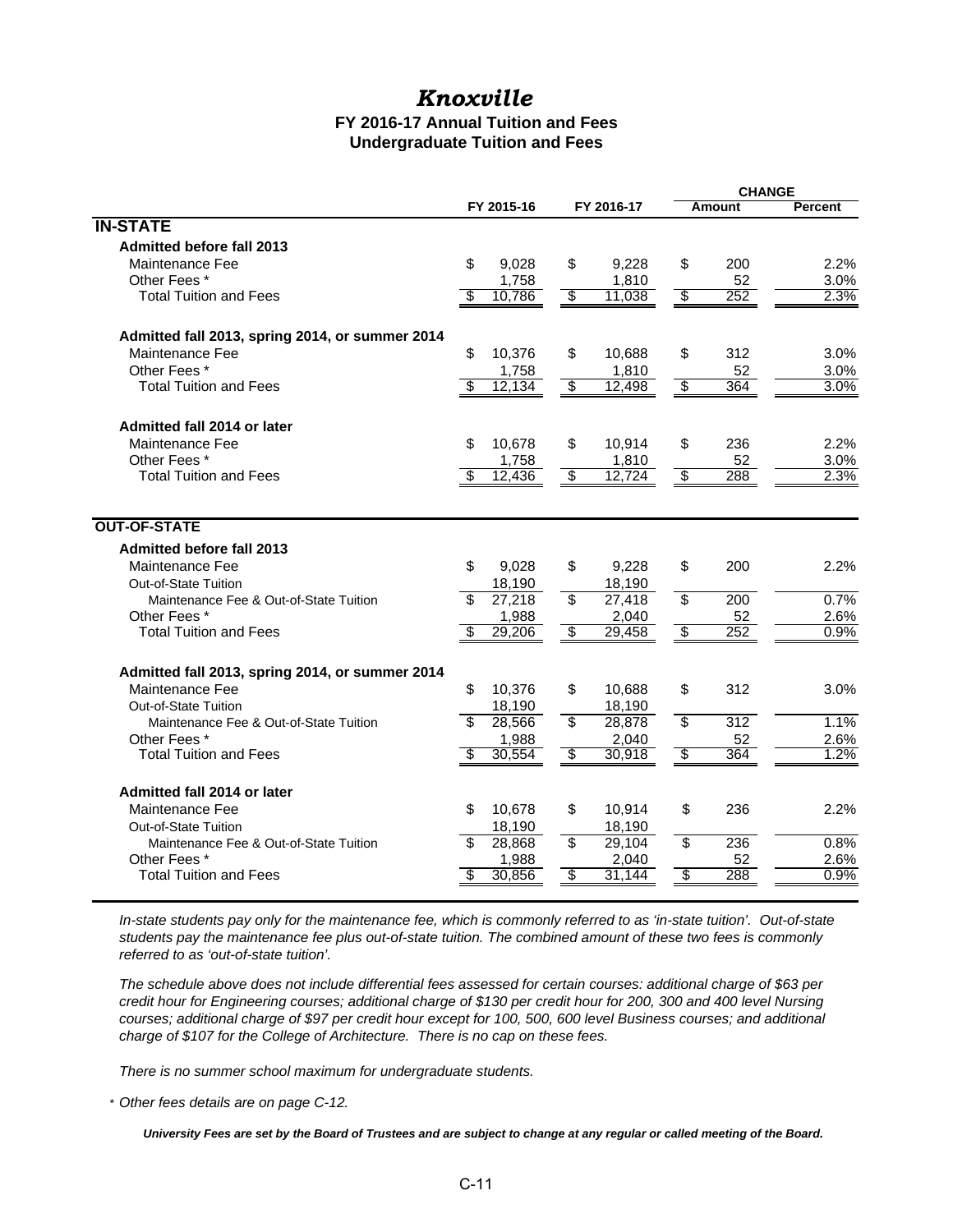## *Knoxville*

#### **Other Undergraduate Fee Details FY 2016-17 Annual Tuition and Fees**

|                                      |                 |            |                          |            |                          | <b>CHANGE</b>  |                |  |
|--------------------------------------|-----------------|------------|--------------------------|------------|--------------------------|----------------|----------------|--|
|                                      |                 | FY 2015-16 |                          | FY 2016-17 |                          | <b>Amount</b>  | <b>Percent</b> |  |
| <b>IN-STATE</b>                      |                 |            |                          |            |                          |                |                |  |
| <b>Fall and Spring Semesters</b>     |                 |            |                          |            |                          |                |                |  |
| Student Programs and Services Fees * | \$              | 898        | \$                       | 936        | \$                       | 38             | 4.2%           |  |
| Technology                           |                 | 240        |                          | 240        |                          |                |                |  |
| <b>Facilities</b>                    |                 | 390        |                          | 404        |                          | 14             | 3.6%           |  |
| Transportation                       |                 | 150        |                          | 150        |                          |                |                |  |
| <b>Library Fee</b>                   |                 | 60         |                          | 60         |                          |                |                |  |
| <b>International Education</b>       |                 | 20         |                          | 20         |                          |                |                |  |
| <b>Total Other Fees</b>              | \$              | 1,758      | $\overline{\mathcal{E}}$ | 1,810      | \$                       | 52             | 3.0%           |  |
| <b>Summer Semester Only</b>          |                 |            |                          |            |                          |                |                |  |
| Student Programs and Services Fees * | \$              | 273        | \$                       | 284        | \$                       | 11             | 4.0%           |  |
| Technology                           |                 | 120        |                          | 120        |                          |                |                |  |
| <b>Facilities</b>                    |                 | 195        |                          | 202        |                          | $\overline{7}$ | 3.6%           |  |
| Transportation                       |                 | 75         |                          | 75         |                          |                |                |  |
| Library Fee                          |                 | 30         |                          | 30         |                          |                |                |  |
| International Education              |                 | 10         |                          | 10         |                          |                |                |  |
| <b>Total Other Fees</b>              | \$              | 703        | \$                       | 721        | \$                       | 18             | 2.6%           |  |
|                                      |                 |            |                          |            |                          |                |                |  |
| <b>OUT-OF-STATE</b>                  |                 |            |                          |            |                          |                |                |  |
| <b>Fall and Spring Semesters</b>     |                 |            |                          |            |                          |                |                |  |
| Student Programs and Services Fees * | \$              | 898<br>240 | \$                       | 936<br>240 | \$                       | 38             | 4.2%           |  |
| Technology<br><b>Facilities</b>      |                 | 620        |                          | 634        |                          | 14             | 2.3%           |  |
| Transportation                       |                 | 150        |                          | 150        |                          |                |                |  |
| <b>Library Fee</b>                   |                 | 60         |                          | 60         |                          |                |                |  |
| <b>International Education</b>       |                 | 20         |                          | 20         |                          |                |                |  |
| <b>Total Other Fees</b>              | $\overline{\$}$ | 1,988      | $\overline{\mathbf{3}}$  | 2,040      | \$                       | 52             | 2.6%           |  |
| <b>Summer Semester Only</b>          |                 |            |                          |            |                          |                |                |  |
| Student Programs and Services Fees * | \$              | 273        | \$                       | 284        | \$                       | 11             | 4.0%           |  |
| Technology                           |                 | 120        |                          | 120        |                          |                |                |  |
| <b>Facilities</b>                    |                 | 310        |                          | 317        |                          | $\overline{7}$ | 2.3%           |  |
| Transportation                       |                 | 75         |                          | 75         |                          |                |                |  |
| Library Fee                          |                 | 30         |                          | 30         |                          |                |                |  |
| International Education              |                 | 10         |                          | 10         |                          |                |                |  |
| <b>Total Other Fees</b>              | \$              | 818        | $\overline{\mathcal{E}}$ | 836        | $\overline{\mathcal{E}}$ | 18             | 2.2%           |  |
|                                      |                 |            |                          |            |                          |                |                |  |

*\* Student programs and services fees detail are on page C-24.*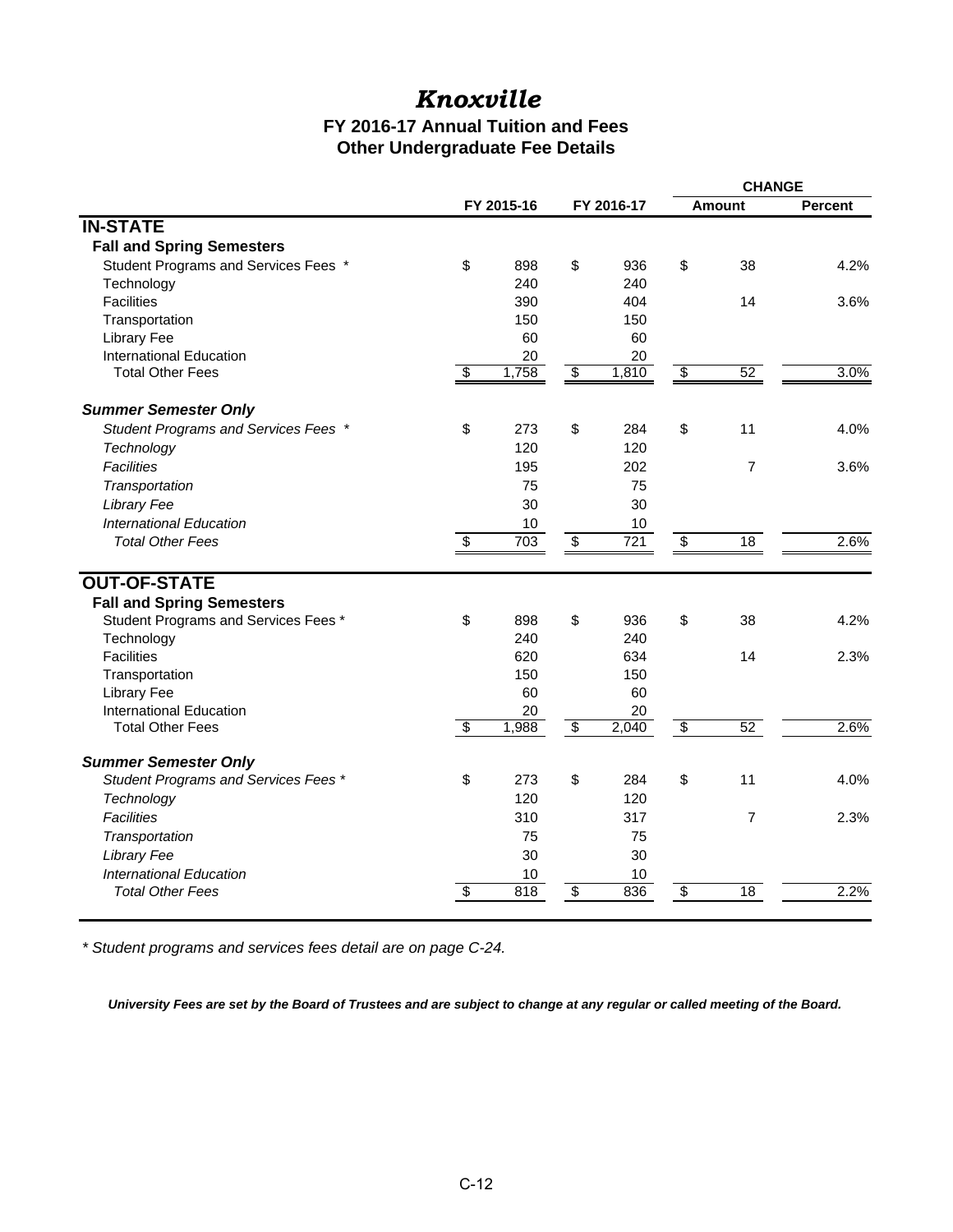#### **FY 2016-17 Annual Tuition and Fees** *Knoxville*

#### **Graduate Student Tuition and Fees**

|                                                                            |                                    |                                     | <b>CHANGE</b>                   |                |
|----------------------------------------------------------------------------|------------------------------------|-------------------------------------|---------------------------------|----------------|
|                                                                            | FY 2015-16                         | FY 2016-17                          | Amount                          | <b>Percent</b> |
| <b>IN-STATE</b>                                                            |                                    |                                     |                                 |                |
| <b>Fall and Spring Semesters</b>                                           |                                    |                                     |                                 |                |
| Maintenance Fee                                                            | \$<br>10,618                       | \$<br>11,044                        | \$<br>426                       | 4.0%           |
| Other Fees:                                                                |                                    |                                     |                                 |                |
| Student Programs and Service Fees *                                        | \$<br>898                          | \$<br>936                           | \$<br>38                        | 4.2%           |
| Technology                                                                 | 240                                | 240                                 |                                 |                |
| <b>Facilities</b>                                                          | 390                                | 404                                 | \$<br>14                        | 3.6%           |
| Transportation                                                             | 150                                | 150                                 |                                 |                |
| <b>Library Fee</b>                                                         | 60                                 | 60                                  |                                 |                |
| <b>Total Other Fees</b>                                                    | 1,738<br>\$                        | \$<br>1,790                         | 52<br>\$                        | 3.0%           |
| <b>Total Tuition and Fees</b>                                              | $\overline{\mathcal{S}}$<br>12,356 | $\overline{\mathfrak{s}}$<br>12,834 | $\overline{\mathcal{E}}$<br>478 | 3.9%           |
| <b>Summer Semester Only</b>                                                |                                    |                                     |                                 |                |
| Maintenance Fee                                                            | \$<br>5,309                        | \$<br>5,522                         | \$<br>213                       | 4.0%           |
| Other Fees:                                                                |                                    |                                     |                                 |                |
| <b>Student Programs and Service Fees</b>                                   | 273                                | 284                                 | 11                              | 4.0%           |
| Technology                                                                 | 120                                | 120                                 |                                 |                |
| Facilities                                                                 | 195                                | 202                                 | $\overline{7}$                  | 3.6%           |
| Transportation                                                             | 75                                 | 75                                  |                                 |                |
|                                                                            | 30                                 | 30                                  |                                 |                |
| <b>Library Fee</b><br><b>Total Other Fees</b>                              | 693<br>\$                          | \$<br>711                           | \$<br>18                        | 2.6%           |
|                                                                            |                                    |                                     |                                 |                |
| <b>Total Tuition and Fees</b>                                              | S<br>6,002                         | \$<br>6,233                         | \$<br>231                       | 3.8%           |
| <b>OUT-OF-STATE</b><br><b>Fall and Spring Semesters</b><br>Maintenance Fee | \$<br>10,618                       | \$<br>11,044                        | \$<br>426                       | 4.0%           |
| Out-of-State Tuition                                                       | 18,188                             | 18,188                              |                                 |                |
| Maintenance Fee & Out-of-State Tuition                                     | \$<br>28,806                       | $\overline{\mathbf{e}}$<br>29,232   | $\sqrt{2}$<br>426               | 1.5%           |
| Other Fees:<br>Student Programs and Service Fees *                         | \$<br>898                          | \$<br>936                           | \$<br>38                        | 4.2%           |
| Technology                                                                 | 240                                | 240                                 |                                 |                |
| <b>Facilities</b>                                                          | 620                                | 634                                 | 14                              | 2.3%           |
| Transportation                                                             | 150                                | 150                                 |                                 |                |
| <b>Library Fee</b>                                                         | 60                                 | 60                                  |                                 |                |
| <b>Total Other Fees</b>                                                    | 1,968                              | 2,020                               | 52                              | 2.6%           |
| <b>Total Tuition and Fees</b>                                              | \$<br>30,774                       | \$<br>31,252                        | $\frac{1}{2}$<br>478            | 1.6%           |
| <b>Summer Semester Only</b>                                                |                                    |                                     |                                 |                |
| Maintenance Fee                                                            | \$<br>5,309                        | \$<br>5,522                         | \$<br>213                       | 4.0%           |
| <b>Out-of-State Tuition</b>                                                | 9,094                              | 9.094                               |                                 |                |
| Maintenance Fee & Out-of-State Tuition                                     | \$<br>14.403                       | \$<br>14,616                        | $\overline{\mathcal{S}}$<br>213 | 1.5%           |
| Other Fees:                                                                |                                    |                                     |                                 |                |
| <b>Student Programs and Service Fees</b>                                   | 273                                | 284                                 | 11                              | 4.0%           |
| Technology                                                                 | 120                                | 120                                 |                                 |                |
| Facilities                                                                 | 310                                | 317                                 | $\overline{7}$                  | 2.3%           |
| Transportation                                                             | 75                                 | 75                                  |                                 |                |
| Library Fee                                                                | 30                                 | 30                                  |                                 |                |
| <b>Total Other Fees</b>                                                    | 808                                | 826<br>\$                           | \$<br>18                        | 2.2%           |
| <b>Total Tuition and Fees</b>                                              | s<br>15,211                        | \$<br>15,442                        | $\overline{\mathcal{S}}$<br>231 | 1.5%           |

*In-state students pay only for the maintenance fee, which is commonly referred to as 'in-state tuition'. Out-of-state students pay the maintenance fee plus out-of-state tuition. The combined amount of these two fees is commonly referred to as 'out-of-state tuition'.*

*The schedule above does not include differential fees assessed for certain courses: additional charge of \$63 per credit hour for Engineering courses; additional charge of \$130 per credit hour for 200, 300 and 400 level Nursing courses; additional charge of \$97 per credit hour except for 100, 500, 600 level Business courses; and additional charge of \$107 for the College of Architecture. There is no cap on these fees.* 

\* *Student programs and services fees detail are on page C-24.*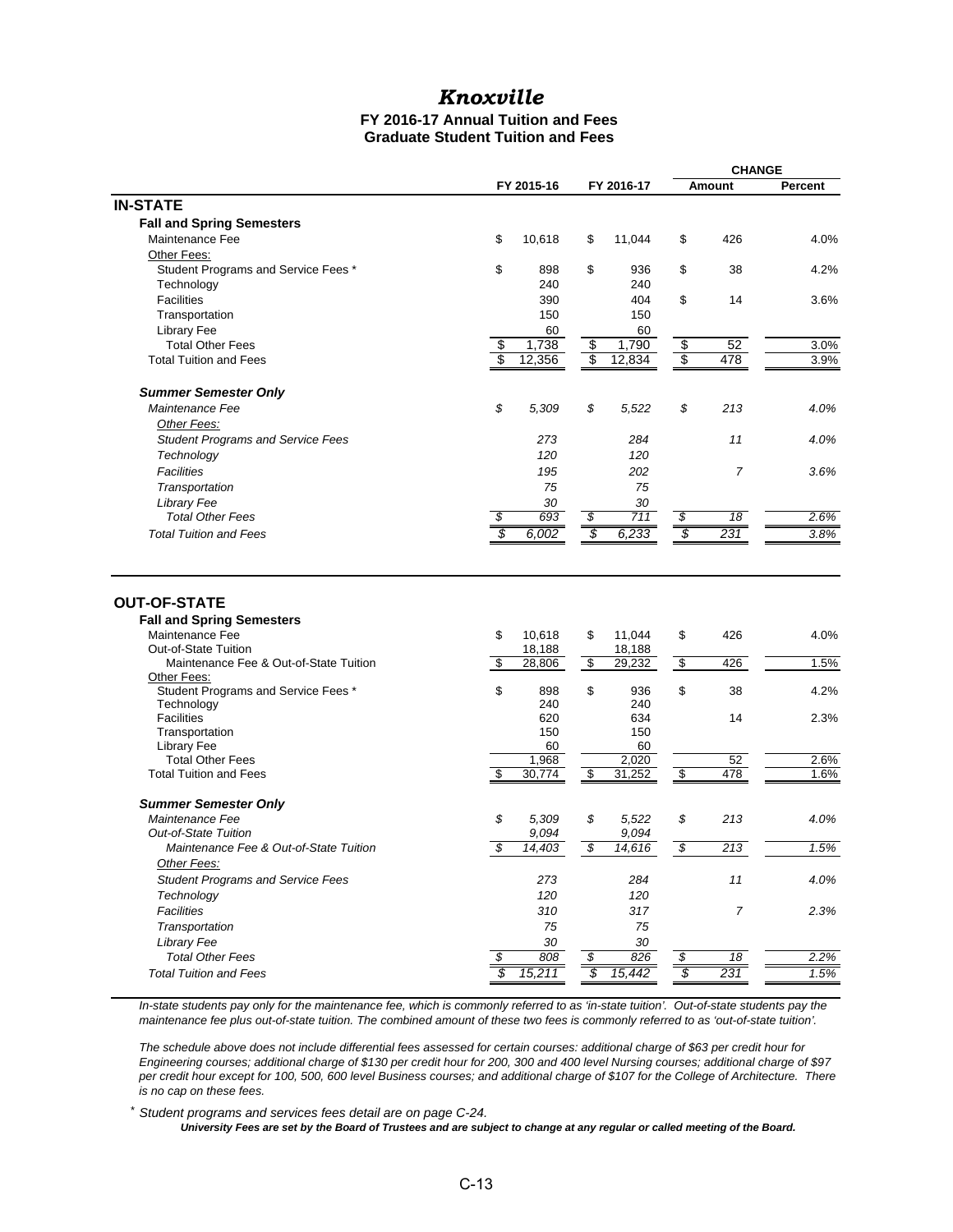## *Knoxville*

### **FY 2016-17 Annual Tuition and Fees Specialized Master's Programs and Distance Education**

|                                                                                             | FY 2015-16   | FY 2016-17   | <b>CHANGE</b><br>Amount |
|---------------------------------------------------------------------------------------------|--------------|--------------|-------------------------|
| <b>Master's Degree Programs</b>                                                             |              |              |                         |
| <b>MBA Programs</b>                                                                         |              |              |                         |
| Full-Time MBA                                                                               | \$<br>15,400 | \$<br>15,400 |                         |
| Senior Executive MBA                                                                        | 71,000       | 71,000       |                         |
| Aerospace Executive MBA **                                                                  | 66,000       | 69,000       | \$<br>3,000             |
| Professional Executive MBA *                                                                | 46,500       | 48,000       | 1,500                   |
| Physician Executive MBA                                                                     | 76,000       | 76.000       |                         |
| Global Supply Chain Executive MBA                                                           | 85,000       | 85,000       |                         |
| Health Care Leadership MBA                                                                  | 65,000       | 65,000       |                         |
| <b>Specialty Master's Degree Programs</b>                                                   |              |              |                         |
| Masters of Science in Industrial Engineering                                                | \$<br>16.000 | \$<br>16,000 |                         |
| Masters of Human Resource Management<br>Master of Business Analytics Program in Statistics, | 3,000        | 3,000        |                         |
| Operations, and Management Science<br>Master of Accountancy in Accounting and Information   | 4,500        | 4,500        |                         |
| Management                                                                                  | 4,500        | 4,500        |                         |
| Effective August, 2017<br>Effective January, 2017                                           |              |              |                         |
| <b>Distance Education - Knoxville</b>                                                       |              |              |                         |
| (Distance Education Students Only)                                                          |              |              |                         |
|                                                                                             | 46           | 46           |                         |
| Distance Education Support                                                                  | \$           | \$           |                         |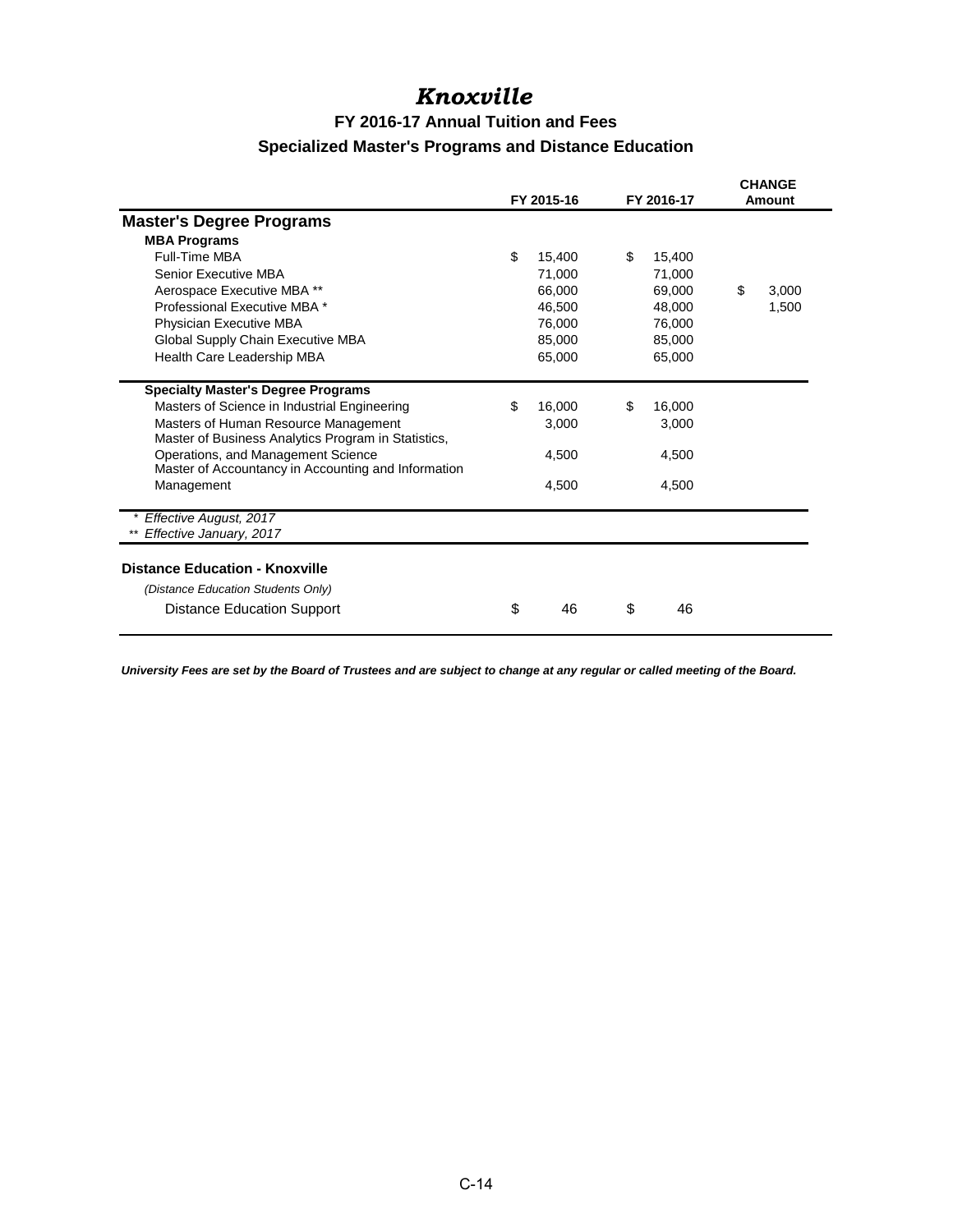## *Knoxville*

#### **FY 2016-17 Annual Tuition and Fees College of Law Tuition and Fees**

|                                           |                                   |            |                                   |            |                                   | <b>CHANGE</b>   |                |  |
|-------------------------------------------|-----------------------------------|------------|-----------------------------------|------------|-----------------------------------|-----------------|----------------|--|
|                                           |                                   | FY 2015-16 |                                   | FY 2016-17 |                                   | Amount          | <b>Percent</b> |  |
| <b>IN-STATE</b>                           |                                   |            |                                   |            |                                   |                 |                |  |
| Maintenance Fee                           | \$                                | 16,078     | \$                                | 16,078     |                                   |                 |                |  |
| Other Fees:                               |                                   |            |                                   |            |                                   |                 |                |  |
| Student Programs and Services Fees *      | \$                                | 898        | \$                                | 936        | \$                                | 38              | 4.2%           |  |
| Technology                                |                                   | 240        |                                   | 240        |                                   |                 |                |  |
| Transportation                            |                                   | 150        |                                   | 150        |                                   |                 |                |  |
| <b>Facilities</b>                         |                                   | 390        |                                   | 404        |                                   | 14              | 3.6%           |  |
| Law Library Fee                           |                                   | 250        |                                   | 250        |                                   |                 |                |  |
| Law Enhancement Fee                       |                                   | 1,250      |                                   | 1,250      |                                   |                 |                |  |
| <b>Total Other Fees</b>                   |                                   | 3,178      |                                   | 3,230      |                                   | 52              | 1.6%           |  |
| <b>Total Tuition and Fees</b>             | $\frac{1}{2}$                     | 19,256     | $\frac{\$}{\$}$                   | 19,308     | $\frac{\$}{\$}$                   | 52              | 0.3%           |  |
| <b>Summer Semester Only</b>               |                                   |            |                                   |            |                                   |                 |                |  |
| Maintenance Fee                           | \$                                | 5,364      | \$                                | 5,364      |                                   |                 |                |  |
| Other Fees:                               |                                   |            |                                   |            |                                   |                 |                |  |
| <b>Student Programs and Services Fees</b> | \$                                | 273        | \$                                | 284        | \$                                | 11              | 4.0%           |  |
| Technology                                |                                   | 120        |                                   | 120        |                                   |                 |                |  |
| Transportation                            |                                   | 75         |                                   | 75         |                                   |                 |                |  |
| Facilities                                |                                   | 195        |                                   | 202        |                                   | 7               | 3.6%           |  |
| <b>Total Other Fees</b>                   |                                   | 663        |                                   | 681        |                                   | $\overline{18}$ | 2.7%           |  |
| <b>Total Tuition and Fees</b>             | $\frac{\sqrt[6]{3}}{\sqrt[6]{3}}$ | 6,027      | $\frac{\sqrt[6]{3}}{\sqrt[6]{3}}$ | 6,045      | $\frac{\sqrt[6]{5}}{\sqrt[6]{5}}$ | $\overline{18}$ | 0.3%           |  |
|                                           |                                   |            |                                   |            |                                   |                 |                |  |
| <b>OUT-OF-STATE</b>                       |                                   |            |                                   |            |                                   |                 |                |  |
| Maintenance Fee                           | \$                                | 16,078     | \$                                | 16,078     |                                   |                 |                |  |
| Out-of-State Tuition                      |                                   | 18,444     |                                   | 18,444     |                                   |                 |                |  |
| Maintenance Fee & Out-of-State Tuition    | \$                                | 34,522     | $\overline{\mathbf{3}}$           | 34,522     |                                   |                 |                |  |
| Other Fees:                               |                                   |            |                                   |            |                                   |                 |                |  |
| Student Programs and Services Fees *      | \$                                | 898        | \$                                | 936        | \$                                | 38              | 4.2%           |  |
| Technology                                |                                   | 240        |                                   | 240        |                                   |                 |                |  |
| Transportation                            |                                   | 150        |                                   | 150        |                                   |                 |                |  |
| <b>Facilities</b>                         |                                   | 620        |                                   | 634        |                                   | 14              | 2.3%           |  |
| Law Library                               |                                   | 250        |                                   | 250        |                                   |                 |                |  |
| Law Enhancement Fee                       |                                   | 1,250      |                                   | 1,250      |                                   |                 |                |  |
| <b>Total Other Fees</b>                   |                                   | 3,408      |                                   | 3,460      |                                   | 52              | 1.5%           |  |
| <b>Total Tuition and Fees</b>             | $\frac{1}{2}$                     | 37,930     | $\frac{3}{3}$                     | 37,982     | $\frac{6}{3}$                     | 52              | 0.1%           |  |
|                                           |                                   |            |                                   |            |                                   |                 |                |  |
| <b>Summer Semester Only</b>               |                                   |            |                                   |            |                                   |                 |                |  |
| Maintenance Fee                           | \$                                | 5,364      | \$                                | 5,364      |                                   |                 |                |  |
| Out-of-State Tuition                      |                                   | 6,145      |                                   | 6,145      |                                   |                 |                |  |
| Maintenance Fee & Out-of-State Tuition    | \$                                | 11,509     | \$                                | 11,509     |                                   |                 |                |  |
| Other Fees:                               |                                   |            |                                   |            |                                   |                 |                |  |
| <b>Student Programs and Services Fees</b> | \$                                | 273        | \$                                | 284        | \$                                | 11              | 4.0%           |  |
| Technology                                |                                   | 120        |                                   | 120        |                                   |                 |                |  |
| Transportation                            |                                   | 75         |                                   | 75         |                                   |                 |                |  |
| Facilities                                |                                   | 310        |                                   | 317        |                                   | $\sqrt{2}$      | 2.3%           |  |
| <b>Total Other Fees</b>                   | \$                                | 778        | \$                                | 796        | \$                                | $\overline{18}$ | 2.3%           |  |
| <b>Total Tuition and Fees</b>             |                                   | 12,287     | $\overline{\mathcal{S}}$          | 12,305     | $\overline{\mathcal{S}}$          | $\overline{18}$ | 0.1%           |  |

*In-state students pay only for the maintenance fee, which is commonly referred to as 'in-state tuition'. Out-of-state students pay the maintenance fee plus out-of-state tuition. The combined amount of these two fees is commonly referred to as 'out-of-state tuition'.*

*Students admitted prior to Fall 2013 are not assessed the \$250 law enhancement fee.*

*\* Student programs and services fees detail are on page C-24.*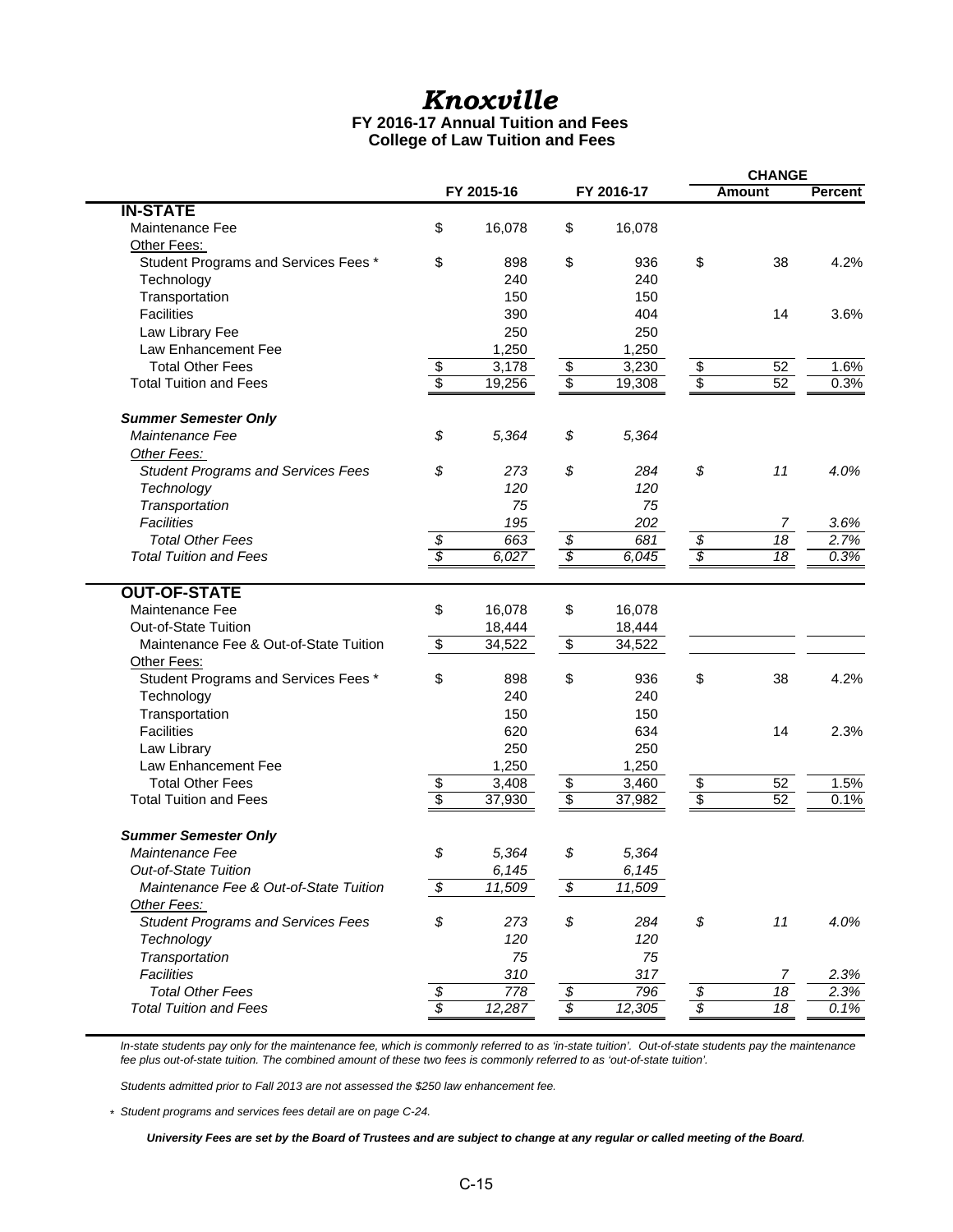## *Knoxville - Space Institute*

#### **FY 2016-17 Annual Tuition and Fees Graduate Student Tuition and Fees**

|                                        |              |                                                 | <b>CHANGE</b>                   |                |  |  |
|----------------------------------------|--------------|-------------------------------------------------|---------------------------------|----------------|--|--|
|                                        | FY 2015-16   | FY 2016-17                                      | Amount                          | <b>Percent</b> |  |  |
| <b>IN-STATE</b>                        |              |                                                 |                                 |                |  |  |
| <b>Fall and Spring Semesters</b>       |              |                                                 |                                 |                |  |  |
| Maintenance Fee                        | \$<br>10,618 | \$<br>11,044                                    | \$<br>426                       | 4.0%           |  |  |
| Other Fees:                            |              |                                                 |                                 |                |  |  |
| Student Programs and Services Fees *   | 180<br>S     | \$<br>180                                       |                                 |                |  |  |
| <b>Total Tuition and Fees</b>          | S<br>10,798  | $\overline{\mathcal{S}}$<br>11,224              | 426<br>s,                       | 3.9%           |  |  |
| <b>Summer Semester Only</b>            |              |                                                 |                                 |                |  |  |
| Maintenance Fee                        | \$<br>5,309  | \$<br>5,522                                     | \$<br>213                       | 4.0%           |  |  |
| Other Fees:                            |              |                                                 |                                 |                |  |  |
| Student Programs and Service Fees *    | 75           | 75                                              |                                 |                |  |  |
| <b>Total Tuition and Fees</b>          | 5,384<br>\$  | 5,597<br>\$                                     | S,<br>213                       | 4.0%           |  |  |
| <b>OUT-OF-STATE</b>                    |              |                                                 |                                 |                |  |  |
| <b>Fall and Spring Semesters</b>       |              |                                                 |                                 |                |  |  |
| Maintenance Fee                        | \$<br>10,618 | \$<br>11,044                                    | \$<br>426                       | 4.0%           |  |  |
| Out-of-State Tuition                   | 18,188       | 18,188                                          |                                 |                |  |  |
| Maintenance Fee & Out-of-State Tuition | \$<br>28,806 | $\overline{\mathbf{e}}$<br>29,232               | \$<br>426                       | 1.5%           |  |  |
| Other Fees:                            |              |                                                 |                                 |                |  |  |
| Student Programs and Services Fees *   | 180<br>\$    | \$<br>180                                       |                                 |                |  |  |
| <b>Total Tuition and Fees</b>          | \$<br>28,986 | $\overline{\mathcal{S}}$<br>$\overline{29,}412$ | $\overline{\mathbf{S}}$<br>426  | 1.5%           |  |  |
| <b>Summer Semester Only</b>            |              |                                                 |                                 |                |  |  |
| Maintenance Fee                        | \$<br>5.309  | \$<br>5.522                                     | \$<br>213                       | 4.0%           |  |  |
| Out-of-State Tuition                   | 9,094        | 9.094                                           |                                 |                |  |  |
| Maintenance Fee & Out-of-State Tuition | \$<br>14,403 | \$<br>14,616                                    | $\overline{213}$<br>\$          | 1.5%           |  |  |
| Other Fees:                            |              |                                                 |                                 |                |  |  |
|                                        |              | 75                                              |                                 |                |  |  |
| <b>Total Tuition and Fees</b>          | S<br>14,478  | \$<br>14,691                                    | $\overline{\mathcal{S}}$<br>213 | 1.5%           |  |  |
| Student Programs and Services Fees *   | 75           |                                                 |                                 |                |  |  |

In-state students pay only for the maintenance fee, which is commonly referred to as 'in-state tuition'. Out-of-state students pay the *maintenance fee plus out-of-state tuition. The combined amount of these two fees is commonly referred to as 'out-of-state tuition'.*

*The schedule above does not include differential fees assessed for certain courses: additional charge of \$63 per credit hour for Engineering courses; additional charge of \$130 per credit hour for 200, 300 and 400 level Nursing courses; additional charge of \$97 per credit hour except for 100, 500, 600 level Business courses; and additional charge of \$107 for the College of Architecture. There is no cap on these fees.* 

*\* Student Programs and Services Fees detail are on page C-24.*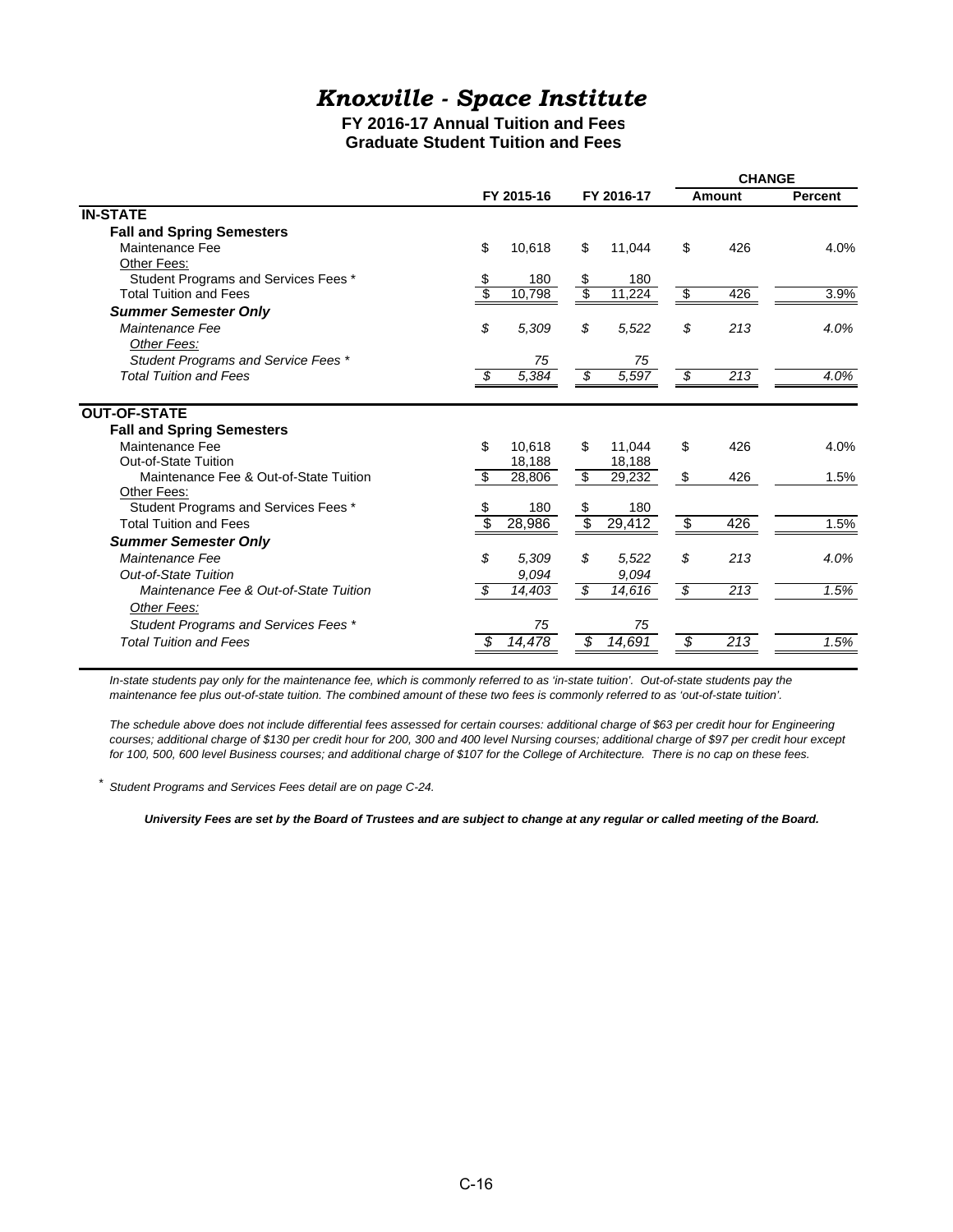#### **FY 2016-17 Annual Tuition and Fees In-State Undergraduate and Graduate Tuition and Fees**

|                                                |                         |            |                         |       | <b>CHANGE</b><br><b>Amount</b>   |     |                |  |
|------------------------------------------------|-------------------------|------------|-------------------------|-------|----------------------------------|-----|----------------|--|
|                                                |                         | FY 2015-16 | FY 2016-17              |       |                                  |     | <b>Percent</b> |  |
| <b>IN-STATE</b>                                |                         |            |                         |       |                                  |     |                |  |
| <b>Undergraduate</b>                           |                         |            |                         |       |                                  |     |                |  |
| 60 Credits or More                             |                         |            |                         |       |                                  |     |                |  |
| Maintenance Fee                                | \$                      | 6,918      | \$                      | 7,070 | \$                               | 152 | 2.2%           |  |
| Student Programs and Services Fees *           |                         | 994        |                         | 994   |                                  |     |                |  |
| Technology                                     |                         | 250        |                         | 250   |                                  |     |                |  |
| <b>Publications Fee</b>                        |                         | 14         |                         | 14    |                                  |     |                |  |
| <b>Facilities</b>                              |                         | 150        |                         | 150   |                                  |     |                |  |
| <b>Total Other Fees</b>                        | $\frac{1}{2}$           | 1,408      | $\overline{\mathbf{3}}$ | 1,408 |                                  |     |                |  |
| <b>Total Tuition and Fees</b>                  | \$                      | 8,326      | \$                      | 8,478 | \$                               | 152 | 1.8%           |  |
| Less Than 60 Credit Hours (Soar in Four Model) |                         |            |                         |       |                                  |     |                |  |
| Maintenance Fee                                | \$                      | 6,918      | \$                      | 7,680 | \$                               | 762 | 11.0%          |  |
| <b>Total Other Fees</b>                        |                         | 1,408      |                         | 1,408 |                                  |     |                |  |
| <b>Total Tuition and Fees</b>                  | S                       | 8,326      | \$                      | 9,088 | $\overline{\boldsymbol{\theta}}$ | 762 | 9.2%           |  |
| Graduate                                       |                         |            |                         |       |                                  |     |                |  |
| Maintenance Fee                                | \$                      | 8,254      | \$                      | 8,502 | \$                               | 248 | 3.0%           |  |
| Student Programs and Services Fees *           |                         | 994        |                         | 994   |                                  |     |                |  |
| Technology                                     |                         | 250        |                         | 250   |                                  |     |                |  |
| Facilities                                     |                         | 150        |                         | 150   |                                  |     |                |  |
| <b>Total Other Fees</b>                        | $\frac{1}{2}$           | 1,394      | \$                      | 1,394 |                                  |     |                |  |
| <b>Total Tuition and Fees</b>                  | $\overline{\mathbb{S}}$ | 9,648      | $\overline{\mathbf{s}}$ | 9,896 | \$                               | 248 | 2.6%           |  |
|                                                |                         |            |                         |       |                                  |     |                |  |

*In-state students pay only for the maintenance fee, which is commonly referred to as 'in-state tuition'. Out-of-state students pay the maintenance fee plus out-of-state tuition. The combined amount of these two fees is commonly referred to as 'out-of-state tuition'.*

*The 'Soar in Four' initiative is a new tuition model intended to encourage students to enroll in 15 or more credit hours per semester in order to graduate in four years. Although it encourages students to enroll for more hours each term, the 'Soar in Four' rate will be assessed to students registered for 12 or more credit hours in a term. (Proof of credit hours must be received and accepted by the fifth*  day of the term.) For FY 2016-17and FY 2017-18, the rate will apply to students who have earned less than 60 credit hours. For FY *2018-19, it will apply to students who have earned less than 90 credit hours. By FY 2019-20, the 'Soar in Four' rate will be applicable to all students.*

*\* Student Programs and Services Fees (SPSF) detail are on page C-24.*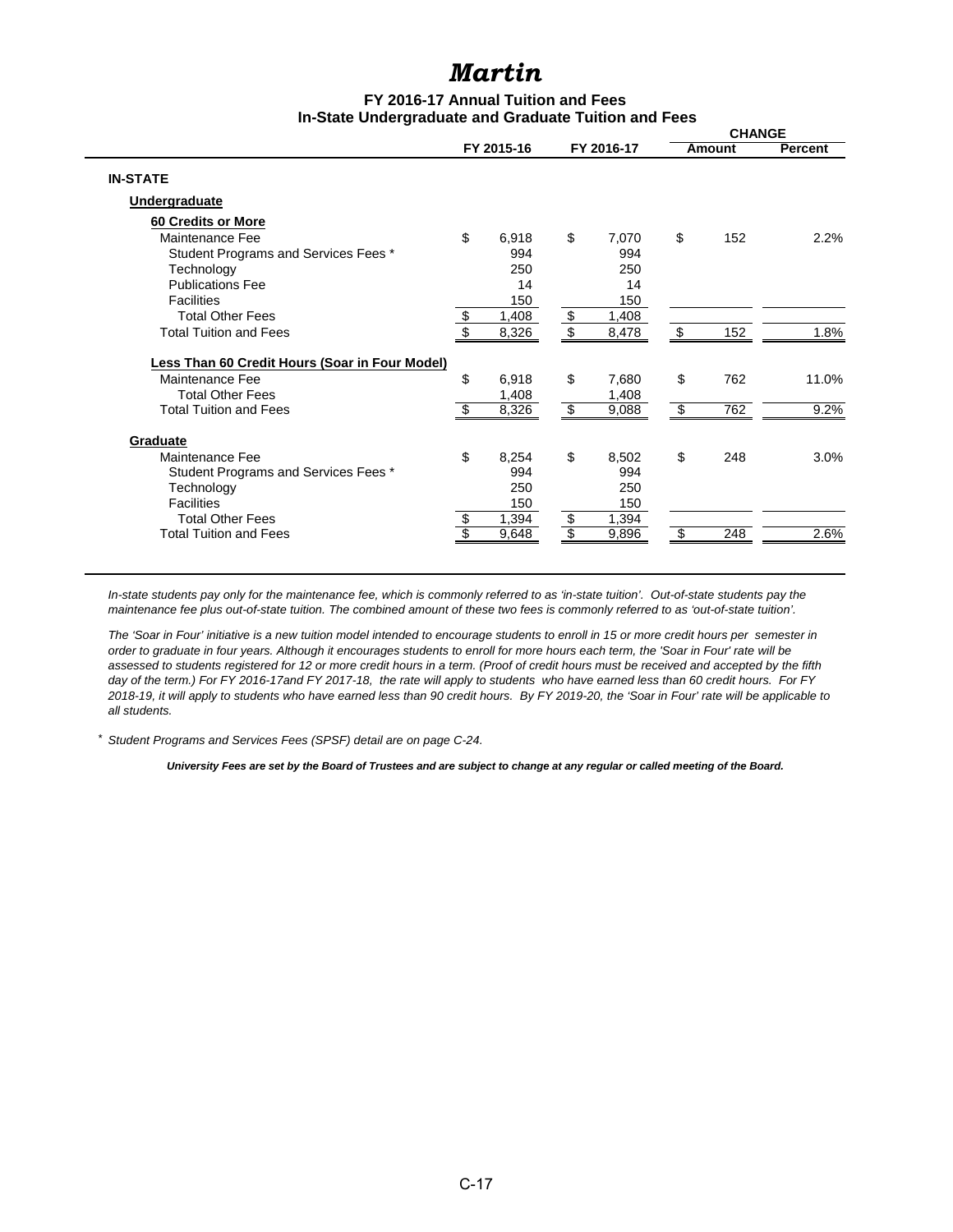#### **FY 2016-17 Annual Tuition and Fees Out-Of-State Undergraduate and Graduate Tuition and Fees**

|                                                                   |    |                 |                      |                 |                      |               | <b>CHANGE</b>                                                 |  |
|-------------------------------------------------------------------|----|-----------------|----------------------|-----------------|----------------------|---------------|---------------------------------------------------------------|--|
|                                                                   |    | FY 2015-16      |                      | FY 2016-17      |                      | <b>Amount</b> | <b>Percent</b>                                                |  |
| <b>OUT-OF-STATE DOMESTIC</b>                                      |    |                 |                      |                 |                      |               |                                                               |  |
| Undergraduate                                                     |    |                 |                      |                 |                      |               |                                                               |  |
| 60 Credit Hours or More                                           |    |                 |                      |                 |                      |               |                                                               |  |
| Maintenance Fee                                                   | \$ | 6,918           | \$                   | 7,070           | \$                   | 152           | 2.2%                                                          |  |
| Out-of-State Tuition                                              |    | 13,944          |                      | 5,760           |                      | (8, 184)      | $-58.7%$                                                      |  |
| Maintenance Fee & Out-of-State Tuition<br>Other Fees <sup>*</sup> | S  | 20.862<br>1,408 | \$                   | 12,830<br>1,408 | \$                   | (8,032)       | $-38.5%$                                                      |  |
| <b>Total Tuition and Fees</b>                                     | \$ | 22,270          | \$                   | 14,238          | \$                   | (8,032)       | $-36.1%$                                                      |  |
|                                                                   |    |                 |                      |                 |                      |               |                                                               |  |
| Less Than 60 Credit Hours (Soar in Four Model)                    |    |                 |                      |                 |                      |               |                                                               |  |
| Maintenance Fee                                                   | \$ | 6,918           | \$                   | 7,680           | \$                   | 762           | 11.0%                                                         |  |
| Out-of-State Tuition                                              |    | 13,944          |                      | 5,760           |                      | (8, 184)      | $-58.7%$                                                      |  |
| Maintenance Fee & Out-of-State Tuition                            | \$ | 20,862          | \$                   | 13,440          | \$                   | (7, 422)      | $-35.6%$                                                      |  |
| Other Fees*                                                       |    | 1,408           |                      | 1,408           |                      |               |                                                               |  |
| <b>Total Tuition and Fees</b>                                     | \$ | 22,270          | \$                   | 14,848          | \$                   | (7, 422)      | $-33.3%$                                                      |  |
| Graduate                                                          |    |                 |                      |                 |                      |               |                                                               |  |
| Maintenance Fee                                                   | \$ | 8,254           | \$                   | 8,502           | \$                   | 248           | 3.0%                                                          |  |
| Out-of-State Tuition                                              |    | 13,944          |                      | 5,760           |                      | (8, 184)      | $-58.7%$                                                      |  |
| <b>Total Tuition and Fees</b>                                     | \$ | 22,198          | $\pmb{\mathfrak{P}}$ | 14,262          | $\pmb{\mathfrak{z}}$ | (7,936)       | $-35.8%$                                                      |  |
| Other Fees <sup>*</sup>                                           | \$ | 1,394           | \$                   | 1,394           |                      |               |                                                               |  |
| <b>Total Tuition and Fees</b>                                     | \$ | 23,592          | \$                   | 15,656          | \$                   | (7,936)       | $-33.6%$                                                      |  |
| <b>OUT-OF-STATE INTERNATIONAL</b>                                 |    |                 |                      |                 |                      |               |                                                               |  |
| Undergraduate                                                     |    |                 |                      |                 |                      |               |                                                               |  |
| 60 Credit Hours or More                                           |    |                 |                      |                 |                      |               |                                                               |  |
| Maintenance Fee                                                   | \$ | 6,918           | \$                   | 7,070           | \$                   | 152           |                                                               |  |
| Out-of-State Tuition                                              |    | 13,944          |                      | 13,944          |                      |               |                                                               |  |
| Maintenance Fee & Out-of-State Tuition                            | \$ | 20,862          | \$                   | 21,014          | \$                   | 152           |                                                               |  |
| Other Fees *                                                      |    | 1,408           |                      | 1,408           |                      |               |                                                               |  |
| <b>Total Tuition and Fees</b>                                     | \$ | 22,270          | \$                   | 22,422          | \$                   | 152           |                                                               |  |
|                                                                   |    |                 |                      |                 |                      |               |                                                               |  |
| <b>Less Than 60 Credit Hours (Soar in Four Model)</b>             |    |                 |                      |                 |                      |               |                                                               |  |
| Maintenance Fee                                                   | \$ | 6,918           | \$                   | 7,680           | \$                   | 762           |                                                               |  |
| Out-of-State Tuition                                              |    | 13,944          |                      | 13,944          |                      |               |                                                               |  |
| Maintenance Fee & Out-of-State Tuition                            | \$ | 20,862          | \$                   | 21,624          | \$                   | 762           |                                                               |  |
| Other Fees*                                                       |    | 1,408           |                      | 1,408           |                      |               |                                                               |  |
| <b>Total Tuition and Fees</b>                                     | \$ | 22,270          | \$                   | 23,032          | \$                   | 762           |                                                               |  |
| Graduate                                                          |    |                 |                      |                 |                      |               |                                                               |  |
| Maintenance Fee                                                   | \$ | 8,254           | \$                   | 8,502           | \$                   | 248           |                                                               |  |
| Out-of-State Tuition                                              |    | 13,944          |                      | 13,944          |                      |               |                                                               |  |
| <b>Total Tuition and Fees</b>                                     | \$ | 22,198          |                      | 22,446          |                      | 248           |                                                               |  |
| Other Fees *                                                      | \$ | 1,394           | $\frac{1}{2}$<br>\$  | 1,394           | $\sqrt{2}$           |               | 2.2%<br>0.7%<br>0.7%<br>11.0%<br>3.7%<br>3.4%<br>3.0%<br>1.1% |  |

*In-state students pay only for the maintenance fee, which is commonly referred to as 'in-state tuition'. Out-of-state students pay the maintenance fee plus out-of-state tuition. The combined amount of these two fees is commonly referred to as 'out-of-state tuition'.*

*The 'Soar in Four' initiative is a new tuition model intended to encourage students to enroll in 15 or more credit hours per semester in order to graduate in four years. Although it encourages students to enroll for more hours each term, the 'Soar in Four' rate will be assessed to*  students registered for 12 or more credit hours in a term. For FY 2016-17and FY 2017-18, the rate will apply to students who have earned *less than 60 credit hours. For FY 2018-19, it will apply to students who have earned less than 90 credit hours. By FY 2019-20, the 'Soar in Four' rate will be applicable to all students.*

*Proof of credit hours must be received and accepted by the fifth day of the term.*

*\* Other Fees details are on page C-17.*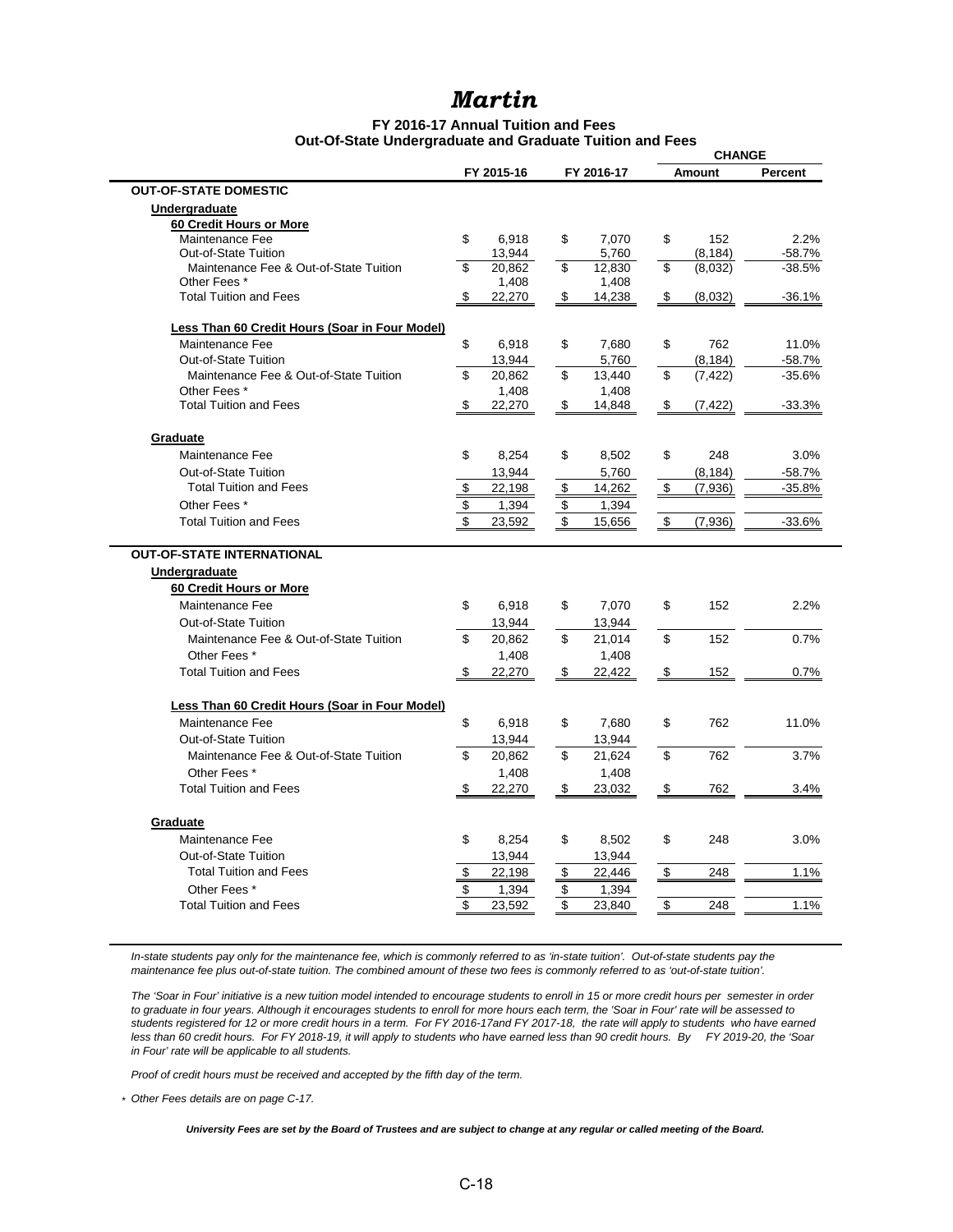### **FY 2016-17 Annual Tuition and Fees Online Fees**

|                                                                                                                  |                           |            |                          | <b>CHANGE</b>    |                          |                 |         |
|------------------------------------------------------------------------------------------------------------------|---------------------------|------------|--------------------------|------------------|--------------------------|-----------------|---------|
|                                                                                                                  |                           | FY 2015-16 |                          | FY 2016-17       |                          | <b>Amount</b>   | Percent |
| <b>UT ONLINE - Martin</b>                                                                                        |                           |            |                          |                  |                          |                 |         |
| UT online course fees are charged per credit hour with no maximum credit hour cap. This applies to all students, |                           |            |                          |                  |                          |                 |         |
| including on-campus students.                                                                                    |                           |            |                          |                  |                          |                 |         |
| <b>UNDERGRADUATE</b>                                                                                             |                           |            |                          |                  |                          |                 |         |
| <b>IN-STATE</b>                                                                                                  |                           |            |                          |                  |                          |                 |         |
| <b>Course Fee</b>                                                                                                | \$                        | 288        | \$                       | 294              | \$                       | 6               | 2.1%    |
| <b>Online Support</b>                                                                                            |                           | 56         |                          | 56               |                          |                 |         |
| Total                                                                                                            | $\overline{\$}$           | 344        | $\overline{\$}$          | $\overline{350}$ | $\overline{\mathcal{E}}$ | 6               | 1.7%    |
|                                                                                                                  |                           |            |                          |                  |                          |                 |         |
| <b>OUT-OF-STATE DOMESTIC</b>                                                                                     |                           |            |                          |                  |                          |                 |         |
| <b>Course Fee</b>                                                                                                | \$                        | 317        | \$                       | 324              | \$                       | $\overline{7}$  | 2.2%    |
| <b>Online Support</b>                                                                                            |                           | 56         |                          | 56               |                          |                 |         |
| Total                                                                                                            | $\boldsymbol{\mathsf{S}}$ | 373        | $\overline{\mathcal{S}}$ | 380              | $\overline{\mathbf{3}}$  | $\overline{7}$  | 1.9%    |
|                                                                                                                  |                           |            |                          |                  |                          |                 |         |
| <b>OUT-OF-STATE INTERNATIONAL</b>                                                                                |                           |            |                          |                  |                          |                 |         |
| <b>Course Fee</b>                                                                                                | \$                        | 317        | \$                       | 356              | \$                       | 39              | 12.3%   |
| <b>Online Support</b>                                                                                            | $\overline{\$}$           | 56<br>373  | $\overline{\$}$          | 56<br>412        | $\overline{\$}$          | $\overline{39}$ | 10.5%   |
| Total                                                                                                            |                           |            |                          |                  |                          |                 |         |
| <b>GRADUATE</b>                                                                                                  |                           |            |                          |                  |                          |                 |         |
| <b>IN-STATE</b>                                                                                                  |                           |            |                          |                  |                          |                 |         |
| <b>Course Fee</b>                                                                                                | \$                        | 492        | \$                       | 507              | \$                       | 15              | 3.0%    |
| <b>Online Support</b>                                                                                            |                           | 56         |                          | 56               |                          |                 |         |
| Total                                                                                                            | $\overline{\$}$           | 548        | $\overline{\$}$          | 563              | $\overline{\$}$          | $\overline{15}$ | 2.7%    |
|                                                                                                                  |                           |            |                          |                  |                          |                 |         |
| <b>OUT-OF-STATE DOMESTIC</b>                                                                                     |                           |            |                          |                  |                          |                 |         |
| <b>Course Fee</b>                                                                                                | \$                        | 541        | \$                       | 558              | \$                       | 17              | 3.1%    |
| <b>Online Support</b>                                                                                            |                           | 56         |                          | 56               |                          |                 |         |
| Total                                                                                                            | $\overline{\mathbf{S}}$   | 597        | \$                       | 614              | $\overline{\mathbf{3}}$  | 17              | 2.8%    |
| <b>OUT-OF-STATE INTERNATIONAL</b>                                                                                |                           |            |                          |                  |                          |                 |         |
|                                                                                                                  |                           |            |                          |                  |                          |                 |         |
| <b>Course Fee</b><br><b>Online Support</b>                                                                       | \$                        | 541<br>56  | \$                       | 614<br>56        | \$                       | 73              | 13.5%   |
| Total                                                                                                            | \$                        | 597        | \$                       | 670              | $\overline{\mathbf{e}}$  | 73              | 12.2%   |
|                                                                                                                  |                           |            |                          |                  |                          |                 |         |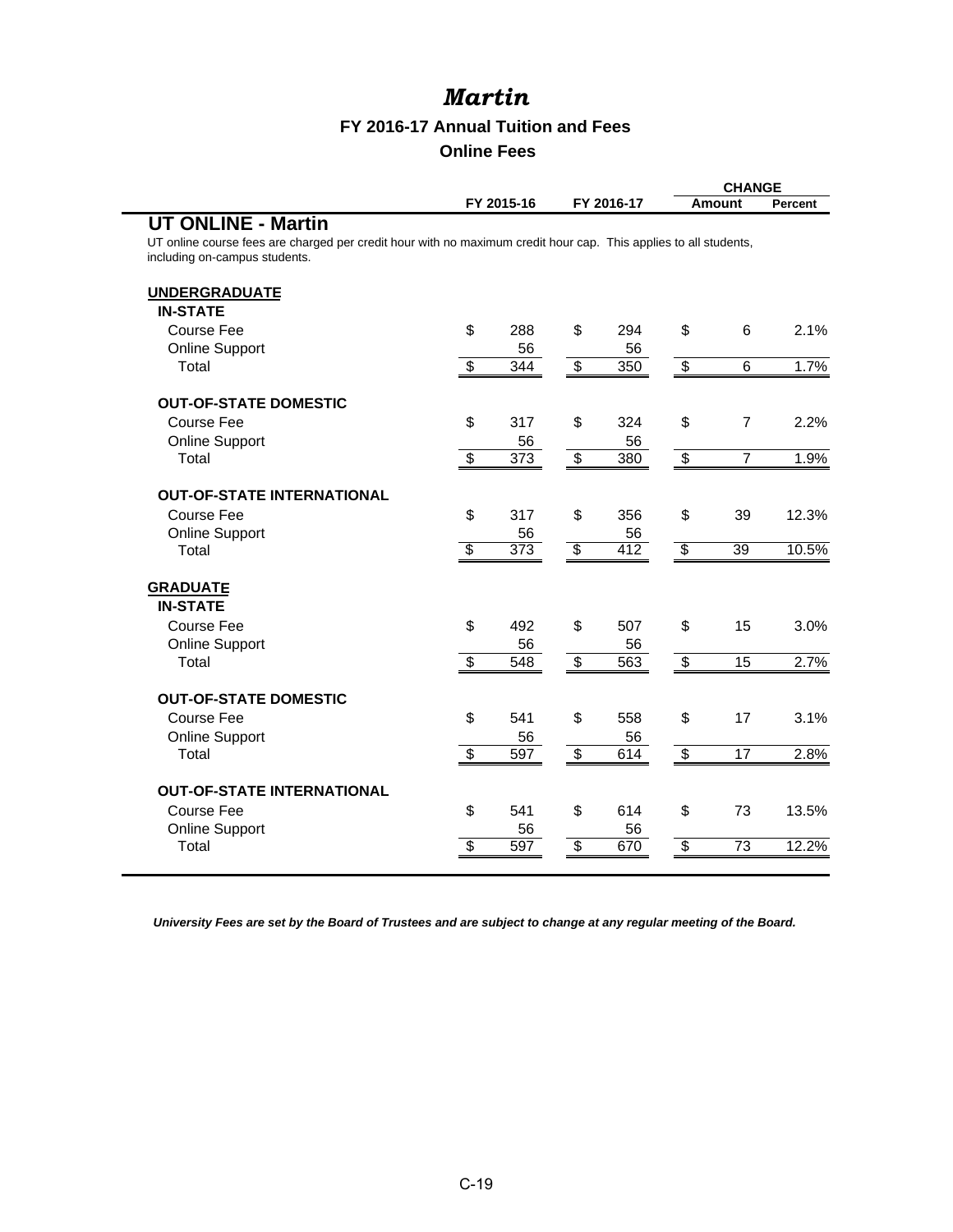## *Veterinary Medicine*

#### **FY 2016-17 Annual Tuition and Fees Graduate Tuition and Fees**

|                 |    |                                         |               | <b>CHANGE</b>                  |                |  |
|-----------------|----|-----------------------------------------|---------------|--------------------------------|----------------|--|
| FY 2015-16      |    |                                         | <b>Amount</b> |                                | <b>Percent</b> |  |
|                 |    |                                         |               |                                |                |  |
| \$<br>25,672    | \$ | 26,698                                  | \$            | 1,026                          | 4.0%           |  |
|                 |    |                                         |               |                                |                |  |
| \$<br>898       | \$ | 936                                     | \$            | 38                             | 4.2%           |  |
| 240             |    | 240                                     |               |                                |                |  |
| 150             |    | 150                                     |               |                                |                |  |
| 390             |    | 404                                     |               | 14                             | 3.6%           |  |
| 1,678           |    | 1,730                                   |               | 52                             | 3.1%           |  |
| 27,350          |    | 28,428                                  | S             | 1,078                          | 3.9%           |  |
|                 |    |                                         |               |                                |                |  |
| \$<br>25,672    | \$ | 26,698                                  | \$            | 1,026                          | 4.0%           |  |
| 27,800          |    | 27,842                                  |               | 42                             | 0.2%           |  |
| \$<br>53,472    | \$ | 54,540                                  | \$            | 1,068                          | 2.0%           |  |
|                 |    |                                         |               |                                |                |  |
| \$<br>898       | \$ | 936                                     | \$            | 38                             | 4.2%           |  |
| 240             |    | 240                                     |               |                                |                |  |
| 150             |    | 150                                     |               |                                |                |  |
| 620             |    | 634                                     |               | 14                             | 2.3%           |  |
| \$<br>1,908     |    | 1,960                                   |               | 52                             | 2.7%           |  |
| 55,380          |    | 56,500                                  |               | 1,120                          | 2.0%           |  |
| $\overline{\$}$ |    | $\frac{1}{\sqrt[6]{}}$<br>$\frac{1}{2}$ | FY 2016-17    | $\frac{1}{2}$<br>$\frac{6}{3}$ |                |  |

*In-state students pay only for the maintenance fee, which is commonly referred to as 'in-state tuition'. Out-of-state students pay the maintenance fee plus out-of-state tuition. The combined amount of these two fees is commonly referred to as 'out-of-state tuition'.*

\* *Student program and services fees detail are on page C-24.*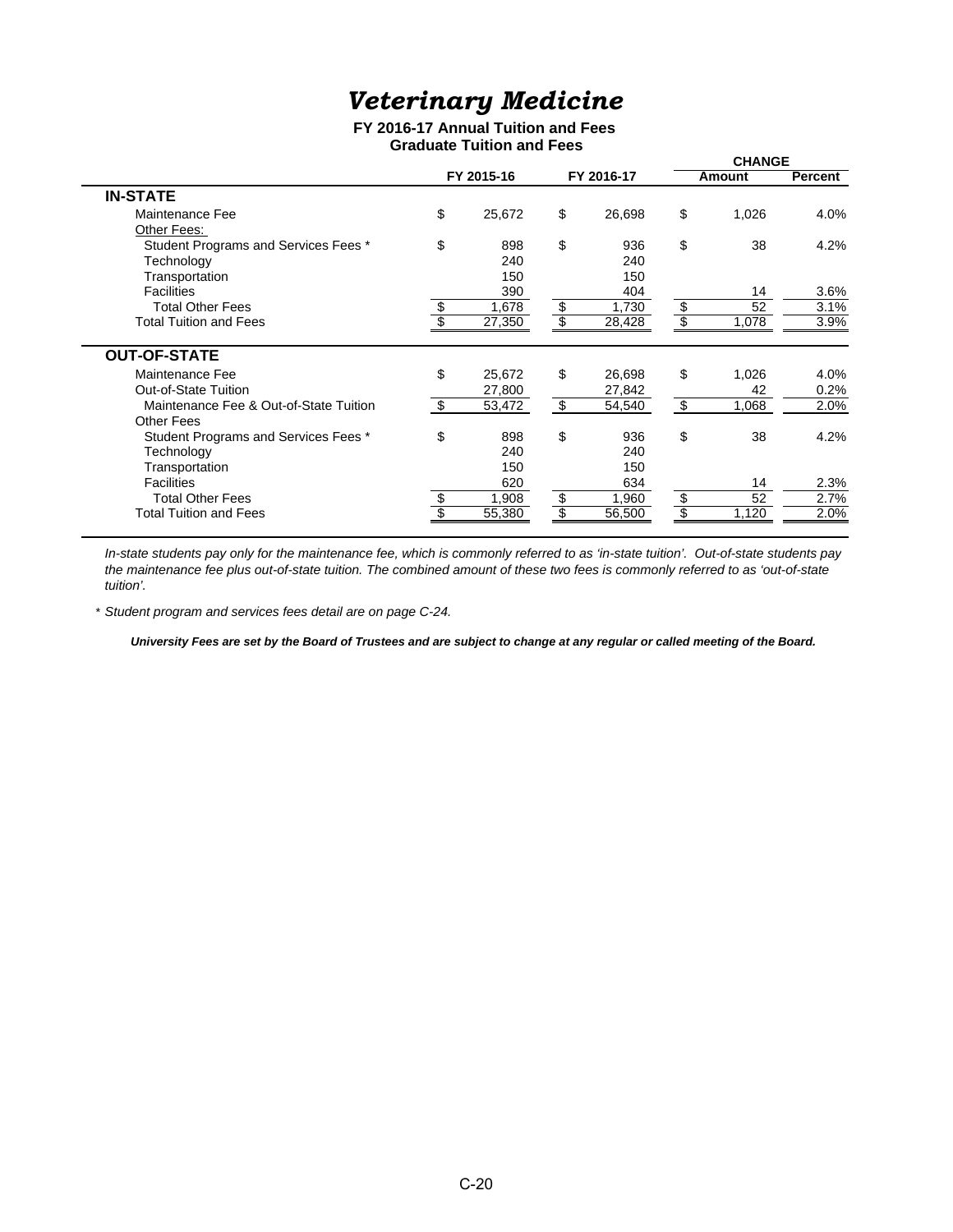### **FY 2016-17 Annual Tuition and Fees**

**Tuition and Fees**

|                                               |    |            |              |    | <b>CHANGE</b> |         |  |
|-----------------------------------------------|----|------------|--------------|----|---------------|---------|--|
|                                               |    | FY 2015-16 | FY 2016-17   |    | Amount        | Percent |  |
|                                               |    |            |              |    |               |         |  |
| <b>IN-STATE</b>                               |    |            |              |    |               |         |  |
|                                               |    |            |              |    |               |         |  |
| <b>Graduate Health Sciences</b>               | \$ | 10,484     | \$<br>10,484 |    |               |         |  |
| <b>MS Pharmacology</b>                        |    | 15,000     | 15,750       | \$ | 750           | 5.0%    |  |
| <b>Medicine</b>                               |    |            |              |    |               |         |  |
| Class of 2017 - 2020                          |    | 33,030     | \$<br>33,030 |    |               |         |  |
|                                               | \$ |            |              |    |               |         |  |
| Physician Assistant                           |    | 14,560     | 14,560       |    |               |         |  |
| <b>Dentistry</b>                              |    |            |              |    |               |         |  |
| General DDS                                   | \$ | 29,016     | \$<br>29,016 |    |               |         |  |
| <b>Transitional DDS</b>                       |    | 70,000     | 70,000       |    |               |         |  |
| Dental Hygiene Bachelor of Science            |    | 7,848      | 7,848        |    |               |         |  |
| <b>Pharmacy</b>                               | \$ | 21,862     | \$<br>21,862 |    |               |         |  |
|                                               |    |            |              |    |               |         |  |
| <b>Nursing</b>                                |    |            |              |    |               |         |  |
| <b>Bachelors</b>                              | \$ | 8,320      | \$<br>8,320  |    |               |         |  |
| Graduate                                      |    | 12,210     | 12,210       |    |               |         |  |
| <b>Health Professions</b>                     |    |            |              |    |               |         |  |
| Entry Level Bachelor of Science               |    |            |              |    |               |         |  |
|                                               |    |            |              |    |               |         |  |
| <b>Medical Technology</b>                     | \$ | 7,848      | \$<br>7,848  |    |               |         |  |
| Audiology & Speech Pathology ****             |    | 9,028      | 9,228        | \$ | 200           | 2.2%    |  |
| Entry Level Advanced Degrees *                |    | 13,084     | 13,084       |    |               |         |  |
| Entry Lev Adv Degrees Audiology/Speech Path** |    | 11,930     | 11,930       |    |               |         |  |
| Post-Professional Degrees ***                 |    | 9,484      | 9,484        |    |               |         |  |
|                                               |    |            |              |    |               |         |  |
| <b>OUT-OF-STATE</b>                           |    |            |              |    |               |         |  |
| <b>Graduate Health Sciences</b>               | \$ | 30,204     | \$<br>30,204 |    |               |         |  |
| <b>MS Pharmacology</b>                        |    | 23,000     | 23,750       | \$ | 750           | 3.3%    |  |
|                                               |    |            |              |    |               |         |  |
| <b>Medicine</b>                               |    |            |              |    |               |         |  |
| Class of 2017 - 2020                          | \$ | 65,460     | \$<br>65,460 |    |               |         |  |
| Physician Assistant                           |    | 24,960     | 24,960       |    |               |         |  |
| <b>Dentistry</b>                              |    |            |              |    |               |         |  |
| <b>General DDS</b>                            | \$ | 68,682     | \$<br>68,682 |    |               |         |  |
| <b>Transitional DDS</b>                       |    | 70,000     | 70,000       |    |               |         |  |
| Dental Hygiene Bachelor of Science            |    | 26,592     | 26,592       |    |               |         |  |
| <b>Pharmacy</b>                               |    | 42,214     | 42,214       |    |               |         |  |
|                                               |    |            |              |    |               |         |  |
| <b>Nursing</b>                                |    |            |              |    |               |         |  |
| <b>Bachelors</b>                              | \$ | 24,960     | \$<br>24,960 |    |               |         |  |
| Graduate                                      |    | 29,432     | 29,432       |    |               |         |  |
| <b>Health Professions</b>                     |    |            |              |    |               |         |  |
| Entry Level Bachelor of Science               |    |            |              |    |               |         |  |
|                                               |    |            |              |    |               |         |  |
| <b>Medical Technology</b>                     | \$ | 26,592     | \$<br>26,592 | \$ | 200           | 0.7%    |  |
| Audiology & Speech Pathology ****             |    | 27,218     | 27,418       |    |               |         |  |
| Entry Level Advanced Degrees *                |    | 31,514     | 31,514       |    |               |         |  |
| Entry Lev Adv Degrees Audiology/Speech Path** |    | 28,736     | 28,736       |    |               |         |  |
| Post-Professional Degrees ***                 |    | 27,944     | 27,944       |    |               |         |  |

*NOTE: Programs & Services and other fees are listed on page C-22.*

\* *Entry Level Advanced Degrees \*\* Entry Level Advanced Degrees Audiology/Speech Path Doctor of Physical Therapy Master of Cytopathology Master of Science in Speech-Language Pathology Master of Cytopathology*<br> *Master of Cytopathology*<br> *Master of Occupational Therapy* \*\*\* *Post-Professional Degrees \*\*\*\* Bachelor of Audiology & Speech Pathology Doctor of Science in Physical Therapy This is a joint degree with UTK where UTHSC will teach Master of Science in Physical Therapy the 4th year of the Bachelor's program but charge the UTK Transitional Doctor of Physical Therapy Tuition rate. Master of Science in Clinical Lab Sciences*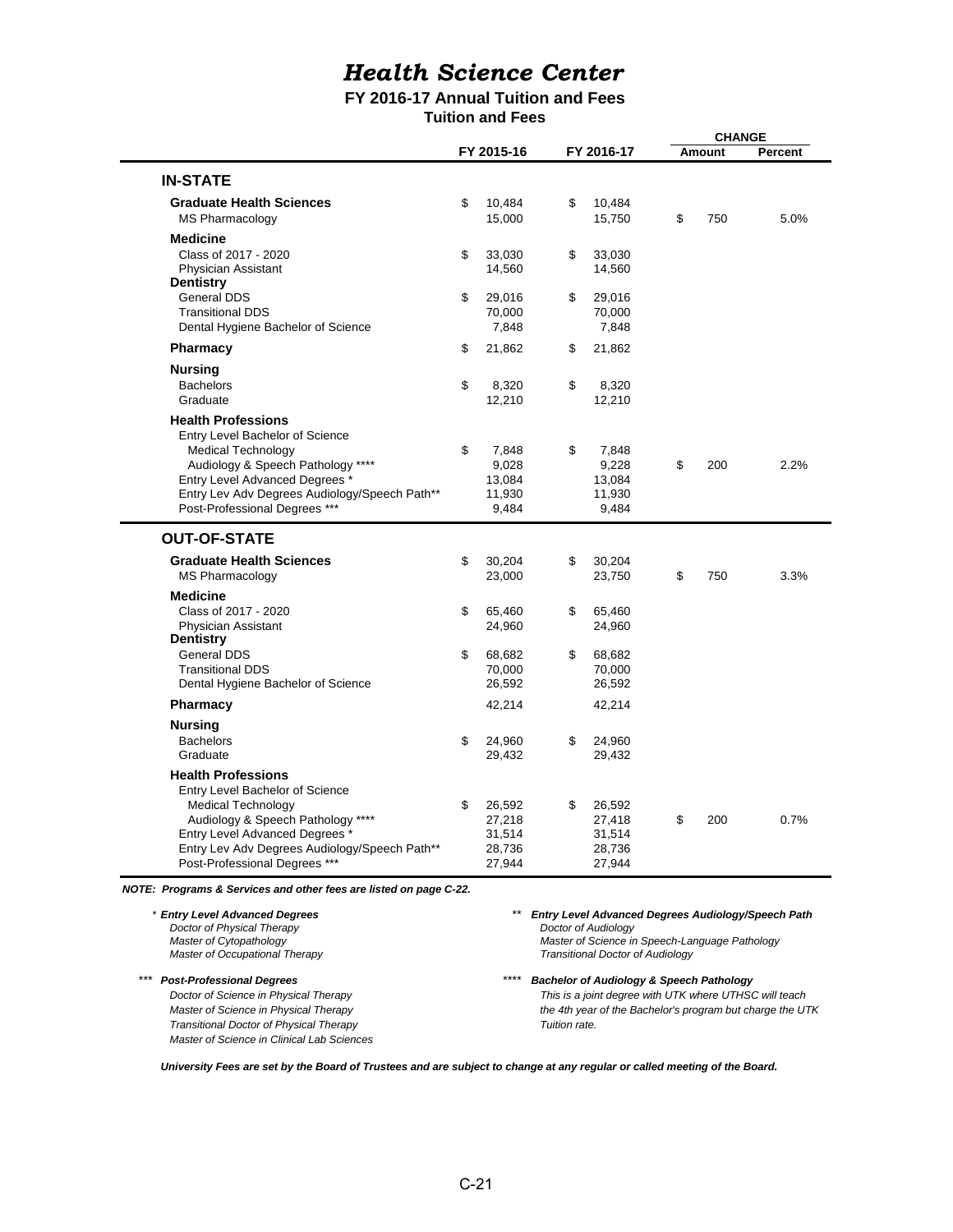#### **FY 2016-17 Annual Tuition and Fees Other Fee Details**

|                                                                                                                                                                                                                                                                                                                                                                                                                                                                                                                                                                                    | FY 2015-16 |                                                                      |          | FY 2016-17                                                        | <b>CHANGE</b><br>Amount |                                                                         |  |
|------------------------------------------------------------------------------------------------------------------------------------------------------------------------------------------------------------------------------------------------------------------------------------------------------------------------------------------------------------------------------------------------------------------------------------------------------------------------------------------------------------------------------------------------------------------------------------|------------|----------------------------------------------------------------------|----------|-------------------------------------------------------------------|-------------------------|-------------------------------------------------------------------------|--|
| <b>Programs &amp; Services and Required Fees</b><br><b>Student Programs &amp; Services Fees *</b><br><b>Technology Fee</b><br><b>Graduation/Yearbook</b><br>Total                                                                                                                                                                                                                                                                                                                                                                                                                  | \$<br>\$   | 600<br>240<br>50<br>890                                              | \$<br>\$ | 900<br>240<br>50<br>1,190                                         | \$<br>\$                | 300<br>300                                                              |  |
|                                                                                                                                                                                                                                                                                                                                                                                                                                                                                                                                                                                    |            |                                                                      |          |                                                                   |                         |                                                                         |  |
| <b>Other Fees</b><br><b>Health Insurance</b><br><b>Disability Insurance</b><br><b>Malpractice Insurance</b><br>Medicine                                                                                                                                                                                                                                                                                                                                                                                                                                                            | \$         | 2,420<br>48                                                          | \$       | 2,536<br>48                                                       | \$                      | 116                                                                     |  |
| Class of 2019 and 2020<br>Class of 2017 and 2018<br>Pharmacy<br>Nursing<br><b>Health Professions</b><br>Dentistry                                                                                                                                                                                                                                                                                                                                                                                                                                                                  |            | 24<br>72<br>20<br>20<br>20<br>18                                     |          | 24<br>72<br>20<br>20<br>20<br>18                                  |                         |                                                                         |  |
| Other Fees - Health Professions **<br>CHP OT Board Review Fee<br>CHP OT Media Fee                                                                                                                                                                                                                                                                                                                                                                                                                                                                                                  |            |                                                                      |          | 150<br>150                                                        |                         | 150<br>150                                                              |  |
| <b>Other Fees - Nursing ***</b><br>CON Pre-Licensure Digital Course Materials Fee-1st Term<br>CON Pre-Licensure Digital Course Materials Fee-2nd Term<br>CON Pre-Licensure Digital Course Materials Fee-3rd Term<br>CON BSN Digital Course Materials Fee-1st Term<br>CON BSN Digital Course Materials Fee-2nd Term<br>CON BSN Digital Course Materials Fee-3rd Term<br>CON BSN Digital Course Materials Fee-4th Term<br>CON CNL Digital Course Materials Fee<br><b>CON Nursing Kit</b><br>CON Digital Equipment Fee<br><b>CON Board Review Fee</b><br><b>Other Fees - Medicine</b> |            | 2,136<br>876<br>828<br>872<br>342<br>302<br>320<br>832<br>357<br>394 |          | 2,200<br>865<br>865<br>735<br>585<br>832<br>377<br>328<br>315     |                         | 64<br>(11)<br>37<br>(137)<br>243<br>(302)<br>(320)<br>20<br>(66)<br>315 |  |
| Laptop Computer Fee<br>COM PA Digital Course Materials Fee<br>COM PA Board Review Fee                                                                                                                                                                                                                                                                                                                                                                                                                                                                                              |            | 1,312<br>865                                                         |          | 1,312<br>865<br>175                                               |                         | 175                                                                     |  |
| <b>Other Fees - Pharmacy</b><br>Pre-Naplex Exam Fee-4th Year all in Fall Semester<br>MTM Certificate Fee-3rd Year all in Fall Semester<br><b>COP Board Review Fee</b>                                                                                                                                                                                                                                                                                                                                                                                                              |            | 80<br>100                                                            |          | 80<br>100<br>175                                                  |                         | 175                                                                     |  |
| <b>Other Fees - Dentistry</b><br>Dentistry Student Government<br>COD Digital Course Materials Fee-Class of 2020<br>COD Digital Course Materials Fee-Class of 2019<br>COD Digital Course Materials Fee-Class of 2018<br>COD Dental Hygiene Digital Course Materials Fee-Class of 2018<br>COD Dental Hygiene Digital Course Materials Fee-Class of 2017<br>Laboratory and Clinical Utilization Fee<br><b>Graduate Endodontics Clinical Utilization Fee</b><br>Graduate Orthodontics Clinical Utilization Fee                                                                         |            | 60<br>703<br>703<br>703<br>703<br>703<br>2,200<br>12,750<br>7,000    |          | 60<br>900<br>772<br>703<br>662<br>757<br>2,200<br>12,750<br>7,000 |                         | 197<br>69<br>(41)<br>54                                                 |  |

\* *Student Programs and Services Fees (SPSF) detail are on page C-24.*

\*\* *The Physician Assistant (PA) Program is moving to the College of Medicine in Fall 2017*

\*\*\* *The College of Nursing has revised the curriculum for BSN & Pre-Licensure students and are revising the fees for Digital Course Materials.*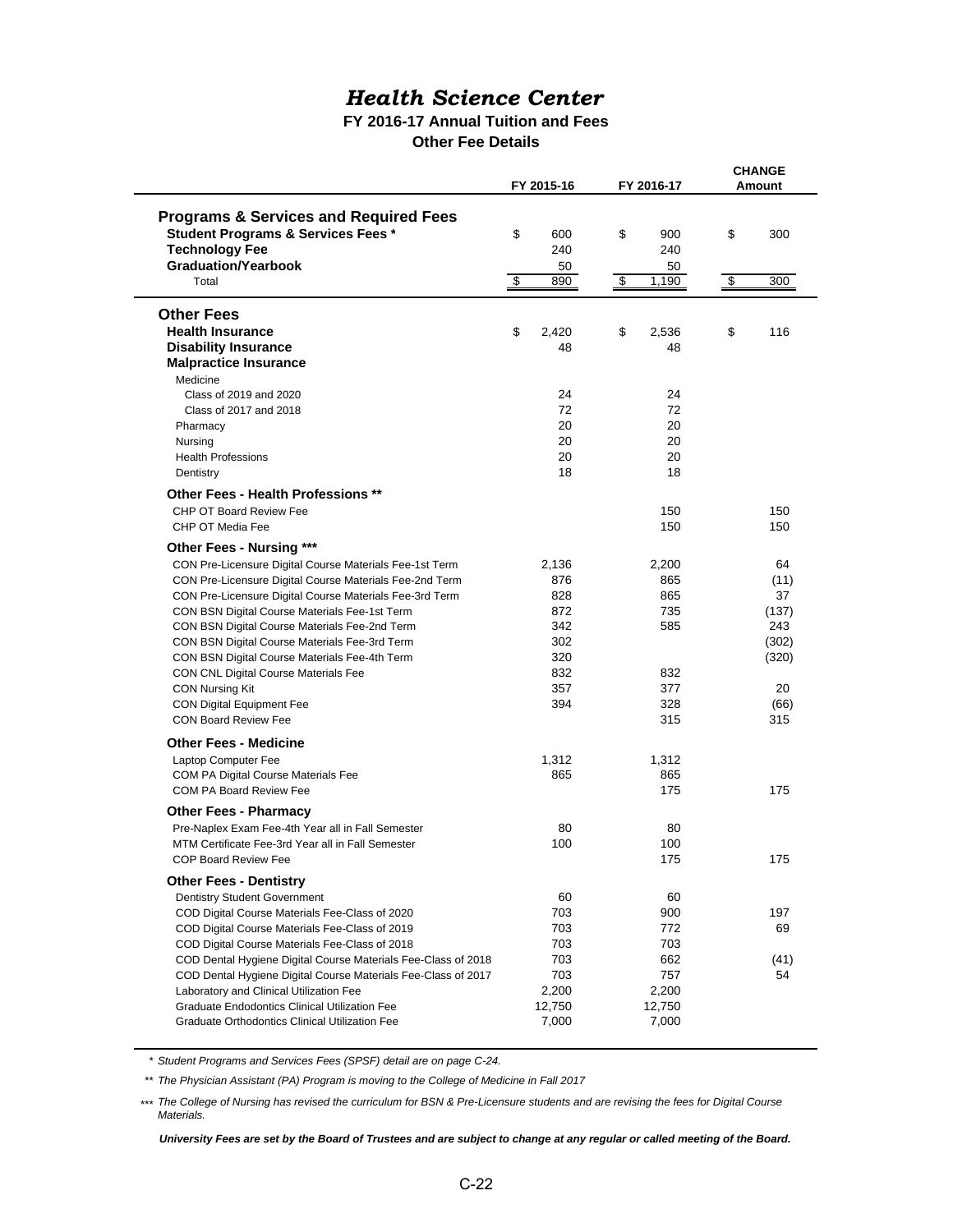### **FY 2016-17 Annual Tuition and Fees**

**Online Fees**

|                                                                                     |                          |            |                          |            | <b>CHANGE</b>         |  |  |  |
|-------------------------------------------------------------------------------------|--------------------------|------------|--------------------------|------------|-----------------------|--|--|--|
|                                                                                     |                          | FY 2015-16 |                          | FY 2016-17 | <b>Amount Percent</b> |  |  |  |
| <b>HEALTH SCIENCE CENTER ONLINE</b>                                                 |                          |            |                          |            |                       |  |  |  |
| HSC online course fees are charged per credit hour with no maximum credit hour cap. |                          |            |                          |            |                       |  |  |  |
|                                                                                     |                          |            |                          |            |                       |  |  |  |
| <b>UNDERGRADUATE</b>                                                                |                          |            |                          |            |                       |  |  |  |
| <b>IN-STATE</b>                                                                     |                          |            |                          |            |                       |  |  |  |
| <b>Course Fee</b>                                                                   | $\mathfrak{L}$           | 350        | $\mathfrak{L}$           | 350        |                       |  |  |  |
| <b>Online Support</b>                                                               |                          | 46         |                          | 46         |                       |  |  |  |
| Total                                                                               | $\overline{\mathcal{S}}$ | 396        | $\overline{\$}$          | 396        |                       |  |  |  |
| <b>OUT-OF-STATE</b>                                                                 |                          |            |                          |            |                       |  |  |  |
| Course Fee                                                                          | \$                       | 415        | \$                       | 415        |                       |  |  |  |
| <b>Online Support</b>                                                               |                          | 46         |                          | 46         |                       |  |  |  |
| Total                                                                               | $\overline{\mathcal{S}}$ | 461        | $\overline{\mathcal{S}}$ | 461        |                       |  |  |  |
|                                                                                     |                          |            |                          |            |                       |  |  |  |
| <b>GRADUATE</b>                                                                     |                          |            |                          |            |                       |  |  |  |
| <b>IN-STATE</b>                                                                     |                          |            |                          |            |                       |  |  |  |
| Course Fee                                                                          | \$                       | 640        | \$                       | 640        |                       |  |  |  |
| <b>Online Support</b>                                                               |                          | 46         |                          | 46         |                       |  |  |  |
| Total                                                                               | $\overline{\$}$          | 686        | $\overline{\$}$          | 686        |                       |  |  |  |
| <b>OUT-OF-STATE</b>                                                                 |                          |            |                          |            |                       |  |  |  |
| Course Fee                                                                          | \$                       | 705        | \$                       | 705        |                       |  |  |  |
| <b>Online Support</b>                                                               |                          | 46         |                          | 46         |                       |  |  |  |
| Total                                                                               | S                        | 751        | \$                       | 751        |                       |  |  |  |
|                                                                                     |                          |            |                          |            |                       |  |  |  |
| HEALTH INFORMATICS AND INFORMATION MANAGEMENT                                       |                          |            |                          |            |                       |  |  |  |
| <b>IN-STATE</b>                                                                     |                          |            |                          |            |                       |  |  |  |
| <b>Course Fee</b>                                                                   | \$                       | 500        | \$                       | 500        |                       |  |  |  |
| <b>Online Support</b>                                                               |                          | 50         |                          | 50         |                       |  |  |  |
| Total                                                                               | $\overline{\$}$          | 550        | $\overline{\$}$          | 550        |                       |  |  |  |
| <b>OUT-OF-STATE</b>                                                                 |                          |            |                          |            |                       |  |  |  |
| Course Fee                                                                          | \$                       | 550        | \$                       | 550        |                       |  |  |  |
| <b>Online Support</b>                                                               |                          | 50         |                          | 50         |                       |  |  |  |
| Total                                                                               | $\overline{\mathcal{S}}$ | 600        | $\overline{\$}$          | 600        |                       |  |  |  |
|                                                                                     |                          |            |                          |            |                       |  |  |  |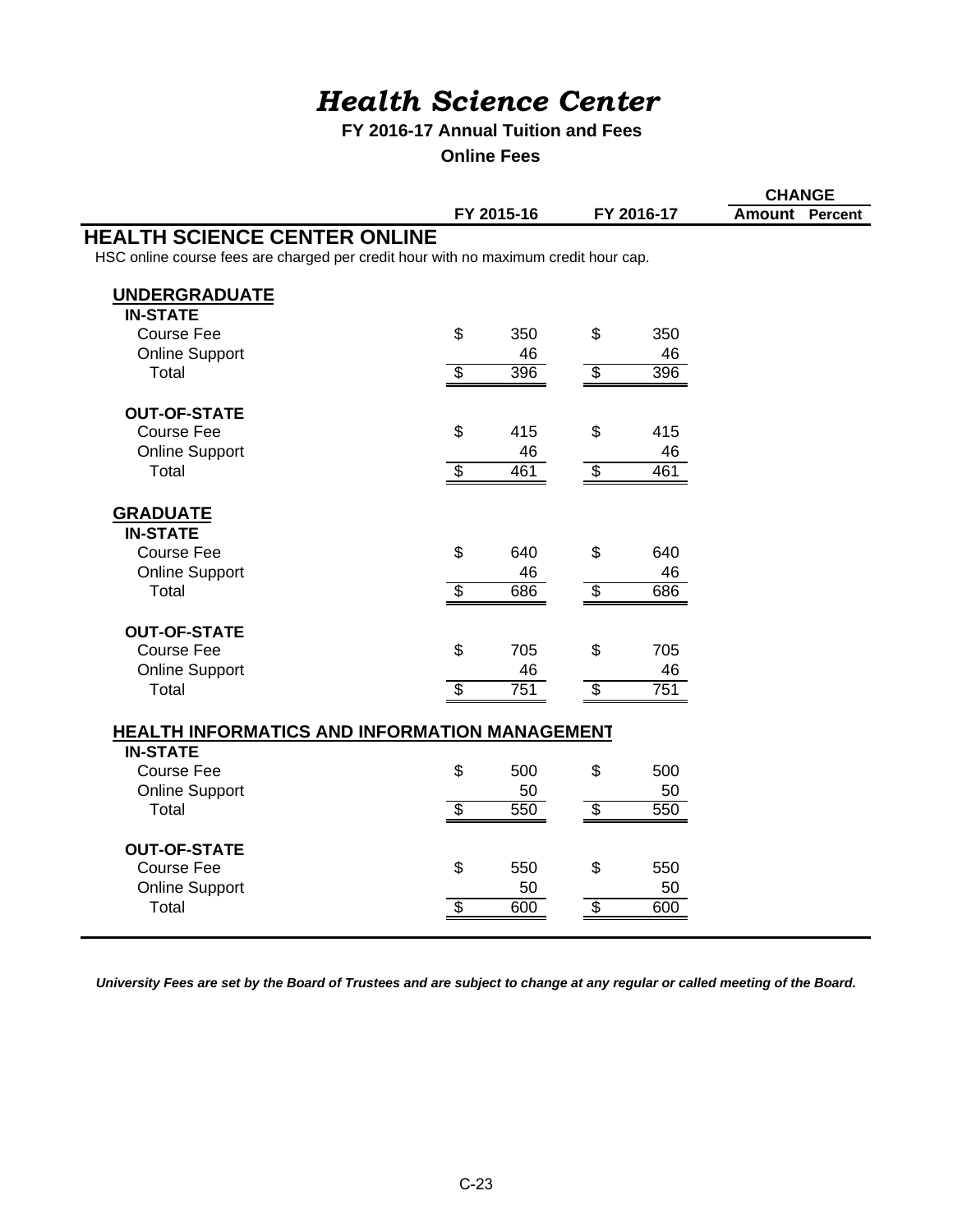## *Student Programs and Services Fees*

## **FY 2016 -17 Annual Fees**

|                                                             |            |                 |            |                          | <b>CHANGE</b> |                    |
|-------------------------------------------------------------|------------|-----------------|------------|--------------------------|---------------|--------------------|
|                                                             | FY 2015-16 |                 | FY 2016-17 |                          | Amount        | <b>Percent</b>     |
| KNOXVILLE (Includes College of Law and Veterinary Medicine) |            |                 |            |                          |               |                    |
| <b>FALL AND SPRING</b>                                      |            |                 |            |                          |               |                    |
| <b>Student Program</b>                                      | \$<br>256  | \$              | 262        | \$                       | 6             | 2.3%               |
| Capital                                                     | 348        |                 | 366        |                          | 18            | 5.2%               |
| <b>Health Services</b>                                      | 198        |                 | 202        |                          | 4             | 2.0%               |
| <b>Student Counseling</b>                                   | 96         |                 | 106        |                          | 10            | 10.4%              |
| Total                                                       | \$<br>898  | $\overline{\$}$ | 936        | $\overline{\mathcal{E}}$ | 38            | $\overline{4.2\%}$ |
| <b>Summer Semester Only</b>                                 |            |                 |            |                          |               |                    |
| <b>Student Program</b>                                      | \$<br>78   | \$              | 80         | \$                       | 2             | 2.6%               |
| Capital                                                     | 106        |                 | 111        |                          | 5             | 4.7%               |
| <b>Health Services</b>                                      | 60         |                 | 61         |                          | $\mathbf{1}$  | 1.7%               |
| <b>Student Counseling</b>                                   | 29         |                 | 32         |                          | 3             | 10.3%              |
| Total                                                       | \$<br>273  | \$              | 284        | \$                       | 11            | 4.0%               |
| <b>SPACE INSTITUTE</b>                                      |            |                 |            |                          |               |                    |
| <b>FALL AND SPRING</b>                                      |            |                 |            |                          |               |                    |
| <b>Student Activity</b>                                     | \$<br>180  | \$              | 180        |                          |               |                    |
| <b>Summer Semester Only</b>                                 |            |                 |            |                          |               |                    |
| <b>Student Activity</b>                                     | \$<br>75   | \$              | 75         |                          |               |                    |
|                                                             |            |                 |            |                          |               |                    |
| <b>CHATTANOOGA</b>                                          |            |                 |            |                          |               |                    |
| <b>Student Activity</b>                                     | \$<br>240  | \$              | 240        |                          |               |                    |
| <b>Debt Service</b>                                         | 300        |                 | 300        |                          |               |                    |
| <b>Health Services</b>                                      | 120        |                 | 120        |                          |               |                    |
| Total                                                       | \$<br>660  | \$              | 660        |                          |               |                    |
| <b>MARTIN</b>                                               |            |                 |            |                          |               |                    |
| Student Activity - Non Athletic                             | \$<br>146  | \$              | 146        |                          |               |                    |
| Student Activity - Athletic                                 | 408        |                 | 408        |                          |               |                    |
| Student Health & Counseling                                 | 60         |                 | 60         |                          |               |                    |
| <b>Debt Service</b>                                         | 380        |                 | 380        |                          |               |                    |
| Total                                                       | \$<br>994  | \$              | 994        |                          |               |                    |
|                                                             |            |                 |            |                          |               |                    |
| <b>HEALTH SCIENCE CENTER</b>                                |            |                 |            |                          |               |                    |
| <b>Student Activity</b>                                     | \$<br>26   | \$              | 26         |                          |               |                    |
| <b>Campus Recreation</b>                                    | 40         |                 | 40         |                          |               |                    |
| Campus Improvement                                          | 50         |                 | 50         |                          |               |                    |
| Simulation Center Equipment Fee                             |            |                 | 300        | \$                       | 300           | NEW                |
| <b>Debt Service</b>                                         | 54         |                 | 54         |                          |               |                    |
| <b>Computer Based Testing Fee</b>                           | 50         |                 | 50         |                          |               |                    |
| <b>Health Services</b>                                      | 200        |                 | 200        |                          |               |                    |
| Counseling                                                  | 180        |                 | 180        |                          |               |                    |
| Total                                                       | \$<br>600  | \$              | 900        | \$                       | 300           | 50.0%              |

*The purpose of the Student Programs and Services Fee (SPSF) is to advance the University's educational mission by funding non-instructional services, activities, programs, and facilities that promote student satisfaction and retention or promote the intellectual, physical, emotional, social, cultural, or leadership development of students. The Board of Trustees retains ultimate control of the SPSF and sets the amount of the SPSF at each campus annually upon the recommendation of the Board's Finance and Administration Committee.*

*University Fees are set by the Board of Trustees and are subject to change at any regular or called meeting of the Board.*